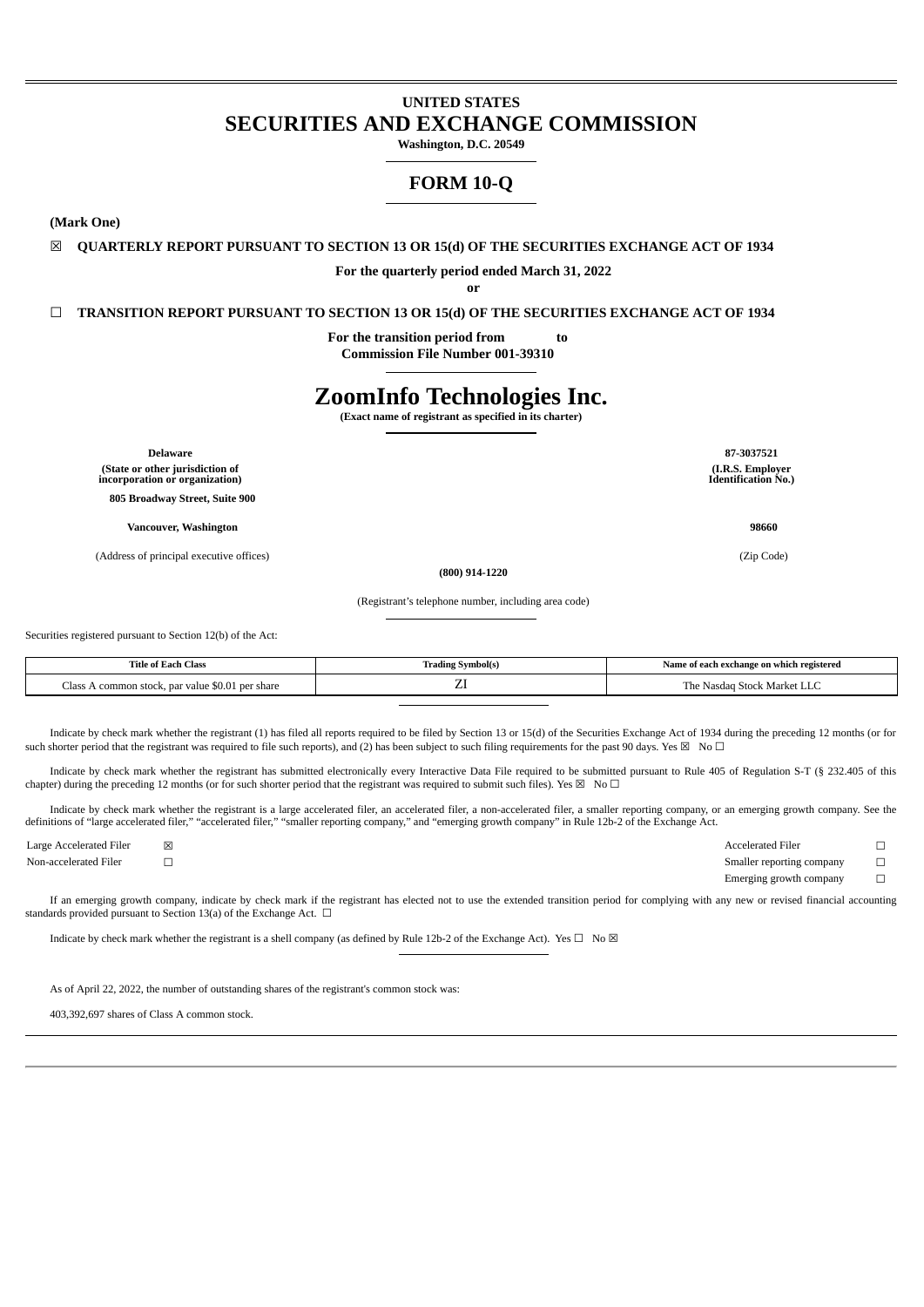# **ZoomInfo Technologies Inc. Quarterly Report on Form 10-Q For the Quarterly Period Ended March 31, 2022**

# **TABLE OF CONTENTS**

|                                                                                               | Page            |
|-----------------------------------------------------------------------------------------------|-----------------|
| <b>Glossary</b>                                                                               | Щ               |
| <b>Cautionary Statement Regarding Forward-Looking Statements</b>                              | iv              |
| PART I - FINANCIAL INFORMATION                                                                |                 |
| <b>Item 1. Financial Statements</b>                                                           |                 |
| <b>Condensed Consolidated Balance Sheets</b>                                                  | $\overline{2}$  |
| <b>Consolidated Statements of Operations</b>                                                  | $\overline{3}$  |
| <b>Consolidated Statements of Comprehensive Income (Loss)</b>                                 | 4               |
| <b>Consolidated Statements of Changes in Equity (Deficit)</b>                                 | $\overline{5}$  |
| <b>Consolidated Statements of Cash Flows</b>                                                  | $\overline{Z}$  |
| <b>Notes to the Consolidated Financial Statements</b>                                         | 9               |
| Item 2. Management's Discussion and Analysis of Financial Condition and Results of Operations | 46              |
| Item 3. Quantitative and Qualitative Disclosures About Market Risk                            | 68              |
| <b>Item 4. Controls and Procedures</b>                                                        | 69              |
| PART II - OTHER INFORMATION                                                                   |                 |
| <b>Item 1. Legal Proceedings</b>                                                              | $\overline{20}$ |
| Item 1A. Risk Factors                                                                         | 70              |
| Item 2. Unregistered Sales of Equity Securities and Use of Proceeds                           | $\overline{20}$ |
| <b>Item 3. Defaults Upon Senior Securities</b>                                                | $\overline{20}$ |
| <b>Item 4. Mine Safety Disclosures</b>                                                        | $\overline{20}$ |
| Item 5. Other Information                                                                     | $\overline{20}$ |
| Item 6. Exhibits                                                                              | $\overline{21}$ |
| <b>Signatures</b>                                                                             | 72              |
|                                                                                               |                 |
|                                                                                               |                 |

# <span id="page-1-0"></span>i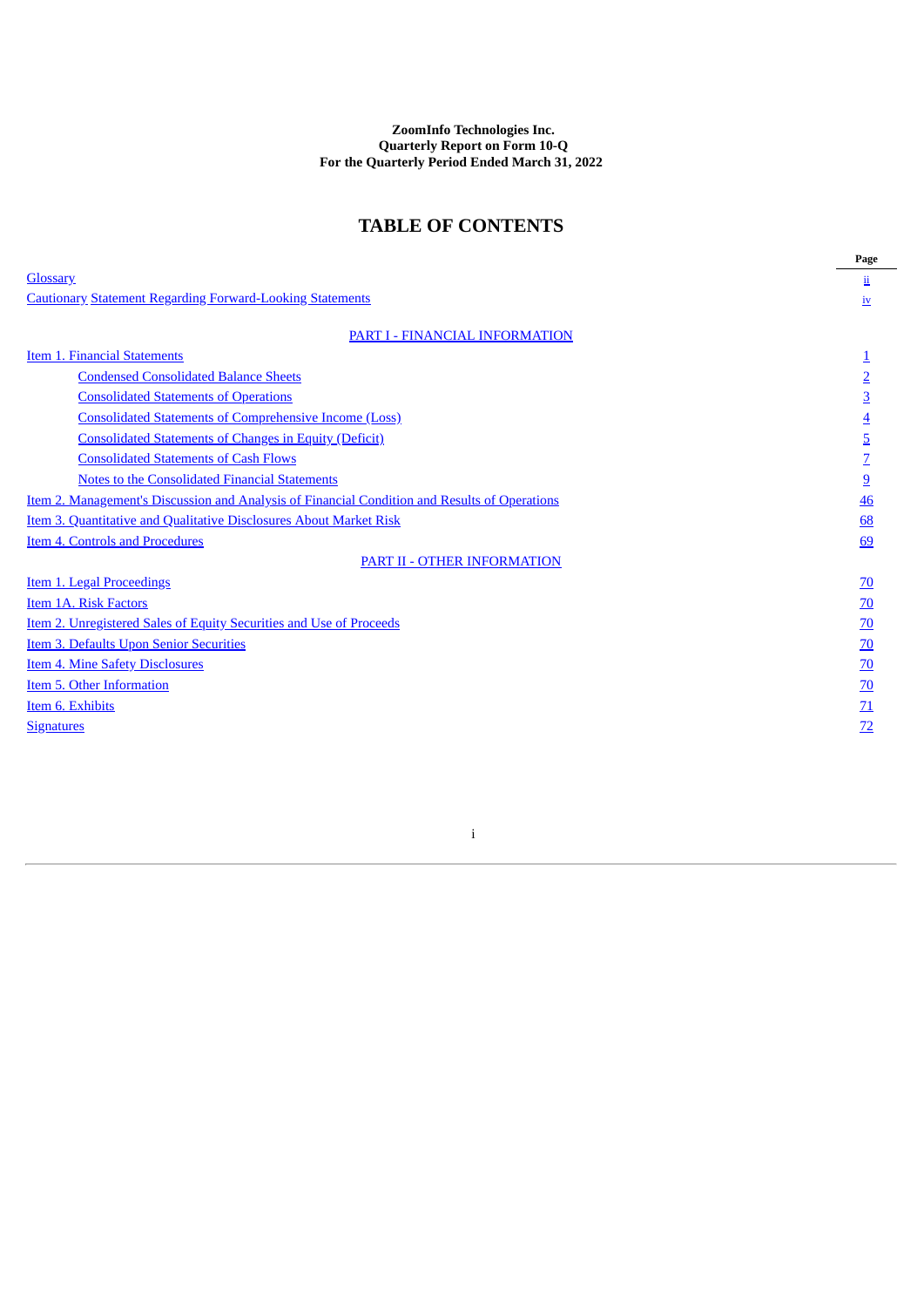### **GLOSSARY**

As used in this quarterly report on Form 10-Q (this "Form 10-Q"), the terms identified below have the meanings specified below unless otherwise noted or the context indicates otherwise. References in this Form 10-Q to "ZoomInfo Technologies Inc." refer to ZoomInfo Technologies Inc. and not to any of its subsidiaries unless the context indicates otherwise. References in this Form 10-Q to "ZoomInfo," the "Company," "we," "us," and "our" refer (1) prior to the consummation of the Reorganization Transactions, to ZoomInfo OpCo and its consolidated subsidiaries, and (2) after the consummation of the Reorganization Transactions, to ZoomInfo Technologies Inc. and its consolidated subsidiaries unless the context indicates otherwise.

- "2021 Form 10-K" refers to the Annual Report on Form 10-K of ZoomInfo Technologies Inc. for the fiscal year ended December 31, 2021 as filed with the SEC on February 24, 2022.
- "Blocker Companies" refers to certain of our Pre-IPO OpCo Unitholders that are taxable as corporations for U.S. federal income tax purposes.
- "Blocker Mergers" refers to the mergers described under "Reorganization Transactions" in Note 1 to our unaudited consolidated financial statements included in Part I, Item 1 of this Form 10-Q.
- "Carlyle" refers to investment funds associated with The Carlyle Group.
- "Class A Common Stock Option" refers to an award granted under Section 7 of the 2020 Omnibus Incentive Plan.
- "Class P Units" refers to Class P Units (including, without limitation, any indirectly held Class P Units) of ZoomInfo OpCo.
- "Continuing Class P Unitholders" refers to certain Pre-IPO Owners who continued to hold Class P Units following the consummation of the Reorganization Transactions and the IPO.
- "Continuing Members" refers to Pre-IPO Owners who continued to hold HoldCo Units or OpCo Units following the Reorganization Transactions and the IPO.
- "Customers" refers to companies that have contracted with us to use our services and, at the time of measurement, maintain one or more active paid subscriptions to our platform. Paid subscriptions will generally include access for a number of employees or other affiliated persons of the customer.
- "Exchange Tax Receivable Agreement" refers to the tax receivable agreement entered into with certain Pre-IPO OpCo Unitholders.
- "Founders" refers to Henry Schuck, our Chief Executive Officer, and Kirk Brown.
- "HoldCo Units" refers to the class of units of ZoomInfo HoldCo.
- "HSKB" and "HSKB I" refers to HSKB Funds, LLC, a privately held limited liability company formed on February 9, 2016 for the purpose of issuing equity to certain persons who had performed and would continue to perform services for ZoomInfo OpCo.
- "HSKB II" refers to HSKB Funds II, LLC, a privately held limited liability company formed on May 28, 2020 for the purpose of effecting a reorganization of HSKB I at the time of the IPO and to issue equity to certain persons who had performed and would continue to perform services for ZoomInfo OpCo.
- "IPO" refers to the initial public offering of Class A common stock of ZoomInfo Technologies Inc.
- "LTIP Units" refers to a class of partnership units that are intended to qualify as "profit interests" in ZoomInfo OpCo for federal income tax purposes that, subject to certain conditions, including vesting, are convertible by the holder into OpCo Units.
- "OpCo Units" refers to the class of units of ZoomInfo OpCo and does not include Class P Units.
- "Pre-Acquisition ZI" refers to Zoom Information Inc.
- "Pre-IPO Blocker Holders" refers to the Pre-IPO Owners that held their interests in us through the Blocker Companies immediately prior to the IPO.
- "Pre-IPO HoldCo Unitholders" refers to the Pre-IPO Owners that held HoldCo Units immediately prior to the IPO.
- "Pre-IPO OpCo Unitholders" refers to the Pre-IPO Owners that held OpCo Units immediately prior to the IPO.
- "Pre-IPO Owners" refers collectively to the Sponsors, the Founders, and the management and other equity holders who were the owners of ZoomInfo OpCo immediately prior to the Reorganization Transactions.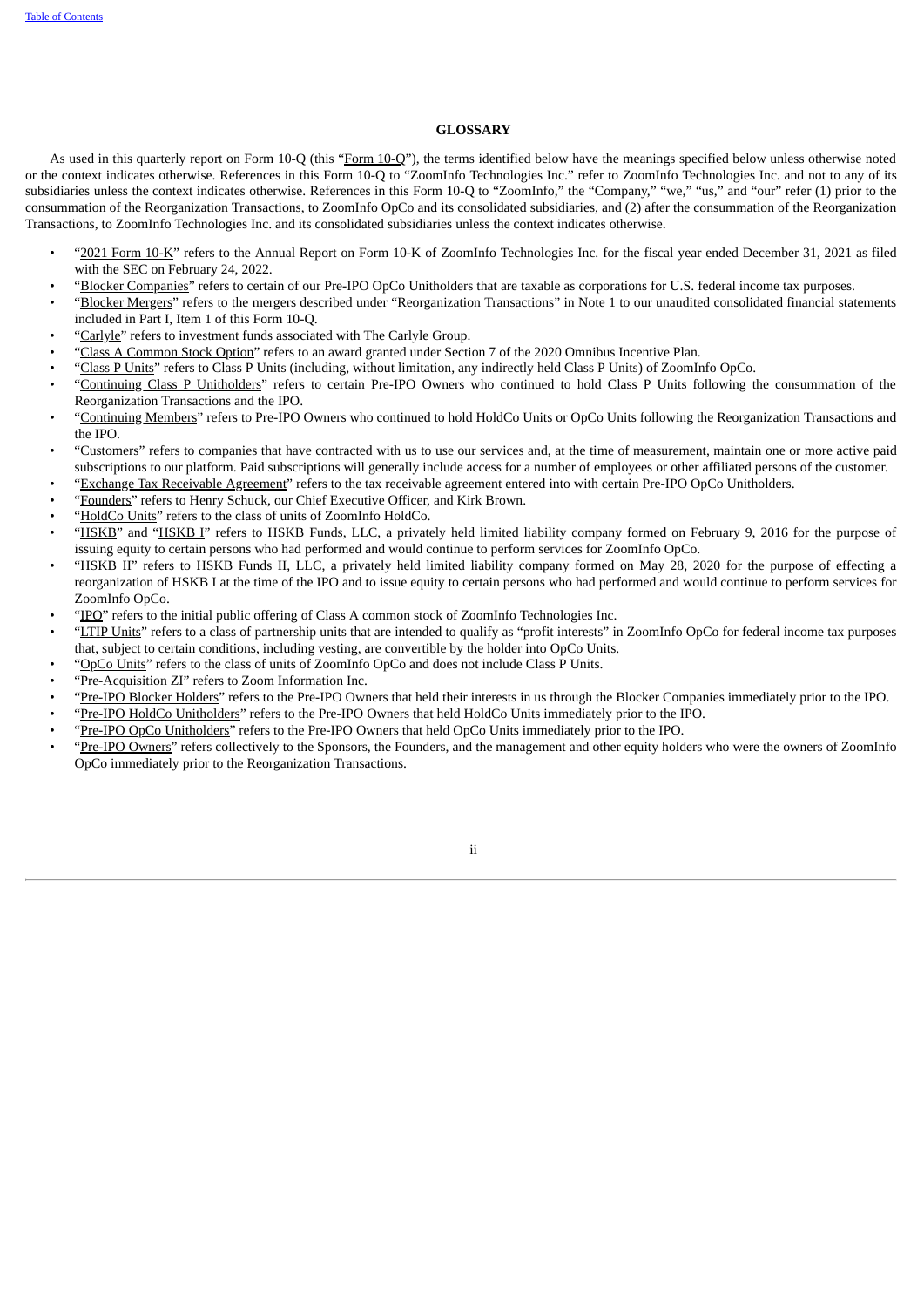- "Reorganization Tax Receivable Agreement" refers to the tax receivable agreement entered into with the Pre-IPO Blocker Holders.
- "Reorganization Transactions" refers to the transactions described under "Reorganization Transactions" in Note 1 to our unaudited consolidated financial statements included in Part I, Item 1 of this Form 10-Q.
- "Restricted Stock" refers to our Class A common stock, subject to certain specified restrictions (which may include, without limitation, a requirement that the Participant remain continuously employed or provide continuous services for a specified period of time), granted under Section 8 of the 2020 Omnibus Incentive Plan.
- "Restricted Stock Unit" refers to an unfunded and unsecured promise to deliver shares of our Class A common stock, cash, other securities or other property, subject to certain restrictions (which may include, without limitation, a requirement that the Participant remain continuously employed or provide continuous services for a specified period of time), granted under Section 8 of the 2020 Omnibus Incentive Plan.
- "SEC" refers to the Securities and Exchange Commission.
- "Securities Act" refers to the Securities Act of 1933, as amended.
- "Sponsors" refers collectively to TA Associates, Carlyle, and investment funds associated with 22C Capital LLC and its predecessor.
- "TA Associates" refers to investment funds associated with TA Associates.
- "Tax Receivable Agreements" or "TRA" refers collectively to the Exchange Tax Receivable Agreement and the Reorganization Tax Receivable Agreement.
- "ZoomInfo HoldCo" refers to ZoomInfo Intermediate Holdings LLC, a Delaware limited liability company, and a direct subsidiary of ZoomInfo Technologies Inc.
- <span id="page-3-0"></span>"ZoomInfo OpCo" refers to ZoomInfo Holdings LLC (formerly known as DiscoverOrg Holdings, LLC), a Delaware limited liability company, and a direct subsidiary of ZoomInfo HoldCo and indirect subsidiary of ZoomInfo Technologies Inc.

iii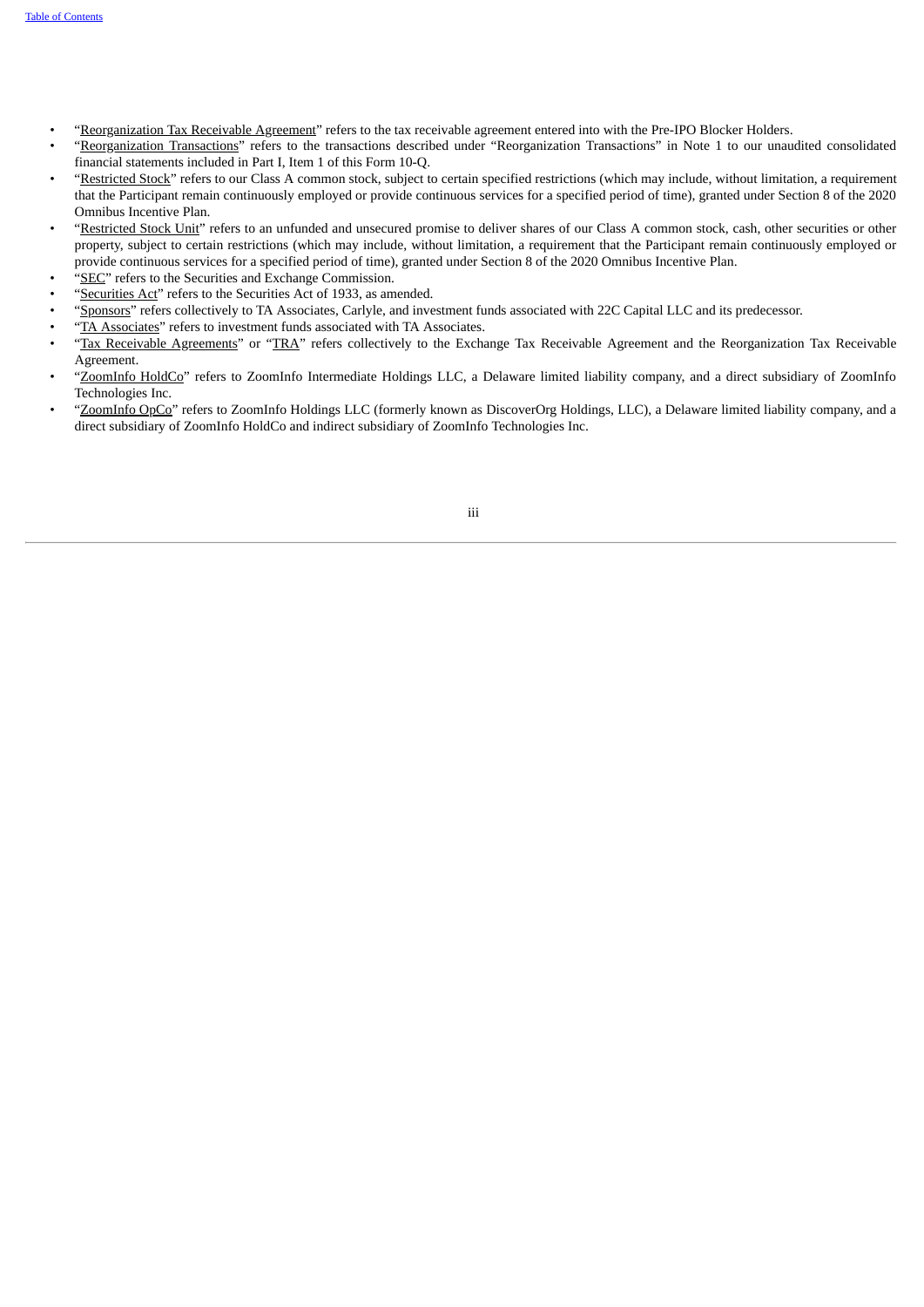### **CAUTIONARY STATEMENT REGARDING FORWARD-LOOKING STATEMENTS**

From time to time we make statements concerning our expectations, beliefs, plans, objectives, goals, strategies, future events or performance and underlying assumptions and other statements that are not historical facts. These statements are "forward-looking statements" within the meaning of the Private Securities Litigation Reform Act of 1995. Actual results may differ materially from those expressed or implied by these statements. You can generally identify our forward-looking statements by the words "anticipate," "believe," "can," "continue," "could," "estimate," "expect," "forecast," "goal," "intend," "may," "might," "objective," "outlook," "plan," "potential," "predict," "projection," "seek," "should," "target," "trend," "will," "would" or the negative version of these words or other comparable words.

We have based our forward-looking statements on our management's beliefs and assumptions based on information available to our management at the time the statements are made. We caution you that assumptions, beliefs, expectations, intentions and projections about future events may and often do vary materially from actual results. Therefore, we cannot assure you that actual results will not differ materially from those expressed or implied by our forwardlooking statements.

The following are some of the factors that could cause actual results to differ from those expressed or implied by our forward-looking statements, including forward-looking statements contained in this Quarterly Report on Form 10-Q:

- the ongoing COVID-19 pandemic, including the global economic uncertainty and measures taken in response, could materially impact our business and future results of operations;
- larger well-funded companies may shift their existing business models to become more competitive with us;
- we may be unable to provide or adapt our platform for changes in laws and regulations or public perception, or changes in the enforcement of such laws, relating to data privacy, which could impact our ability to efficiently gather, process, update and/or provide some or all of the information we currently provide or the ability of our customers and users to use some or all of our products and services;
- we may experience competition from companies that more effectively cater to our customers by offering more tailored products or platforms at lower costs;
- adverse general economic and market conditions may reduce spending on sales and marketing, which could harm our revenue, results of operations and cash flows;
- a decline in demand for sales and marketing subscription platforms could negatively impact our business;
- if we are unable to improve our technology and keep up with new processes for data collection, organization, and cleansing, competing products and services could surpass ours;
- we may be unable to provide a highly accurate, reliable, and comprehensive platform moving forward, which could cause a reduction in demand for our products and services;
- we rely on third-party systems that we do not control to integrate with our system and we may be unable to continue to support integration;
- we may be unable to attract new customers and expand existing subscriptions, which could harm our revenue growth and profitability;
- a decrease in participation in our contributory network or increased opt-out rates could lead to a deterioration in the depth, breadth, and accuracy of our platform;
- changes in search engine algorithms and dynamics could negatively affect traffic to our website;
- we may fail to protect and maintain our intellectual property;

iv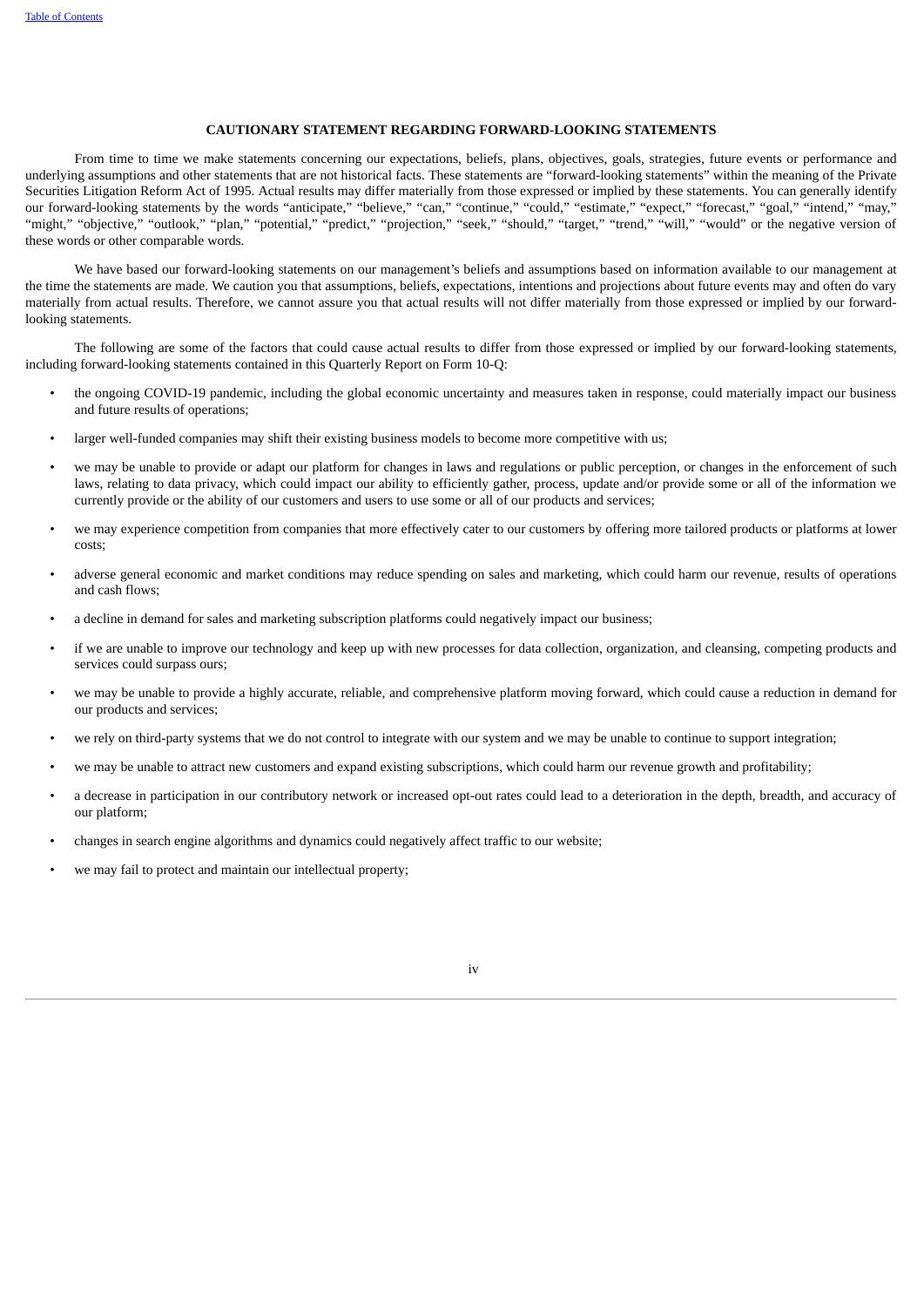- cyber attacks and security vulnerabilities could result in serious harm to our reputation, business, and financial condition;
- third-parties could use our products and services in a manner that is unlawful or contrary to our values;
- we may be unable to successfully integrate acquired businesses, services, databases, and technologies into our operations, which could have an adverse effect on our business;
- we may be unsuccessful in selling our products or retaining our customers if the quality of our customer service falters;
- our indebtedness could adversely affect our financial condition, our ability to raise additional capital to fund our operations, our ability to operate our business, our ability to react to changes in the economy or our industry, and our ability to meet our obligations under our outstanding indebtedness, and could divert our cash flow from operations for debt payments;
- the parties to our stockholders agreement have special rights and interests that may conflict with ours or yours in the future; and
- other factors described under "Risk Factors" in Part I, Item 1A of our 2021 Form 10-K, and in other reports we file from time to time with the SEC.

These factors should not be construed as exhaustive and should be read in conjunction with the other cautionary statements that are included in this Form 10-Q and our other filings with the SEC. Should one or more of these risks or uncertainties materialize, or should any of our assumptions prove incorrect, our actual results may vary in material respects from those projected in our forward-looking statements. Factors or events that could cause our actual results to differ may emerge from time to time, and it is not possible for us to predict all of them. Our forward-looking statements do not reflect the potential impact of any future acquisitions, mergers, dispositions, joint ventures, investments, or other strategic transactions we may make.

You should not place undue reliance on our forward-looking statements. Each forward-looking statement speaks only as of the date of the particular statement, and we undertake no obligation to update or revise any forward-looking statements whether as a result of new information, future developments or otherwise, except as required by law.

#### **Website Disclosure**

<span id="page-5-0"></span>The Company intends to use its website as a distribution channel of material company information. Financial and other important information regarding the Company is routinely posted on and accessible through the Company's website at https://ir.zoominfo.com. In addition, you may automatically receive email alerts and other information about the Company when you enroll your email address by visiting the "Email Alerts" section of our investor relations page at https://ir.zoominfo.com. The information on our website is not incorporated herein or otherwise a part of this Form 10-Q.

v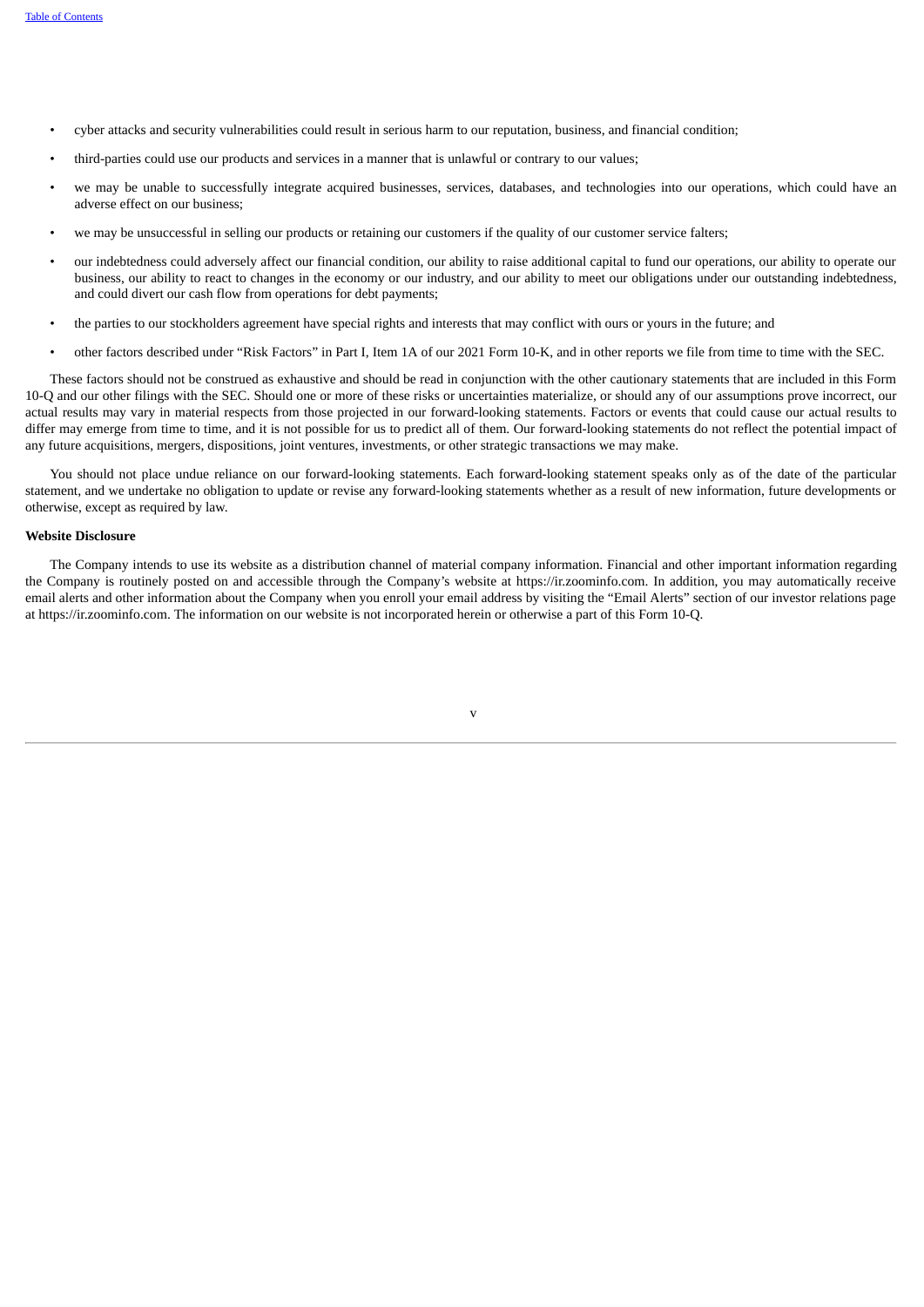## **PART I - FINANCIAL INFORMATION**

### <span id="page-6-0"></span>**ITEM 1. FINANCIAL STATEMENTS**

# **INDEX TO FINANCIAL STATEMENTS**

# **Unaudited Consolidated Financial Statements of ZoomInfo Technologies Inc. and Subsidiaries**

**Condensed [Consolidated](#page-7-0) Balance Sheets** [2](#page-7-0) **[Consolidated](#page-7-1) Statements of Operations** [3](#page-7-1) Consolidated Statements of [Comprehensive](#page-8-0) Income (Loss) [4](#page-8-0) [Consolidated](#page-9-0) Statements of Changes in Equity (Deficit) **[5](#page-9-0) [Consolidated](#page-11-0) Statements of Cash Flows** [7](#page-11-0) Notes to the [Consolidated](#page-13-0) Financial Statements [9](#page-13-0)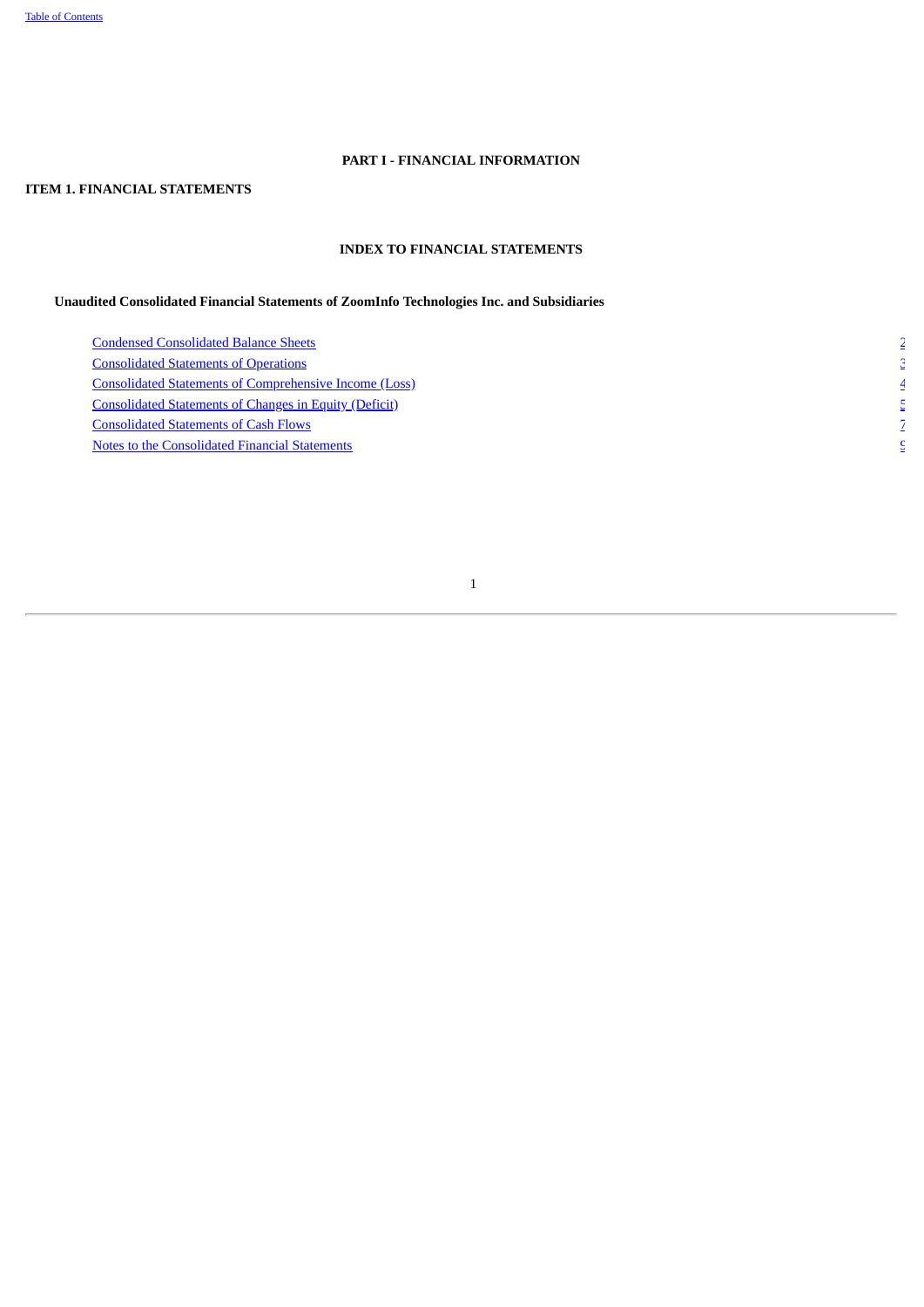$\overline{\phantom{a}}$  , where  $\overline{\phantom{a}}$ 

# **ZoomInfo Technologies Inc.**

# **Condensed Consolidated Balance Sheets**

*(in millions, except share data)*

<span id="page-7-0"></span>

|                                                             |                | March 31,<br>2022 |     | December 31,<br>2021 |
|-------------------------------------------------------------|----------------|-------------------|-----|----------------------|
|                                                             |                | (unaudited)       |     | $(*)$                |
| <b>Assets</b>                                               |                |                   |     |                      |
| Current assets:                                             |                |                   |     |                      |
| Cash and cash equivalents                                   | $\mathfrak{s}$ | 394.4             | -\$ | 308.3                |
| Short-term investments                                      |                | 12.4              |     | 18.4                 |
| Accounts receivable, net                                    |                | 166.3             |     | 187.0                |
| Prepaid expenses and other current assets                   |                | 38.1              |     | 27.1                 |
| Income tax receivable                                       |                | 6.0               |     | 4.9                  |
| Total current assets                                        |                | 617.2             |     | 545.7                |
| Restricted cash, non-current                                |                | 5.8               |     | 5.8                  |
| Property and equipment, net                                 |                | 44.9              |     | 41.7                 |
| Operating lease right-of-use assets, net                    |                | 59.1              |     | 59.8                 |
| Intangible assets, net                                      |                | 414.5             |     | 431.0                |
| Goodwill                                                    |                | 1,573.4           |     | 1,575.1              |
| Deferred tax assets                                         |                | 4,099.3           |     | 4,116.0              |
| Deferred costs and other assets, net of current portion     |                | 110.0             |     | 77.8                 |
| <b>Total assets</b>                                         | ${\mathbb S}$  | 6,924.2           | \$  | 6,852.9              |
|                                                             |                |                   |     |                      |
| <b>Liabilities and Permanent Equity</b>                     |                |                   |     |                      |
| Current liabilities:                                        |                |                   |     |                      |
| Accounts payable                                            | $\mathfrak{s}$ | 17.4              | \$  | 15.9                 |
| Accrued expenses and other current liabilities              |                | 71.0              |     | 103.3                |
| Unearned revenue, current portion                           |                | 403.8             |     | 361.5                |
| Income taxes payable                                        |                | 10.2              |     | 8.4                  |
| Current portion of tax receivable agreements liability      |                | 5.4               |     | 10.4                 |
| Current portion of operating lease liabilities              |                | 8.1               |     | 8.1                  |
| Total current liabilities                                   |                | 515.9             |     | 507.6                |
| Unearned revenue, net of current portion                    |                | 2.3               |     | 2.7                  |
| Tax receivable agreements liability, net of current portion |                | 3,046.8           |     | 3,046.0              |
| Operating lease liabilities, net of current portion         |                | 60.6              |     | 61.5                 |
| Long-term debt, net of current portion                      |                | 1,233.6           |     | 1,232.9              |
| Deferred tax liabilities                                    |                | $1.7\,$           |     | $1.5\,$              |
| Other long-term liabilities                                 |                | 3.9               |     | $2.8\,$              |
| <b>Total liabilities</b>                                    |                | 4,864.8           |     | 4,855.0              |
| Commitments and Contingencies (Note 11)                     |                |                   |     |                      |
| Permanent Equity:                                           |                |                   |     |                      |
| Class A common stock, par value \$0.01                      |                | 4.0               |     | 4.0                  |
| Additional paid-in capital                                  |                | 1,910.0           |     | 1,871.6              |
| Accumulated other comprehensive income (loss)               |                | 26.4              |     | 9.5                  |
| <b>Retained Earnings</b>                                    |                | 119.0             |     | 112.8                |
| Total equity                                                |                | 2,059.4           |     | 1,997.9              |
|                                                             |                |                   |     |                      |
| Total liabilities and permanent equity                      | \$             | 6,924.2           | \$  | 6,852.9              |

<span id="page-7-1"></span>(\*) The Condensed Consolidated Balance Sheet as of December 31, 2021 has been derived from the audited consolidated financial statements at that date but does not include all of the information and footnotes required by ge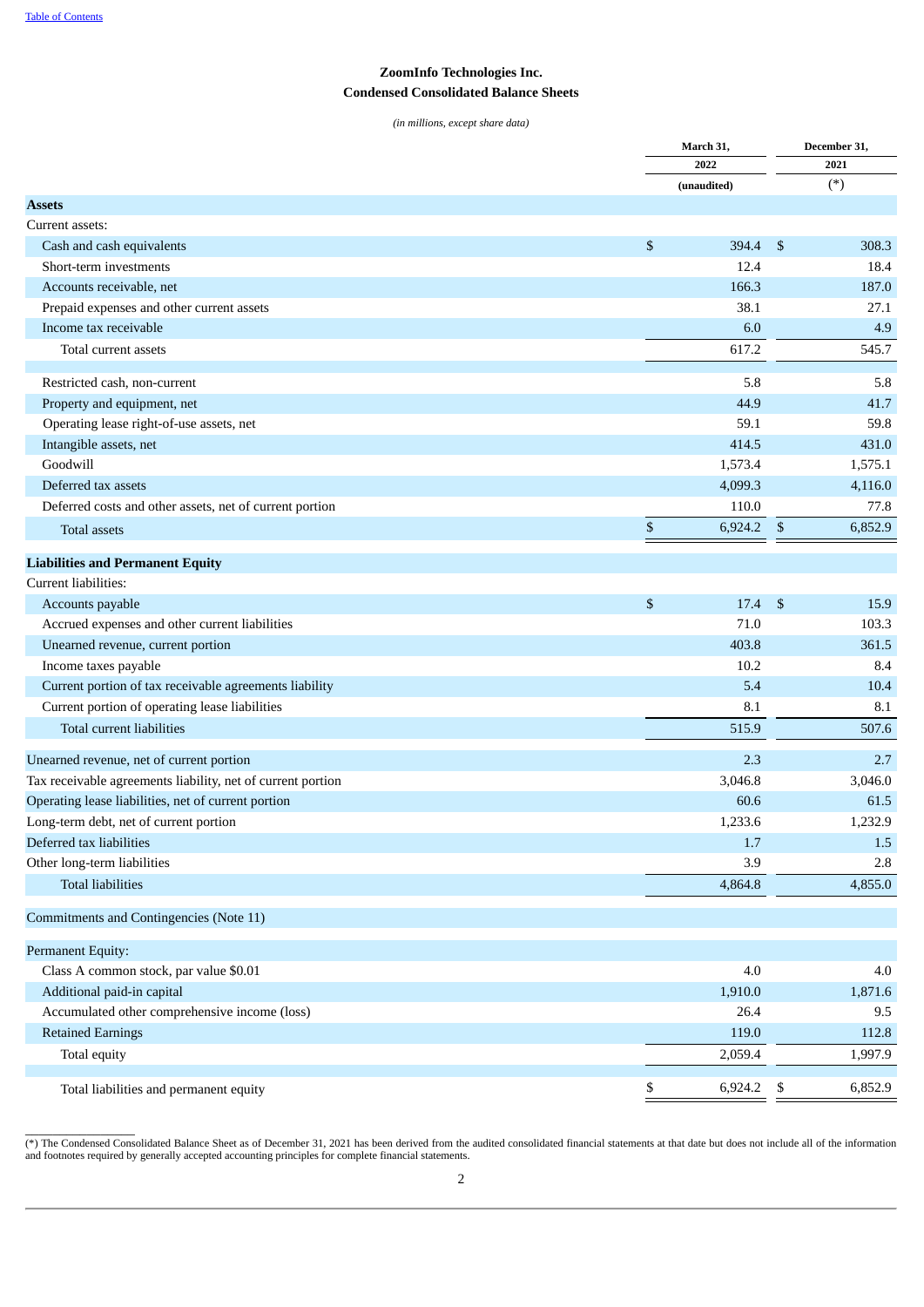# **ZoomInfo Technologies Inc. Consolidated Statements of Operations**

*(in millions, except per share amounts; unaudited)*

|                                                                  |                | <b>Three Months Ended March 31,</b> |              |        |  |
|------------------------------------------------------------------|----------------|-------------------------------------|--------------|--------|--|
|                                                                  |                | 2022                                |              | 2021   |  |
| Revenue                                                          | $\mathfrak{S}$ | 241.7                               | $\mathbf{s}$ | 153.3  |  |
| Cost of service:                                                 |                |                                     |              |        |  |
| Cost of service $(1)$                                            |                | 32.8                                |              | 21.4   |  |
| Amortization of acquired technology                              |                | 11.2                                |              | 6.7    |  |
| Gross profit                                                     |                | 197.7                               |              | 125.2  |  |
| Operating expenses:                                              |                |                                     |              |        |  |
| Sales and marketing $(1)$                                        |                | 84.1                                |              | 48.8   |  |
| Research and development <sup>(1)</sup>                          |                | 45.6                                |              | 20.4   |  |
| General and administrative <sup>(1)</sup>                        |                | 27.8                                |              | 18.8   |  |
| Amortization of other acquired intangibles                       |                | 5.3                                 |              | 4.8    |  |
| Restructuring and transaction-related expenses                   |                | 2.5                                 |              | 4.4    |  |
| Total operating expenses                                         |                | 165.3                               |              | 97.2   |  |
| Income (loss) from operations                                    |                | 32.4                                |              | 28.0   |  |
| Interest expense, net                                            |                | 11.8                                |              | 6.5    |  |
| Loss on debt modification and extinguishment                     |                |                                     |              | 5.9    |  |
| Other (income) expense, net                                      |                | 1.4                                 |              | (0.2)  |  |
| Income (loss) before income taxes                                |                | 19.2                                |              | 15.8   |  |
| Income tax expense (benefit)                                     |                | 13.0                                |              | 49.7   |  |
| Net income (loss)                                                |                | 6.2                                 |              | (33.9) |  |
| Less: Net income (loss) attributable to noncontrolling interests |                |                                     |              | (37.1) |  |
| Net income (loss) attributable to ZoomInfo Technologies Inc.     | \$             | 6.2                                 | $\mathbb{S}$ | 3.2    |  |
| Net income (loss) per share of Class A and Class C common stock: |                |                                     |              |        |  |
| <b>Basic</b>                                                     | \$             | 0.02                                | \$           | 0.02   |  |
| <b>Diluted</b>                                                   | \$             | 0.02                                | - \$         | 0.02   |  |

(1) Amounts include equity-based compensation expense, as follows:

\_\_\_\_\_\_\_\_\_\_\_\_\_\_\_\_

<span id="page-8-0"></span>

|                                         | Three Months Ended March 31, |      |     |      |
|-----------------------------------------|------------------------------|------|-----|------|
|                                         | 2022                         |      |     | 2021 |
| Cost of service                         |                              | 4.6  | . ა | 3.5  |
| Sales and marketing                     |                              | 16.1 |     | 8.4  |
| Research and development                |                              | 15.6 |     | 2.6  |
| General and administrative              |                              | 6.2  |     | 3.6  |
| Total equity-based compensation expense |                              | 42.5 |     | 18.1 |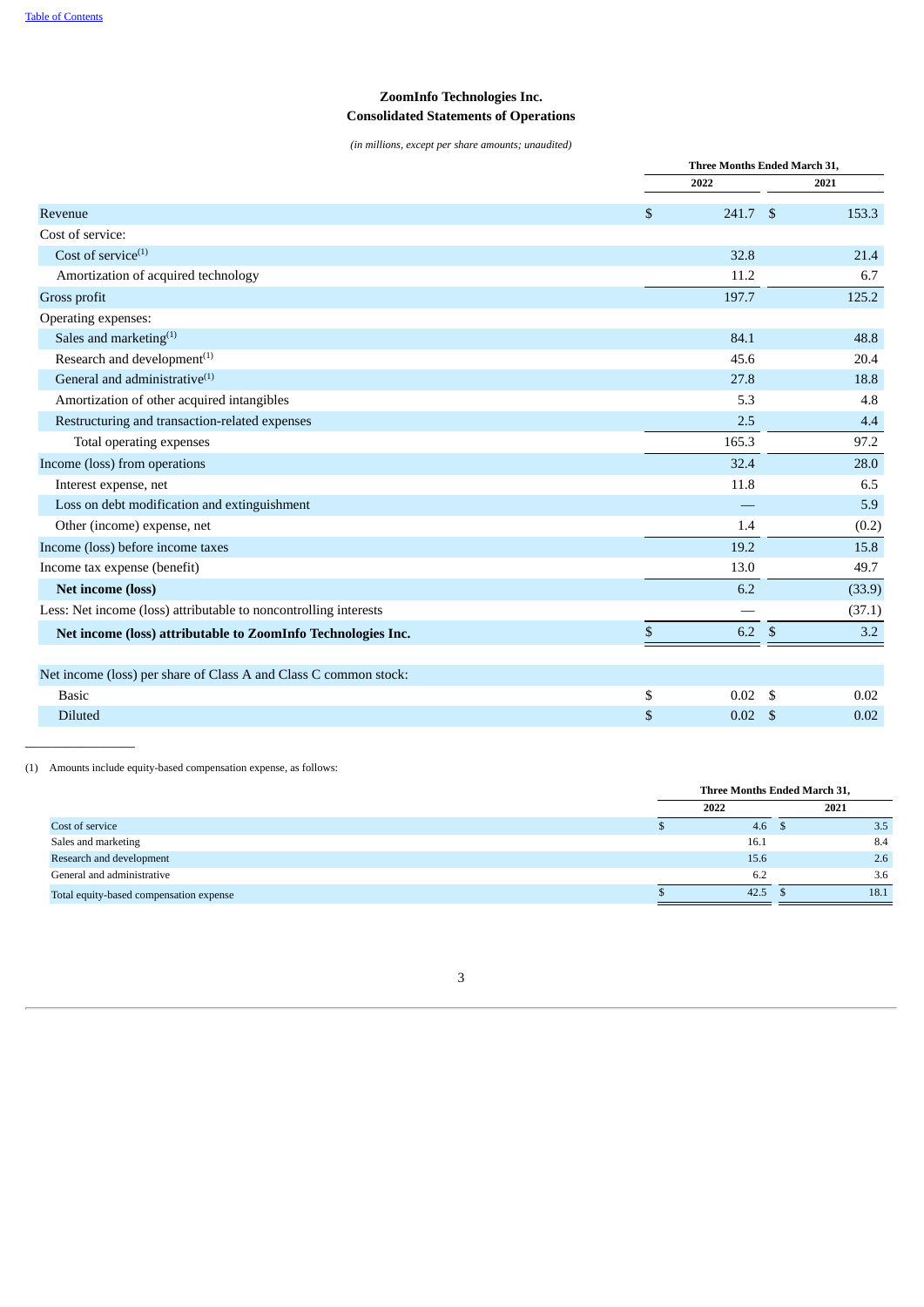# **ZoomInfo Technologies Inc.**

#### **Consolidated Statements of Comprehensive Income (Loss)**

*(in millions; unaudited)*

<span id="page-9-0"></span>

|                                                                            | Three Months Ended March 31. |        |  |        |  |
|----------------------------------------------------------------------------|------------------------------|--------|--|--------|--|
|                                                                            | 2022                         |        |  | 2021   |  |
| Net income (loss)                                                          | \$                           | 6.2 \$ |  | (33.9) |  |
| Other comprehensive income (loss), net of tax                              |                              |        |  |        |  |
| Unrealized gain (loss) on cash flow hedges                                 |                              | 21.4   |  | 10.1   |  |
| Realized loss on settlement of cash flow hedges                            |                              | 1.6    |  | 1.5    |  |
| Other comprehensive income (loss) before tax                               |                              | 23.0   |  | 11.6   |  |
| Tax effect                                                                 |                              | (6.1)  |  | (1.4)  |  |
| Other comprehensive income (loss), net of tax                              |                              | 16.9   |  | 10.2   |  |
| Comprehensive income (loss)                                                |                              | 23.1   |  | (23.7) |  |
| Less: Comprehensive income (loss) attributable to noncontrolling interests |                              |        |  | (30.9) |  |
| Comprehensive income (loss) attributable to ZoomInfo Technologies Inc.     |                              | 23.1   |  | 7.2    |  |
|                                                                            |                              |        |  |        |  |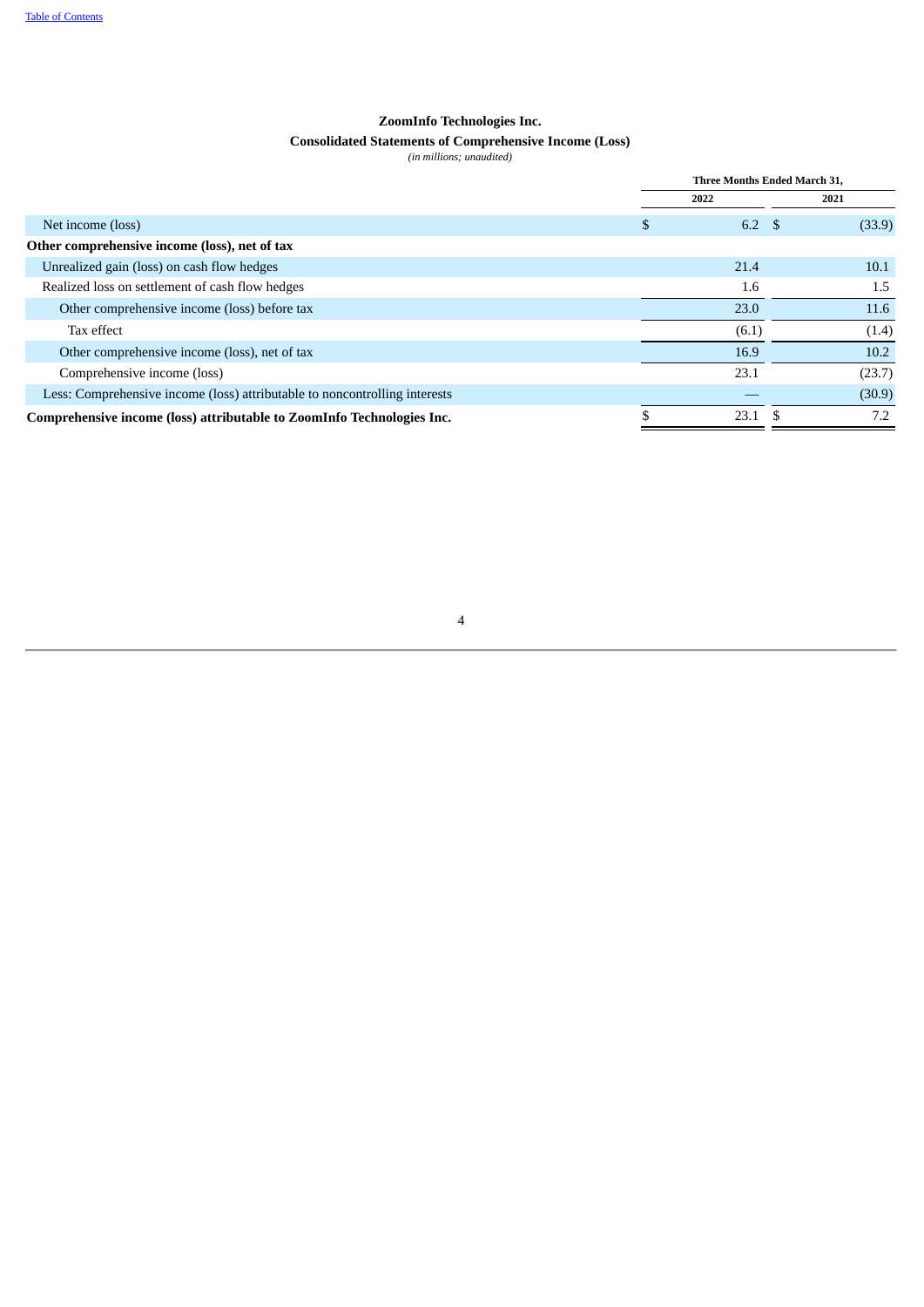# **ZoomInfo Technologies Inc. Consolidated Statements of Changes in Equity (Deficit)**

*(in millions, except share data)*

# **New ZoomInfo Common Stock**

|                                                           | <b>Shares</b>  | Amount |      | <b>Additional paid-</b><br>in capital | Retained<br><b>Earnings</b> | <b>AOCI</b> |    | <b>Total Equity</b> |
|-----------------------------------------------------------|----------------|--------|------|---------------------------------------|-----------------------------|-------------|----|---------------------|
| Balance, December 31, 2021                                | 403,315,989 \$ | 4.0    | - \$ | 1,871.6 \$                            | 112.8                       | 9.5         |    | 1,997.9             |
| Issuance of Class A common stock upon vesting of RSUs     | 187,659        |        |      |                                       |                             |             |    |                     |
| Shares withheld related to net share settlement and other | (80,067)       |        |      | (4.4)                                 |                             |             |    | (4.4)               |
| Exercise of stock options                                 | 14,790         |        |      | 0.3                                   |                             |             |    | 0.3                 |
| Forfeitures / cancellations                               | (43,210)       |        |      |                                       |                             |             |    |                     |
| Net income (loss)                                         |                |        |      |                                       | 6.2                         |             |    | 6.2                 |
| Other comprehensive income                                |                |        |      |                                       |                             | 16.9        |    | 16.9                |
| Equity-based compensation                                 |                |        |      | 42.5                                  |                             |             |    | 42.5                |
| <b>Balance at March 31, 2022</b>                          | 403,395,161 \$ | 4.0    | - \$ | $1,910.0$ \$                          | 119.0                       | 26.4        | -S | 2,059.4             |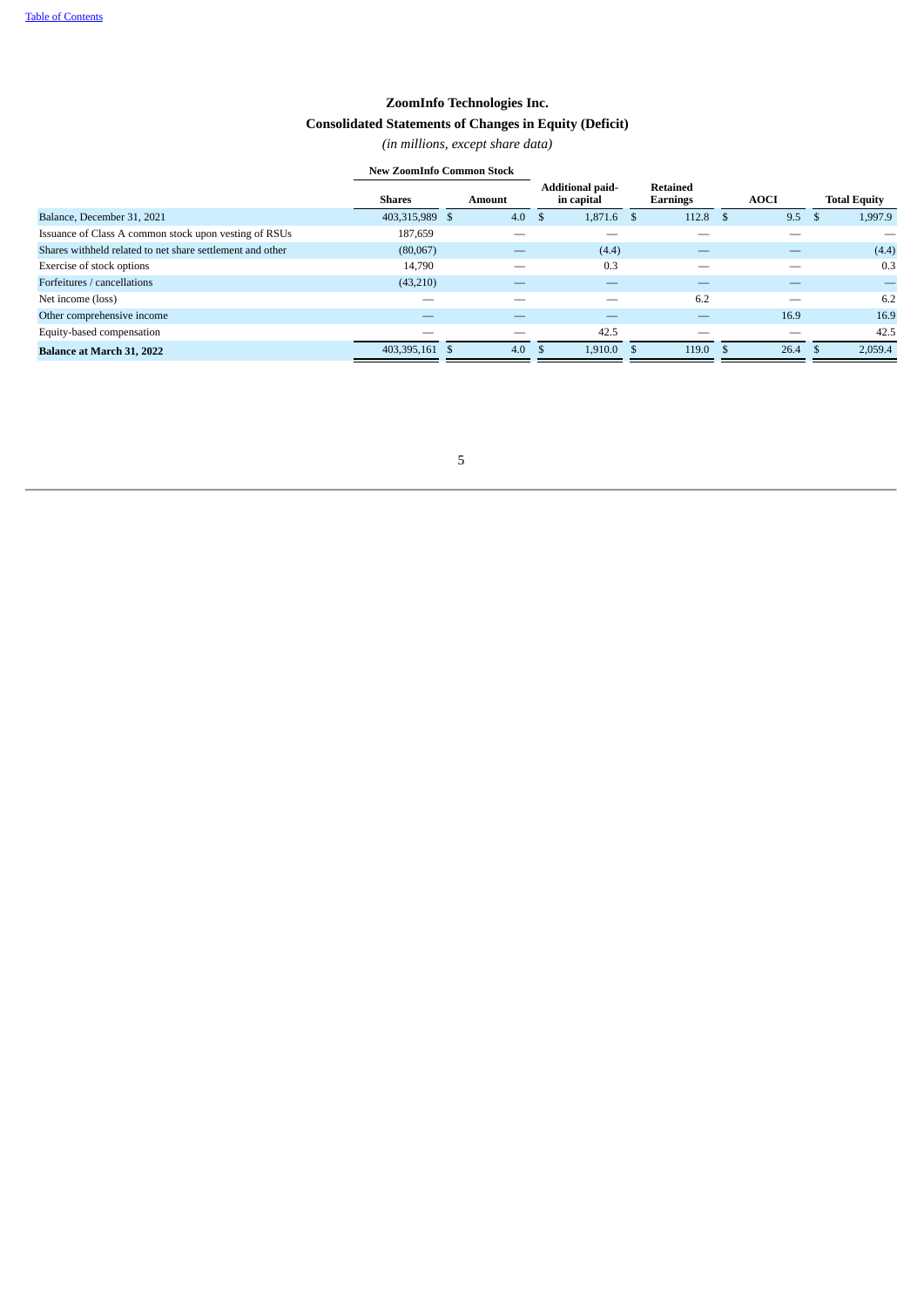# **ZoomInfo Technologies Inc.**

# **Consolidated Statements of Changes in Equity (Deficit)**

*(in millions, except share data)*

<span id="page-11-0"></span>

|                                                                 | <b>New ZoomInfo</b><br>Old ZoomInfo<br><b>Common Stock</b> |                                 |                                 |                                 |                          |                       |               |               |                                         |                                    |                              |                             |                               |
|-----------------------------------------------------------------|------------------------------------------------------------|---------------------------------|---------------------------------|---------------------------------|--------------------------|-----------------------|---------------|---------------|-----------------------------------------|------------------------------------|------------------------------|-----------------------------|-------------------------------|
|                                                                 | <b>Class A</b><br><b>Shares</b>                            | <b>Class A</b><br><b>Amount</b> | <b>Class B</b><br><b>Shares</b> | <b>Class B</b><br><b>Amount</b> | Class C<br><b>Shares</b> | Class C<br>Amount     | <b>Shares</b> | <b>Amount</b> | <b>Additional</b><br>paid-in<br>capital | <b>Retained</b><br><b>Earnings</b> | <b>AOCI</b>                  | Noncontrolling<br>interests | <b>Total</b><br><b>Equity</b> |
| Balance, December<br>31, 2020                                   | 87,697,381                                                 | $\mathfrak{s}$<br>0.9           | 216,652,704                     | 2.2<br>-\$                      | 86,123,230               | 0.9<br>$\mathfrak{S}$ |               | $\mathbf{s}$  | \$<br>$505.2$ \$                        | (4.0)                              | $\mathfrak{s}$<br>$(2.4)$ \$ | 436.8                       | \$<br>939.6                   |
| Effect of LLC Unit<br>Exchanges                                 | 14,500,582                                                 | 0.1                             | (9,776,683)                     | (0.1)                           | (3,869,894)              | (0.1)                 |               |               | 37.2                                    |                                    |                              | (20.1)                      | 17.0                          |
| Issuance of Class A<br>common stock upon<br>vesting of RSUs     | 20,439                                                     |                                 |                                 |                                 |                          |                       |               |               |                                         |                                    |                              |                             |                               |
| Shares withheld<br>related to net share<br>settlement and other | (30, 936)                                                  |                                 |                                 |                                 |                          |                       |               |               | (1.6)                                   |                                    |                              |                             | (1.6)                         |
| <b>Exercise of stock</b><br>options                             | 24,758                                                     |                                 |                                 |                                 |                          |                       |               |               | 0.5                                     |                                    |                              |                             | 0.5                           |
| Forfeitures /<br>cancellations                                  |                                                            |                                 | (7, 852)                        |                                 |                          |                       |               |               |                                         |                                    |                              |                             |                               |
| Net income (loss)                                               |                                                            |                                 |                                 |                                 |                          |                       |               |               |                                         | 3.2                                | —                            | (37.1)                      | (33.9)                        |
| Other comprehensive<br>income                                   |                                                            |                                 |                                 |                                 |                          |                       |               |               |                                         |                                    | 4.0                          | 6.2                         | 10.2                          |
| Paid and accrued tax<br>distributions                           |                                                            |                                 |                                 |                                 |                          |                       |               |               |                                         |                                    |                              | (3.0)                       | (3.0)                         |
| Equity-based<br>compensation                                    |                                                            |                                 |                                 |                                 |                          |                       |               |               | 8.3                                     |                                    |                              | 9.8                         | 18.1                          |
| <b>Balance at March 31,</b><br>2021                             | 102,212,224 \$                                             | 1.0                             | 206,868,169 \$                  | 2.1                             | 82,253,336 \$            | 0.8                   |               |               | 549.6<br>.S                             | (0.8)<br>- \$                      | 1.6 <sup>5</sup><br>-\$      | 392.6                       | 946.9<br>\$.                  |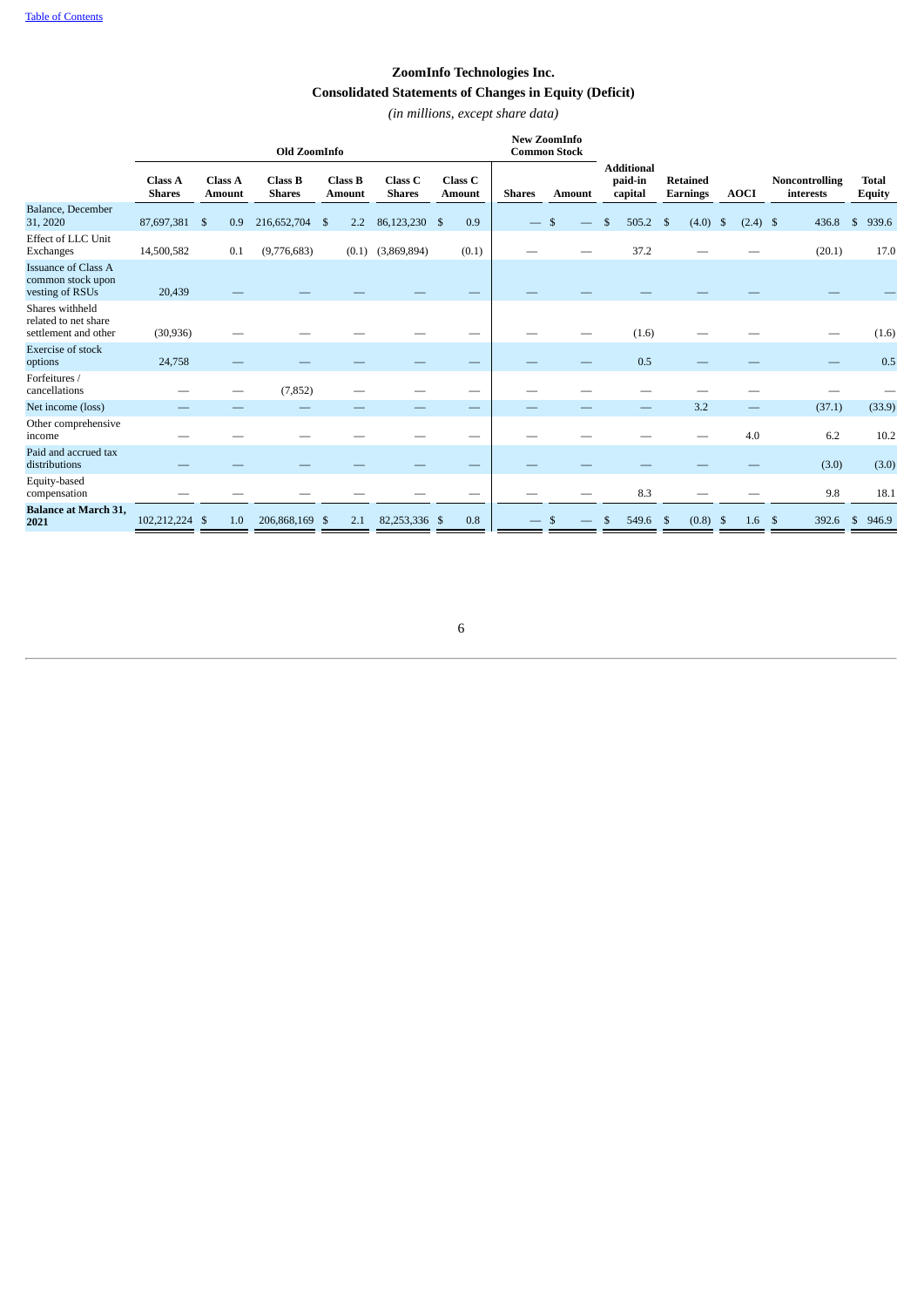# **ZoomInfo Technologies Inc. Consolidated Statements of Cash Flows**

*(in millions; unaudited)*

|                                                                                                    |                          | <b>Three Months Ended March 31,</b> |
|----------------------------------------------------------------------------------------------------|--------------------------|-------------------------------------|
|                                                                                                    | 2022                     | 2021                                |
| <b>Cash flows from operating activities:</b>                                                       |                          |                                     |
| Net income (loss)                                                                                  | 6.2<br>\$                | \$<br>(33.9)                        |
| Adjustments to reconcile net income (loss) to net cash provided by (used in) operating activities: |                          |                                     |
| Depreciation and amortization                                                                      | 20.0                     | 15.5                                |
| Amortization of debt discounts and issuance costs                                                  | 0.7                      | 0.5                                 |
| Amortization of deferred commissions costs                                                         | 14.1                     | 8.7                                 |
| Asset impairments                                                                                  | $\overline{\phantom{m}}$ | 2.7                                 |
| Loss on debt modification and extinguishment                                                       |                          | 5.9                                 |
| Deferred consideration valuation adjustments                                                       |                          | 0.2                                 |
| Equity-based compensation expense                                                                  | 42.5                     | 18.1                                |
| Deferred income taxes                                                                              | 10.7                     | 47.0                                |
| Tax receivable agreement remeasurement                                                             | 0.9                      |                                     |
| Provision for bad debt expense                                                                     | 0.4                      | 0.7                                 |
| Changes in operating assets and liabilities, net of acquisitions:                                  |                          |                                     |
| Accounts receivable                                                                                | 20.1                     | 5.1                                 |
| Prepaid expenses and other current assets                                                          | (4.8)                    | (0.9)                               |
| Deferred costs and other assets, net of current portion                                            | (18.6)                   | (9.8)                               |
| Income tax receivable                                                                              | (1.2)                    | 1.4                                 |
| Accounts payable                                                                                   | 1.5                      | 5.2                                 |
| Accrued expenses and other liabilities                                                             | (29.4)                   | (12.6)                              |
| Unearned revenue                                                                                   | 41.9                     | 39.2                                |
| Net cash provided by (used in) operating activities                                                | 105.0                    | 93.0                                |
| Cash flows from investing activities:                                                              |                          |                                     |
| Purchases of short-term investments                                                                | (11.1)                   | (103.6)                             |
| Maturities of short-term investments                                                               | 17.0                     | 9.5                                 |
| Purchases of property and equipment and other assets                                               | (6.6)                    | (4.7)                               |
| Purchase of convertible note receivable                                                            | (10.0)                   |                                     |
| Cash paid (received) for acquisitions, net of cash acquired                                        | 2.1                      | (0.2)                               |
| Net cash provided by (used in) investing activities                                                | (8.6)                    | (99.0)                              |
| <b>Cash flows from financing activities:</b>                                                       |                          |                                     |
| Payments of deferred consideration                                                                 | (1.1)                    | (9.2)                               |
| Proceeds from debt                                                                                 |                          | 350.0                               |
| Repayment of debt                                                                                  |                          | (356.4)                             |
| Payments of debt issuance and modification costs                                                   | (0.4)                    | (5.7)                               |
| Proceeds from exercise of stock options                                                            | 0.3                      | $0.5\,$                             |
| Taxes paid related to net share settlement of equity awards                                        | (3.8)                    | (2.2)                               |
| Payments of equity issuance costs                                                                  | (0.3)                    |                                     |
| Tax receivable agreement payments                                                                  | (5.0)                    |                                     |
| Tax distributions                                                                                  |                          | (10.8)                              |
| Net cash provided by (used in) financing activities                                                | (10.3)                   | (33.8)                              |
| Net increase (decrease) in cash, cash equivalents, and restricted cash                             | 86.1                     | (39.8)                              |
| Cash, cash equivalents, and restricted cash at beginning of period                                 | 314.1                    | 271.0                               |
| Cash, cash equivalents, and restricted cash at end of period                                       | \$<br>400.2              | \$<br>231.2                         |
| Cash, cash equivalents, and restricted cash at end of period:                                      |                          |                                     |
| Cash and cash equivalents                                                                          | 394.4                    | 229.1                               |
| Restricted cash, current                                                                           |                          | 0.1                                 |
| Restricted cash, non-current                                                                       | 5.8                      | 2.0                                 |
| Total cash, cash equivalents, and restricted cash                                                  | \$<br>400.2              | \$<br>231.2                         |
|                                                                                                    |                          |                                     |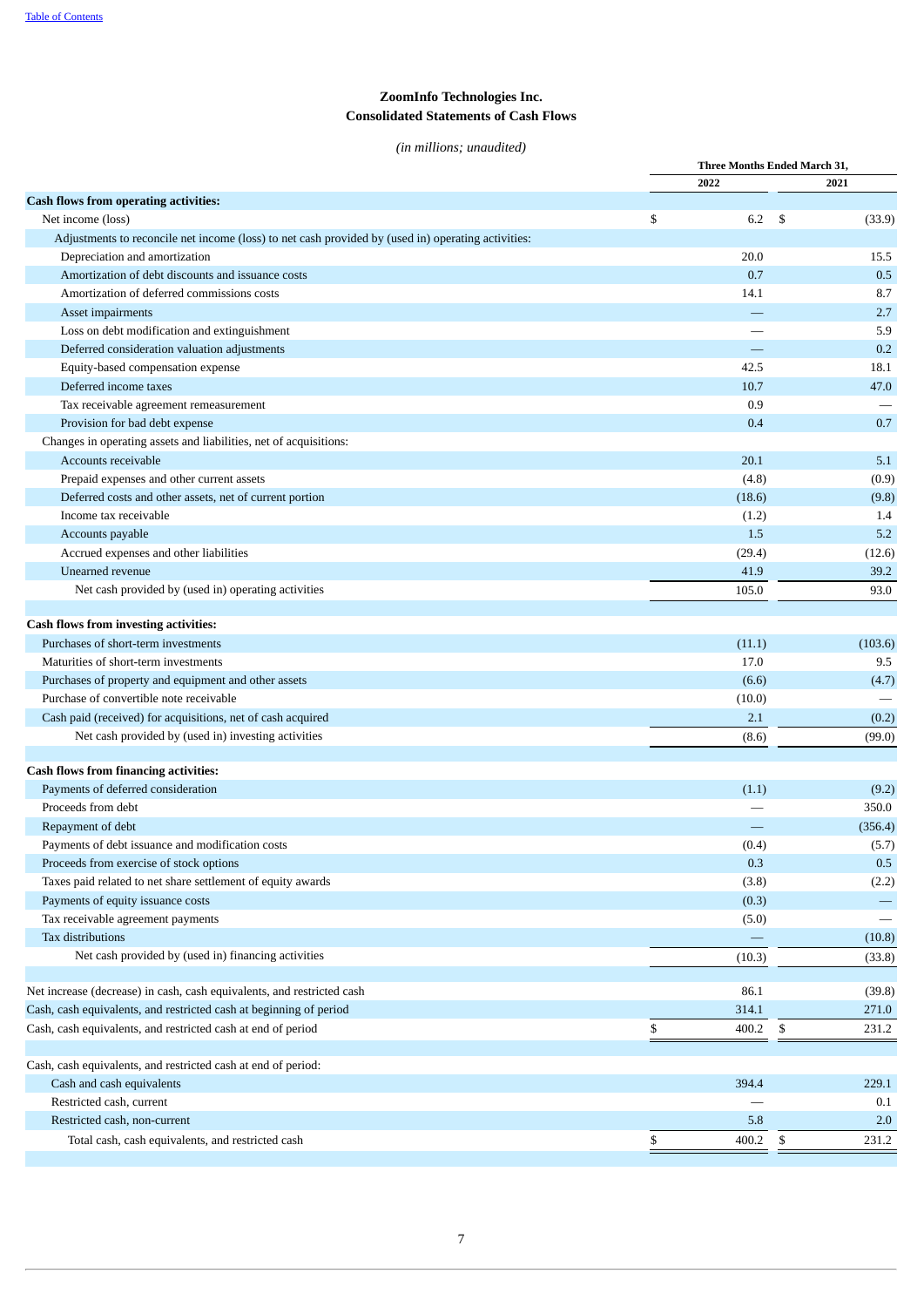# **ZoomInfo Technologies Inc. Consolidated Statements of Cash Flows**

# *(in millions; unaudited)*

<span id="page-13-0"></span>

|                                                                                                        | Three Months Ended March 31, |                  |  |      |
|--------------------------------------------------------------------------------------------------------|------------------------------|------------------|--|------|
|                                                                                                        | 2022                         |                  |  | 2021 |
| Supplemental disclosures of cash flow information                                                      |                              |                  |  |      |
| Interest paid in cash                                                                                  |                              | $19.5$ \$        |  | 6.8  |
| Cash paid for taxes                                                                                    |                              | 1.3 <sup>5</sup> |  |      |
|                                                                                                        |                              |                  |  |      |
| Supplemental disclosures of non-cash investing and financing activities:                               |                              |                  |  |      |
| Deferred variable consideration from acquisition of a business                                         |                              | 1.1 <sup>5</sup> |  |      |
| Property and equipment included in accounts payable and accrued expenses and other current liabilities |                              | 1.3 <sub>5</sub> |  |      |
|                                                                                                        |                              |                  |  |      |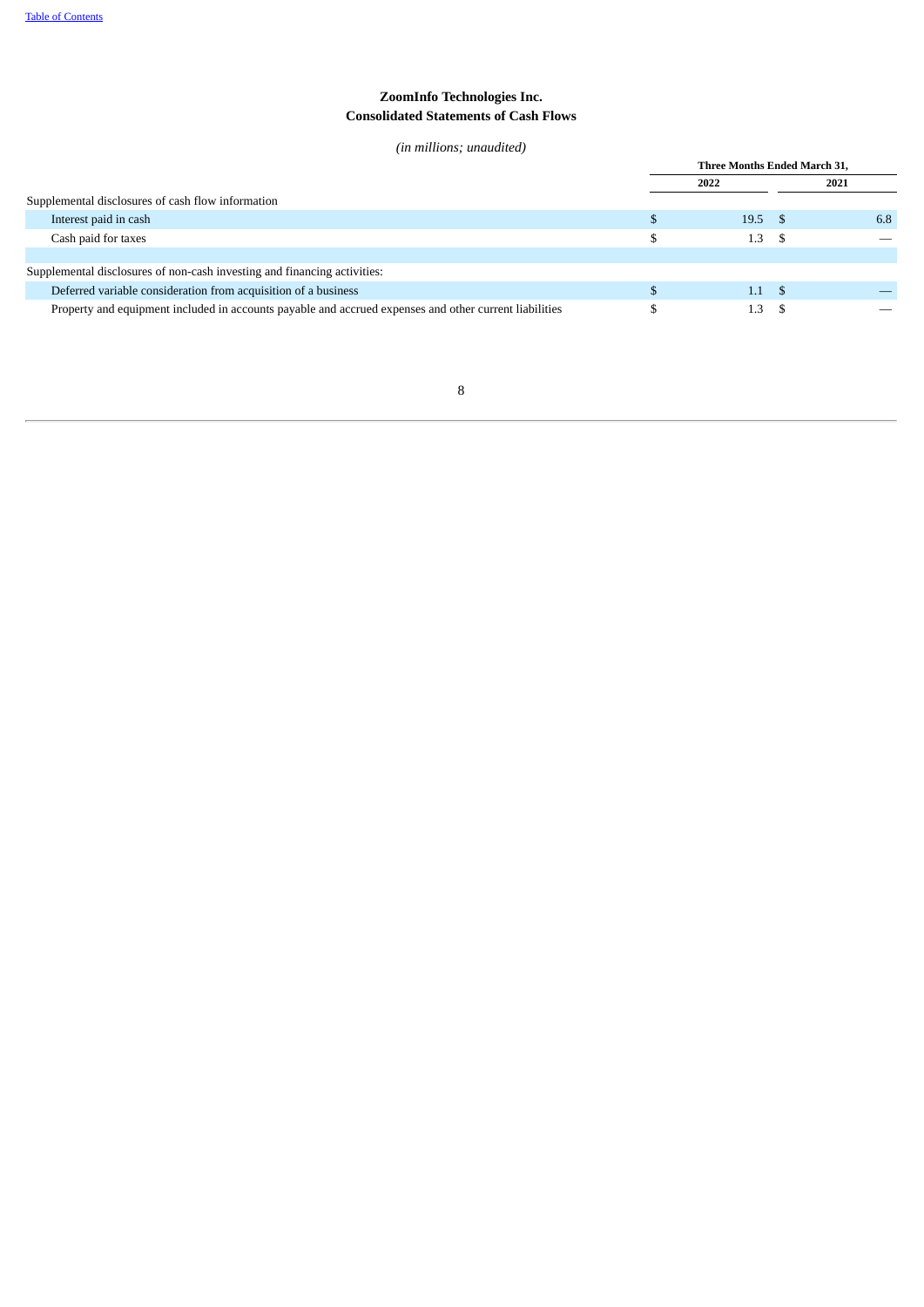# **ZoomInfo Technologies Inc.**

# **Notes to Unaudited Consolidated Financial Statements (Unaudited)**

# **(In millions, except share/unit data and per share/unit amounts, unless otherwise noted)**

<span id="page-14-0"></span>

| Note 1  | <b>Organization and Background</b>                                          |                |
|---------|-----------------------------------------------------------------------------|----------------|
| Note 2  | <b>Basis of Presentation and Summary of Significant Accounting Policies</b> |                |
| Note 3  | <b>Revenue from Contracts with Customers</b>                                | $\overline{2}$ |
| Note 4  | <b>Business Combinations</b>                                                | $\overline{2}$ |
| Note 5  | <b>Cash, Cash Equivalents, and Short-term Investments</b>                   | $\overline{2}$ |
| Note 6  | <b>Property and Equipment</b>                                               | $\overline{2}$ |
| Note 7  | <b>Goodwill and Acquired Intangible Assets</b>                              | 2              |
| Note 8  | <b>Financing Arrangements</b>                                               | $\overline{2}$ |
| Note 9  | <b>Derivatives and Hedging Activities</b>                                   | $\overline{2}$ |
| Note 10 | <b>Fair Value</b>                                                           | 3              |
| Note 11 | <b>Commitments and Contingencies</b>                                        | 3              |
| Note 12 | <b>Noncontrolling Interest</b>                                              | 3              |
| Note 13 | <b>Earnings Per Share</b>                                                   | 3              |
| Note 14 | Leases                                                                      | 3              |
| Note 15 | <b>Equity-Based Compensation</b>                                            | 3              |
| Note 16 | <b>Tax Receivable Agreements</b>                                            | 4              |
| Note 17 | <b>Income Taxes</b>                                                         | 4              |
| Note 18 | <b>Subsequent Events</b>                                                    | $\overline{4}$ |
|         |                                                                             |                |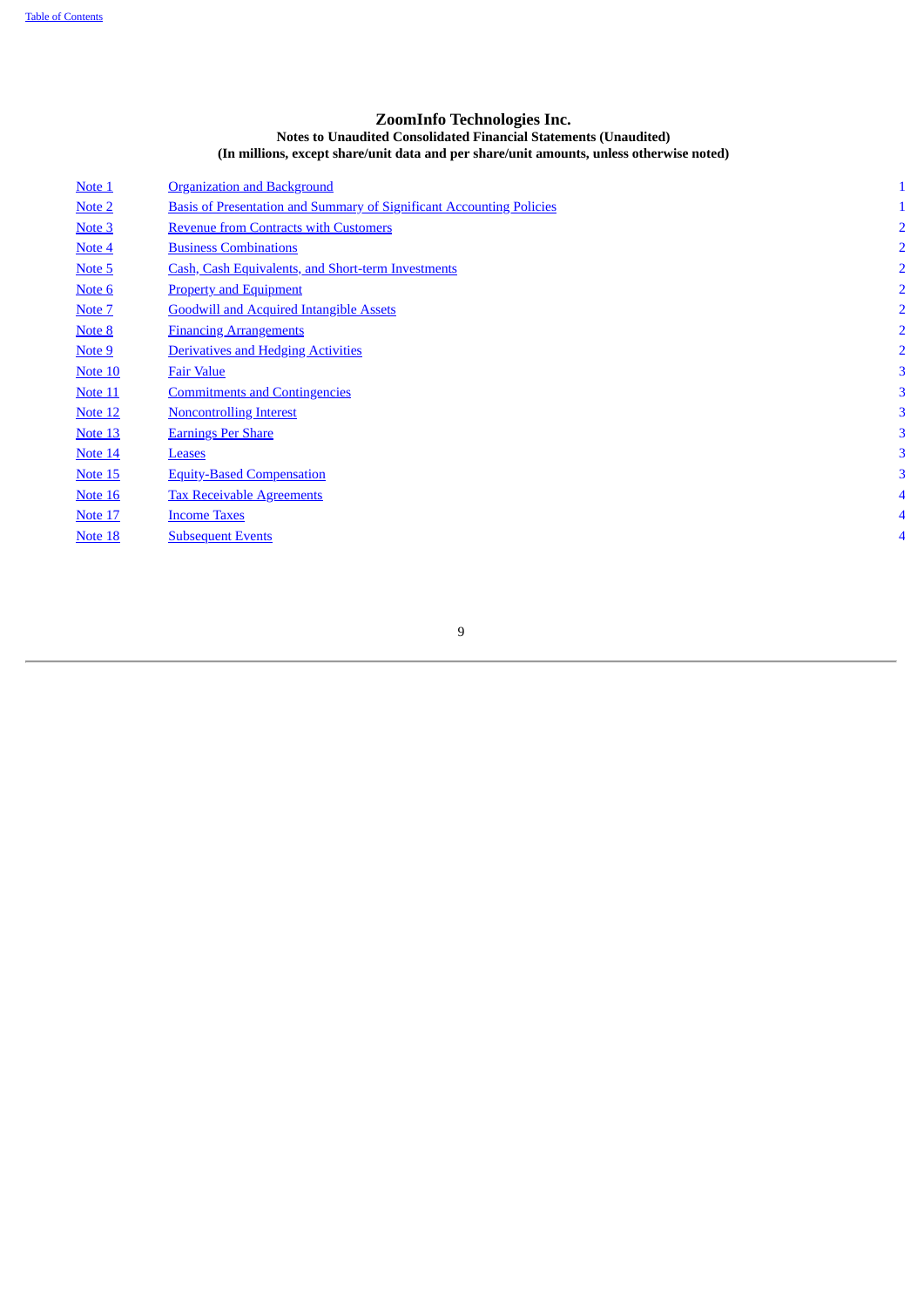### **Note 1 - Organization and Background**

### *Business*

ZoomInfo Technologies Inc., through its operating subsidiaries provides a go-to-market intelligence and engagement platform for sales and marketing teams. The Company's cloud-based platform provides accurate and comprehensive information on organizations and professionals to help users identify target customers and decision makers, obtain continually updated predictive lead and company scoring, monitor buying signals and other attributes of target companies, craft messages, engage via automated sales tools, and track progress through the deal cycle. Unless otherwise indicated or the context otherwise requires, references to "we," "us," "our," "ZoomInfo," and the "Company" refer (1) prior to the consummation of the Reorganization Transactions, to ZoomInfo OpCo and its consolidated subsidiaries, (2) after the consummation of the Reorganization Transactions and prior to the consummation of the Holding Company Reorganization, to ZoomInfo Intermediate Inc. (formerly known as ZoomInfo Technologies Inc.) and its consolidated subsidiaries and (3) after the consummation of the Holding Company Reorganization, to ZoomInfo Technologies Inc. (formerly known as ZoomInfo NewCo Inc.) and its consolidated subsidiaries.

#### *Organization*

ZoomInfo Technologies Inc. was formed on November 14, 2019 with no operating assets or operations as a Delaware corporation for the purposes of facilitating an initial public offering ("IPO") and other related transactions in order to carry on the business of ZoomInfo Holdings LLC ("ZoomInfo OpCo") (formerly known as DiscoverOrg Holdings, LLC), a Delaware limited liability company. Following consummation of the Reorganization Transactions (as described below), ZoomInfo OpCo became a direct subsidiary of ZoomInfo Intermediate Holdings LLC ("ZoomInfo HoldCo"), a Delaware limited liability company and an indirect subsidiary of ZoomInfo Technologies Inc. Following the consummation of the Holding Company Reorganization, ZoomInfo OpCo became a direct subsidiary of ZoomInfo Technologies Inc. and ZoomInfo Intermediate Inc.

The Company headquarters are located in Vancouver, WA, and we operate in ten offices throughout the U.S. and four offices internationally.

#### *Initial Public Offering*

On June 8, 2020, ZoomInfo Technologies Inc. completed the IPO, in which it sold 51,175,000 shares of Class A common stock (including shares issued pursuant to the exercise in full of the underwriters' option to purchase additional shares) at a public offering price of \$21.00 per share for net proceeds of \$1,019.6 million, after deducting underwriters' discounts (but excluding other offering expenses and reimbursements). ZoomInfo Technologies Inc. used all of the proceeds from the IPO to (i) purchase 48,528,783 newly issued HoldCo Units from ZoomInfo HoldCo for approximately \$966.9 million (which ZoomInfo HoldCo in turn used to purchase the same number of newly issued OpCo Units from ZoomInfo OpCo); (ii) purchase 2,370,948 OpCo Units from certain Pre-IPO OpCo Unitholders for approximately \$47.2 million; and (iii) fund \$5.5 million of merger consideration payable to certain Pre-IPO Blocker Holders in connection with the Blocker Mergers (as defined below).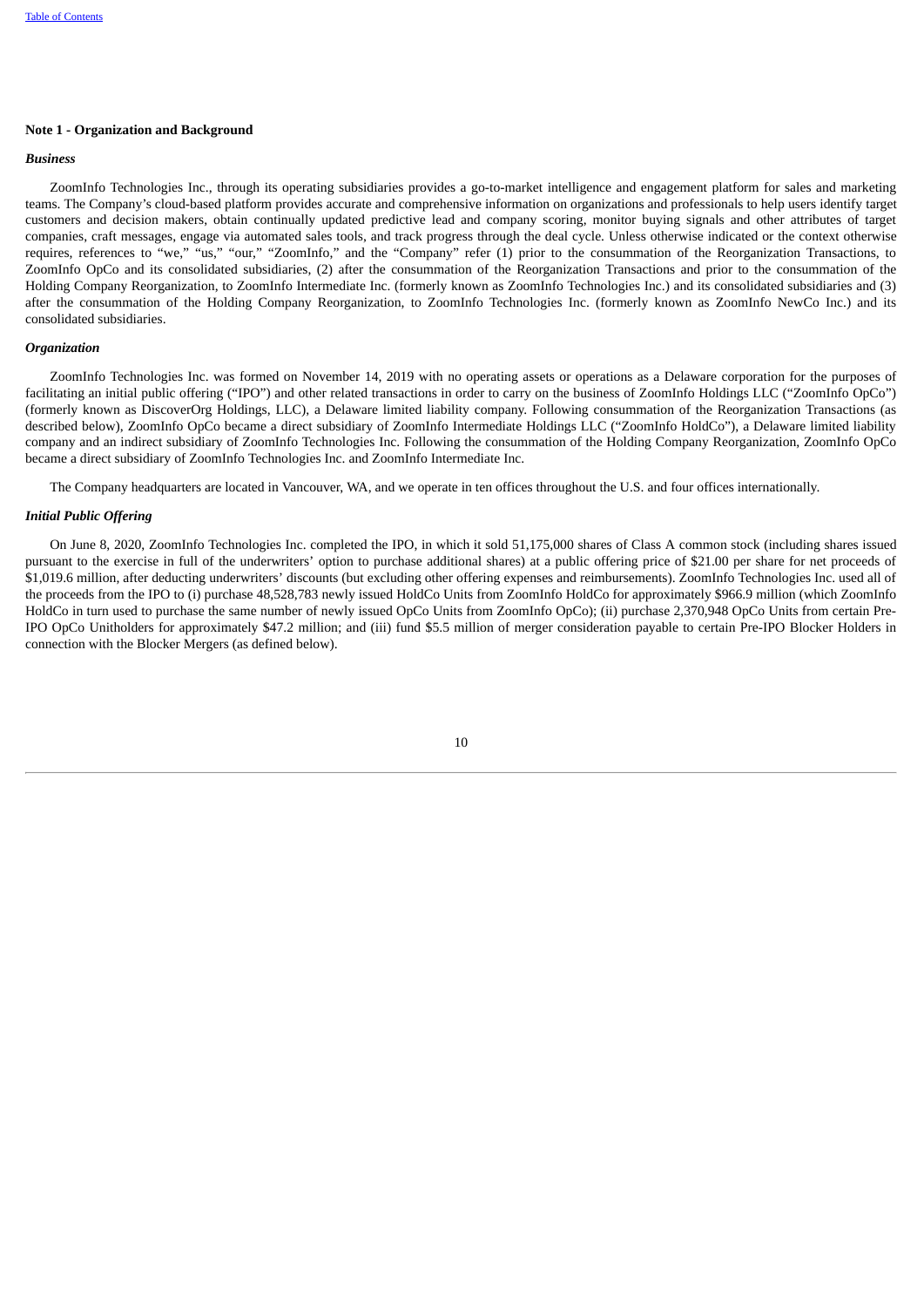### **Note 1 - Organization and Background (continued)**

#### *Reorganization Transactions*

In connection with the IPO, the Company completed the following transactions ("Reorganization Transactions"):

- ZoomInfo OpCo effected a four—for—one reverse unit split;
- ZoomInfo Technologies Inc. formed a new merger subsidiary with respect to each of the Blocker Companies through which certain of our Pre-IPO Blocker Holders held their interests in ZoomInfo OpCo, each merger subsidiary merged with and into the respective Blocker Companies in reversesubsidiary mergers, and the surviving entities merged with and into ZoomInfo Technologies Inc. (such mergers, the "Blocker Mergers"), which Blocker Mergers resulted in the Pre-IPO Blocker Holders receiving a combination of (i) shares of Class C common stock of ZoomInfo Technologies Inc. and (ii) a cash amount in respect of reductions in such Pre-IPO Blocker Holders' equity interests, based on the initial offering price of our Class A common stock in the IPO;
- certain Pre-IPO Owners acquired interests in ZoomInfo HoldCo as a result of the merger of an entity that held OpCo Units on behalf of such Pre-IPO Owners into ZoomInfo HoldCo (the "ZoomInfo HoldCo Contributions") and the redemption of some OpCo Units pursuant to which the holders of such OpCo Units received HoldCo Units; and
- the limited liability company agreement of each of ZoomInfo OpCo and ZoomInfo HoldCo was amended and restated to, among other things, modify their capital structure by reclassifying the interests held by the Pre-IPO OpCo Unitholders, the Continuing Class P Unitholders, and the Pre-IPO HoldCo Unitholders, resulting in OpCo Units of ZoomInfo OpCo, Class P Units of ZoomInfo OpCo, and HoldCo Units of ZoomInfo HoldCo, respectively (such reclassification, the "Reclassification").

We refer to the Reclassification, together with the Blocker Mergers and the ZoomInfo HoldCo Contributions, as the "Reorganization Transactions." Following the Reorganization Transactions, ZoomInfo Technologies Inc. became a holding company, with its sole material asset being a controlling equity interest in ZoomInfo HoldCo, which became a holding company with its sole material asset being a controlling equity interest in ZoomInfo OpCo. ZoomInfo Technologies Inc. will operate and control all of the business and affairs, and consolidate the financial results, of ZoomInfo OpCo through ZoomInfo HoldCo and, through ZoomInfo OpCo and its subsidiaries, conduct our business. Accordingly, ZoomInfo Technologies Inc. consolidates the financial results of ZoomInfo HoldCo, and therefore ZoomInfo OpCo, and reports the non-controlling interests of the Pre-IPO HoldCo Units and Pre-IPO OpCo Units on its consolidated financial statements.

In connection with the Reorganization Transactions and the IPO, ZoomInfo Technologies Inc. entered into two tax receivable agreements. Refer to Note 16 - Tax Receivable Agreements for additional information.

#### *Corporate Structure Simplification Transactions*

In August 2021, the Company completed a series of reorganization transactions to simplify its corporate structure, including the distribution of shares of common stock of RKSI Acquisition Corp ("RKSI") from ZoomInfo Holdings LLC to ZoomInfo HoldCo, the merger of RKSI with and into ZoomInfo HoldCo with ZoomInfo HoldCo surviving, and the merger of ZoomInfo HoldCo with and into the Company with the Company surviving. Prior to the consummation of the HoldCo Merger, all holders of HoldCo Units (other than the Company) exchanged their HoldCo Units and paired shares of Class B common stock of the Company for shares of Class A common stock of the Company pursuant to the terms of the limited liability company agreement of HoldCo.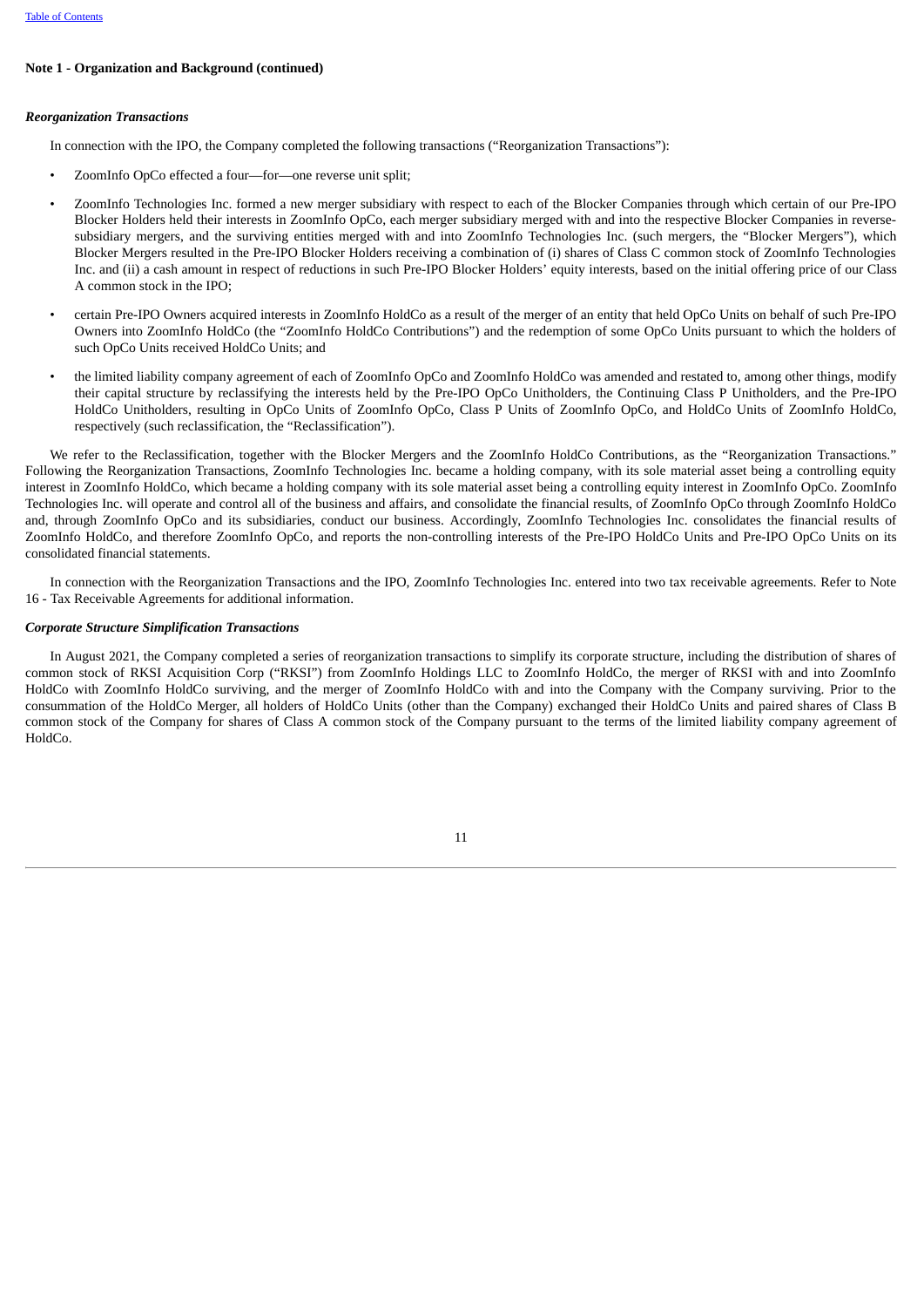### **Note 1 - Organization and Background (continued)**

# *UP-C Corporate Structure and Multi-Class Voting Structure Elimination*

In September 2021, the Board of Directors unanimously approved streamlining the Company's corporate structure and governance by eliminating the Company's umbrella partnership-C-corporation ("UP-C") and multi-class voting structure. In October 2021, the Company implemented this reorganization, pursuant to which (i) a subsidiary of ZoomInfo Technologies Inc. (formerly known as ZoomInfo NewCo Inc.) ("New ZoomInfo") merged with and into ZoomInfo Intermediate Inc. ("Old ZoomInfo"), formerly known as ZoomInfo Technologies Inc., which resulted in New ZoomInfo becoming the direct parent company of Old ZoomInfo, and (ii) immediately thereafter, another subsidiary of New ZoomInfo merged with and into ZoomInfo Holdings LLC ("ZoomInfo OpCo"), which resulted in ZoomInfo OpCo becoming a subsidiary of New ZoomInfo (the combined transaction described in (i) and (ii), the "Holding Company Reorganization"). As a result of the Holding Company Reorganization, New ZoomInfo became the successor issuer and reporting company to Old ZoomInfo pursuant to Rule 12g-3(a) under the Securities Exchange Act of 1934, as amended (the "Exchange Act"), and replaced the Predecessor Registrant as the public company trading on the Nasdaq Global Select Market (the "Nasdaq") under the ticker symbol "ZI.".

After the consummation of the Holding Company Reorganization, the only class of common stock of the New ZoomInfo remaining issued and outstanding is the Class A common stock. We do not intend to issue any shares of Class B common stock or Class C common stock of New ZoomInfo.

### <span id="page-17-0"></span>**Note 2 - Basis of Presentation and Summary of Significant Accounting Policies**

### *Basis of Presentation*

The accompanying unaudited consolidated financial statements have been prepared pursuant to the rules and regulations of the Securities and Exchange Commission (the "SEC") pertaining to interim financial information. Certain information in footnote disclosures normally included in financial statements prepared in accordance with accounting principles generally accepted in the United States ("U.S. GAAP") has been condensed or omitted pursuant to those rules and regulations. The financial statements included in this report should be read in conjunction with the Company's audited financial statements for the year ended December 31, 2021.

The results of operations for the three months ended March 31, 2022 are not necessarily indicative of the operating results that may be expected for the full fiscal year ending December 31, 2022 or any future period.

The accompanying unaudited consolidated financial statements contain all adjustments necessary for a fair statement of financial position as of March 31, 2022, and results of operations for the three months ended March 31, 2022 and 2021, and cash flows for the three months ended March 31, 2022 and 2021. The Condensed Consolidated Balance Sheets as of December 31, 2021 was derived from the audited consolidated balance sheets of the Company but does not contain all of the footnote disclosures from those annual financial statements. Accordingly, certain footnote disclosures normally included in annual financial statements prepared in accordance with U.S. GAAP have been condensed or omitted.

#### *Use of Estimates*

The preparation of consolidated financial statements in conformity with U.S. GAAP requires us to make certain estimates, judgments, and assumptions that affect the reported amounts of assets and liabilities and disclosure of contingent assets and liabilities as of the date of the consolidated financial statements, as well as the reported amounts of revenue and expenses during the reporting period. We base these estimates on historical and anticipated results, trends, and other assumptions with respect to future events that we believe are reasonable and evaluate our estimates on an ongoing basis. Given that estimates and judgments are required, actual results may differ from our estimates and such differences could be material to our consolidated financial position and results of operations.

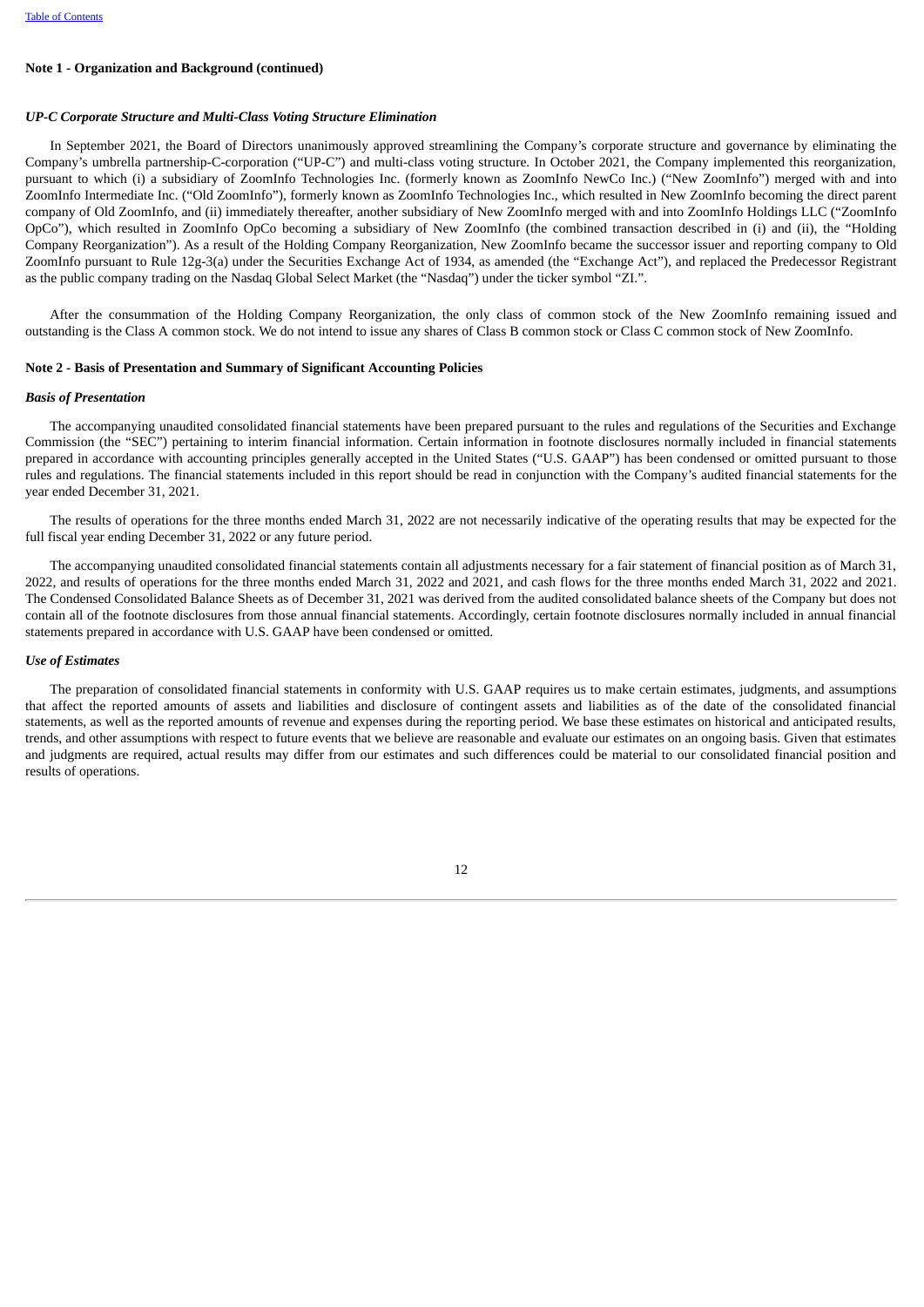#### *Principles of Consolidation*

The consolidated financial statements include the accounts of ZoomInfo Technologies Inc. and its subsidiaries. All intercompany transactions and balances have been eliminated in consolidation.

#### *Revenue Recognition*

The company derives revenue primarily from subscription services. Our subscription services consist of our SaaS applications and related access to our databases. Subscription contracts are generally based on the number of users that access our applications, the level of functionality that they can access, and the amount of data that a customer integrates with their systems. Our subscriptions contracts typically have a term of one to three years and are noncancelable. We typically bill for services annually, semi-annually, or quarterly in advance of delivery.

The Company accounts for revenue contracts with customers through the following steps:

- (1) identify the contract with a customer;
- (2) identify the performance obligations in the contract;
- (3) determine the transaction price;
- (4) allocate the transaction price; and
- (5) recognize revenue when or as the Company satisfies a performance obligation.

We recognize revenue for subscription contracts on a ratable basis over the contract term based on the number of calendar days in each period, beginning on the date that our service is made available to the customer. Unearned revenue results from revenue amounts billed to customers in advance or cash received from customers in advance of the satisfaction of performance obligations. Determining the transaction price often involves judgment and making estimates that can have a significant impact on the timing and amount of revenue reported. At times, the Company may adjust billing under a contract based on the addition of services or other circumstances, which are accounted for as variable consideration. The Company estimates these amounts based on historical experience and reduces revenue recognized.

### *Cash, Cash Equivalents, and Short-term Investments*

Cash equivalents consist of highly liquid marketable debt securities with remaining maturities of three months or less at the date of purchase. We classify our investments in marketable securities as "available-for-sale." We carry these investments at fair value, based on quoted market prices or other readily available market information. Unrealized gains and losses, net of taxes, are included in accumulated other comprehensive income, which is reflected as a separate component of stockholders' equity on our Condensed Consolidated Balance Sheets. Gains and losses are determined using the specific identification method and recognized when realized on our Consolidated Statements of Operations. If we were to determine that an other-than-temporary decline in fair value has occurred, the amount of the decline related to a credit loss will be recognized in income.

#### *Fair Value Measurements*

The Company measures assets and liabilities at fair value based on an expected exit price, which represents the amount that would be received on the sale of an asset or paid to transfer a liability in an orderly transaction between market participants. As such, fair value may be based on assumptions that market participants would use in pricing an asset or liability. The authoritative guidance on fair value measurements establishes a consistent framework for measuring fair value on either a recurring or nonrecurring basis whereby inputs, used in valuation techniques, are assigned a hierarchical level. The following are the hierarchical levels of inputs to measure fair value:

Level 1 - Observable inputs that reflect unadjusted quoted prices in active markets for identical assets or liabilities

Level 2 - Other inputs that are directly or indirectly observable in the marketplace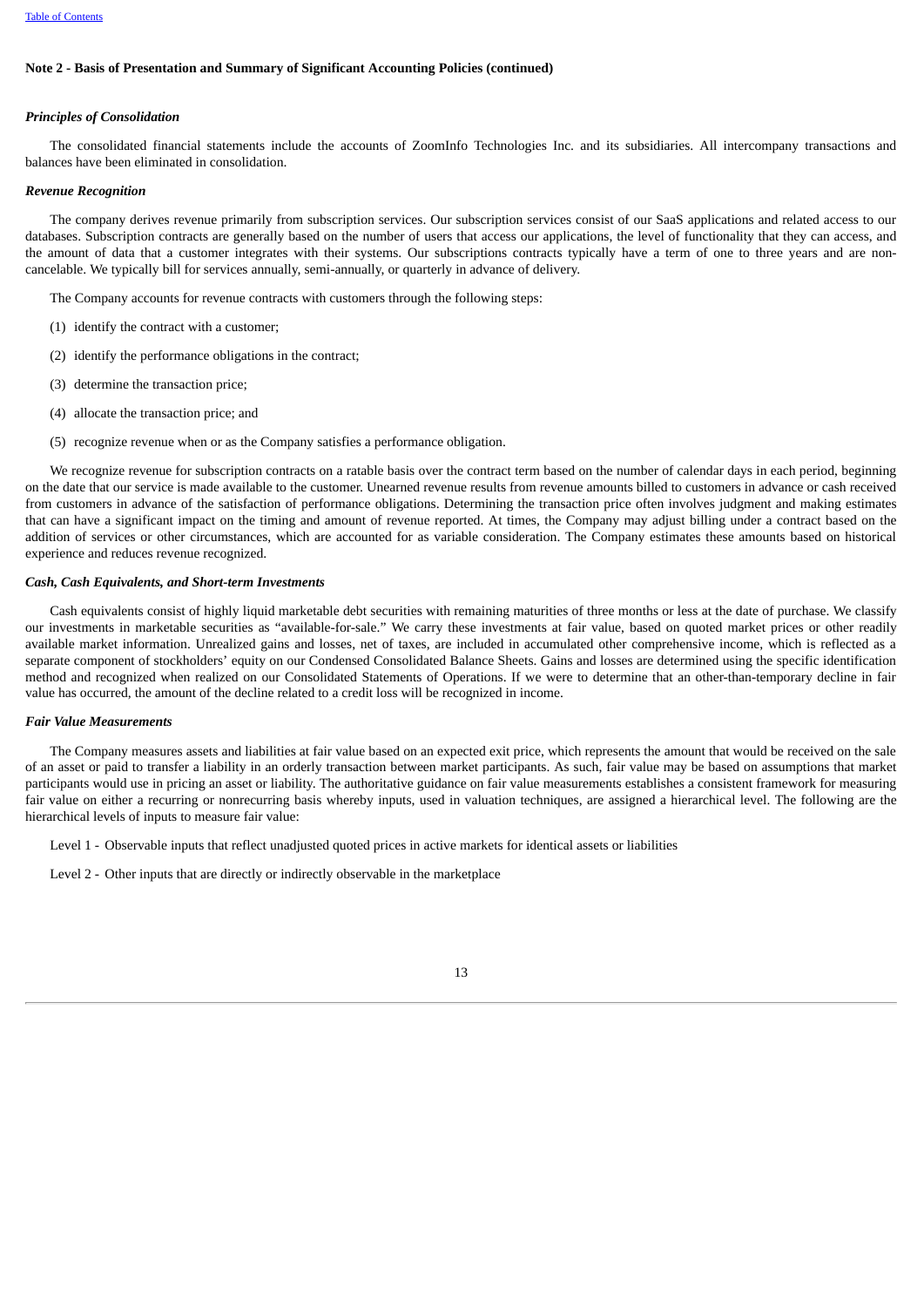Level 3 - Unobservable inputs that are supported by little or no market activity, including the Company's own assumptions in determining fair value

The inputs or methodology used for valuing financial assets and liabilities are not necessarily an indication of the risk associated with investing in them.

#### *Concentrations of Credit Risk and Significant Customers*

Financial instruments that potentially subject us to concentrations of credit risk consist principally of cash and cash equivalents, short-term investments, and accounts receivable. The Company holds cash at major financial institutions that often exceed Federal Deposit Insurance Corporation ("FDIC") insured limits. The Company manages its credit risk associated with cash concentrations by concentrating its cash deposits in high-quality financial institutions and by periodically evaluating the credit quality of the primary financial institutions holding such deposits. The carrying value of cash approximates fair value. Our investment portfolio is comprised of highly rated securities with a weighted-average maturity of less than 12 months in accordance with our investment policy which seeks to preserve principal and maintain a high degree of liquidity. Historically, the Company has not experienced any losses due to such cash concentrations. The Company does not have any off-balance-sheet credit exposure related to its customers. Concentrations of credit risk with respect to accounts receivable and revenue are limited due to a large, diverse customer base. We do not require collateral from clients. We maintain an allowance for doubtful accounts based upon the expected collectability of accounts receivable. The Company performs ongoing credit evaluations of its customers and maintains allowances for possible losses, which, when realized, have been within the range of management's expectations. No single customer accounted for 10% or more of our revenue for the three months ended March 31, 2022 and 2021, or accounted for more than 10% of accounts receivable as of March 31, 2022 and December 31, 2021. Long-lived assets located outside of the United States were immaterial as of March 31, 2022 and December 31, 2021.

#### *Accounts Receivable and Contract Assets*

Accounts receivable is comprised of invoices of revenue, net of allowance for credit losses and does not bear interest. We consider receivables past due based on the contractual payment terms. Management's evaluation of the adequacy of the allowance for doubtful accounts considers historical collection experience, changes in customer payment profiles, the aging of receivable balances, as well as current economic conditions, all of which may impact a customer's ability to pay. Account balances are written-off against the allowance after all means of collection have been exhausted and the potential for recovery is considered remote. The Company does not have significant bad debt experience with customers, and therefore, the allowance for doubtful accounts is immaterial as of March 31, 2022 and December 31, 2021.

The assessment of variable consideration to be constrained is based on estimates, and actual consideration may vary from current estimates. As adjustments to these estimates become necessary, they are reported in earnings in the periods in which they become known. Changes in variable consideration are recorded as a component of net revenue.

Contract assets represent a contractual right to consideration in the future. Contract assets are generated when contractual billing schedules differ from revenue recognition timing.

#### *Property and Equipment, Net*

Property and equipment is stated at cost, net of accumulated depreciation and amortization. All repairs and maintenance costs are expensed as incurred. Depreciation and amortization costs are expensed on a straight-line basis over the lesser of the estimated useful life of the asset or the remainder of the lease term for leasehold improvements. Qualifying internal use software costs incurred during the application development stage, which consist primarily of internal product development costs, outside services, and purchased software license costs, are capitalized and amortized over the estimated useful life of the asset. Estimated useful lives range from three years to ten years.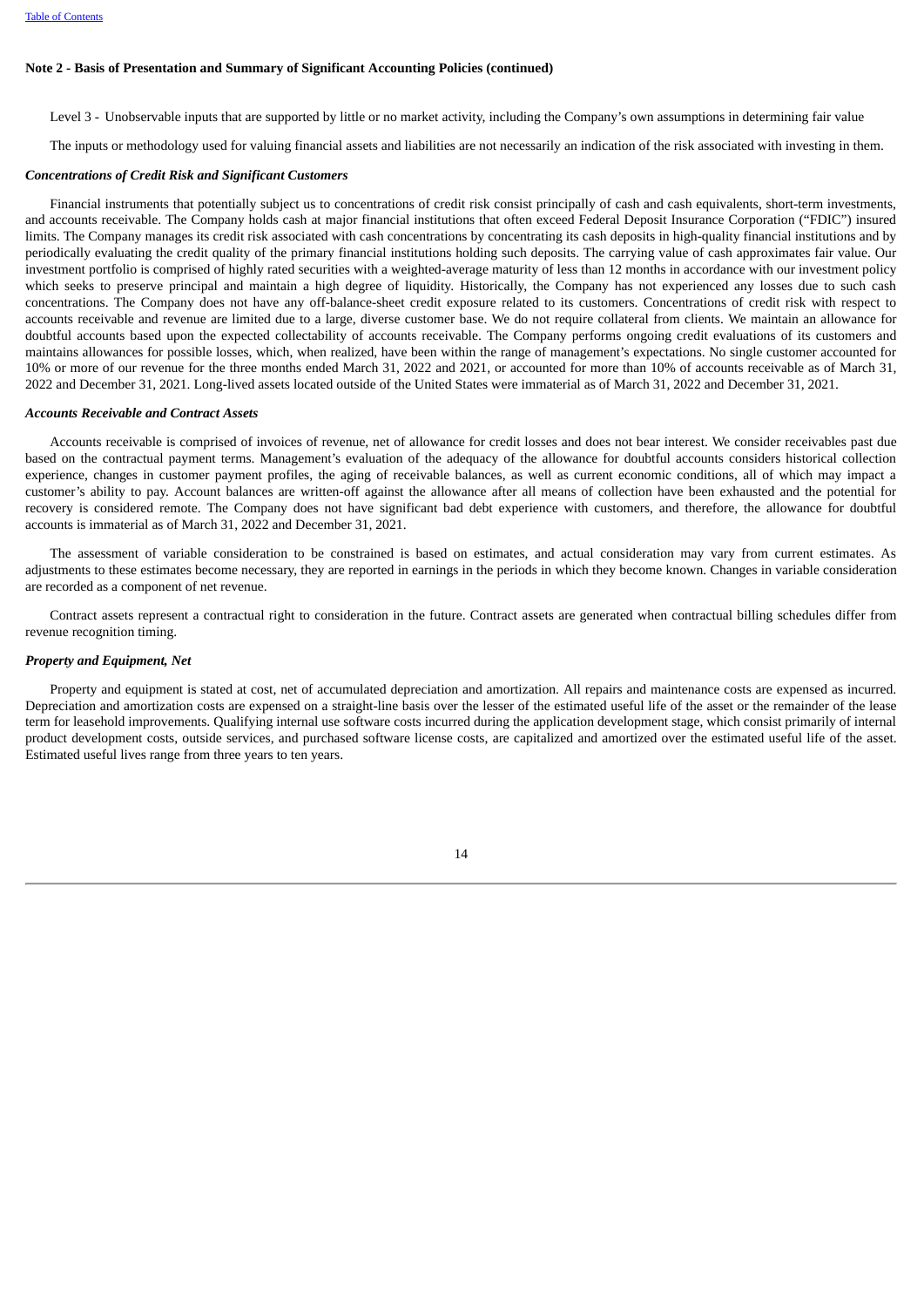#### *Deferred Commissions*

Certain sales commissions earned by our sales force are considered incremental and recoverable costs of obtaining a contract with a customer. These sales commissions for initial contracts are capitalized and included in *Deferred costs and other assets, net of current portion* on our Condensed Consolidated Balance Sheets. Deferred sales commissions are amortized on a straight-line basis over the estimated period of benefit from the customer relationship which we have determined to be one and three years for renewals and new clients, respectively. We determined the period of benefit by taking into consideration our customer contracts, our technology, and other factors. Amortization expense is included in *Sales and marketing* expense on our Consolidated Statements of Operations.

Commissions payable at March 31, 2022 were \$27.3 million, of which the current portion of \$23.7 million was included in *Accrued expenses and other current liabilities* on our Condensed Consolidated Balance Sheets, and the long-term portion of \$3.6 million was included in *Other long-term liabilities* on our Condensed Consolidated Balance Sheets. Commissions payable at December 31, 2021 were \$34.1 million, of which the current portion of \$31.4 million was included in *Accrued expenses and other current liabilities* on our Condensed Consolidated Balance Sheets, and the long-term portion of \$2.7 million was included in *Other long-term liabilities* on our Condensed Consolidated Balance Sheets.

Certain commissions are not capitalized as they do not represent incremental costs of obtaining a contract. Such commissions are expensed as incurred.

#### *Advertising and Promotional Expenses*

The Company expenses advertising costs as incurred. Advertising expenses of \$7.5 million and \$3.9 million were recorded for the three months ended March 31, 2022 and 2021 respectively. Advertising expenses are included in *Sales and marketing* on our Consolidated Statements of Operations.

#### *Research and Development*

Research and development expenses consist primarily of compensation expense for our employees, including employee benefits, certain IT program expenses, facilities and related overhead costs. We continue to focus our research and development efforts on developing new products, adding new features and services, integrating acquired technologies, and increasing functionality. Expenditures for software developed or obtained for internal use are capitalized and amortized over a four-year period on a straight-line basis.

#### *Restructuring and Transaction-Related Expenses*

The Company defines restructuring and transaction related expenses as costs directly associated with acquisition or disposal activities. Such costs include employee severance and termination benefits, contract termination fees and penalties, and other exit or disposal costs. In general, the Company records involuntary employee-related exit and disposal costs when there is a substantive plan for employee severance and related costs that are probable and estimable. For one-time termination benefits for key members of management (i.e., no substantive plan) expense is recorded when the employees are entitled to receive such benefits and the amount can be reasonably estimated. Transaction related bonuses and related employee retention costs are recognized over the relevant service period. Contract termination fees and penalties and other exit and disposal costs are generally recorded when incurred.

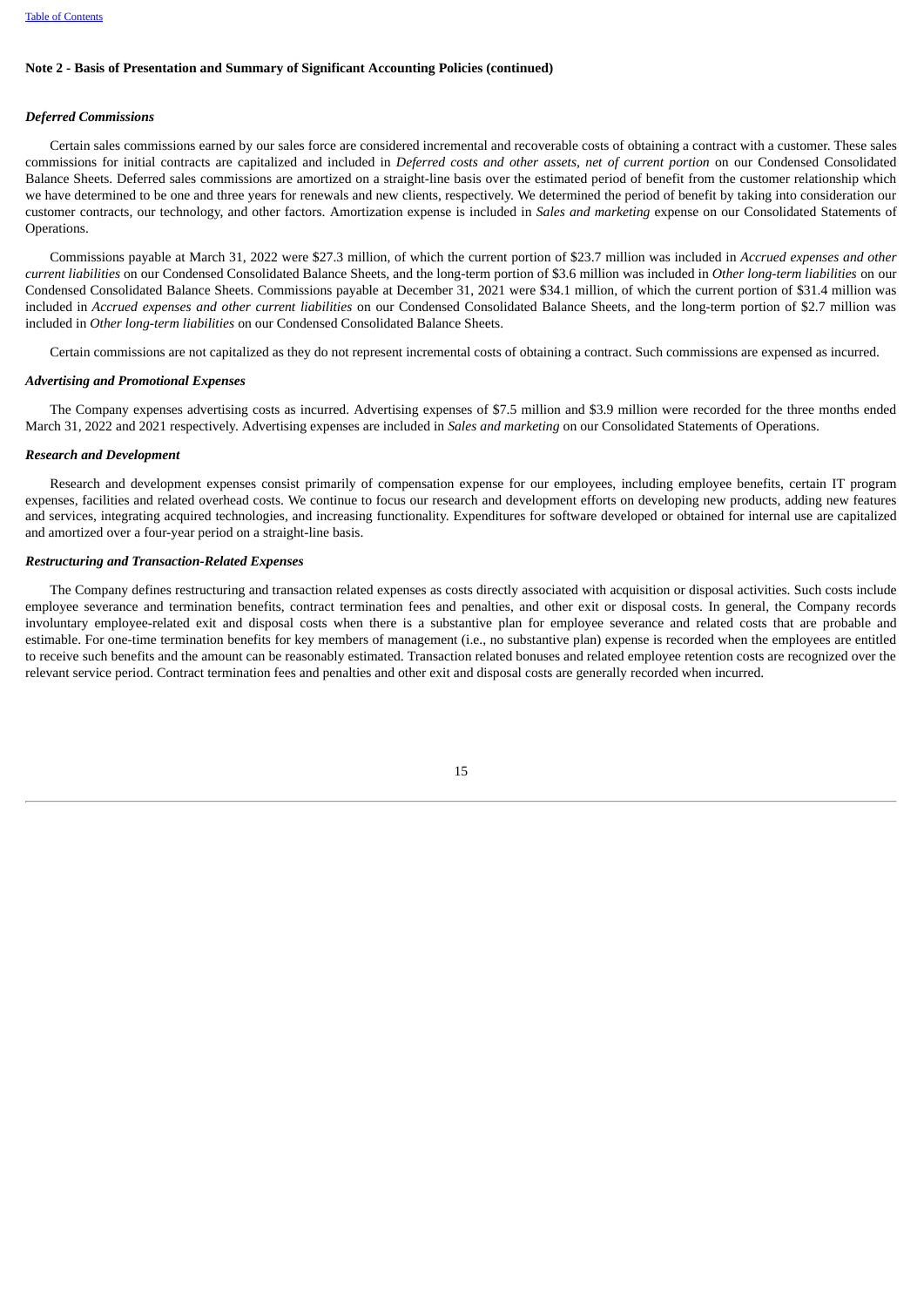### *Business Combinations*

We allocate purchase consideration to the tangible assets acquired, liabilities assumed and intangible assets acquired based on their estimated fair values. The purchase price is determined based on the fair value of the assets transferred, liabilities assumed and equity interests issued, after considering any transactions that are separate from the business combination. The fair value of equity issued as part of a business combination is determined based on grant date stock price of the Company. The excess of fair value of purchase consideration over the fair values of the identifiable assets and liabilities is recorded as goodwill. Such valuations require management to make significant estimates and assumptions, especially with respect to intangible assets and contingent liabilities. Significant estimates in valuing certain intangible assets include, but are not limited to, future expected cash flows from acquired customer bases, acquired technology and acquired trade names, useful lives, royalty rates, and discount rates.

The estimates are inherently uncertain and subject to revision as additional information is obtained during the measurement period for an acquisition, which may last up to one year from the acquisition date. During the measurement period, we may record adjustments to the fair value of tangible and intangible assets acquired and liabilities assumed, with a corresponding offset to goodwill. After the conclusion of the measurement period or the final determination of the fair value of assets acquired or liabilities assumed, whichever comes first, any subsequent adjustments are recorded to earnings.

In addition, uncertain tax positions and tax-related valuation allowances assumed in connection with a business combination are initially estimated as of the acquisition date. We reevaluate these items based upon the facts and circumstances that existed as of the acquisition date, with any revisions to our preliminary estimates being recorded to goodwill, provided that the timing is within the measurement period. Subsequent to the measurement period, changes to uncertain tax positions and tax-related valuation allowances will be recorded to earnings.

#### *Goodwill and Acquired Intangible Assets*

Goodwill is calculated as the excess of the purchase consideration paid in a business combination over the fair value of the assets acquired less liabilities assumed. Goodwill is not amortized and is tested for impairment at least annually or when events and circumstances indicate that fair value of a reporting unit may be below its carrying value. The company has one reporting unit.

We first assess qualitative factors to evaluate whether it is more likely than not that the fair value of a reporting unit is less than the carrying amount or elect to bypass such assessment. If it is determined that it is more likely than not that the fair value of the reporting unit is less than its carrying value, or we elect to bypass the qualitative assessment, we perform a quantitative test by determining the fair value of the reporting unit. If the carrying value of the reporting unit exceeds the fair value, then an impairment loss is recognized for the difference.

Acquired technology, customer lists, trade names or brand portfolios, and other intangible assets are related to previous acquisitions (refer to Note 7 -Goodwill and Acquired Intangible Assets). Acquired intangible assets are amortized on a straight-line basis over the estimated period over which we expect to realize economic value related to the intangible asset. The amortization periods range from 2 years to 15 years. Any costs incurred to renew or extend the life of an intangible or long-lived asset are reviewed for capitalization.

Indefinite-lived intangible assets consist primarily of brand portfolios acquired from Pre-Acquisition ZI and represent costs paid to legally register phrases and graphic designs that identify and distinguish products sold by the Company. Brand portfolios are not amortized, rather potential impairment is considered on an annual basis in the fourth quarter, or more frequently upon the occurrence of a triggering event, when circumstances indicate that the book value of trademarks are greater than their fair value. The Company first assesses qualitative factors to determine whether it is more likely than not that the fair value of the indefinite-lived intangible asset is less than the carrying value as a basis to determine whether further impairment testing is necessary. No impairment charges relating to acquired goodwill or indefinite lived intangible assets were recorded for the three month periods ended March 31, 2022 and 2021.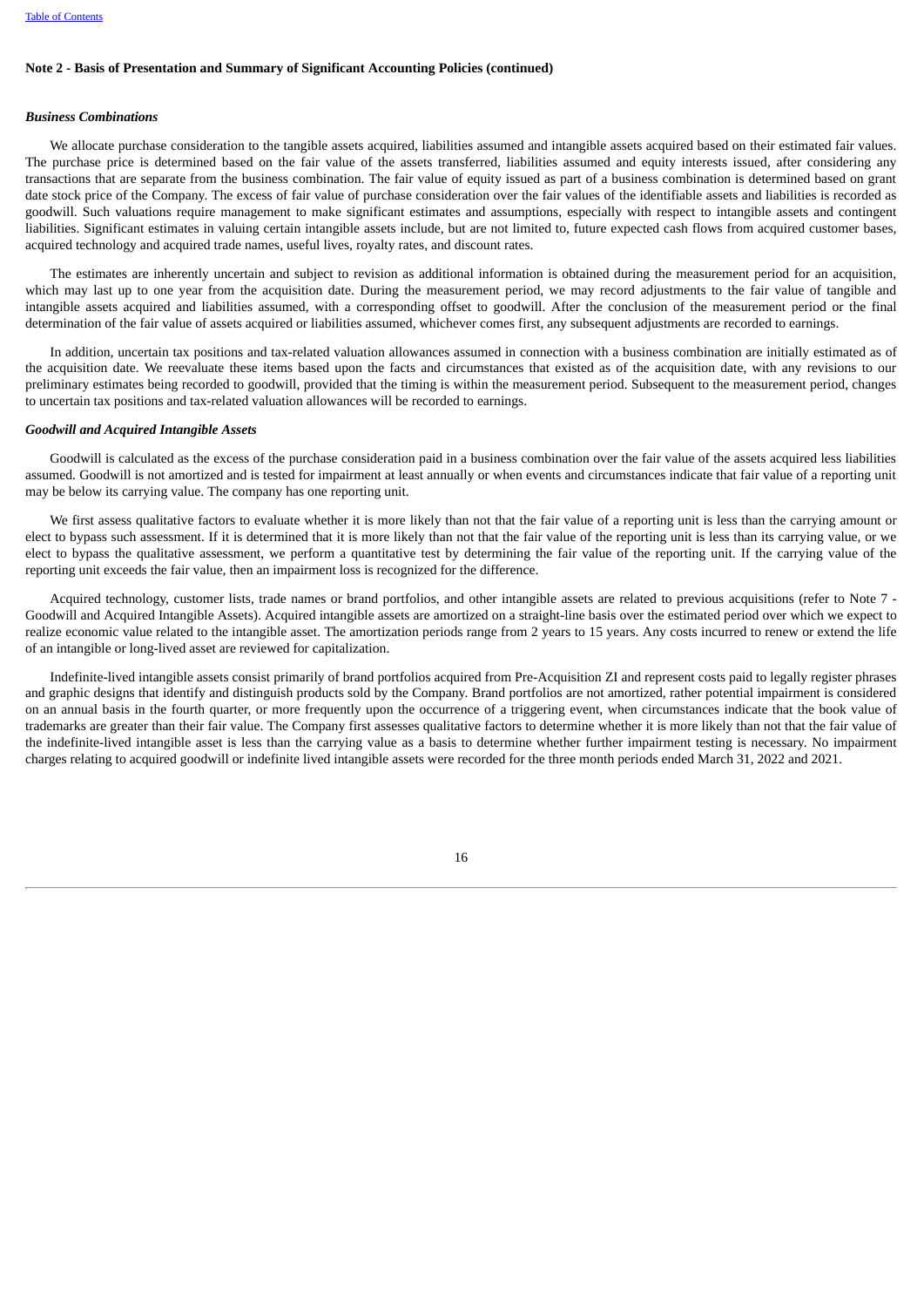#### *Impairment of Long-lived Assets*

Long-lived assets, such as property and equipment and acquired intangible assets, are reviewed for impairment whenever events or circumstances indicate that the carrying value of an asset may not be recoverable. Recoverability of assets to be held and used is measured by a comparison of the carrying amount of an asset to the undiscounted future cash flows expected to be generated by the asset or group of assets. If the carrying amount of the asset exceeds the estimated future cash flows, an impairment charge is recognized in the amount by which the carrying amount of the asset exceeds the estimated future cash flows of the asset. During the year ended December 31, 2021, we recorded impairment charges of \$1.5 million to reduce the carrying value of our existing Waltham right-of-use asset and \$1.2 million to reduce the carrying value of the related leasehold improvements to their respective fair values.

#### *Leases*

We determine if an arrangement is or contains a lease at contract inception. Determining if a contract contains a lease requires judgement. In certain of our lease arrangements, primarily those related to our data center arrangements, judgment is required in determining if a contract contains a lease. For these arrangements, there is judgment in evaluating if the arrangement involves an identified asset that is physically distinct or whether we have the right to substantially all of the capacity of an identified asset that is not physically distinct. In arrangements that involve an identified asset, there is also judgment in evaluating if we have the right to direct the use of that asset.

We do not have any finance leases. Operating leases are recorded on our Condensed Consolidated Balance Sheets. Right-of-use assets and lease liabilities are measured at the lease commencement date based on the present value of the fixed minimum remaining lease payments over the lease term, determined using the discount rate for the lease at the commencement date. Because the rates implicit in our leases are not readily determinable, we use our incremental borrowing rate as the discount rate for each respective lease, which approximates the interest rate at which we could borrow on a collateralized basis with similar terms and payments and in similar economic environments. Some leases include options to extend or options to terminate the lease prior to the stated lease expiration. Optional periods to extend a lease, including by not exercising a termination option, are included in the lease term when it is reasonably certain that the option will be exercised (or not exercised in the case of termination options). Operating lease expense is recognized on a straight-line basis over the lease term. We account for lease and non-lease components, principally common area maintenance and related taxes for our facilities leases, as a single lease component. Short term leases, defined as leases having an original lease term less than or equal to one year, are excluded from our right-of-use assets and liabilities.

#### *Unearned Revenue*

Unearned revenue consists of customer payments and billings in advance of revenue being recognized from our subscription services. Unearned revenue that is anticipated to be recognized within the next 12 months is recorded as *Unearned revenue, current portion* and the remaining portion is included in *Unearned revenue, net of current portion* on our Condensed Consolidated Balance Sheets.

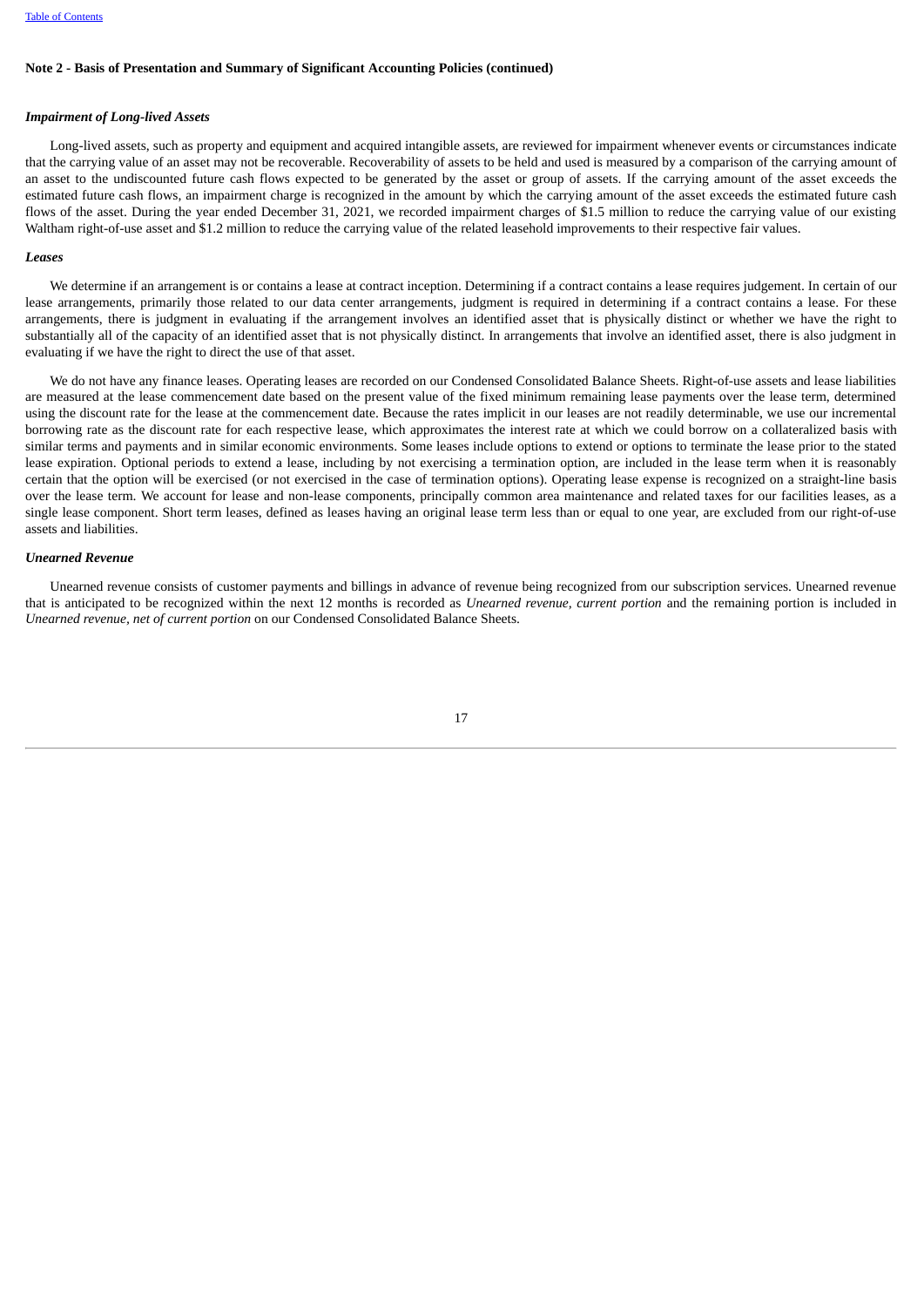#### *Debt Issuance Costs*

Costs incurred in connection with the issuance of long-term debt are deferred and amortized as interest expense over the terms of the related debt using the effective interest method for term debt and on a straight-line basis for revolving debt. Debt issuance costs are generally presented on our Condensed Consolidated Balance Sheets as a direct deduction from the carrying amount of the outstanding borrowings, consistent with debt discounts. However, the Company classifies the debt issuance costs related to its first lien revolving credit facility within Deferred costs and other assets, net of current portion on our Condensed Consolidated Balance Sheets regardless of whether the Company has any outstanding borrowings on our first lien revolving credit facility. Upon a refinancing or amendment, the Company evaluates the modified debt instrument in accordance with ASC 470-50-40-10. When the present value of the cash flows under the modified debt instrument have changed by greater than 10 percent from the present value of the remaining cash flows under the terms of the original debt instrument, the Company accounts for the amendment as a debt extinguishment and all previously-capitalized debt issuance costs are expensed and included in *Loss on debt modification and extinguishment*. If the change in the present value of cash flows is less than 10 percent, any previouslycapitalized debt issuance costs are amortized as interest expense over the term of the new debt instrument. The company performs assessments of debt modifications at a lender-specific level for all syndicated financing arrangements.

#### *Tax Receivable Agreements*

In connection with our IPO, we entered into two Tax Receivable Agreements ("TRAs") with certain non-controlling interest owners (the "TRA Holders"). The TRAs generally provide for payment by the Company to the TRA Holders of 85% of the net cash savings, if any, in U.S. federal, state and local income tax or franchise tax that the Company actually realizes or is deemed to realize in certain circumstances. The Company will retain the benefit of the remaining 15% of these net cash savings.

Amounts payable under the TRA are accrued by a charge to income when it is probable that a liability has been incurred and the amount is estimable. TRA related liabilities are classified as current or noncurrent based on the expected date of payment and are included on our Condensed Consolidated Balance Sheets under the captions Current portion of tax receivable agreements liability and Tax receivable agreements liability, net of current portion, respectively. Subsequent changes to the measurement of the TRA liability are recognized on our Consolidated Statements of Operations as a component of *Other (income) expense, net*. Refer to Note 16 - Tax Receivable Agreements for further details on the TRA liability.

### *Income Taxes*

ZoomInfo Technologies Inc. is a corporation and has historically been subject to U.S. federal as well as state income tax related to its ownership percentage in ZoomInfo Holdings LLC. ZoomInfo Holdings LLC is a limited liability company treated as a partnership for U.S. federal income tax purposes and files a U.S. Return of Partnership Income. Consequently, the members of ZoomInfo Holdings are taxed individually on their share of earnings for U.S. federal and state income tax purposes. During the three months ended December 31, 2021, ZoomInfo Technologies LLC, our operating entity below ZoomInfo Holdings LLC, made an election to be classified as a corporation for U.S. federal and state income taxes. As such, ZoomInfo Technologies LLC is now subject to U.S. federal and state income tax as a result of our operations. Refer to Note 17 - Income Taxes for additional information regarding income taxes.

Deferred taxes are recorded using the asset and liability method, whereby tax assets and liabilities are determined based on the differences between the financial statement and tax basis of assets and liabilities using enacted tax rates in effect for the year in which the differences are expected to reverse. We regularly evaluate the valuation allowances established for deferred tax assets for which future realization is uncertain. In assessing the realizability of deferred tax assets, we consider both positive and negative evidence, including scheduled reversals of deferred tax assets and liabilities, projected future taxable income, tax planning strategies and results of recent operations. If, based on the weight of available evidence, it is more likely than not that the deferred tax assets will not be realized, a valuation allowance is recorded.

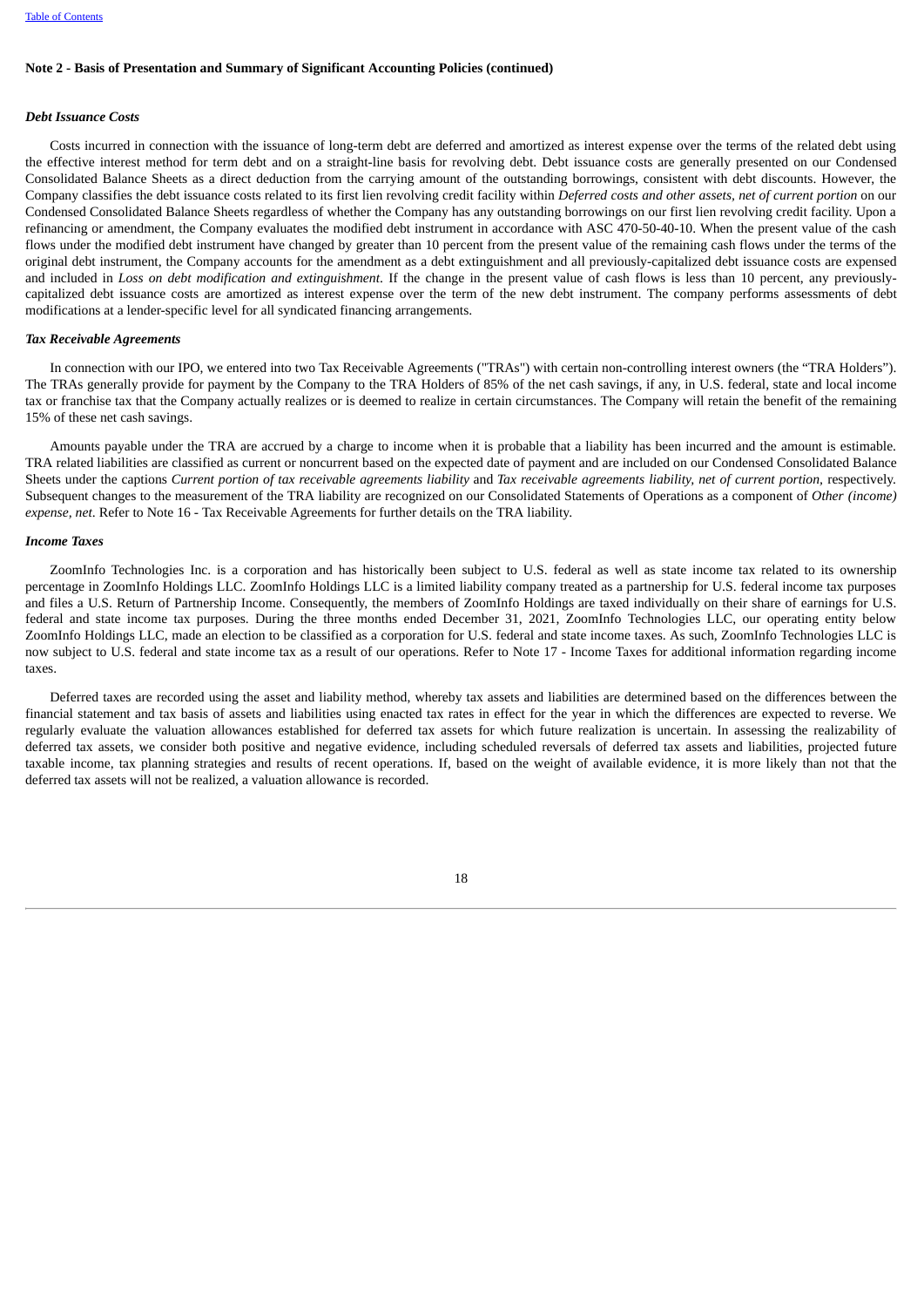#### *Equity-Based Compensation Expense*

The Company periodically grants incentive awards to employees and non-employees, which generally vest over periods up to four years. Incentive awards may be in the form of various equity-based awards such as Restricted Stock and Restricted Stock Units, and Class A Common Stock Options. Historically, the Company also granted awards in one of the Company's legacy subsidiary partnerships and such awards were typically in the form of profits interests. Profits interests are an interest in the increase in the value of the entity over a participation threshold. Prior to the IPO, the participation threshold was based on the valuation determined by the Board of Managers of OpCo Units on or around the grant date. Subsequent to the IPO, the participation threshold was determined by reference to the closing price of our Class A common stock from the preceding trading day. The holders of profits interests had the right to participate in distributions of profits only in excess of the participation threshold. Previously awarded profits interests were converted into Restricted Stock awards in connection with the elimination of the UP-C Corporate Structure and Multi-Class Voting Structure Elimination (refer to Note 1 - Organization and Background).

Compensation expense for incentive awards is measured at the estimated fair value of the incentive units and is included as compensation expense over the vesting period during which an employee provides service in exchange for the award.

The Company uses a Black-Scholes option pricing model to determine the fair value of stock options and profits interests, as profits interests have certain economic similarities to options. The Black-Scholes option pricing model includes various assumptions, including the expected life of incentive units, the expected volatility and the expected risk-free interest rate. These assumptions reflect the Company's best estimates, but they involve inherent uncertainties based on market conditions generally outside the control of the Company. As a result, if other assumptions are used, compensation cost could be materially impacted.

The Company measures employee, non-employee, and board of director equity-based compensation on the grant date fair value basis. Equity-based compensation expense is recognized over the requisite service period of the awards. For equity awards that have a performance condition, the Company recognizes compensation expense based on its assessment of the probability that the performance condition will be achieved.

The Company classifies equity-based compensation expense on our Consolidated Statements of Operations in the same manner in which the award recipient's salary and related costs are classified or in which the award recipient's service payments are classified.

#### *Recent Accounting Pronouncements*

#### *Recent Accounting Pronouncements Not Yet Adopted*

In March 2020, the Financial Accounting Standards Board ("FASB") issued Accounting Standards Update ("ASU") 2020-04, which provides optional expedients and exceptions for applying U.S. GAAP to contracts, hedging relationships, and other transactions that reference the London Interbank Offered Rate ("LIBOR") or another reference rate expected to be discontinued because of reference rate reform, if certain criteria are met. The standard applies to contract modifications that replace a reference rate affected by reference rate reform and contemporaneous modifications of other contract terms related to the replacement of the reference rate. Further, the standard provides exceptions to certain guidance in ASC 815, Derivatives and Hedging, related to changes to the critical terms of a hedging relationship due to reference rate reform and provides optional expedients for fair value, cash flow, and net investment hedging relationships for which the component excluded from the assessment of hedge effectiveness is affected by reference rate reform. The standard is effective for us as of March 12, 2020 through December 31, 2022, and we may elect to apply the provisions of the standard as of any date from the beginning of an interim period that includes or is subsequent to March 12, 2020 up to the date that the financial statements are available to be issued. Once elected, the provisions of the standard must be applied prospectively for all similar eligible contract modifications other than derivatives, which may be applied at a hedging relationship level. In January 2021, the FASB issued ASU 2021-01, Reference Rate Reform (Topic 848): Scope, to provide supplemental guidance and to further clarify the scope of the amended guidance. The standards would apply to our existing variable rate financing and derivatives designated as hedges if elected in the future. The Company continues to evaluate the impact of the guidance and may apply other elections as applicable as additional changes in the market occur.

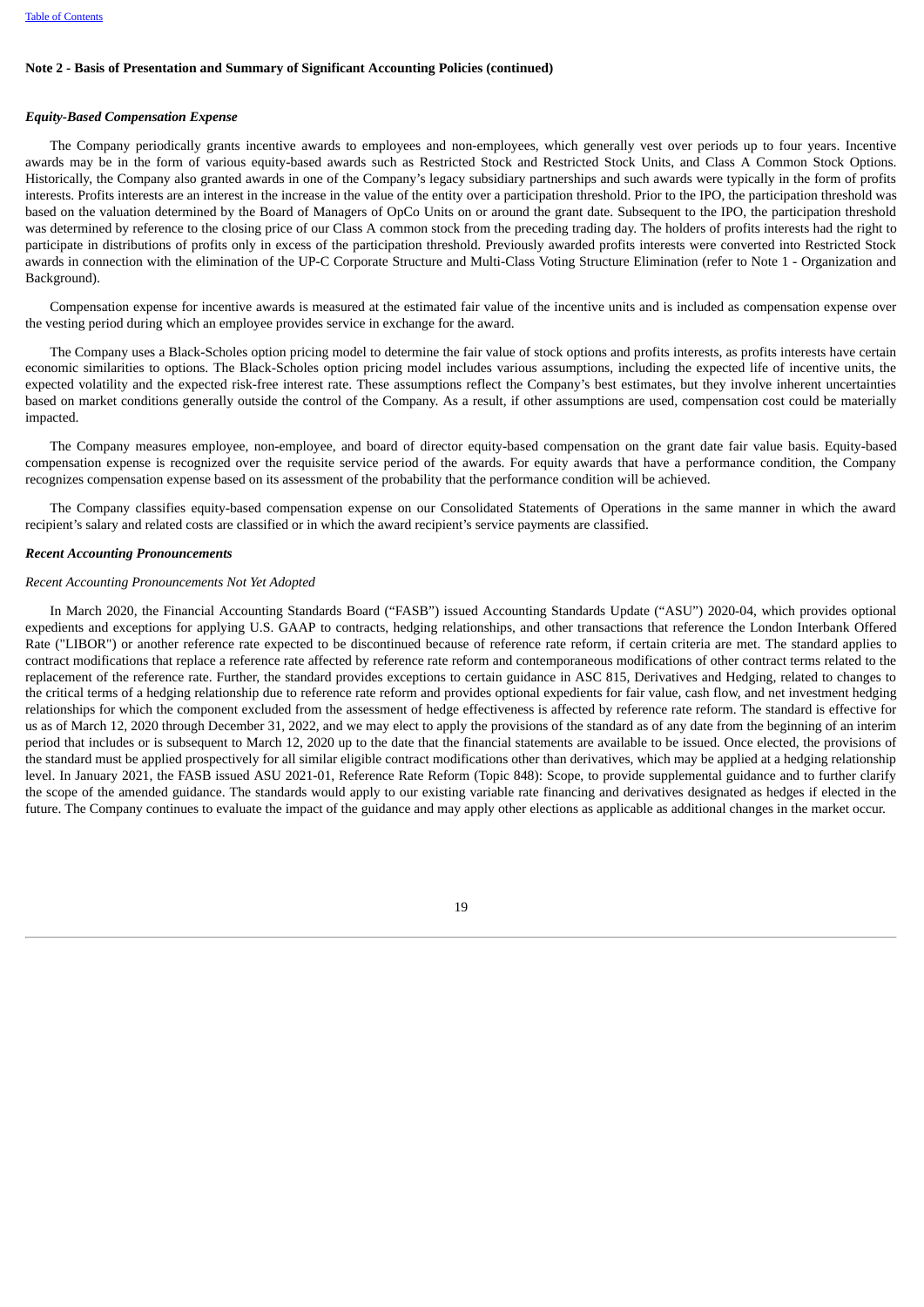#### *Recently Adopted Accounting Pronouncements*

In October 2021, the FASB issued ASU 2021-08, Business Combinations (Topic 805): Accounting for Contract Assets and Contract Liabilities from Contracts with Customers, which requires contract assets and contract liabilities acquired in a business combination to be recognized and measured in accordance with ASC 606, Revenue from Contracts with Customers, as if the acquirer had originated the contract. The Update is intended to improve the accounting for acquired revenue contracts with customers in a business combination, related to the recognition of an acquired contract liability, and to payment terms and their effect on subsequent revenue recognized by the acquirer. The amendment also provides certain practical expedients when applying the guidance. ASU 2021-08 is effective for interim and annual periods beginning after December 15, 2022, on a prospective basis, with early adoption permitted. The company has elected to early adopt this standard, effective January 1, 2022. The adoption of this guidance did not have a material impact on our financial position, results of operations and cash flows.

In December 2019, the FASB issued ASU 2019-12, Income Taxes (Topic 740): Simplifying the Accounting for Income Taxes. The amendments in ASU 2019-12 introduce the following new guidance: (1) provides a policy election to not allocate consolidated income taxes when a member of a consolidated tax return is not subject to income tax; and (2) provides guidance to evaluate whether a step-up in tax basis of goodwill relates to a business combination in which book goodwill was recognized or a separate transaction. The amendments in ASU 2019-12 make changes to the following current guidance: (1) making an intraperiod allocation if there is a loss in continuing operations and a gain outside of continuing operations; (2) determining when a deferred tax liability is recognized after an investor in a foreign entity transitions to or from the equity method of accounting; (3) accounting for tax law changes and year-to-date losses in interim periods; and (4) determining how to apply the income tax guidance to franchise taxes that are partially based on income. ASU 2019-12 is effective for public business entities' fiscal years, including interim periods within those fiscal years, beginning after December 15, 2020 with early adoption permitted. During Q3 2021, the Company liquidated Insent, creating a step-up in the tax basis separate from the acquisition. In accordance with ASU2019-12, the Company recorded a DTA on this step-up in tax basis. The additional DTA recognized as of December 31, 2021 was \$6.3 million as a result of the adoption of this standard.

#### <span id="page-25-0"></span>**Note 3 - Revenue from Contracts with Customers**

Revenue comprised the following service offerings:

|               | Three Months Ended March 31, |       |  |  |  |  |  |  |
|---------------|------------------------------|-------|--|--|--|--|--|--|
| (in millions) | 2022                         | 2021  |  |  |  |  |  |  |
| Subscription  | 239.7                        | 151.4 |  |  |  |  |  |  |
| Usage-based   | 2.0                          | 1.9   |  |  |  |  |  |  |
| Total revenue | 241.7                        | 153.3 |  |  |  |  |  |  |

Go-To-Market business intelligence tools are subscription services that allow customers access to our SaaS tools to support sales and marketing processes, which include data, analytics, and insights to provide accurate and comprehensive intelligence on organizations and professionals. Our customers use our platform to identify target customers and decision makers, obtain continually updated predictive lead and company scoring, monitor buying signals and other attributes of target companies, craft messages, engage via automated sales tools, and track progress through the deal cycle.

Usage-based revenue is comprised largely of email verification and intent-driven audience and targeting services, which are charged to our customers on a per unit basis based on their usage. We regularly observe that customers integrate our usage-based services into their internal workflows and use our services on an ongoing basis. We recognize usage-based revenue at the point in time the services are consumed by the customer, thereby satisfying our performance obligation.

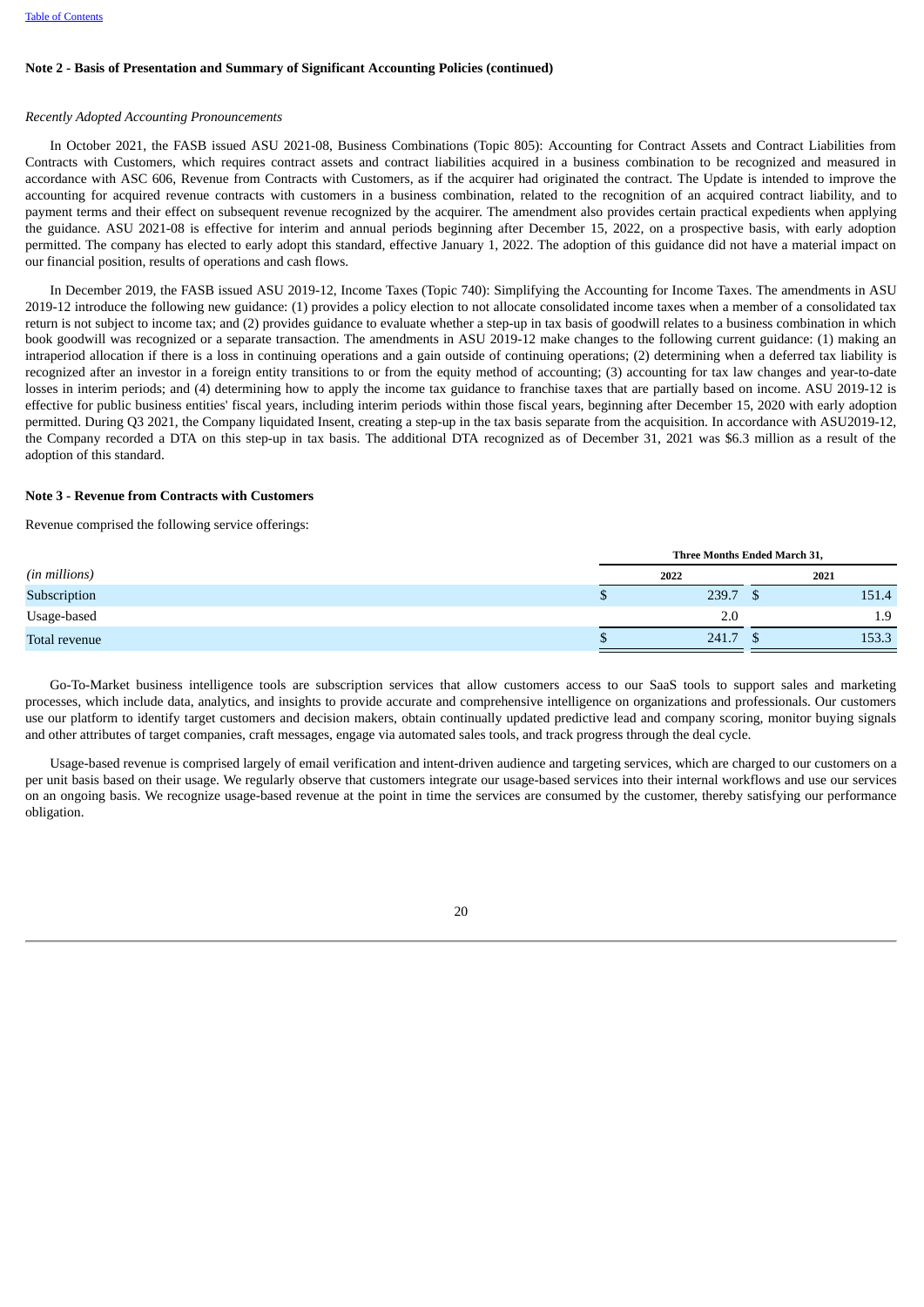#### **Note 3 - Revenue from Contracts with Customers (continued)**

Of the total revenue recognized in the three months ended March 31, 2022 and 2021, \$172.6 million and \$108.3 million were included in the unearned revenue balance as of December 31, 2021, and 2020 respectively. Revenue recognized from performance obligations satisfied (or partially satisfied) in previous periods was not material.

Revenues derived from customers and partners located outside the United States, as determined based on the address provided by our customers and partners, accounted for approximately 12% and 10% of our total revenues for the three months ended March 31, 2022 and 2021, respectively. Contracts denominated in currencies other than U.S. Dollar were not material for the three months ended March 31, 2022 and 2021.

#### *Contract Assets and Unearned Revenue*

The Company's standard billing terms typically require payment at the beginning of each annual, semi-annual or quarterly period. Subscription revenue is generally recognized ratably over the contract term starting with when our service is made available to the customer. Usage-based revenue is recognized in the period services are utilized by our customers. The amount of revenue recognized reflects the consideration the Company expects to be entitled to receive in exchange for these services.

The Company records a contract asset when revenue recognized on a contract exceeds the billings to date for that contract. Unearned revenue results from cash received or amounts billed to customers in advance of revenue recognized upon the satisfaction of performance obligations. The unearned revenue balance is influenced by several factors, including seasonality, the compounding effects of renewals, invoice duration, invoice timing, dollar size, and new business timing within the quarter. The unearned revenue balance does not represent the total contract value of annual or multi-year, non-cancelable subscription agreements.

As of March 31, 2022 and December 31, 2021, the Company had contract assets of \$4.6 million and \$3.7 million, respectively, which are recorded as current assets within *Prepaid expenses and other current assets* on our Condensed Consolidated Balance Sheets. As of March 31, 2022 and December 31, 2021, the Company had unearned revenue of \$406.1 million and \$364.2 million, respectively.

ASC 606 requires the allocation of the transaction price to the remaining performance obligations of a contract. Transaction price allocated to remaining performance obligations represents contracted revenue that has not yet been recognized, which includes unearned revenue and unbilled amounts that will be recognized as revenue in future periods. Transaction price allocated to remaining performance obligations is influenced by several factors, including seasonality, the timing of renewals, and disparate contract terms. Revenue allocated to remaining performance obligations represents contracted revenue that has not yet been recognized, which includes unearned revenue and backlog. The Company's backlog represents installment billings for periods beyond the current billing cycle. The majority of the Company's noncurrent remaining performance obligations will be recognized in the next 13 to 45 months.

The remaining performance obligations consisted of the following:

|                      | <b>Recognized within one</b> |            |       |  |              |  |
|----------------------|------------------------------|------------|-------|--|--------------|--|
| (in millions)        | vear                         | Noncurrent |       |  | <b>Total</b> |  |
| As of March 31, 2022 | $71E \Omega$                 |            | 202.6 |  | 917.6        |  |

### <span id="page-26-0"></span>**Note 4 - Business Combinations**

#### *2021 Acquisitions*

During the twelve months ended December 31, 2021, the Company consummated the following acquisitions (collectively, "2021 Acquired Companies") which have been accounted for as business combinations under ASC Topic 805.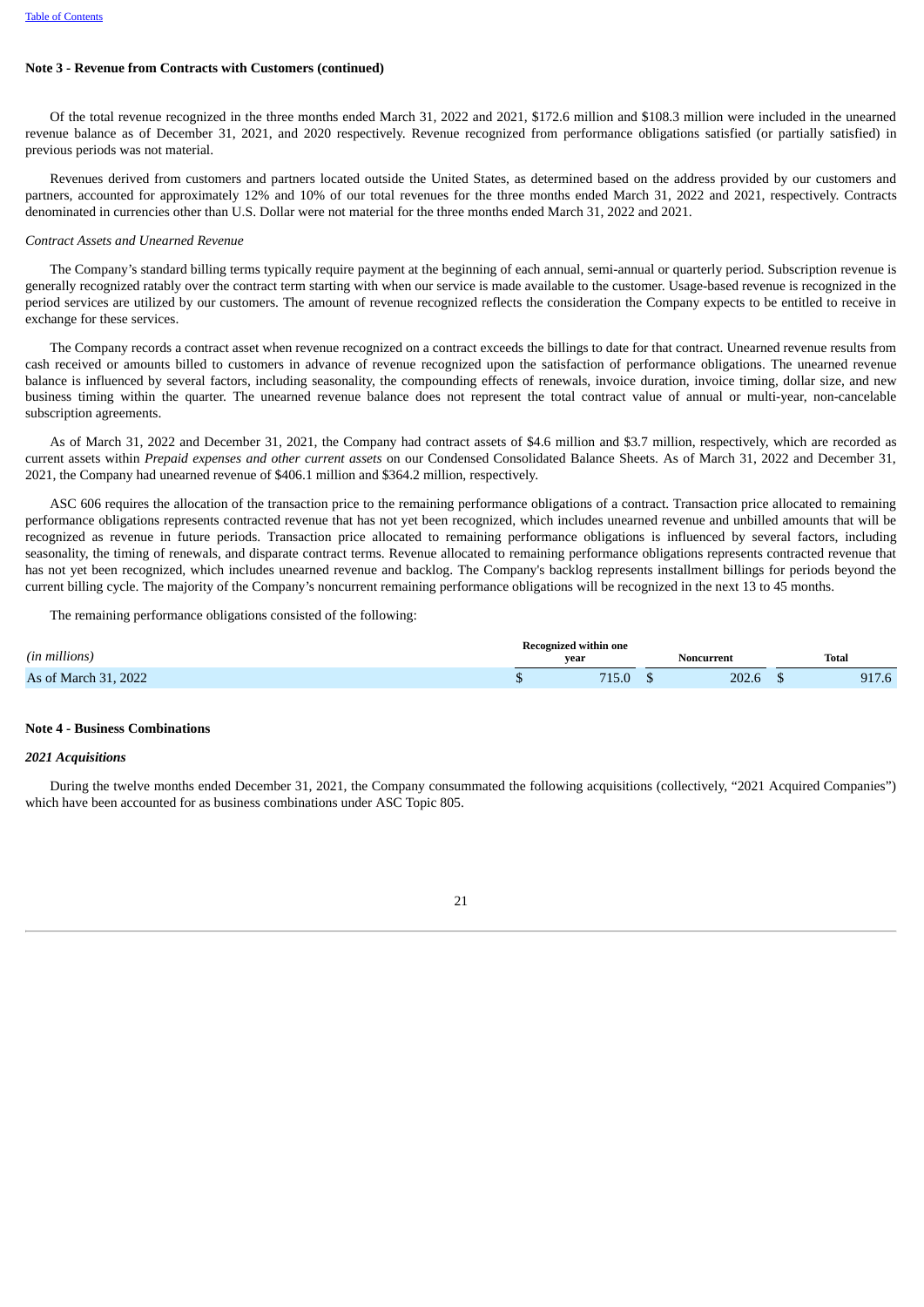#### **Note 4 - Business Combinations (continued)**

- On June 7, 2021, the Company acquired all of the outstanding equity interests of Insent, Inc. ("Insent") for total purchase consideration of \$34.0 million, consisting of \$32.9 million in cash and estimated deferred purchase consideration of \$1.1 million. The purchase accounting for this transaction has been finalized. As part of the acquisition, the Company issued 36,118 RSUs, at a total grant date fair value of \$2.4 million, and agreed to pay \$2.0 million of incentive compensation to acquired employees, subject to continued employment, to be recognized in the post-combination periods.
- On July 12, 2021, the Company acquired substantially all of the net assets of AffectLayer, Inc. (d/b/a Chorus.ai) ("Chorus.ai"). At the time of purchase, the Company reserved a portion of cash transferred to settle the Seller's estimated tax liability arising from the sale of Chorus.ai's net assets. The Seller has since completed the final determination of its tax liability, resulting in a refund to the Company of approximately \$33.9 million in cash, which was received in the fourth quarter of 2021 and previously included in the *Prepaid expenses and other current assets* balance. After adjustment for this refund, purchase consideration transferred for the assets of Chorus.ai is \$547.4 million in cash. The total purchase consideration includes \$31.8 million attributable to certain unvested options issued by Chorus.ai that were accelerated in contemplation of the acquisition by ZoomInfo. The purchase accounting for this transaction has been finalized. As part of the acquisition, the Company issued 572,921 RSUs that replaced previously unvested equity in Chorus.ai or were issued as incremental incentive grants at a total grant date fair value of \$30.3 million, and agreed to pay \$6.0 million of compensation to acquired employees, subject to continued employment, to be recognized in the post-combination periods.
- On September 8, 2021, the Company acquired substantially all of the net assets of RingLead, Inc. ("RingLead") for total purchase consideration of \$116.0 million, consisting of \$114.9 million in cash and estimated deferred purchase consideration of \$1.1 million. The purchase accounting for this transaction has been finalized. As part of the acquisition, the Company issued 42,854 replacement RSUs, at a total grant date fair value of \$2.8 million and agreed to pay \$3.7 million of incentive compensation to acquired employees, subject to continued employment, to be recognized in the post-combination periods.

The Company has included the financial results of the 2021 Acquired Companies in the consolidated financial statements from each date of acquisition. During the twelve months ended December 31, 2021, the 2021 Acquired Companies contributed \$13.2 million to revenue. Due to the integration of the 2021 Acquired Companies into the operations of ZoomInfo, the Company cannot practicably determine the contribution of the 2021 Acquired Companies to consolidated net earnings. Transaction costs associated with each acquisition were not material.

The acquisition date fair value of the total consideration transferred was comprised of the following (in millions):

|                                 | Preliminary Fair Value<br>at Acquisition Date |       | <b>Measurement Period</b><br>Adiustments |            |  | <b>Adjusted Fair Value at</b><br><b>Acquisition Date</b> |  |  |
|---------------------------------|-----------------------------------------------|-------|------------------------------------------|------------|--|----------------------------------------------------------|--|--|
| Cash                            |                                               | 697.7 |                                          | $(2.5)$ \$ |  | 695.2                                                    |  |  |
| Deferred purchase consideration |                                               |       |                                          |            |  | 2.2                                                      |  |  |
| Total purchase consideration    |                                               | 699.9 |                                          | $(2.5)$ \$ |  | 697.4                                                    |  |  |

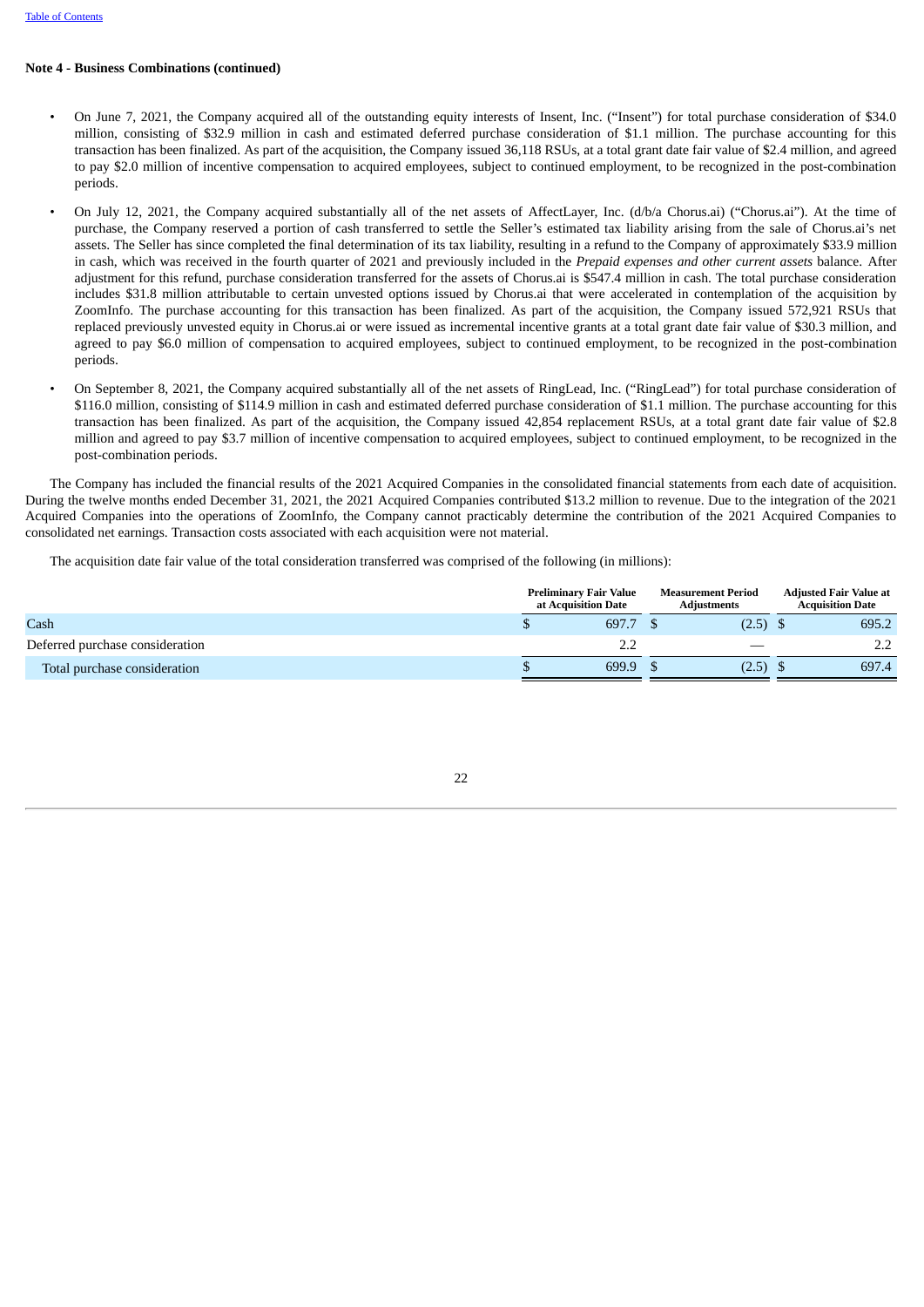# **Note 4 - Business Combinations (continued)**

The following table summarizes the aggregate fair values of the assets acquired and liabilities assumed, as of the dates of the acquisition for the 2021 Acquired Companies, as adjusted in the fourth quarter of 2021 and the first quarter of 2022 (in millions):

|                                                       |    | <b>Preliminary Fair Value</b><br>at Acquisition Date | <b>Measurement Period</b><br><b>Adjustments</b> | <b>Adjusted Fair Value at</b><br><b>Acquisition Date</b> |  |
|-------------------------------------------------------|----|------------------------------------------------------|-------------------------------------------------|----------------------------------------------------------|--|
| Cash and cash equivalents                             | \$ | 13.9                                                 | $\mathbf{s}$                                    | $\mathfrak{S}$<br>13.9                                   |  |
| Accounts receivable                                   |    | 4.3                                                  | (0.1)                                           | 4.2                                                      |  |
| Prepaid expenses and other assets                     |    | 2.8                                                  | (0.1)                                           | 2.7                                                      |  |
| Intangible assets                                     |    | 120.7                                                | 0.2                                             | 120.9                                                    |  |
| Accounts payable and other liabilities                |    | (4.1)                                                | (0.5)                                           | (4.6)                                                    |  |
| Unearned revenue                                      |    | (10.2)                                               |                                                 | (10.2)                                                   |  |
| Deferred tax liabilities                              |    | (2.7)                                                |                                                 | (2.7)                                                    |  |
| Total identifiable net assets acquired                |    | 124.7                                                | (0.5)                                           | 124.2                                                    |  |
| Goodwill                                              |    | 575.2                                                | (2.0)                                           | 573.2                                                    |  |
| Total consideration                                   |    | 699.9                                                | (2.5)                                           | 697.4                                                    |  |
| Cash refund from Chorus.ai acquisition                |    | 33.9                                                 | (33.9)                                          |                                                          |  |
| Deferred consideration                                |    | (2.2)                                                |                                                 | (2.2)                                                    |  |
| Accruals from adjustments to working capital balances |    | (0.5)                                                | 0.6                                             | 0.1                                                      |  |
| Accruals from adjustments to tax liabilities          |    |                                                      | 0.4                                             | 0.4                                                      |  |
| Cash acquired                                         |    | (13.9)                                               |                                                 | (13.9)                                                   |  |
| Cash paid for acquisitions, net of cash acquired      | \$ | 717.2 \$                                             | $(35.4)$ \$                                     | 681.8                                                    |  |
|                                                       |    |                                                      |                                                 |                                                          |  |
| Cash paid (received) for acquisitions in 2021         |    |                                                      |                                                 | \$<br>683.9                                              |  |
| Cash paid (received) for acquisitions in 2022         |    |                                                      |                                                 | \$<br>(2.1)                                              |  |

The excess of purchase consideration over the fair value of net tangible and intangible assets acquired was recorded as goodwill. The fair values assigned to tangible and identifiable intangible assets acquired and liabilities assumed are based on management's estimates and assumptions.

The following table sets forth the components of identifiable intangible assets acquired and the estimated useful lives as of the dates of acquisition (in millions):

|                         | Preliminary Fair Value<br>at Acquisition Date | <b>Measurement Period</b><br><b>Adiustments</b> |         | Adjusted Fair Value at<br><b>Acquisition Date</b> |       | <b>Weighted Average Useful</b><br>Life |
|-------------------------|-----------------------------------------------|-------------------------------------------------|---------|---------------------------------------------------|-------|----------------------------------------|
| <b>Brand portfolio</b>  | 1.1                                           |                                                 | $-5$    |                                                   | 1.1   | 2.0 years                              |
| Developed technology    | 107.5                                         |                                                 | 0.2     |                                                   | 107.7 | 6.1 years                              |
| Customer relationships  | 12.1                                          |                                                 |         |                                                   | 12.1  | 7.7 years                              |
| Total intangible assets | 120.7                                         |                                                 | $0.2\,$ |                                                   | 120.9 |                                        |

Developed technology represents the fair value of the technology portfolios acquired. The goodwill is primarily attributed to the expanded market opportunities when integrating technology with the Company's technology and the assembled workforce. All goodwill acquired in the twelve months ended December 31, 2021 is expected to be deductible for U.S. income tax purposes.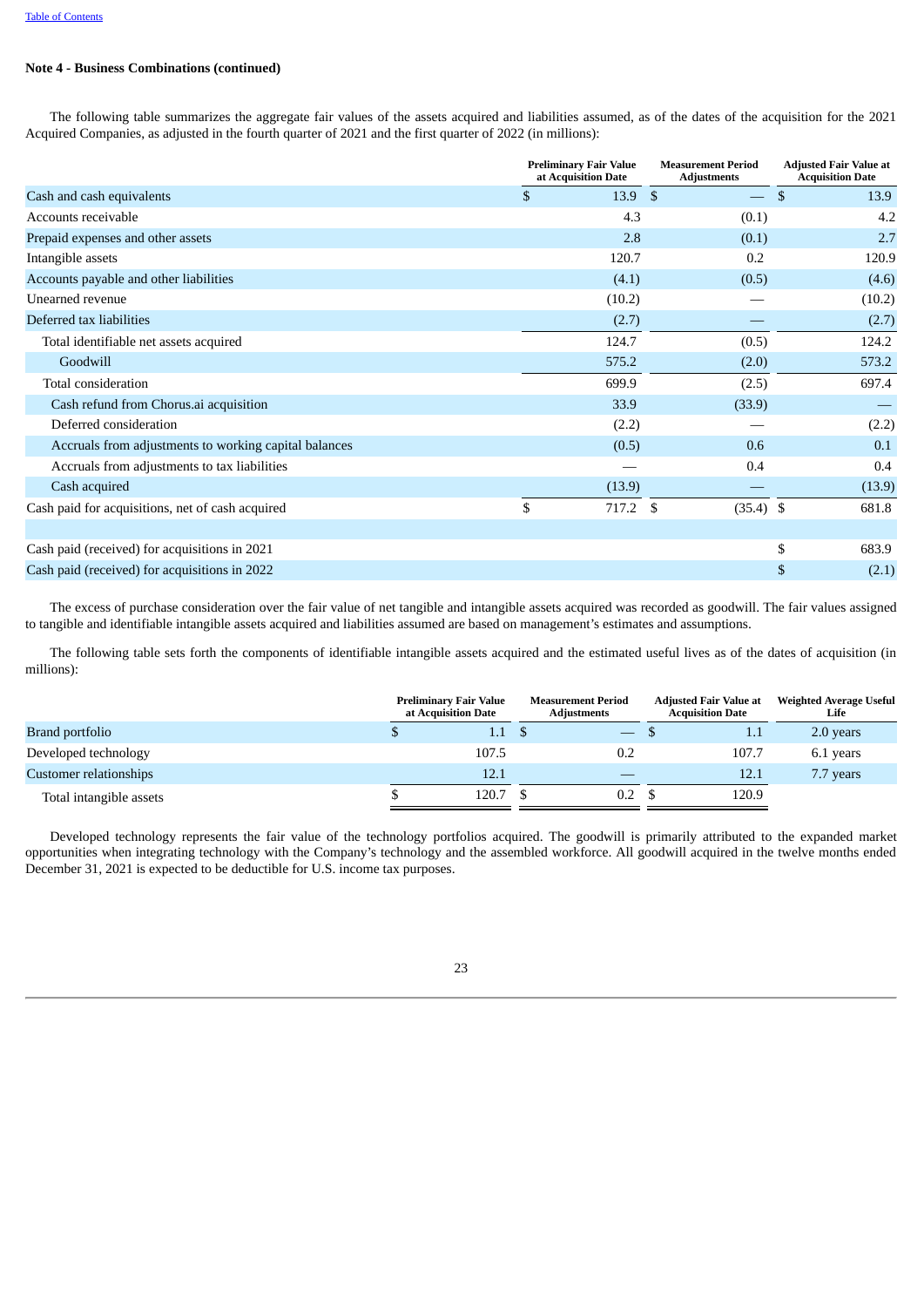#### **Note 4 - Business Combinations (continued)**

### *Unaudited Pro Forma Financial Information for the 2021 Acquisitions*

The following table presents the unaudited pro forma results for the years ended December 31, 2021 and 2020. The unaudited pro forma financial information combines the results of operations of the 2021 Acquired Companies and ZoomInfo as though each of the acquisitions had been completed on January 1, 2020. The pro forma information is presented for informational purposes only and is not indicative of the results of operations that would have been achieved if the acquisitions had taken place at such time. The unaudited pro forma results presented below primarily include adjustments for amortization of identifiable intangible assets, the valuation of deferred revenue assumed in the acquisitions ("the deferred revenue write-down"), interest expense, aggregate transaction expenses and transaction success bonuses of \$12.6 million, equity-based compensation, and related tax effects of the adjustments:

|                   |       | <b>Year Ended December 31,</b> |        |
|-------------------|-------|--------------------------------|--------|
| (in millions)     | 2021  |                                | 2020   |
| Revenue           | 764.0 |                                | 490.6  |
| Net income (loss) | 84.9  |                                | (78.8) |

# <span id="page-29-0"></span>**Note 5 - Cash, Cash Equivalents, and Short-term Investments**

Cash, cash equivalents, and short-term investments consisted of the following as of March 31, 2022:

| (in millions)                                            | <b>Amortized Cost</b> |       | <b>Unrealized Gains</b> |  | <b>Unrealized Losses</b> |  | <b>Estimated Fair</b><br>Value |
|----------------------------------------------------------|-----------------------|-------|-------------------------|--|--------------------------|--|--------------------------------|
| <b>Current Assets:</b>                                   |                       |       |                         |  |                          |  |                                |
| Cash                                                     | S                     | 305.8 | - \$                    |  |                          |  | \$<br>305.8                    |
| Cash equivalents                                         |                       |       |                         |  |                          |  |                                |
| Corporate debt securities                                |                       | 73.7  |                         |  |                          |  | 73.7                           |
| Money market mutual funds                                |                       | 14.4  |                         |  |                          |  | 14.4                           |
| Securities guaranteed by U.S. government                 |                       | 0.5   |                         |  |                          |  | 0.5                            |
| Total cash equivalents                                   |                       | 88.6  |                         |  |                          |  | 88.6                           |
| Total cash and cash equivalents                          |                       | 394.4 |                         |  |                          |  | 394.4                          |
| Short-term investments:                                  |                       |       |                         |  |                          |  |                                |
| Corporate debt securities                                |                       | 7.9   |                         |  |                          |  | 7.9                            |
| Securities guaranteed by U.S. government                 |                       | 1.5   |                         |  |                          |  | 1.5                            |
| Other governmental securities                            |                       | 3.0   |                         |  |                          |  | 3.0                            |
| Total short-term investments                             |                       | 12.4  |                         |  |                          |  | 12.4                           |
| Total cash, cash equivalents, and short-term investments | \$                    | 406.8 | S                       |  |                          |  | 406.8                          |

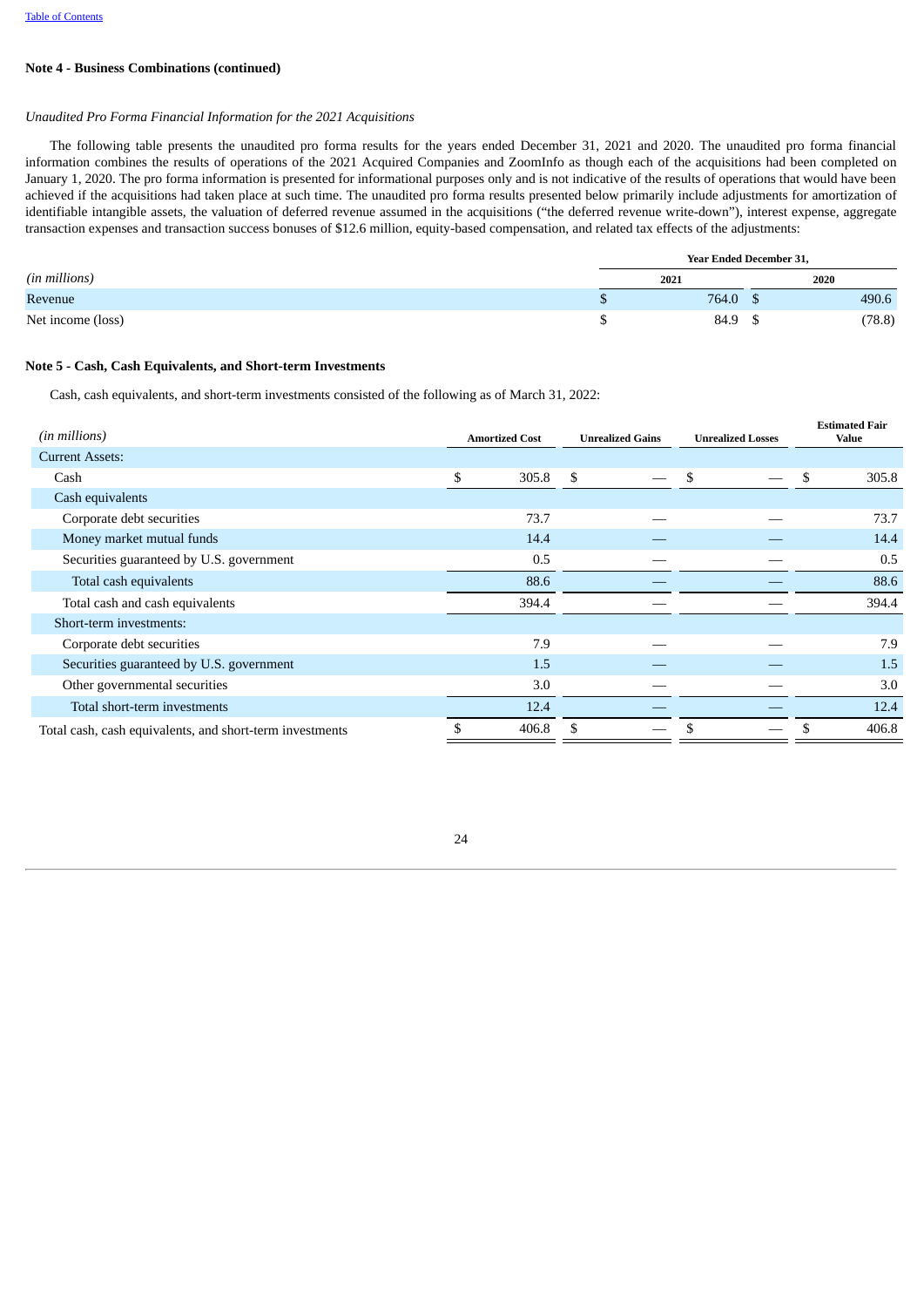### **Note 5 - Cash, Cash Equivalents, and Short-term Investments (continued)**

Cash, cash equivalents, and short-term investments consisted of the following as of December 31, 2021:

| (in millions)                                            | <b>Amortized Cost</b> |            | <b>Unrealized Gains</b> |  | <b>Unrealized Losses</b> |      | <b>Estimated Fair Value</b> |  |
|----------------------------------------------------------|-----------------------|------------|-------------------------|--|--------------------------|------|-----------------------------|--|
| <b>Current Assets:</b>                                   |                       |            |                         |  |                          |      |                             |  |
| Cash                                                     | \$                    | $276.5$ \$ |                         |  | <sup>\$</sup>            | - \$ | 276.5                       |  |
| Cash equivalents                                         |                       |            |                         |  |                          |      |                             |  |
| Corporate debt securities                                |                       | 15.7       |                         |  |                          |      | 15.7                        |  |
| Money market mutual funds                                |                       | 16.1       |                         |  |                          |      | 16.1                        |  |
| Total cash equivalents                                   |                       | 31.8       |                         |  |                          |      | 31.8                        |  |
| Total cash and cash equivalents                          |                       | 308.3      |                         |  |                          |      | 308.3                       |  |
| Short-term investments:                                  |                       |            |                         |  |                          |      |                             |  |
| Corporate debt securities                                |                       | 18.4       |                         |  |                          |      | 18.4                        |  |
| Total short-term investments                             |                       | 18.4       |                         |  |                          |      | 18.4                        |  |
| Total cash, cash equivalents, and short-term investments | аD                    | 326.7      | \$.                     |  | \$                       | æ    | 326.7                       |  |

Refer to Note 10 - Fair Value for further information regarding the fair value of our financial instruments.

Gross unrealized losses on our available-for sale securities were immaterial at March 31, 2022 and December 31, 2021.

The following table summarizes the cost and estimated fair value of the securities classified as short-term investments based on stated effective maturities as of March 31, 2022 and December 31, 2021:

|                     | <b>March 31, 2022</b> |                             | <b>December 31, 2021</b> |                             |  |  |  |  |
|---------------------|-----------------------|-----------------------------|--------------------------|-----------------------------|--|--|--|--|
| (in millions)       | <b>Amortized Cost</b> | <b>Estimated Fair Value</b> | <b>Amortized Cost</b>    | <b>Estimated Fair Value</b> |  |  |  |  |
| Due within one year | \$12.4                | \$12.4                      | \$18.4                   | \$18.4                      |  |  |  |  |
| Total               | \$12.4                | \$12.4                      | \$18.4                   | \$18.4                      |  |  |  |  |

#### <span id="page-30-0"></span>**Note 6 - Property and Equipment**

The Company's fixed assets consist of the following (in millions):

|                                 | March 31, |     | December 31, |
|---------------------------------|-----------|-----|--------------|
|                                 | 2022      |     | 2021         |
| Computer equipment              | 13.9      | - 5 | 12.5         |
| Furniture and fixtures          | 3.6       |     | 3.6          |
| Leasehold improvements          | 8.8       |     | 8.6          |
| Internal use developed software | 46.4      |     | 40.8         |
| Construction in progress        | 5.2       |     | 5.9          |
|                                 | 77.9      |     | 71.4         |
| Less: accumulated depreciation  | (33.0)    |     | (29.7)       |
| Property and equipment, net     | 44.9      |     | 41.7         |
|                                 |           |     |              |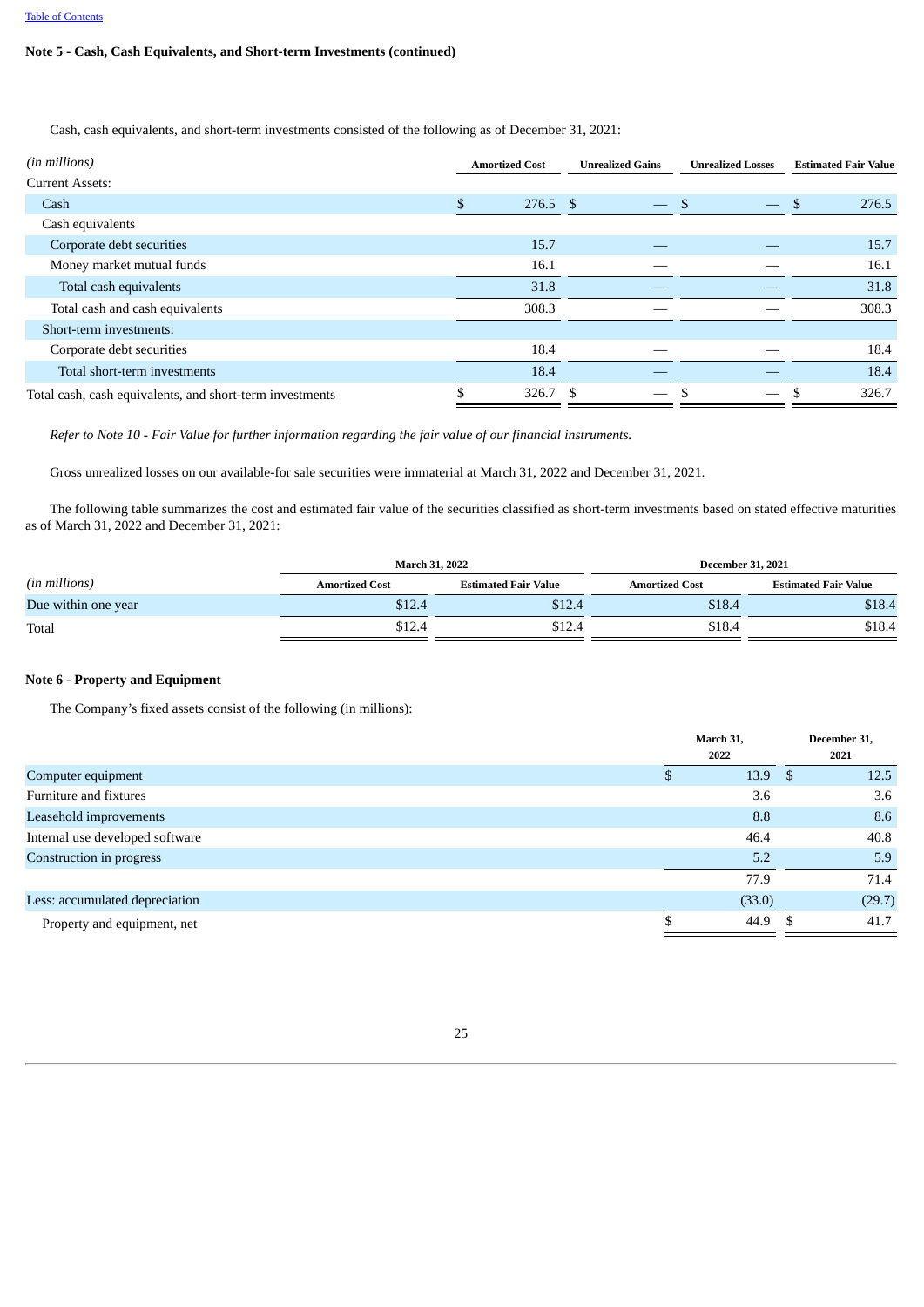### **Note 6 - Property and Equipment (continued)**

During the fiscal year ending December 31, 2021, in relation to our Waltham office relocation, we recorded an impairment charge of \$2.7 million, comprised of \$1.5 million relating to the operating lease right-of-use asset, and \$1.2 million relating to the leasehold improvements. We also recorded accelerated depreciation of furniture and fixtures of \$2.1 million, of which \$1.3 million was recorded during the three months ended March 31, 2021. These charges were recognized within *Restructuring and transaction-related expenses* on our Consolidated Statements of Operations.

Depreciation expense was \$3.5 million and \$3.9 million for the three months ended March 31, 2022 and 2021, respectively.

### <span id="page-31-0"></span>**Note 7 - Goodwill and Acquired Intangible Assets**

Intangible assets consisted of the following as of March 31, 2022:

| (in millions)                                 | <b>Gross Carrying Amount</b> | Accumulated<br><b>Amortization</b><br>Net |                          |    |         | <b>Weighted Average</b><br><b>Amortization Period in</b><br>Years |
|-----------------------------------------------|------------------------------|-------------------------------------------|--------------------------|----|---------|-------------------------------------------------------------------|
| Intangible assets subject to amortization:    |                              |                                           |                          |    |         |                                                                   |
| Customer relationships                        | \$<br>284.2                  | -\$                                       | $(76.8)$ \$              |    | 207.4   | 14.5                                                              |
| Acquired technology                           | 303.2                        |                                           | (132.3)                  |    | 170.9   | 6.3                                                               |
| Brand portfolio                               | 7.7                          |                                           | (4.5)                    |    | 3.2     | 6.7                                                               |
| Net intangible assets subject to amortization | 595.1                        |                                           | $(213.6)$ \$             |    | 381.5   |                                                                   |
|                                               |                              |                                           |                          |    |         |                                                                   |
| Intangible assets not subject to amortization |                              |                                           |                          |    |         |                                                                   |
| Pre-Acquisition ZI brand portfolio            | \$<br>33.0                   | - \$                                      | $\overline{\phantom{0}}$ | \$ | 33.0    |                                                                   |
| Goodwill                                      | \$<br>1,573.4                | S                                         |                          |    | 1,573.4 |                                                                   |
|                                               |                              |                                           |                          |    |         |                                                                   |

Amortization expense was \$16.5 million and \$11.6 million for the three months ended March 31, 2022 and 2021, respectively.

The following summarized changes to the Company's goodwill (in millions):

| Balance at December 31, 2021       | 1,575.1 |
|------------------------------------|---------|
| Adjustments from 2021 acquisitions | (1.7)   |
| Balance at March 31, 2022          | 1,573.4 |

<span id="page-31-1"></span>Based on the results of the Company's impairment assessment, the Company did not recognize any impairment of goodwill during the three months ended March 31, 2022 or March 31, 2021.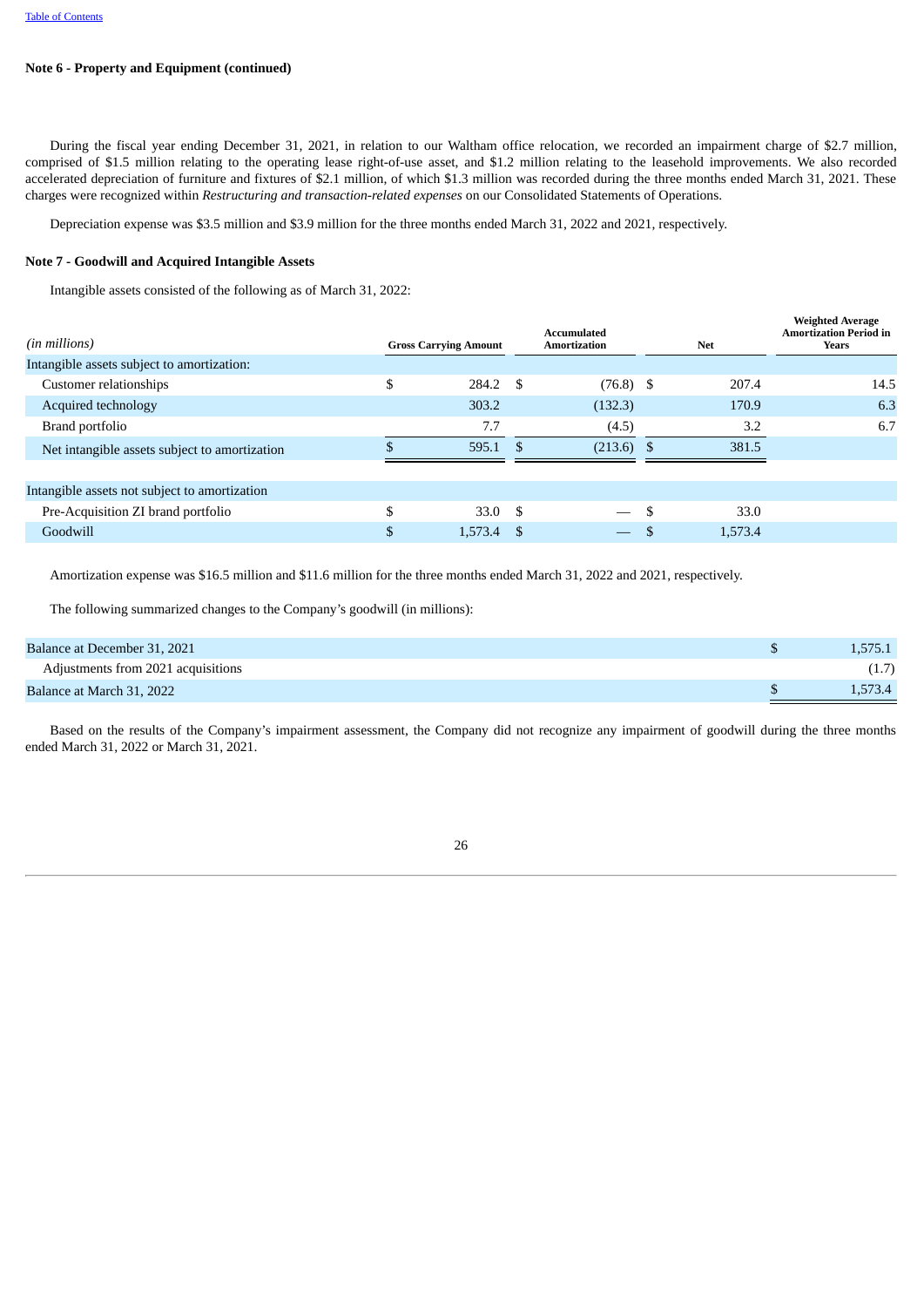### **Note 8 - Financing Arrangements**

As of March 31, 2022 and December 31, 2021, the carrying values of the Company's borrowings were as follows (in millions):

|                  |                         |                              | <b>Carrying Value as of</b> |                       |    |                          |  |
|------------------|-------------------------|------------------------------|-----------------------------|-----------------------|----|--------------------------|--|
| Date of Issuance | <b>Maturity Date</b>    | <b>Elected Interest Rate</b> |                             | <b>March 31, 2022</b> |    | <b>December 31, 2021</b> |  |
| February 1, 2019 | <b>February 1, 2026</b> | $LIBOR + 3.00\%$             |                             | 594.4                 | S  | 594.1                    |  |
| February 1, 2019 | November 2, 2025        | $LIBOR + 2.00\%$             |                             |                       |    |                          |  |
| February 2, 2021 | February 1, 2029        | 3.875%                       |                             | 639.2                 |    | 638.8                    |  |
|                  |                         |                              |                             | 1,233.6               |    | 1.232.9                  |  |
|                  |                         |                              |                             |                       |    |                          |  |
|                  |                         |                              |                             | 1,233.6               | -S | 1,232.9                  |  |
|                  |                         |                              |                             |                       |    |                          |  |

#### *First Lien Term Loan*

In February 2021, we used all of the net proceeds from issuance of the Senior Notes, along with cash on hand, to prepay \$356.4 million aggregate principal amount of our first lien term loans outstanding under the First Lien Credit Agreement (the "Debt Prepayment"). Following the Debt Prepayment, \$400.0 million aggregate principal amount of first lien term loans were outstanding under our First Lien Credit Agreement. In February 2021, we entered into an amendment to our First Lien Credit Agreement (the "Second Amendment"), pursuant to which the Company completed a repricing of its First Lien Term Loan Facility, which decreased the interest rate from LIBOR plus 3.75% per annum to LIBOR plus 3.00% per annum. The Company recognized \$7.7 million in the twelve months ended December 31, 2021 within *Loss on debt modification and extinguishment* on our Consolidated Statements of Operations, primarily comprised of the write-off of unamortized issuance costs associated with the Debt Prepayment.

In July 2021, we entered into an amendment to our existing First Lien Credit Agreement, that provided for the incurrence of an additional \$200.0 million aggregate principal amount of additional term loans under our existing First Lien Credit Agreement.

The first lien term debt has a variable interest rate whereby the Company can elect to use a Base Rate or LIBOR plus an applicable rate. The applicable rate is 2.00% for Base Rate loans or 3.00% for LIBOR Based Loans. The effective interest rate on the first lien debt was 3.51% and 3.41% as of March 31, 2022 and December 31, 2021, respectively.

#### *First Lien Revolving Credit Facility*

Pursuant to the Second Amendment to the First Lien Credit Agreement entered into in February 2021, the Company increased the aggregate commitments to \$250.0 million under our first lien revolving credit facility. The Second Amendment also provided an extension of the maturity date of our first lien revolving credit facility to November 2025.

The first lien revolving debt has a variable interest rate whereby the Company can elect to use a Base Rate or LIBOR plus an applicable rate. The applicable margin is 1.00% to 1.25% for Base Rate loans or 2.00% to 2.25% for LIBOR Based Loans, depending on the Company's leverage.

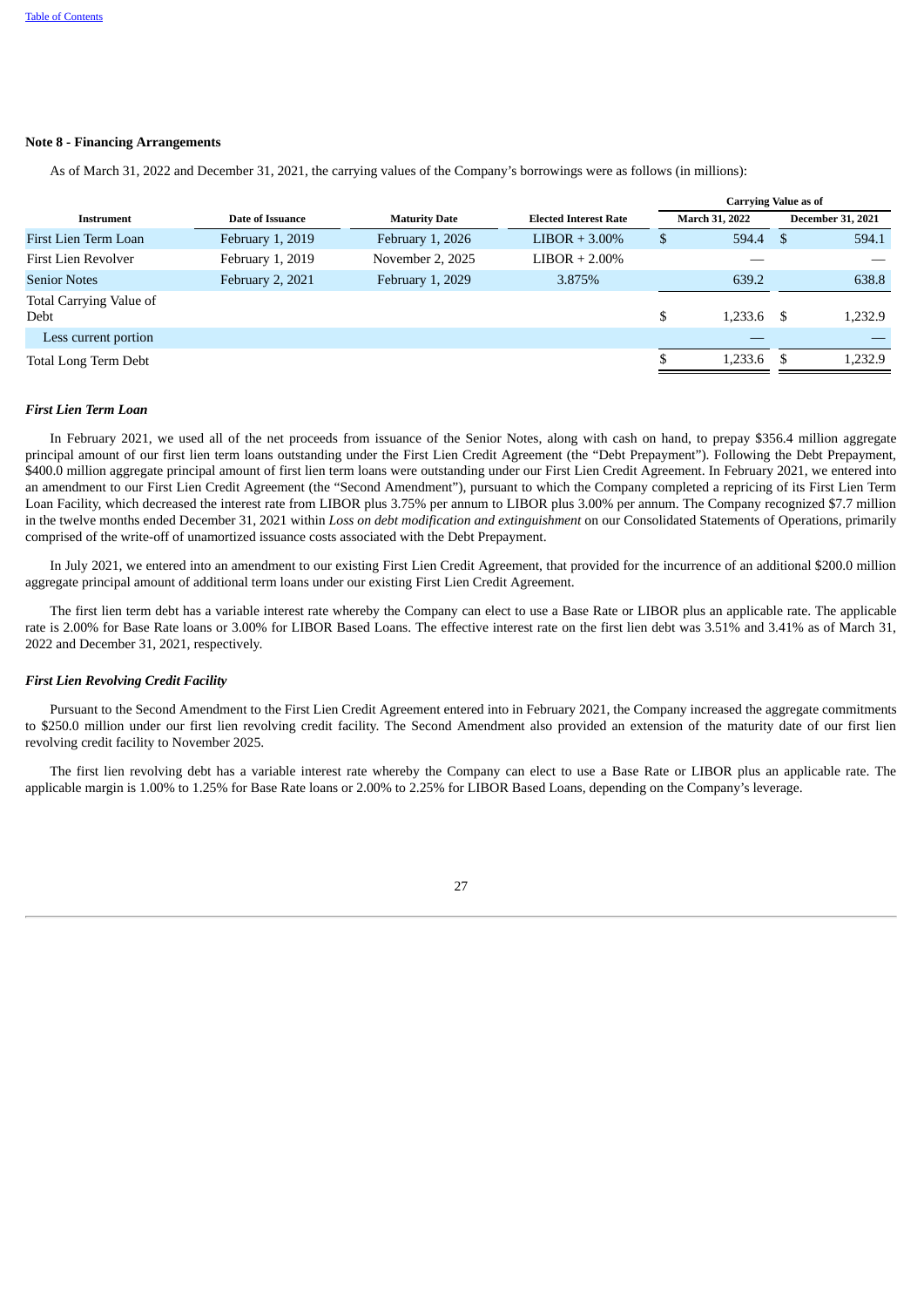#### **Note 8 - Financing Arrangements (continued)**

In July 2021, the Company drew down \$225.0 million under the revolving credit facility and then paid off the outstanding \$225.0 million balance of the revolving credit facility with proceeds from the Credit Agreement Amendment and proceeds from the Senior Notes. The effective interest rate was 4.4% as of the repayment date. Immaterial debt issuance costs were incurred in connection with these entries into the revolving credit facility. These debt issuance costs are amortized into interest expense over the expected life of the arrangement. Unamortized debt issuance costs included in *Deferred costs and other assets, net of current portion* on our Condensed Consolidated Balance Sheets were immaterial as of March 31, 2022 and December 31, 2021.

#### *First Lien Credit Agreement*

The First Lien Credit Agreement is secured by substantially all the productive assets of the Company. The First Lien Credit Agreement contains a number of covenants that restrict, subject to certain exceptions, the Company's ability to, among other things:

- incur additional indebtedness;
- create or incur liens;
- engage in certain fundamental changes, including mergers or consolidations;
- sell or transfer assets:
- pay dividends and distributions on our subsidiaries' capital stock;
- make acquisitions, investments, loans or advances;
- engage in certain transactions with affiliates; and
- enter into negative pledge clauses and clauses restricting subsidiary distributions.

If the Company draws more than \$87.5 million of the revolving credit loan, the revolving credit loan is subject to a springing financial covenant pursuant to which the consolidated first lien net leverage ratio must not exceed 5.00 to 1.00. The credit agreements also contain certain customary affirmative covenants and events of default, including a change of control. If an event of default occurs, the lenders under the credit agreements will be entitled to take various actions, including the acceleration of amounts due under the credit agreements and all actions permitted to be taken by a secured creditor.

#### *Senior Notes*

In February 2021, ZoomInfo Technologies LLC and ZoomInfo Finance Corp., indirect subsidiaries of ZoomInfo Technologies Inc., issued \$350.0 million in aggregate principal amount of 3.875% Senior Notes due February 2029 to qualified institutional buyers pursuant to Rule 144A under the Securities Act of 1933, as amended. Interest on the Senior Notes is payable semi-annually in arrears beginning on August 1, 2021. The Issuers may redeem all or a part of the Notes at any time prior to February 1, 2024 at a price equal to the present value of the redemption price as of February 1, 2024, defined below, plus unaccrued and unpaid interest to February 1, 2024. In addition, beginning on February 1, 2024, the Issuers may redeem all or a part of the Notes at a redemption price equal to 101.938% of the principal amount redeemed. The redemption price decreases to 100.969% and 100.000% of the principal amount redeemed on February 1, 2025 and February 1, 2026, respectively. In addition, at any time prior to February 1, 2024, the Issuers may redeem up to 40% of the Notes from the proceeds of certain equity offerings at a redemption price equal to 103.875% of the principal amount of the Senior Notes, plus accrued and unpaid interest.

<span id="page-33-0"></span>In July 2021, ZoomInfo Technologies LLC and ZoomInfo Finance Corp., indirect subsidiaries of ZoomInfo Technologies Inc., issued and sold \$300.0 million in aggregate principal amount of additional 3.875% senior notes due 2029. The notes were issued under the same indenture as the Issuers' existing \$350.0 million aggregate principal amount of 3.875% senior notes due 2029 (the "Existing Notes"), which were issued in February 2021, and constitute part of the same series as the Existing Notes.

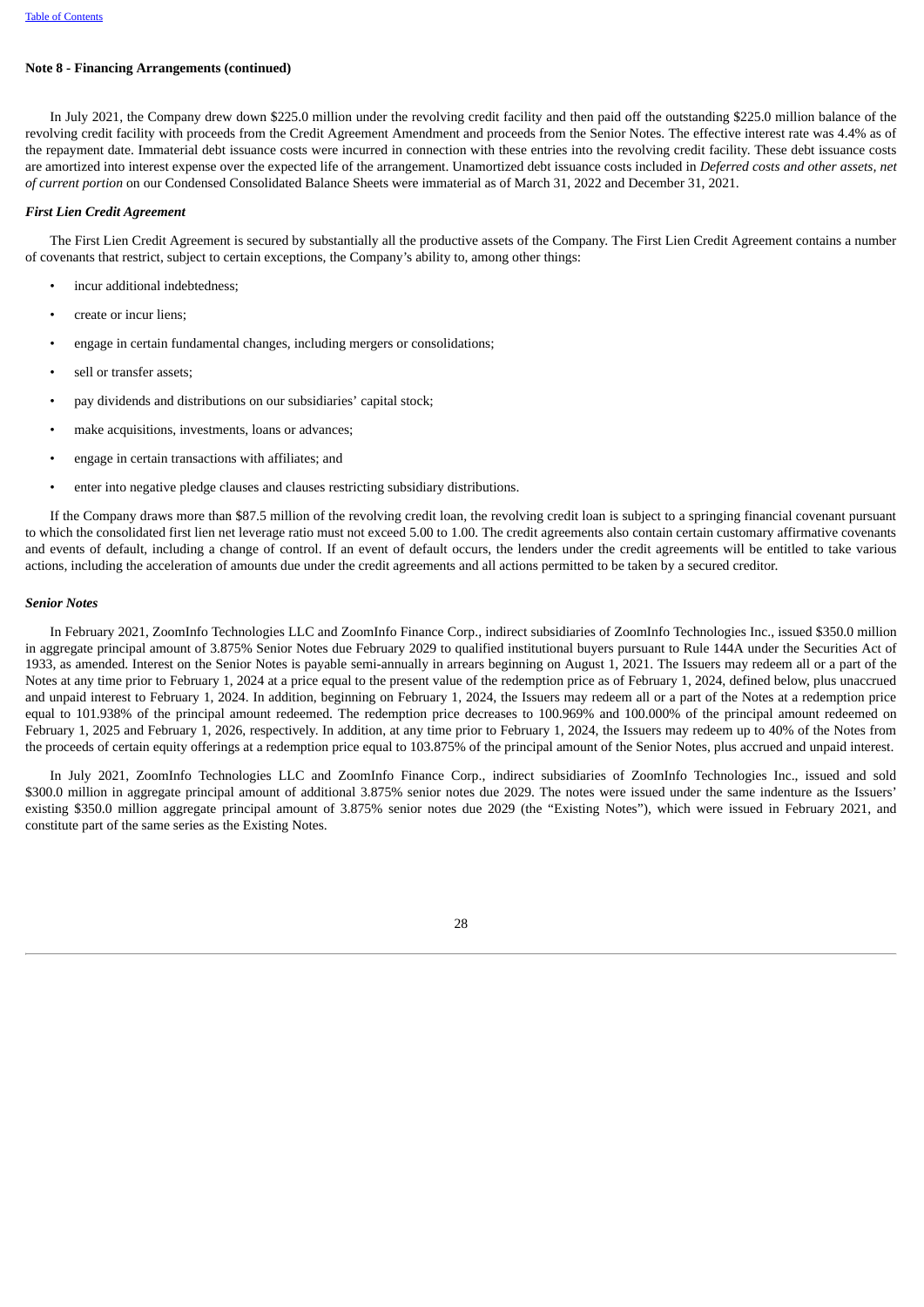### **Note 9 - Derivatives and Hedging Activities**

We are exposed to changes in interest rates, primarily relating to changes in interest rates on our first lien term loan. Consequently, from time to time, we may use interest rate swaps or other financial instruments to manage our exposure to interest rate movements. Our primary objective in holding derivatives is to reduce the volatility of cash flows associated with changes in interest rates. We do not enter into derivative transactions for speculative or trading purposes.

We recognize derivative instruments and hedging activities on a gross basis as either assets or liabilities on our Condensed Consolidated Balance Sheets and measure them at fair value. Hedge accounting generally provides for the matching of the timing of gain or loss recognition on the hedging instrument with the earnings effect of the hedged forecasted transactions in a cash flow hedge. For derivatives designated as cash flow hedges, the change in the estimated fair value of the effective portion of the derivative is recognized in *Accumulated other comprehensive income (loss)* on our Condensed Consolidated Balance Sheets. To receive hedge accounting treatment, all hedging relationships are formally documented at the inception of the hedge, and the hedges must be highly effective in offsetting changes to future cash flows on hedged transactions.

In the first quarter of 2021, concurrent with the prepayment of \$356.4 million aggregate principal amount of the first lien term loans outstanding under the First Lien Credit Agreement, we fully dedesignated the interest rate cap contract and partially dedesignated \$100.0 million of the notional amount of one of the forward-starting interest rate swap contracts. In the third quarter of 2021, the Company redesignated \$100.0 million of available notional of the partially dedesignated forward-starting interest rate swap contract and redesignated \$100.0 million of available notional of the interest-rate cap contract in connection with the incurrence of an incremental \$200.0 million of variable-rate debt under the First Lien Credit Agreement. As of March 31, 2022, \$400.0 million of the notional amount of the interest rate cap contract is not designated as an accounting hedge. Gains and losses resulting from valuation adjustments on dedesignated portions of our derivative contract subsequent to dedesignation of hedge accounting are recorded within *Interest expense, net* on our Consolidated Statements of Operations. As it is not probable the forecasted transaction will not occur, the amounts in *Accumulated other comprehensive income (loss)* as of the date of dedesignation will be released based on our original forecast.

As of March 31, 2022, the Company had the following outstanding interest rate derivatives that were designated as cash flow hedges of interest rate risk (\$ in millions):

| <b>Interest Rate Derivatives</b><br>(Level 2)                 | <b>Number of Instruments</b> | <b>Notional Aggregate</b><br><b>Principal Amount</b> | <b>Interest Cap / Swap Rate</b> | <b>Maturity Date</b> |
|---------------------------------------------------------------|------------------------------|------------------------------------------------------|---------------------------------|----------------------|
| Interest rate cap contract                                    | One                          | 100.0                                                | $3.500\%$                       | April 30, 2024       |
| Interest rate swap contracts                                  | Two                          | 350.0                                                | 2.301 %                         | April 29, 2022       |
| Forward-starting interest rate swap contracts -<br>April 2022 | Two                          | 500.0                                                | $0.370\%$                       | January 30, 2026     |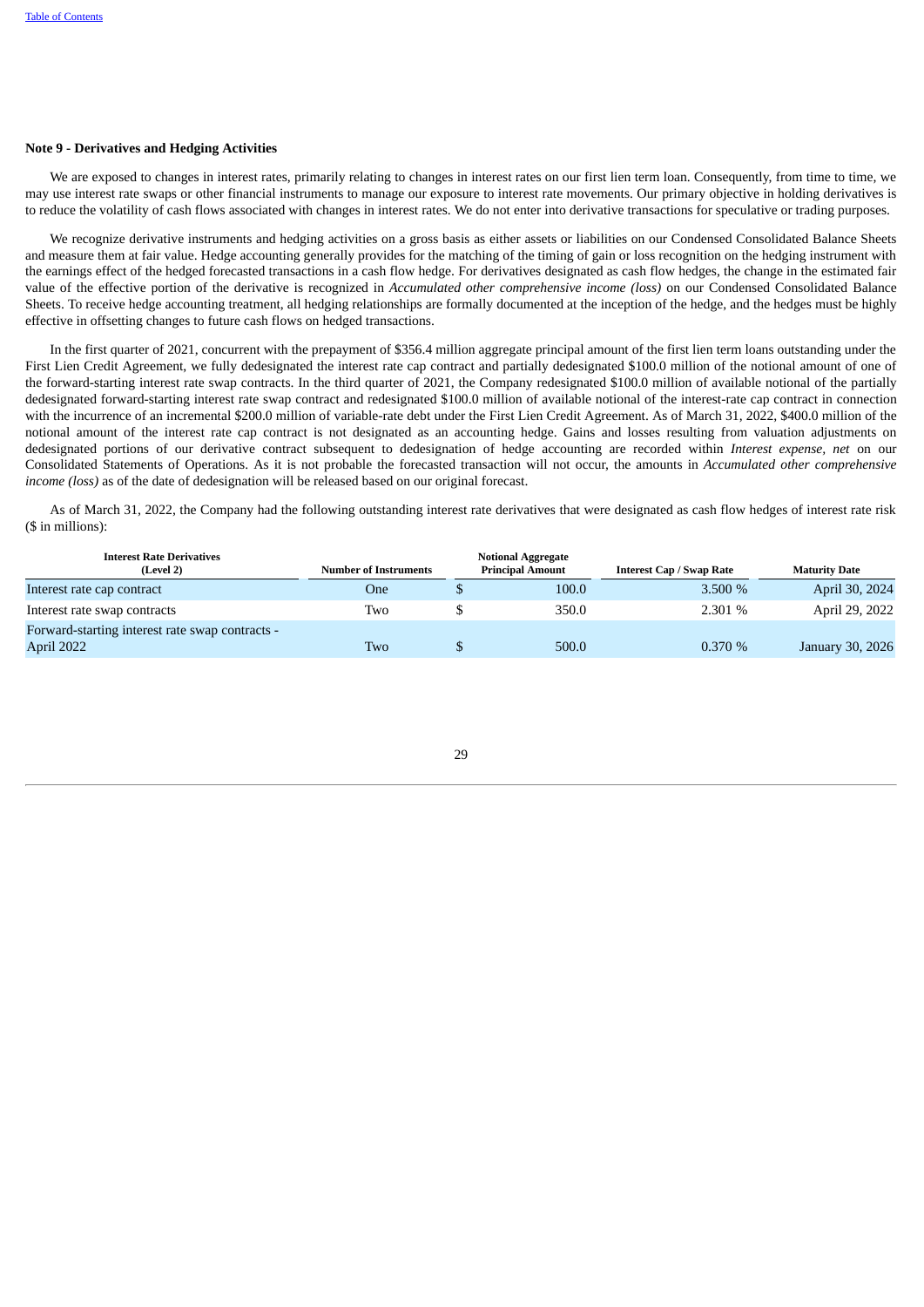### **Note 9 - Derivatives and Hedging Activities (continued)**

The following table summarizes the fair value and presentation on our Condensed Consolidated Balance Sheets for derivatives as of March 31, 2022 and December 31, 2021 (in millions):

|                                                              | <b>Fair Value of Derivative Liabilities</b> |                               |                               |     |                          |      |                               |     |  |
|--------------------------------------------------------------|---------------------------------------------|-------------------------------|-------------------------------|-----|--------------------------|------|-------------------------------|-----|--|
| Instrument                                                   | March 31, 2022                              |                               |                               |     | <b>December 31, 2021</b> |      |                               |     |  |
|                                                              | <b>Derivative Assets</b>                    |                               | <b>Derivative Liabilities</b> |     | <b>Derivative Assets</b> |      | <b>Derivative Liabilities</b> |     |  |
| Derivatives designated as hedging instruments                |                                             |                               |                               |     |                          |      |                               |     |  |
| Interest rate cap contract <sup>(1)</sup>                    | \$                                          | $\overbrace{\phantom{aaaaa}}$ | \$                            |     | \$                       |      | \$                            | 0.1 |  |
| Interest rate cap contract <sup>(3)</sup>                    |                                             | 0.4                           |                               |     |                          |      |                               |     |  |
| Interest rate swap contracts $(1)$                           |                                             |                               |                               | 0.5 |                          |      |                               | 2.4 |  |
| Forward-starting interest rate swap contracts $(2)$          |                                             | 6.9                           |                               |     |                          | 0.7  |                               |     |  |
| Forward-starting interest rate swap contracts <sup>(3)</sup> |                                             | 30.0                          |                               |     |                          | 15.2 |                               |     |  |
| Total designated derivative fair value                       |                                             | 37.3                          |                               | 0.5 |                          | 15.9 |                               | 2.5 |  |
| Derivatives not designated as hedging instruments            |                                             |                               |                               |     |                          |      |                               |     |  |
| Interest rate cap contract <sup>(1)</sup>                    |                                             |                               |                               | 0.2 |                          |      |                               | 0.3 |  |
| Interest rate cap contract <sup>(3)</sup>                    |                                             | 1.7                           |                               |     |                          | 0.1  |                               |     |  |
| Total undesignated derivative fair value                     |                                             | 1.7                           |                               | 0.2 |                          | 0.1  |                               | 0.3 |  |
| Total derivative fair value                                  |                                             | 39.0                          |                               | 0.7 |                          | 16.0 |                               | 2.8 |  |

\_\_\_\_\_\_\_\_\_\_\_\_\_\_\_\_ (1) Included in *Accrued expenses and other current liabilities* on our Condensed Consolidated Balance Sheets.

(2) Included in Prepaid expenses and other current assets on our Condensed Consolidated Balance Sheets.<br>(3) Included in Deferred costs and other assets, net of current portion on our Condensed Consolidated Balance Sheets.

The change in fair value of any derivative instruments was recorded, net of income tax, in *Accumulated other comprehensive income (loss)* ("AOCI") on our Condensed Consolidated Balance Sheets to the extent the agreements were designated as effective hedges. In the period that the hedged item affects earnings, such as when interest payments are made on the Company's variable-rate debt, we reclassify the related gain or loss on the interest rate swap cash flow hedges and any receipts on the cap to *Interest expense, net* and as operating cash flows on our Consolidated Statements of Cash Flows in the period settled in cash. Income tax effects from changes in fair value of derivative instruments are recorded on our Consolidated Statements of Operations when the derivative instruments are settled. Over the next 12 months, we expect to reclassify approximately \$6.1 million into interest income from AOCI.

<span id="page-35-0"></span>Refer to the Company's Consolidated Statements of Comprehensive Income (Loss) for amounts reclassified from AOCI into earnings related to the Company's Derivative Instruments designated as cash flow hedging instruments for each of the reporting periods.

<sup>30</sup>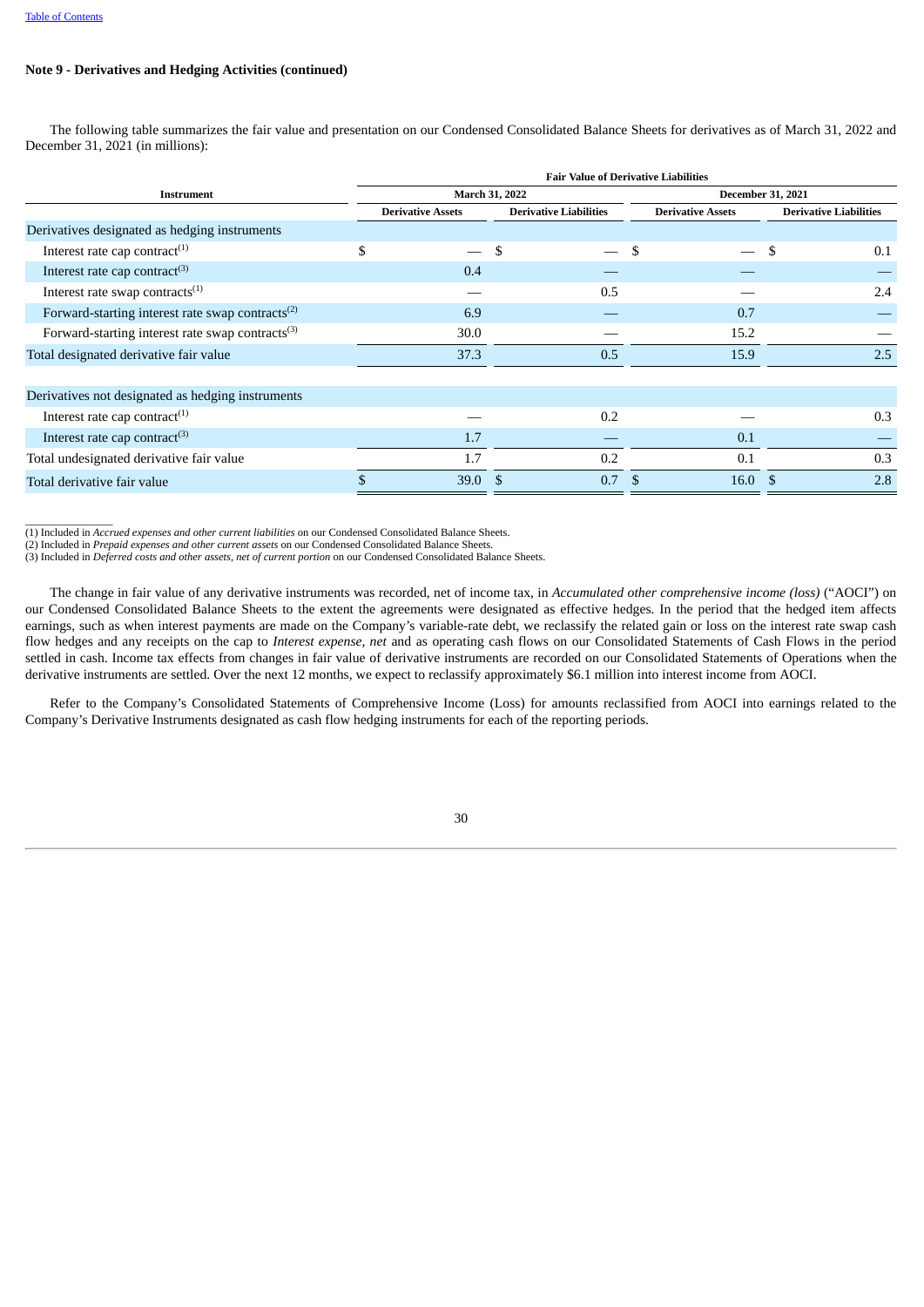### **Note 10 - Fair Value**

The Company's financial instruments consist principally of cash and cash equivalents, short-term investments, prepaid expenses and other current assets, accounts receivable, and accounts payable, accrued expenses, and long-term debt. The carrying value of cash and cash equivalents, prepaid expenses and other current assets, accounts receivable, accounts payable, and accrued expenses approximate fair value, primarily due to short maturities. We classify our money market mutual funds as Level 1 of the fair value hierarchy. We classify our corporate debt securities, securities guaranteed by U.S. government, and other governmental securities as Level 2 of the fair value hierarchy. The carrying values of the Company's debt instruments approximate their fair value based on Level 2 inputs since the instruments carry variable interest rates based on LIBOR or other applicable reference rates.

The Company has elected to use the income approach to value the interest rate derivatives using observable Level 2 market expectations at measurement date and standard valuation techniques to convert future amounts to a single present amount (discounted) reflecting current market expectations about those future amounts. Level 2 inputs for the derivative valuations are limited to quoted prices for similar assets or liabilities in active markets (specifically futures contracts) and inputs other than quoted prices that are observable for the asset or liability (specifically LIBOR cash and swap rates, implied volatility for options, caps and floors, basis swap adjustments, overnight indexed swap ("OIS") short term rates and OIS swap rates, when applicable, and credit risk at commonly quoted intervals). Mid-market pricing is used as a practical expedient for most fair value measurements. Key inputs, including the cash rates for very short term, futures rates and swap rates beyond the derivative maturity are interpolated to provide spot rates at resets specified by each derivative (reset rates are then further adjusted by the basis swap, if necessary). Derivatives are discounted to present value at the measurement date at LIBOR rates unless they are fully collateralized. Fully collateralized derivatives are discounted to present value at the measurement date at OIS rates (short term OIS rates and long term OIS swap rates).

Inputs are collected from SuperDerivatives, an independent third-party derivative pricing data provider, as of the close on the last day of the period. The valuation of the interest rate swaps also take into consideration estimates of our own, as well as counterparty's, risk of non-performance under the contract.

We estimate the value of other long-lived assets that are recorded at fair value on a non-recurring basis based on a market valuation approach. We use prices and other relevant information generated primarily by recent market transactions involving similar or comparable assets, as well as our historical experience in divestitures, acquisitions and real estate transactions. Additionally, we may use a cost valuation approach to value long-lived assets when a market valuation approach is unavailable. Under this approach, we determine the cost to replace the service capacity of an asset, adjusted for physical and economic obsolescence. When available, we use valuation inputs from independent valuation experts, such as real estate appraisers and brokers, to corroborate our estimates of fair value. Real estate appraisers' and brokers' valuations are typically developed using one or more valuation techniques including market, income and replacement cost approaches. Because these valuations contain unobservable inputs, we classify the measurement of fair value of long-lived assets as Level 3.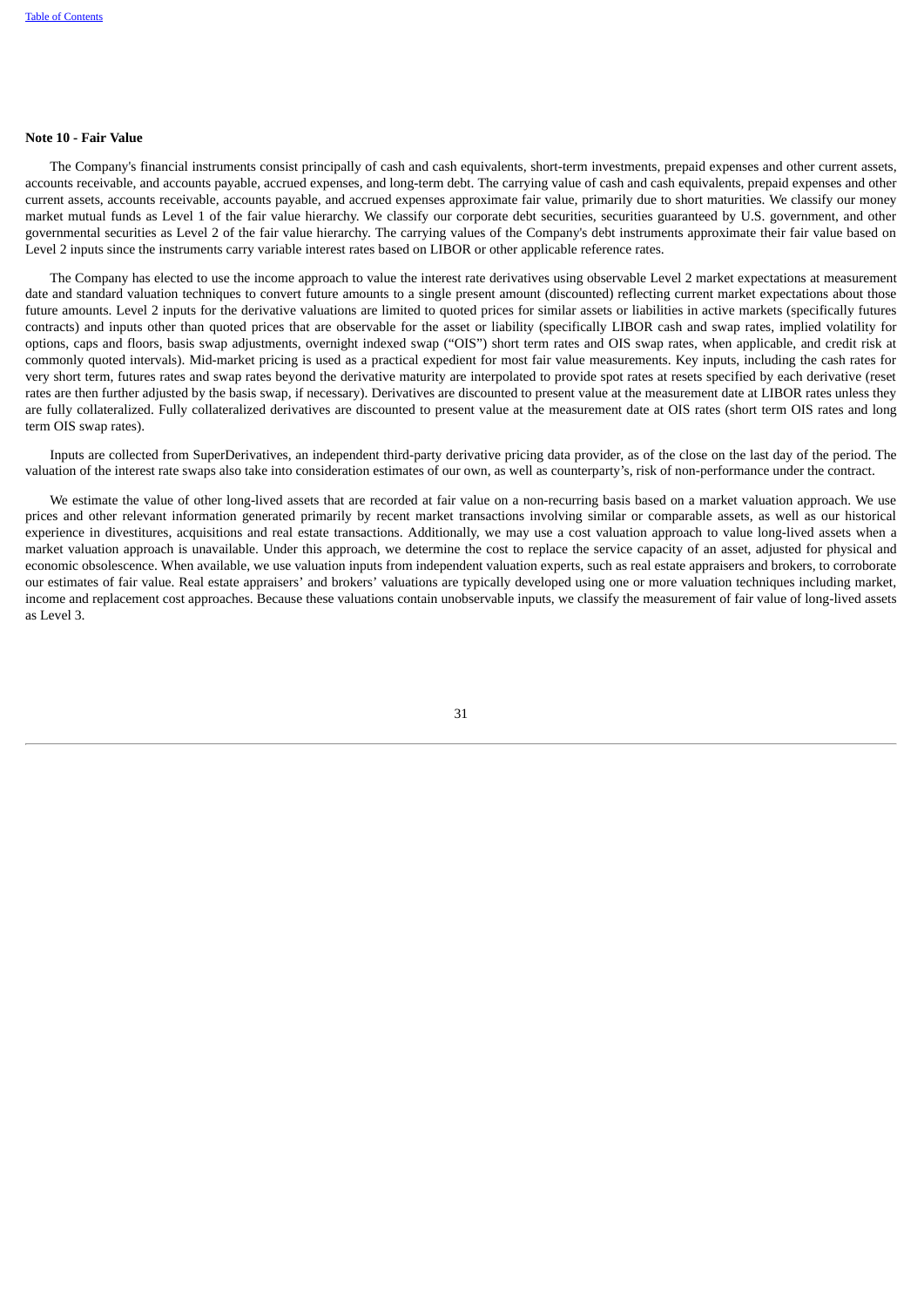# **Note 10 - Fair Value (continued)**

The fair value (in millions) of our financial assets and (liabilities) was determined using the following inputs:

| Fair Value at March 31, 2022                            | Level 1    |     | <b>Level 2</b> |               | Level 3 |
|---------------------------------------------------------|------------|-----|----------------|---------------|---------|
| <b>Measured on a recurring basis:</b>                   |            |     |                |               |         |
| Assets:                                                 |            |     |                |               |         |
| Cash equivalents:                                       |            |     |                |               |         |
| Corporate debt securities                               | \$         | \$  | 73.7           | -\$           |         |
| Money market mutual funds                               | \$<br>14.4 | -\$ |                | \$            |         |
| Securities guaranteed by U.S. government                | \$         | S.  | $0.5\,$        | -\$           |         |
| Short-term investments:                                 |            |     |                |               |         |
| Corporate debt securities                               | \$         | \$  | 7.9            | \$            |         |
| Securities guaranteed by U.S. government                | \$         | \$  | 1.5            | -\$           |         |
| Other governmental securities                           | \$         | \$  | 3.0            | -\$           |         |
| Prepaid expenses and other current assets:              |            |     |                |               |         |
| Forward-starting interest rate swap contracts           | \$         | \$  | 6.9            | <sup>\$</sup> |         |
| Deferred costs and other assets, net of current portion |            |     |                |               |         |
| Interest rate cap contract                              | \$         | \$  | 2.1            | -\$           |         |
| Forward-starting interest rate swap contracts           | \$         | \$  | $30.0\quad$ \$ |               |         |
| Liabilities:                                            |            |     |                |               |         |
| Derivative contracts:                                   |            |     |                |               |         |
| Interest rate cap contract                              | \$         | \$  | $(0.2)$ \$     |               |         |
| Interest rate swap contracts                            | \$         | \$  | $(0.5)$ \$     |               |         |
|                                                         |            |     |                |               |         |
| <b>Measured on a non-recurring basis:</b>               |            |     |                |               |         |
| N/A                                                     | \$         | \$  |                | \$            |         |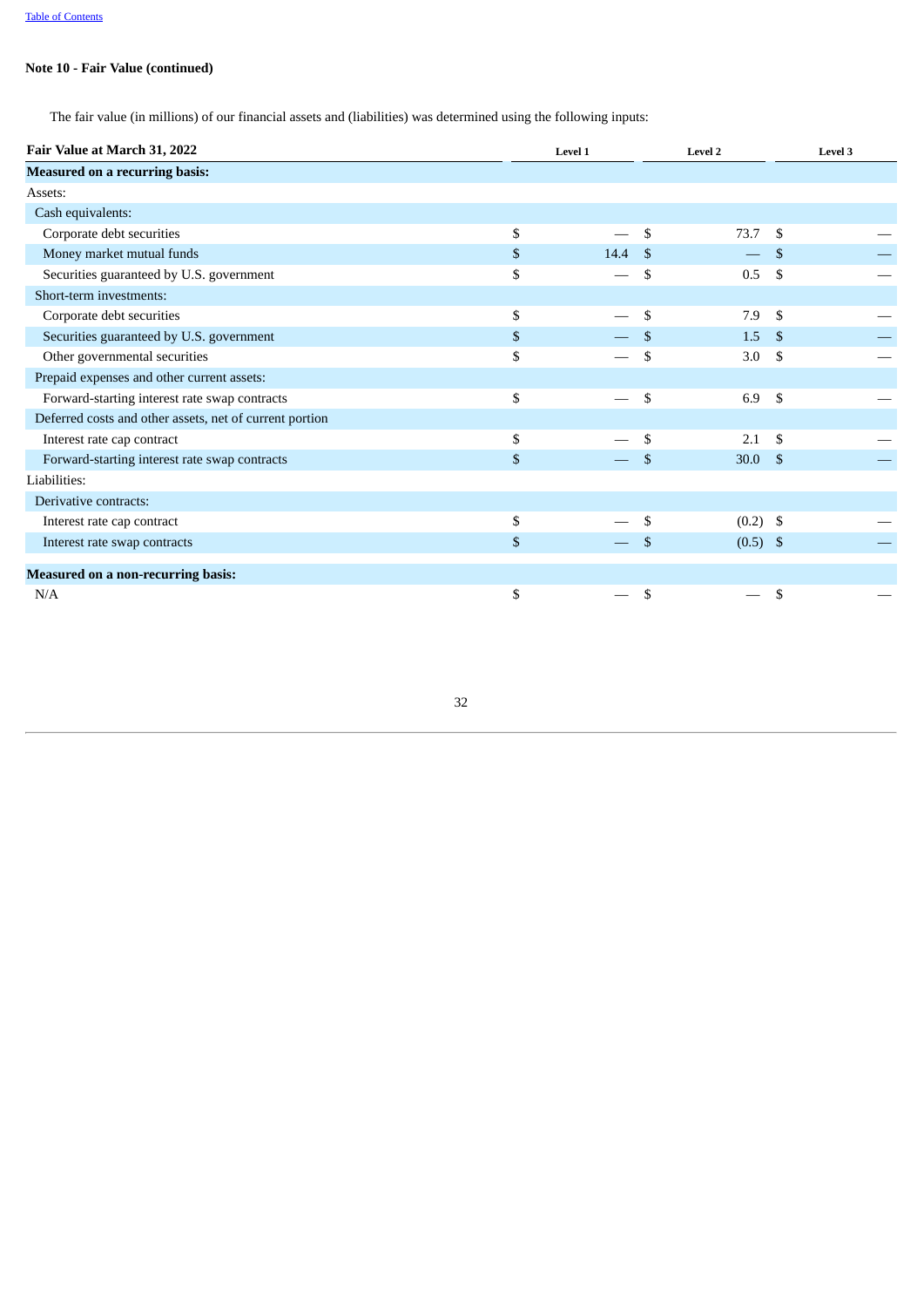### **Note 10 - Fair Value (continued)**

| Fair Value at December 31, 2021                         | Level 1    |     | <b>Level 2</b> |                    | <b>Level 3</b> |
|---------------------------------------------------------|------------|-----|----------------|--------------------|----------------|
| <b>Measured on a recurring basis:</b>                   |            |     |                |                    |                |
| Assets:                                                 |            |     |                |                    |                |
| Cash equivalents:                                       |            |     |                |                    |                |
| Corporate debt securities                               | \$         | \$  | 15.7           | -\$                |                |
| Money market mutual funds                               | \$<br>16.1 | -\$ |                | $\mathbf{S}$       |                |
| Short-term investments:                                 |            |     |                |                    |                |
| Corporate debt securities                               | \$         | \$  | 18.4           | $\mathbf{\hat{s}}$ |                |
| Prepaid expenses and other current assets:              |            |     |                |                    |                |
| Forward-starting interest rate swap contracts           | \$         | \$  | 0.7            | $\mathfrak{L}$     |                |
| Deferred costs and other assets, net of current portion |            |     |                |                    |                |
| Interest rate cap contract                              | \$         | \$  | 0.1            | \$                 |                |
| Forward-starting interest rate swap contracts           | \$         | \$  | 15.2           | S.                 |                |
| Liabilities:                                            |            |     |                |                    |                |
| Derivative contracts:                                   |            |     |                |                    |                |
| Interest rate cap contract                              | \$         | \$  | $(0.4)$ \$     |                    |                |
| Interest rate swap contracts                            | \$         | \$  | $(2.4)$ \$     |                    |                |
|                                                         |            |     |                |                    |                |
| <b>Measured on a non-recurring basis:</b>               |            |     |                |                    |                |
| Impaired lease-related assets                           | \$         | S.  |                |                    | 14.2           |

There have been no transfers between fair value measurements levels during the three months ended March 31, 2022.

Refer to Note 5 - Cash, Cash Equivalents, and Short-term Investments for further information regarding the fair value of our financial instruments. Refer to Note 15 - Leases, "recent leasing activity" of our 2021 Form 10-K for further information regarding the impairment of our Waltham operating lease.

### **Note 11 - Commitments and Contingencies**

### *Non-cancelable purchase obligations*

As of March 31, 2022, we had additional outstanding non-cancelable purchase obligations with a term of 12 months or longer of \$30.9 million over the corresponding amount disclosed in the audited financial statements in our 10-K for the year ended December 31, 2021, mainly related to third-party cloud hosting and software as a service arrangements. For information regarding financing-related obligations, refer to Note 8 - Financing Arrangements. For information regarding lease-related obligations, refer to Note 14 - Leases.

# *Sales and use tax*

The Company has conducted an assessment of sales and use tax exposure in states where the Company has established nexus. Based on this assessment, the Company has recorded a liability for taxes owed and related penalties and interest in the amount of \$2.6 million and \$3.1 million at March 31, 2022 and December 31, 2021, respectively. This liability is included in *Accrued expenses and other current liabilities* on our Condensed Consolidated Balance Sheets.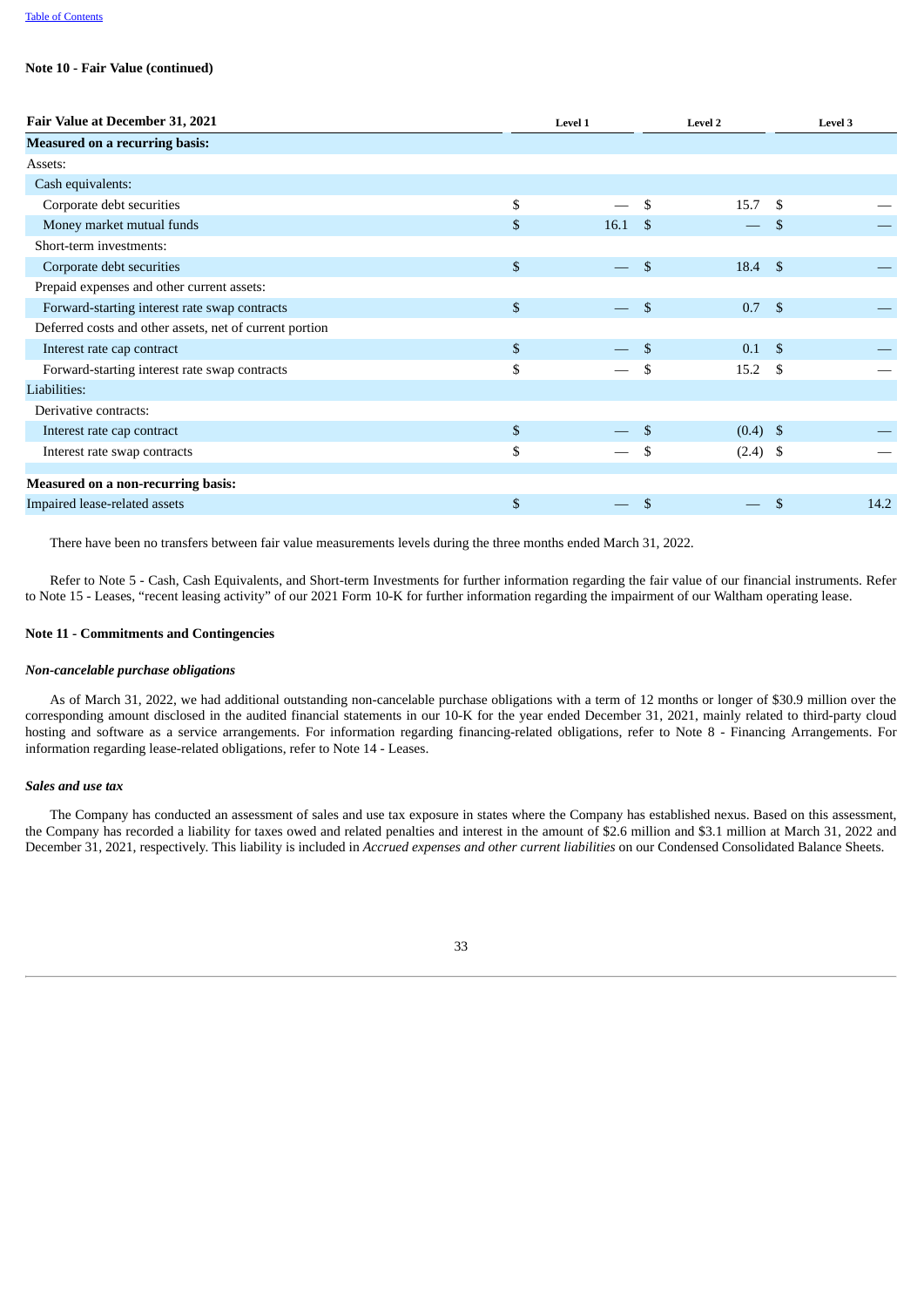### **Note 11 - Commitments and Contingencies (continued)**

#### *Deferred acquisition-related payments*

In connection with the acquisition of Insent, the Company expects to pay an additional \$3.0 million in December 2022, of which \$1.1 million represents deferred consideration. Refer to Note 4 - Business Combinations for additional information.

### *Legal matters*

We are subject to various legal proceedings, claims, and governmental inspections, audits, or investigations that arise in the ordinary course of our business. There are inherent uncertainties in these matters, some of which are beyond management's control, making the ultimate outcomes difficult to predict. Moreover, management's views and estimates related to these matters may change in the future, as new events and circumstances arise and the matters continue to develop. Based on the information known by the Company as of the date of this filing, it is not possible to provide an estimated amount of any loss or range of loss that may occur with respect to these matters, including without limitation the matters described below.

On April 15, 2021, a putative class action lawsuit was filed against ZoomInfo Technologies LLC in the United States District Court for the Northern District of Illinois (Eastern Division) alleging ZoomInfo's use of Illinois residents' names in public-facing web pages violates the Illinois Right of Publicity Act, and seeking statutory, compensatory and punitive damages, costs, and attorneys' fees. The Company intends to vigorously defend against this lawsuit.

On September 30, 2021, a putative class action lawsuit was filed against ZoomInfo Technologies Inc. in the United States District Court for the Western District of Washington alleging ZoomInfo's use of California residents' names in public-facing web pages violates California statutory and common law regarding the right of publicity as well as misappropriation, and seeking compensatory and punitive damages, restitution, injunctive relief, declaratory relief, costs, and attorneys' fees. The Company intends to vigorously defend against this lawsuit.

#### **Note 12 - Noncontrolling Interest**

ZoomInfo Technologies Inc. operates and controls all of the business and affairs, and consolidates the financial results through ZoomInfo OpCo and its subsidiaries, conducts our business. Accordingly, ZoomInfo Technologies Inc. consolidates the financial results of ZoomInfo OpCo, and reports the noncontrolling interests of its consolidated subsidiaries on its consolidated financial statements based on the HoldCo Units and OpCo Units held by Continuing Members. Changes in ZoomInfo's ownership interest in its consolidated subsidiaries are accounted for as equity transactions. As such, redemptions or direct exchanges of HoldCo Units or OpCo Units by Continuing Members resulted in a change in ownership and reduced or increased the amount recorded as *Noncontrolling interests* and increased or decreased *Additional paid-in capital* on our Condensed Consolidated Balance Sheets. During the third quarter of 2021, all remaining HoldCo Units held by Continuing Members were exchanged for shares in ZoomInfo Technologies Inc. followed by the merger of HoldCo into ZoomInfo Technologies Inc. During the fourth quarter of 2021, all remaining OpCo Units held by Continuing Members were converted into Class A shares in connection with the merger of ZoomInfo OpCo into a newly formed subsidiary of ZoomInfo Technologies, Inc.

As of March 31, 2022, ZoomInfo Technologies Inc. held units resulting in an ownership interest of 100% in the consolidated subsidiaries.

The holders of OpCo Units may be subject to U.S. federal, state and local income taxes on their proportionate share of any taxable income of ZoomInfo OpCo. Net profits and net losses of ZoomInfo OpCo will generally be allocated to its holders pro rata in accordance with the percentages of their respective limited liability company interests. The amended and restated limited liability company agreement of ZoomInfo OpCo provides for cash distributions ("tax distributions") to the holders of OpCo Units and Class P Units. During the three months ended March 31, 2021, the Company paid \$10.8 million in tax distributions to the noncontrolling interest.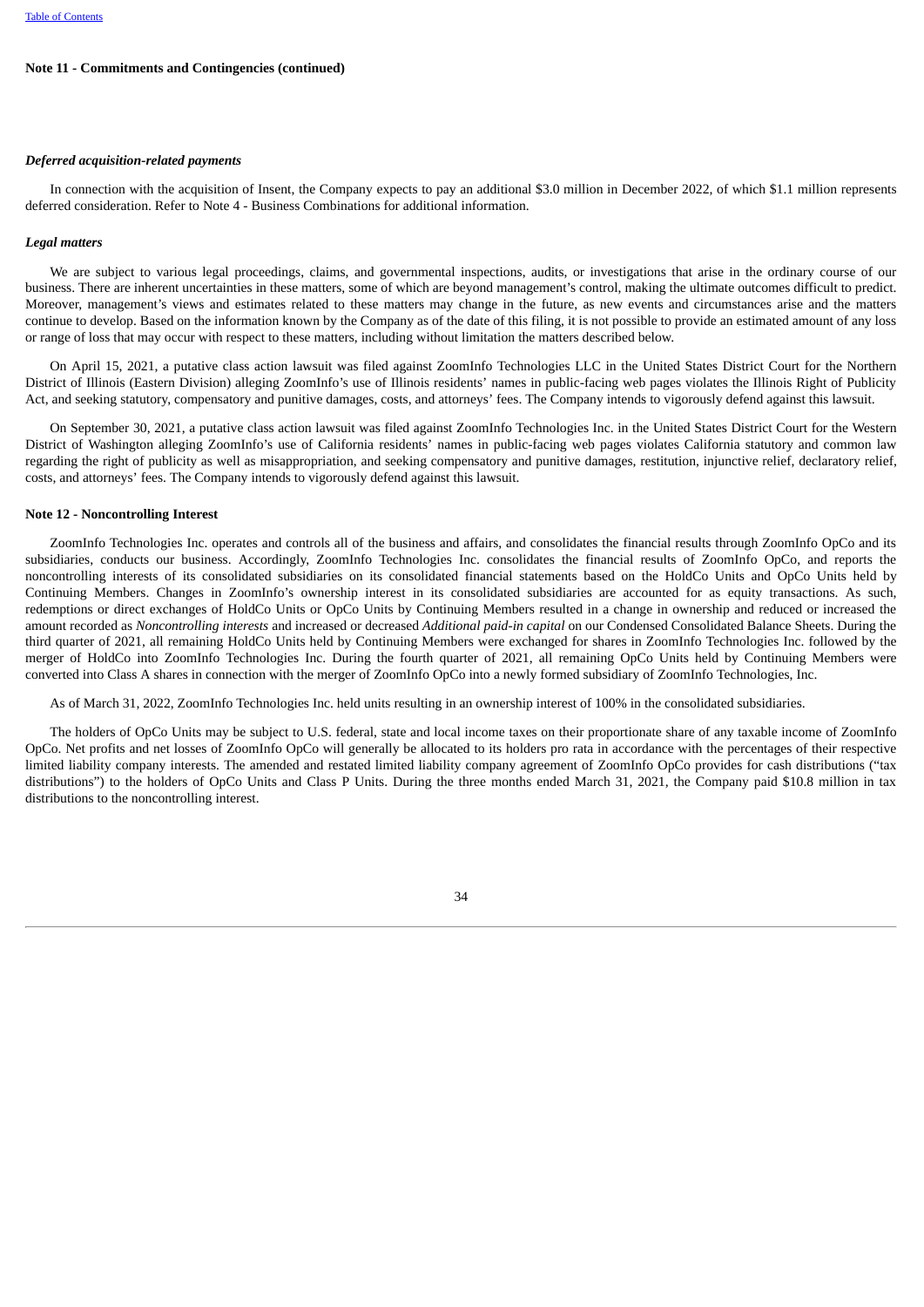### **Note 13 - Earnings Per Share**

For the periods in which we had multiple classes of stock participating in earnings, we use the two-class method in calculating earnings per share. Basic earnings per share of Class A and Class C common stock is computed by dividing net income attributable to ZoomInfo Technologies Inc. by the weightedaverage number of shares of Class A and Class C common stock outstanding during the period. Diluted earnings per share of Class A and Class C common stock is computed by dividing net income attributable to ZoomInfo Technologies Inc., adjusted for the assumed exchange of all potentially dilutive instruments for Class A common stock, by the weighted-average number of shares of Class A and Class C common stock outstanding, adjusted to give effect to potentially dilutive elements. As of the fourth quarter of 2021, as a result of the UP-C Corporate Structure and Multi-Class Voting Structure Elimination discussed in Note 1 - Organization and Background, the only remaining class of common stock issued and outstanding is the Class A common stock, and as such, the two-class method is not presented for subsequent periods.

The following table sets forth reconciliations of the numerators and denominators used (in millions) to compute basic and diluted earnings (loss) per share of Class A and Class C (as applicable) common stock for the three months ended March 31, 2022.

|                                                                 | Three Months Ended March 31. |                  |  |        |
|-----------------------------------------------------------------|------------------------------|------------------|--|--------|
|                                                                 |                              | 2022             |  | 2021   |
| Numerator:                                                      |                              |                  |  |        |
| Net income (loss)                                               |                              | 6.2 <sup>5</sup> |  | (33.9) |
| Add: Net (income) loss attributable to noncontrolling interests |                              |                  |  | 37.1   |
| Net income (loss) attributable to ZoomInfo Technologies Inc.    |                              | 6.2              |  | 3.2    |

The following tables set forth the computation of basic and diluted net income per share of Class A and Class C (as applicable) common stock (in millions, except share amounts, and per share amounts):

|                                                                                                                                  | <b>Three Months Ended March</b><br>31, 2022 |
|----------------------------------------------------------------------------------------------------------------------------------|---------------------------------------------|
|                                                                                                                                  | <b>Class A</b>                              |
| Basic net income (loss) per share attributable to common stockholders                                                            |                                             |
| Numerator:                                                                                                                       |                                             |
| Allocation of net income (loss) attributable to ZoomInfo Technologies Inc.                                                       | \$<br>6.2                                   |
| <b>Denominator:</b>                                                                                                              |                                             |
| Weighted average number of shares of Class A and Class C common stock outstanding                                                | 400,217,928                                 |
| Basic net income (loss) per share attributable to common stockholders                                                            | \$<br>0.02                                  |
| Diluted net income (loss) per share attributable to common stockholders                                                          |                                             |
| Numerator:                                                                                                                       |                                             |
| Allocation of undistributed earnings                                                                                             | \$<br>6.2                                   |
| <b>Denominator:</b>                                                                                                              |                                             |
| Number of shares used in basic computation                                                                                       | 400,217,928                                 |
| Add: weighted-average effect of dilutive securities exchangeable for Class A common stock:                                       |                                             |
| <b>Restricted Stock Awards</b>                                                                                                   | 2,677,597                                   |
| <b>Exercise of Class A Common Stock Options</b>                                                                                  | 242,963                                     |
| Weighted average shares of Class A and Class C common stock outstanding used to calculate diluted net income (loss) per<br>share | 403,138,488                                 |
| Diluted net income (loss) per share attributable to common stockholders                                                          | \$<br>0.02                                  |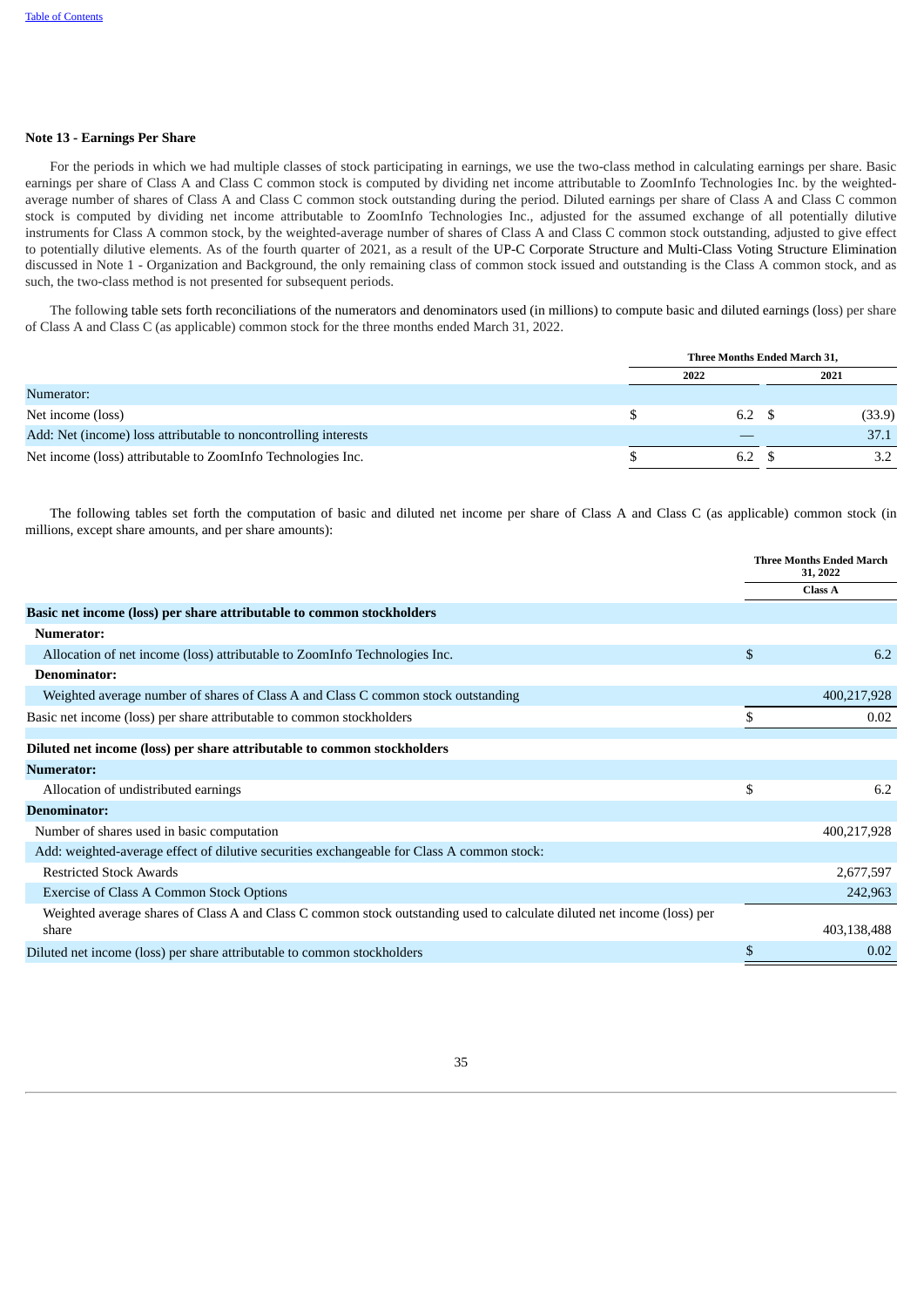# **Note 13 - Earnings Per Share (continued)**

|                                                                                                                                  | Three Months Ended March 31, 2021 |                  |              |            |
|----------------------------------------------------------------------------------------------------------------------------------|-----------------------------------|------------------|--------------|------------|
|                                                                                                                                  |                                   | <b>Class A</b>   |              | Class C    |
| Basic net income (loss) per share attributable to common stockholders                                                            |                                   |                  |              |            |
| Numerator:                                                                                                                       |                                   |                  |              |            |
| Allocation of net income (loss) attributable to ZoomInfo Technologies Inc.                                                       | $\mathbb{S}$                      | 1.7 <sup>5</sup> |              | 1.5        |
| <b>Denominator:</b>                                                                                                              |                                   |                  |              |            |
| Weighted average number of shares of Class A and Class C common stock outstanding                                                |                                   | 94,572,525       |              | 84,231,282 |
| Basic net income (loss) per share attributable to common stockholders                                                            | \$                                | $0.02 \quad$ \$  |              | 0.02       |
| Diluted net income (loss) per share attributable to common stockholders                                                          |                                   |                  |              |            |
| Numerator:                                                                                                                       |                                   |                  |              |            |
| Undistributed earnings for basic computation                                                                                     | \$                                | 1.7              | $\mathbf{s}$ | 1.5        |
| Increase in earnings attributable to common shareholders upon conversion of potentially dilutive                                 |                                   |                  |              |            |
| instruments                                                                                                                      |                                   | 0.1              |              | 0.1        |
| Reallocation of earnings as a result of conversion of potentially dilutive instruments                                           |                                   | 0.1              |              | (0.1)      |
| Reallocation of undistributed earnings as a result of conversion of Class C to Class A shares                                    |                                   | 1.5              |              |            |
| Allocation of undistributed earnings                                                                                             | \$                                | 3.4              | -\$          | 1.5        |
| Denominator:                                                                                                                     |                                   |                  |              |            |
| Number of shares used in basic computation                                                                                       |                                   | 94,572,525       |              | 84,231,282 |
| Add: weighted-average effect of dilutive securities exchangeable for Class A common stock:                                       |                                   |                  |              |            |
| <b>Class P Units</b>                                                                                                             |                                   | 11,199,562       |              |            |
| HoldCo Units                                                                                                                     |                                   | 1,449,077        |              |            |
| <b>Restricted Stock Units</b>                                                                                                    |                                   | 287,829          |              |            |
| <b>Exercise of Class A Common Stock Options</b>                                                                                  |                                   | 321,867          |              |            |
| Conversion of Class C to Class A common shares outstanding                                                                       |                                   | 84,231,282       |              |            |
| Weighted average shares of Class A and Class C common stock outstanding used to calculate diluted net<br>income (loss) per share |                                   | 192,062,142      |              | 84,231,282 |
| Diluted net income (loss) per share attributable to common stockholders                                                          | \$                                | 0.02             | -\$          | 0.02       |

Shares of the Company's Class B common stock do not participate in the earnings or losses of ZoomInfo Technologies Inc. and are therefore not participating securities. As such, separate presentation of basic and diluted earnings per share of Class B common stock under the two-class method has not been presented.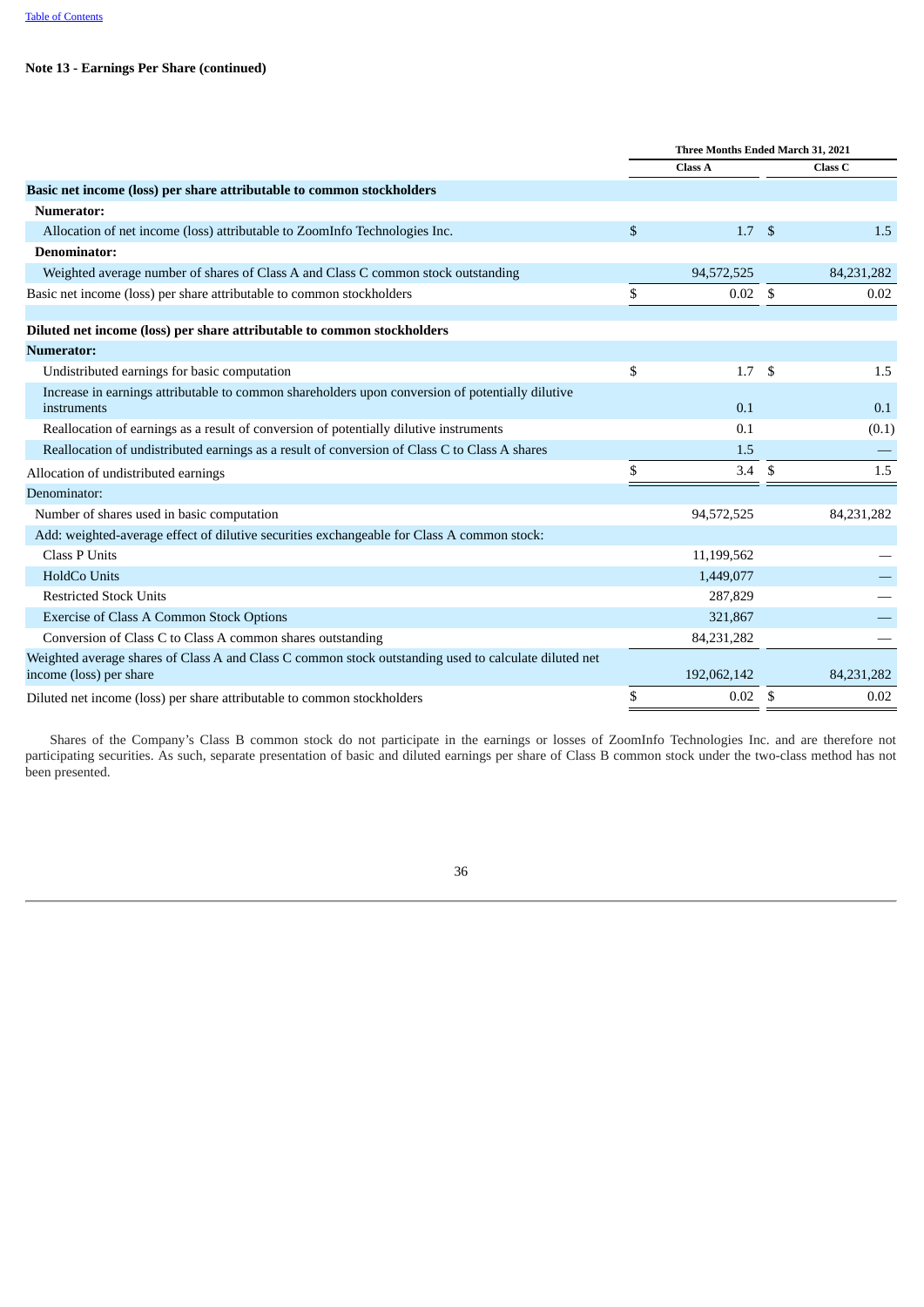## **Note 13 - Earnings Per Share (continued)**

The following weighted-average potentially dilutive securities were evaluated under the treasury stock method for potentially dilutive effects and have been excluded from diluted net loss per share in the periods presented due to their anti-dilutive effect:

|                                | Three Months Ended March 31, |             |  |
|--------------------------------|------------------------------|-------------|--|
|                                | 2022                         | 2021        |  |
| OpCo Units                     |                              | 198,968,184 |  |
| <b>HSKB I Class 1 Units</b>    |                              | 8,498,402   |  |
| <b>HSKB II Class 1 Units</b>   |                              | 449,005     |  |
| <b>HSKB II Phantom Units</b>   |                              | 1,357,538   |  |
| <b>Restricted Stock Units</b>  | 5,983,638                    |             |  |
| Total anti-dilutive securities | 5,983,638                    | 209,273,129 |  |

#### **Note 14 - Leases**

The Company has operating leases for corporate offices under non-cancelable agreements with various expiration dates. Our leases do not have significant rent escalation, holidays, concessions, material residual value guarantees, material restrictive covenants, or contingent rent provisions. Our leases include both lease (e.g., fixed payments including rent, taxes, and insurance costs) and non-lease components (e.g., common-area or other maintenance costs) which are accounted for as a single lease component. In addition, we have elected the practical expedient to exclude short-term leases, which have an original lease term of one year or less, from our right-of-use assets and lease liabilities as well as the package of practical expedients relating to adoption of Topic 842.

The Company subleases two offices. The subleases have remaining lease terms of less than four years. Sublease income, which is recorded as a reduction of rent expense and allocated to the appropriate financial statement line items to arrive at *Income (loss) from operations* on our Consolidated Statements of Operations was immaterial for the three months ended March 31, 2022 and 2021.

The following are additional details related to operating leases recorded on our Condensed Consolidated Balance Sheets as of March 31, 2022 and December 31, 2021:

|                                                     | March 31,       | December 31, |
|-----------------------------------------------------|-----------------|--------------|
|                                                     | 2022            | 2021         |
| (in millions)                                       |                 |              |
| <b>Assets</b>                                       |                 |              |
| Operating lease right-of-use assets, net            | \$<br>59.1 S    | 59.8         |
|                                                     |                 |              |
| <b>Liabilities</b>                                  |                 |              |
| Current portion of operating lease liabilities      | \$<br>8.1 \$    | 8.1          |
| Operating lease liabilities, net of current portion | \$<br>$60.6$ \$ | 61.5         |

Rent expense was \$3.3 million and \$2.4 million for the three months ended March 31, 2022 and 2021, respectively.

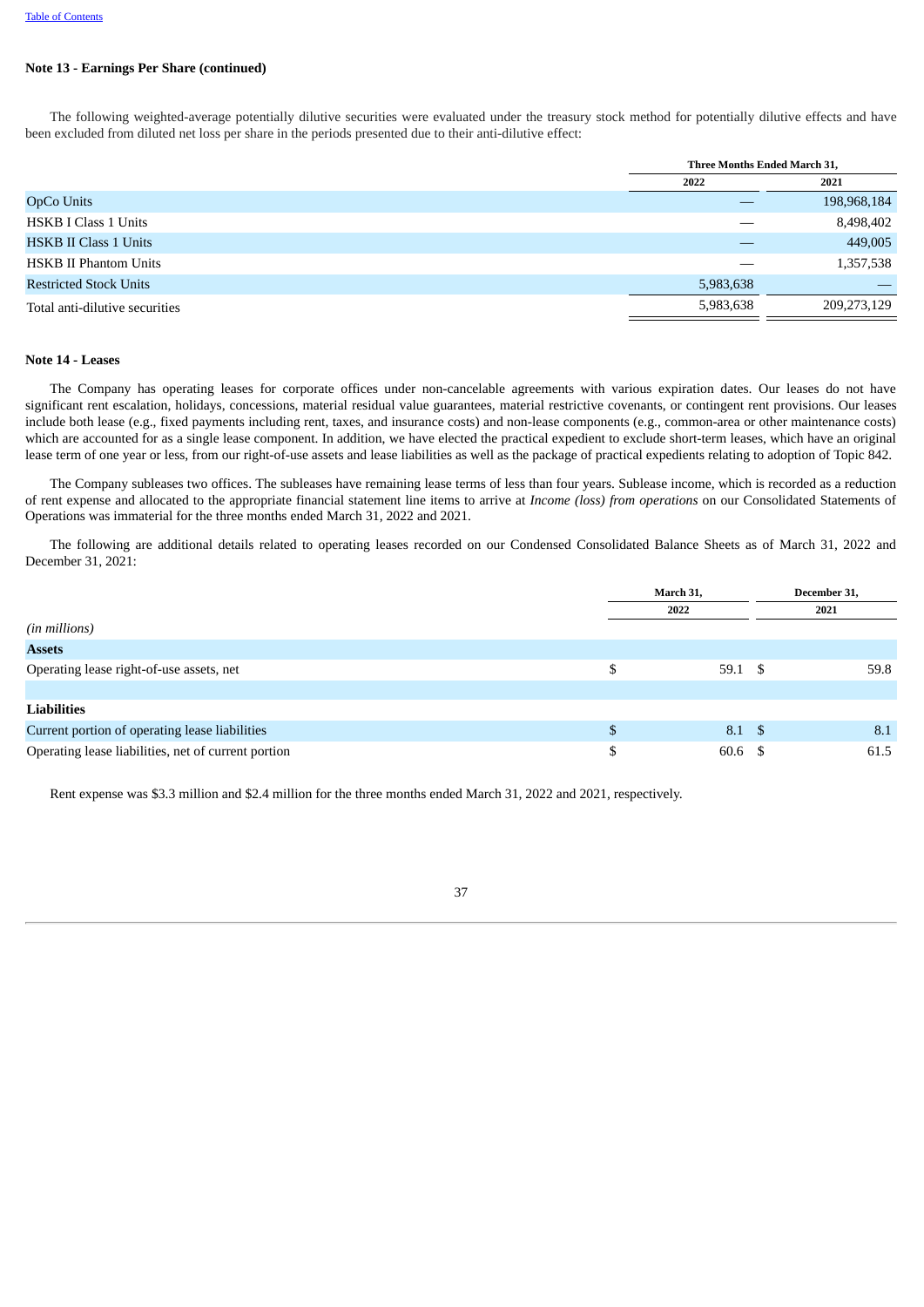# **Note 14 - Leases (continued)**

Other information related to leases was as follows:

| (in millions)                                                                    |      | Three Months Ended March 31. |      |  |
|----------------------------------------------------------------------------------|------|------------------------------|------|--|
| <b>Supplemental Cash Flow Information</b>                                        | 2022 |                              | 2021 |  |
| Cash paid for amounts included in the measurement of operating lease liabilities |      | 3.2 <sup>5</sup>             | 2.2  |  |
| Lease liabilities arising from obtaining right-of-use assets                     |      |                              |      |  |
| From new and existing lease agreements and modifications                         |      | 0.3 <sup>5</sup>             | 1.8  |  |

|                                                  | As of                 |                          |
|--------------------------------------------------|-----------------------|--------------------------|
|                                                  | <b>March 31, 2022</b> | <b>December 31, 2021</b> |
| Weighted average remaining lease term (in years) | 9.6                   | 9.6                      |
| Weighted average discount rate                   | 4.4 %                 | 4.4 %                    |

The table below reconciles the undiscounted future minimum lease payments under non-cancelable leases to the total lease liabilities recognized as of March 31, 2022 (in millions):

# **Year Ending December 31, Operating Leases**

| rtar Enamg Betenber 91,                             | opaanig Lases |      |
|-----------------------------------------------------|---------------|------|
| 2022 (excluding three months ended March 31, 2022)  | \$            | 4.0  |
| 2023                                                |               | 12.3 |
| 2024                                                |               | 17.5 |
| 2025                                                |               | 10.8 |
| 2026                                                |               | 4.7  |
| Thereafter                                          |               | 37.0 |
| Total future minimum lease payments                 |               | 86.3 |
| less effects of discounting                         |               | 17.6 |
| Total lease liabilities                             |               | 68.7 |
|                                                     |               |      |
| Reported as of March 31, 2022                       |               |      |
| Current portion of operating lease liabilities      | \$            | 8.1  |
| Operating lease liabilities, net of current portion |               | 60.6 |
| Total lease liabilities                             | \$            | 68.7 |

The table above does not include any legally binding minimum lease payments for leases signed but not yet commenced.

Expense associated with short term leases and variable lease costs were immaterial for the three months ended March 31, 2022. The expense related to short-term leases reasonably reflected our short-term lease commitments.

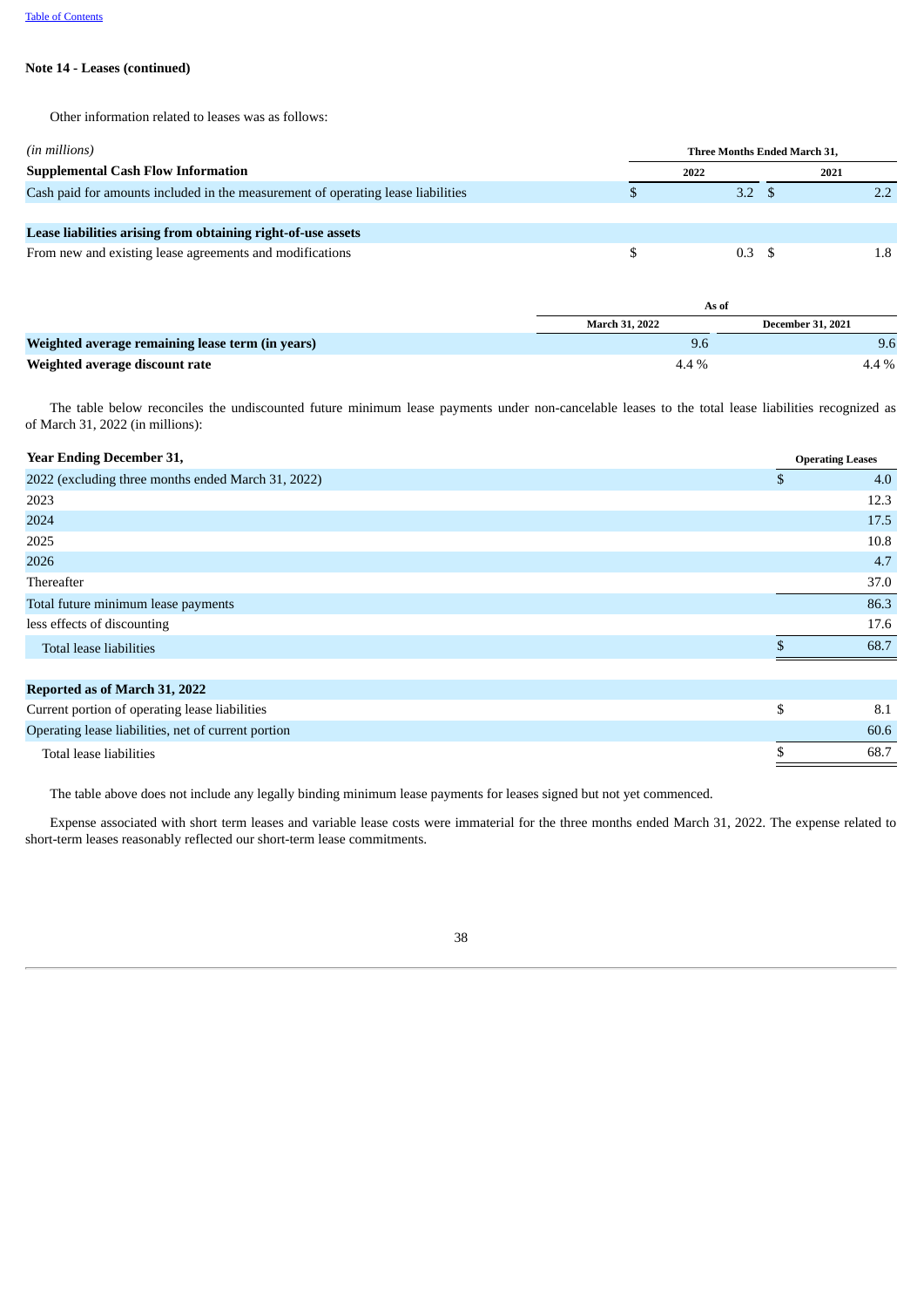### **Note 14 - Leases (continued)**

#### *Recent Leasing Activity*

During the three months ended March 31, 2022, the Company executed a seven year lease for office space in Ra'anana, Israel, with the rent payments for the first phase expected to commence at the earliest in July 2023, and the rent payments for the additional phases expected to commence between August 2023 and January 2024. Upon execution of the lease, the Company paid rent in advance of \$1.7 million. The lease contains two options extend for an additional three and five years, respectively, for which the company is not reasonably certain of exercising as of March 31, 2022. The lease is subject to fixed rate rent with the addition of VAT and certain future increases of the Israel Consumer Price Index. The lease provides for \$15.4 million in tenant improvements. The Company determined that it is the accounting owner of all tenant improvements. As the commencement of this lease is expected to occur in the future, the Company has not recorded operating lease right-of-use assets or lease liabilities as of March 31, 2022.

Undiscounted lease payments under all leases executed and not yet commenced are anticipated to be \$331.4 million, which are not included in the tabular disclosure of undiscounted future minimum lease payments under non-cancelable leases above.

### **Note 15 - Equity-based Compensation**

**2020 Omnibus Incentive Plan** - On May 27, 2020, the Board of Directors of the Company (the "Board") adopted the ZoomInfo Technologies Inc. 2020 Omnibus Incentive Plan (the "Omnibus Plan"). The Omnibus Plan provides for potential grants of the following awards with respect to shares of the Company's Class A common stock and OpCo Units: (i) incentive stock options qualified as such under U.S. federal income tax laws; (ii) non-qualified stock options or any other form of stock options; (iii) stock appreciation rights; (iv) Restricted Stock; (v) Restricted Stock Units; (vi) OpCo Units, and (vii) other equity-based and cash-based incentive awards as determined by the compensation committee of the Board or any properly delegated subcommittee.

The maximum aggregate number of shares of the Company's Class A common stock that may be issued pursuant to awards under the Omnibus Plan shall not exceed 18,650,000 shares (including OpCo Units or other securities which have been issued under the plan and were converted into awards based on shares of Class A common stock) (the "Plan Share Reserve"). The Omnibus Plan also contains a provision that will add an additional number of shares of Class A common stock to the Plan Share Reserve on the first day of each year starting with January 1, 2021, equal to the lesser of (i) the positive difference between (x) 5% of the outstanding Class A common stock on the last day of the immediately preceding year, and (y) the Plan Share Reserve on the last day of the immediately preceding year, and (ii) a lower number of shares of Class A common stock as may be determined by the Board.

The Company currently has equity-based compensation awards outstanding as follows: Restricted Stock Units, Class A Common Stock Options, and Restricted Stock. In addition, the Company recognizes equity-based compensation expense from awards granted to employees as further described below under HSKB Incentive Units.

Except where indicated otherwise, the equity-based compensation awards described below are subject to time-based service requirements. For grants issued prior to June 2020, the service vesting condition is generally over four years with 50% vesting on the two years anniversary of the grant date of the award and the remainder vesting monthly thereafter. For awards made after May 2020 to existing employees, the service vesting condition is generally four years with 25% vesting on the one year anniversary of the grant date of the award and 6.25% vesting quarterly thereafter. Certain additional grants have other vesting periods approved by the Compensation Committee of the Board of Directors.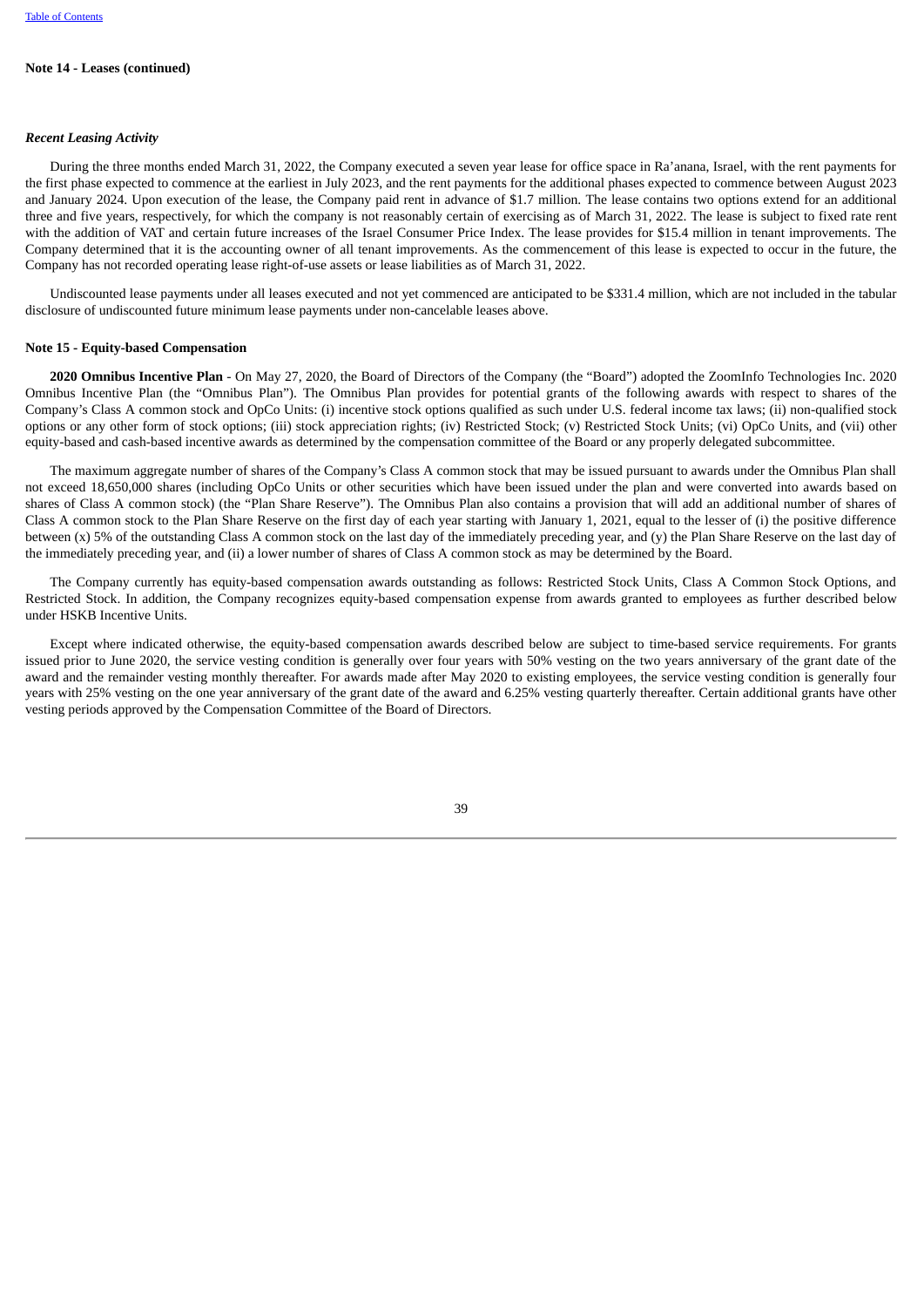# *Restricted Stock Units*

Restricted Stock Unit ("RSU") activity was as follows during the periods indicated:

|                                 | Three Months Ended March 31, 2022 | <b>Three Months Ended</b><br><b>March 31, 2021</b> |       |           |
|---------------------------------|-----------------------------------|----------------------------------------------------|-------|-----------|
|                                 | <b>Restricted Stock Units</b>     | <b>Restricted Stock Units</b>                      |       |           |
| Unvested at beginning of period | 4,853,795                         | - \$                                               | 56.74 | 985,398   |
| Granted                         | 1,650,785                         | - S                                                | 54.50 | 365,759   |
| Vested                          | $(187, 659)$ \$                   |                                                    | 46.74 | (20, 439) |
| Forfeited                       | $(333, 283)$ \$                   |                                                    | 59.31 | (35,050)  |
| Unvested at end of period       | 5,983,638                         |                                                    | 56.29 | 1,295,668 |

# *Restricted Stock*

During the year ended December 31, 2021, the Company issued shares of Restricted Stock in exchange for all unvested HoldCo Units, Class P Units, and LTIP Units owned directly by employees of the Company (refer to Note 1 - Organization and Background). The exchanged shares of Restricted Stock remain subject to the same service vesting requirements of the original units. Upon fulfillment of the original employment service conditions, the restrictions will be lifted and the Restricted Stock will convert to unrestricted Class A Shares.

Restricted Stock activity was as follows during the periods indicated:

|                                 | Three Months Ended March 31, 2022                                           | <b>Three Months Ended</b><br>March 31, 2021 |       |                         |
|---------------------------------|-----------------------------------------------------------------------------|---------------------------------------------|-------|-------------------------|
|                                 | <b>Weighted Average Grant</b><br><b>Restricted stock</b><br>Date Fair Value |                                             |       | <b>Restricted stock</b> |
| Unvested at beginning of period | 3,525,373                                                                   | - S                                         | 9.21  |                         |
| Vested                          | $(790, 054)$ \$                                                             |                                             | 4.05  |                         |
| Forfeited                       | $(43,210)$ \$                                                               |                                             | 5.81  |                         |
| Unvested at end of period       | 2,692,109                                                                   |                                             | 10.77 |                         |

# *Class A Common Stock Options*

Options activity was as follows during the period indicated:

|                                    | Three Months Ended March 31, 2022                           | <b>Three Months Ended</b><br><b>March 31, 2021</b><br><b>Options</b> |       |          |
|------------------------------------|-------------------------------------------------------------|----------------------------------------------------------------------|-------|----------|
|                                    | <b>Weighted Average Exercise</b><br><b>Options</b><br>Price |                                                                      |       |          |
| Outstanding at beginning of period | 417,085                                                     | - S                                                                  | 21.00 | 552,440  |
| Exercised                          | $(14,790)$ \$                                               |                                                                      | 21.00 | (24,758) |
| Expired                            | $(1,824)$ \$                                                |                                                                      | 21.00 |          |
| Forfeited                          | $(4,968)$ \$                                                |                                                                      | 21.00 | (3, 561) |
| Outstanding at end of period       | 395,503                                                     | $\mathbf{S}$                                                         | 21.00 | 524,121  |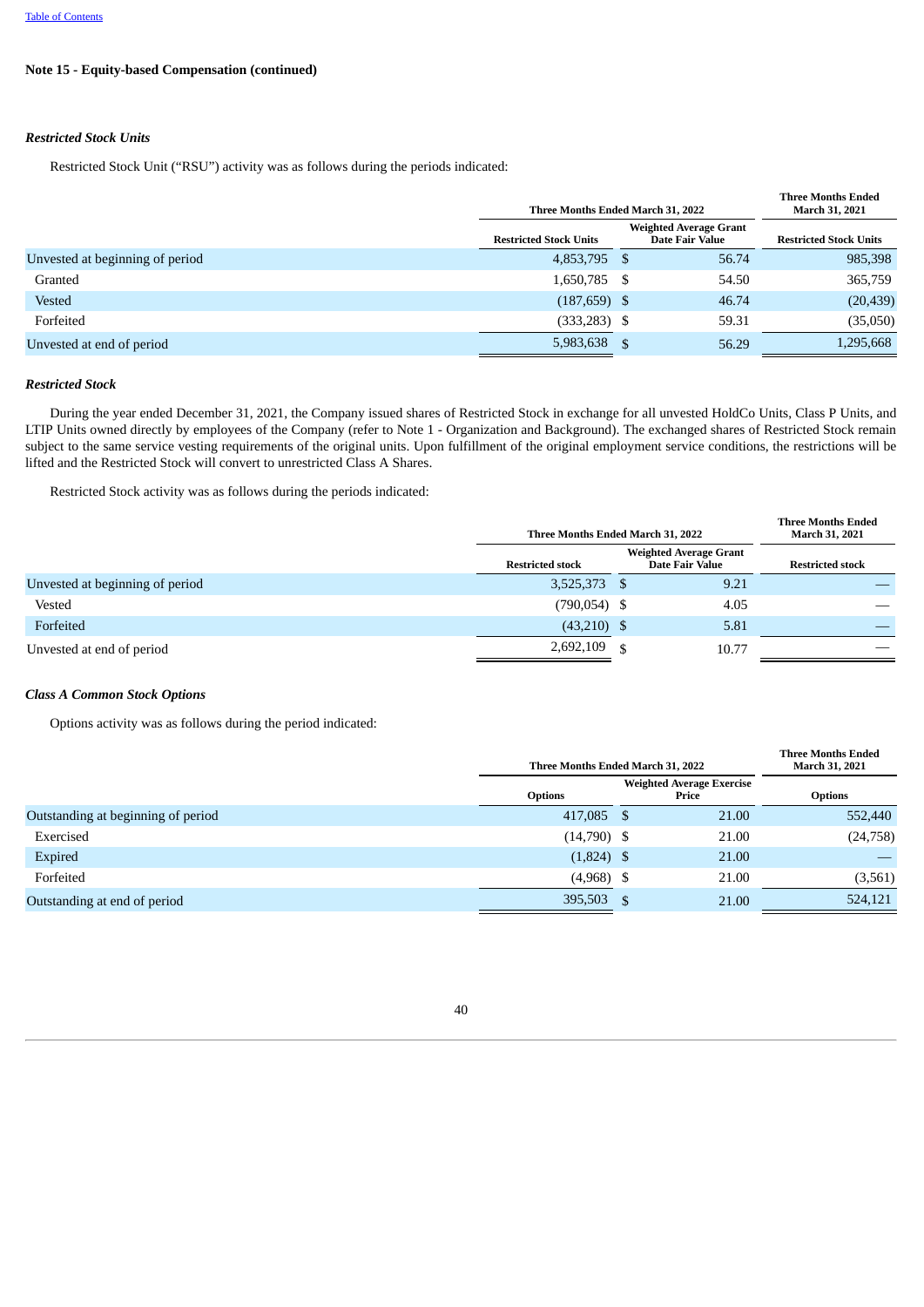Options have a maximum contractual term of ten years. The aggregate intrinsic value and weighted average remaining contractual terms of Options outstanding and Options exercisable were as follows as of March 31, 2022.

|                                                        |   | March 31, 2022 |
|--------------------------------------------------------|---|----------------|
| Aggregate intrinsic value (in millions)                |   |                |
| Unit Options outstanding                               |   | 15.3           |
| Unit Options exercisable                               | S | 9.3            |
| Weighted average remaining contractual life (in years) |   |                |
| Unit Options outstanding                               |   | 8.1 years      |
| Unit Options exercisable                               |   | 8.1 years      |

All Options outstanding were issued at the time of the IPO in 2020. No additional options have been issued to date. The fair value of Class A Common Stock Options granted at the time of the IPO was determined using the Black-Scholes option pricing model. We estimated the future stock price volatility based on the volatility of a set of publicly traded comparable companies with a look back period consistent with the expected life. The estimated life for the units was based on the expected hold period of private equity owners. The risk-free rate is based on the rate for a U.S. government security with the same estimated life at the time of grant.

### *HoldCo Units*

During the year ended December 31, 2021, ZoomInfo HoldCo waived the restriction on exchanges of unvested HoldCo Units on condition that such holders accept shares of our Class A common stock subject to the same vesting terms as the corresponding exchanged HoldCo Units. Subsequently, all unvested HoldCo Units, along with the same number of corresponding share of our Class B common stock held directly by employees of the Company were voluntarily exchanged for shares of Restricted Stock.

HoldCo Unit activity was as follows during the periods indicated:

|                                 | Three Months Ended March 31, 2022                                       | <b>Three Months Ended</b><br><b>March 31, 2021</b> |  |                     |  |
|---------------------------------|-------------------------------------------------------------------------|----------------------------------------------------|--|---------------------|--|
|                                 | <b>Weighted Average Grant</b><br><b>HoldCo Units</b><br>Date Fair Value |                                                    |  | <b>HoldCo Units</b> |  |
| Unvested at beginning of period | $\overline{\phantom{a}}$                                                | ൸                                                  |  | 1,214,105           |  |
| Vested                          | $\overline{\phantom{a}}$                                                | -8                                                 |  | (246, 445)          |  |
| Forfeited                       | $\overline{\phantom{0}}$                                                | - 5                                                |  | (7, 852)            |  |
| Unvested at end of period       |                                                                         |                                                    |  | 959,808             |  |

# *Class P Units*

During the year ended December 31, 2021, the Company permitted employees to exercise the exchange rights on unvested Class P Units, pursuant to Board approval. Subsequently, the Company exercised the exchange rights on unvested Class P Units due to the elimination of the UP-C Corporate Structure and Multi-Class Voting Structure Elimination (refer to Note 1 - Organization and Background). The recipients received a number of shares of Restricted Stock equal in value to the implied "spread value" of the corresponding Class P Units, calculated based on the excess of the public trading price of Class A common stock at the time of the exchange over the per unit participation threshold of such Class P Units. The shares of Restricted Stock received are subject to the same vesting terms as the corresponding exchanged unvested Class P units.

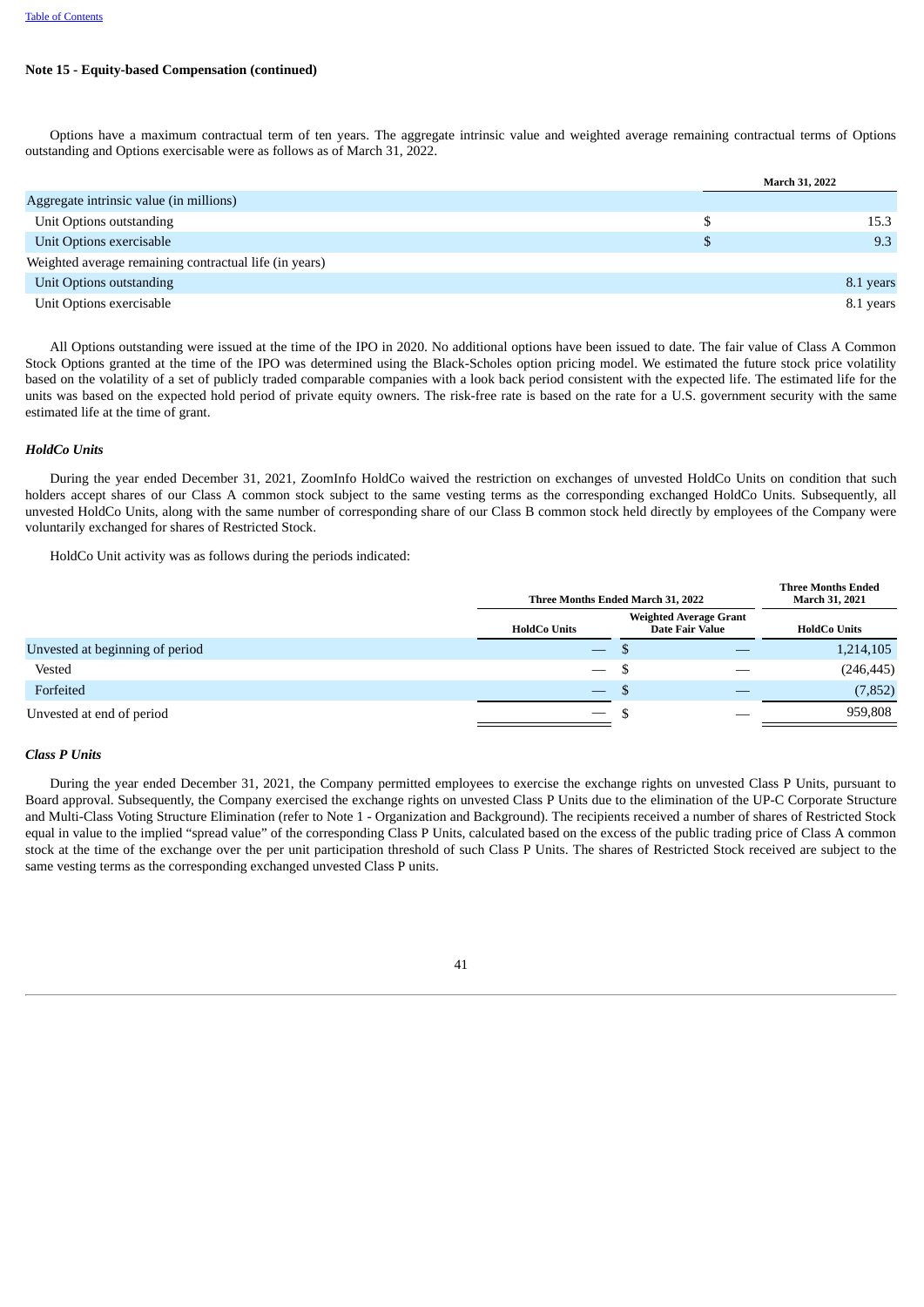Class P Unit activity was as follows during the periods indicated:

|                                 |                      | Three Months Ended March 31, 2022 | <b>Three Months Ended</b><br><b>March 31, 2021</b> |             |
|---------------------------------|----------------------|-----------------------------------|----------------------------------------------------|-------------|
|                                 | <b>Class P Units</b> |                                   | <b>Class P Units</b>                               |             |
| Unvested at beginning of period |                      | $\equiv$                          |                                                    | 8,796,642   |
| Vested                          |                      | $\overline{\phantom{0}}$          | Ъ                                                  | (2,760,688) |
| Forfeited                       |                      | $\overline{\phantom{0}}$          | - 35                                               | (16, 805)   |
| Unvested at end of period       |                      | $\hspace{0.05cm}$                 |                                                    | 6,019,149   |
|                                 |                      |                                   |                                                    |             |

## *LTIP Units*

During the year ended December 31, 2021, the Company exercised the exchange rights on unvested LTIP Units due to the elimination of the UP-C Corporate Structure and Multi-Class Voting Structure Elimination (refer to Note 1 - Organization and Background).

LTIP Unit activity was as follows during the periods indicated:

|                                 | Three Months Ended March 31, 2022                                              | <b>Three Months Ended March</b><br>31, 2021 |                   |
|---------------------------------|--------------------------------------------------------------------------------|---------------------------------------------|-------------------|
|                                 | <b>Weighted Average</b><br><b>Participation Threshold</b><br><b>LTIP Units</b> |                                             | <b>LTIP Units</b> |
| Unvested at beginning of period | $\hspace{0.1mm}-\hspace{0.1mm}$                                                |                                             | 47,620            |
| Granted                         | $\hspace{0.1mm}-\hspace{0.1mm}$                                                |                                             | 247,045           |
| Unvested at end of period       | $\hspace{0.1mm}-\hspace{0.1mm}$                                                |                                             | 294,665           |

## *OpCo Units*

There are no OpCo Units that are unvested and all vested OpCo Units have been converted into shares of our Class A common stock due to the elimination of the UP-C Corporate Structure and Multi-Class Voting Structure Elimination (refer to Note 1 - Organization and Background). There was no OpCo Unit activity during the three months ended March 31, 2022 and 2021.

#### *HSKB Incentive Units*

The founders of the Company contributed membership units of ZoomInfo OpCo into an upper tier entity, HSKB Funds, LLC, which is controlled by the current CEO of the Company ("HSKB Manager"). In connection with the Reorganization Transactions, HSKB was reorganized into HSKB I and HSKB II (together, "HSKB"), with HSKB I owning OpCo Units and HSKB II owning HoldCo Units.

During the year ended December 31, 2021, HSKB II exchanged their HoldCo Units and paired shares of Class B common stock of the Company for share of Class A common stock of the Company pursuant to the terms of the limited liability company agreement of HoldCo. Subsequently, HSKB I exchanged their OpCo Units and paired shares of Class B common stock of the Company for share of Class A common stock of the Company.

HSKB has issued LLC units to the employees of the Company ("HSKB Grant") in the form of Class 1 units and Class 2 units. Such units may be exchangeable into one share of Class A common stock of the Company upon vesting. HSKB awards are recorded as compensation expense of the Company in accordance with the measurement and recognition criteria of ASC 718 for awards made by economic interest holders to employees of the Company.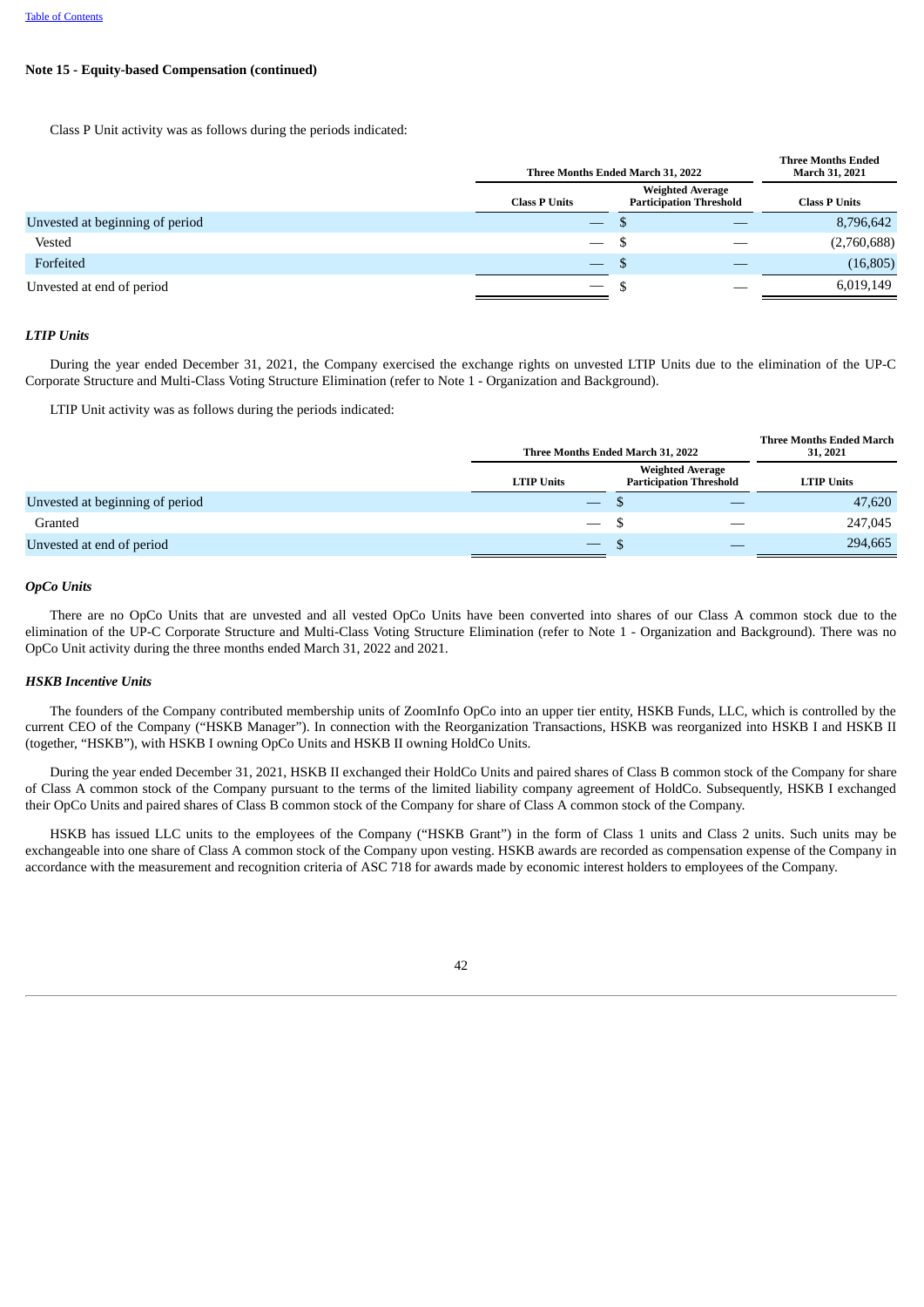HSKB has also allocated \$31.3 million to be paid in cash over three years from 2019 to 2021 if the holder of an HSKB Grant remains employed by the Company as of the payment date. This pool was further expanded in March 31, 2020, when HSKB allocated an additional \$5.3 million to be paid out over four years, starting with March 31, 2020, to holders of HSKB Grants who received grants after the March 2018 Carlyle Investment, subject to the holder's continued employment by the Company. HSKB has \$2.8 million remaining to be paid through 2023.

## *HSKB Phantom Units*

In December 2019, HSKB I adopted the HSKB Funds, LLC 2019 Phantom Unit Plan wherein HSKB may grant Phantom Units ("HSKB Phantom Units") to employees of the Company. HSKB Phantom Units are recorded as compensation expense of the Company in accordance with the measurement and recognition criteria of ASC 718 for awards made by economic interest holders to employees of the Company. HSKB Phantom Units represent the economic equivalent of one share of Class A common stock in the Company. In connection with the Reorganization Transactions, all HSKB Phantom Units were moved from HSKB I to HSKB II. Within 30 days of the later of the date upon which a Phantom Unit vests , HSKB II must settle the HSKB Phantom Unit in exchange for either (1) cash or (2) Class A Common Stock as determined by the HSKB Manager, in each case, equal to the fair market value of such Common Unit at the time of such exchange.

# *Unamortized Equity-based Compensation*

As of March 31, 2022, unamortized equity-based compensation costs related to each equity-based incentive award described above is the following:

| (\$ in millions, period in years)                | Amount | <b>Weighted Average</b><br><b>Remaining Service Period</b> |
|--------------------------------------------------|--------|------------------------------------------------------------|
| <b>Restricted Stock Units</b>                    | 292.0  | 2.6                                                        |
| Class A Common Stock Options                     | 0.4    | 1.4                                                        |
| <b>Restricted Stock</b>                          | 20.4   | 1.6                                                        |
| <b>HSKB</b> Incentive Units                      | 12.0   | 0.4                                                        |
| <b>HSKB Phantom Units</b>                        | 15.2   | 3.1                                                        |
| Total unamortized equity-based compensation cost | 340.0  | 2.5                                                        |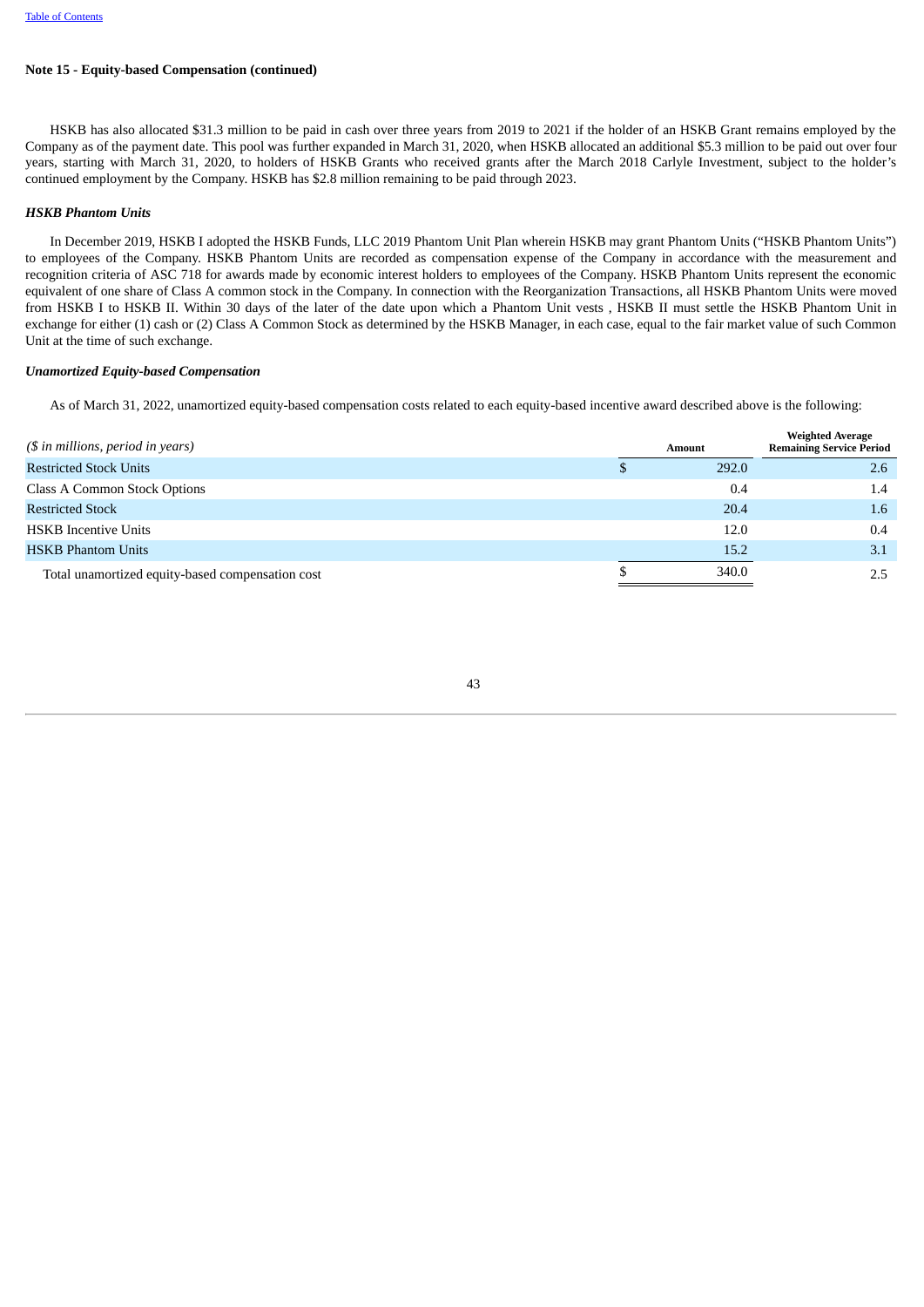# **Note 16 - Tax Receivable Agreements**

In connection with the Reorganization Transactions and the IPO, the Company entered into (i) the Exchange Tax Receivable Agreement with certain Pre-IPO OpCo Unitholders and (ii) the Reorganization Tax Receivable Agreement with the Pre-IPO Blocker Holders (collectively, the "Tax Receivable Agreements"). These Tax Receivable Agreements provide for the payment by the "ZoomInfo Tax Group" to such Pre-IPO Owners and certain Pre-IPO HoldCo Unitholders of 85.0% of the benefits, if any, the ZoomInfo Tax Group actually realizes, or is deemed to realize in certain circumstances, as a result of certain tax attributes and benefits covered by the Tax Receivable Agreements. The Exchange Tax Receivable Agreement provides for the payment by members of the ZoomInfo Tax Group to certain Pre-IPO OpCo Unitholders and certain Pre-IPO HoldCo Unitholders of 85.0% of the benefits, if any, that the ZoomInfo Tax Group realizes as a result of (i) the ZoomInfo Tax Group's allocable share of existing tax basis acquired in the IPO and (ii) increases in the ZoomInfo Tax Group's allocable share of existing tax basis and tax basis adjustments that will increase the tax basis of the tangible and intangible assets of the ZoomInfo Tax Group as a result of sales or exchanges of OpCo Units for shares of Class A common stock after the IPO, and certain other tax benefits, including tax benefits attributable to payments under the Exchange Tax Receivable Agreement. During the three months ended December 31, 2021, all remaining units subjects to the Exchange Tax Receivable Agreement had been converted into Class A common stock. The Reorganization Tax Receivable Agreement provides for the payment by ZoomInfo Intermediate Inc. to the Pre-IPO Blocker Holders and certain Pre-IPO HoldCo Unitholders of 85.0% of the benefits, if any, that the ZoomInfo Tax Group realizes as a result of the ZoomInfo Tax Group's utilization of certain tax attributes of the Blocker Companies (including the ZoomInfo Tax Group's allocable share of existing tax basis acquired in the Reorganization Transactions), and certain other tax benefits, including tax benefits attributable to payments under the Reorganization Tax Receivable Agreement. The Company expects to benefit from the remaining 15.0% of any of cash savings that it realizes.

The Company expects to obtain an increase in its share of the tax basis in the net assets of ZoomInfo HoldCo when OpCo Units are exchanged by Pre-IPO OpCo Unitholders. The Company intends to treat any redemptions and exchanges of OpCo Units as direct purchases for U.S. federal income tax purposes. These increases in tax basis may reduce the amounts that it would otherwise pay in the future to various tax authorities. They may also decrease gains (or increase losses) on future dispositions of certain capital assets to the extent tax basis is allocated to those capital assets.

As of March 31, 2022, the Company had a liability of \$3,052.2 million related to its projected obligations under the Tax Receivable Agreements in connection with the Reorganization Transactions and OpCo Units exchanged. Tax Receivable Agreements related liabilities are classified as current or noncurrent based on the expected date of payment and are included on our Condensed Consolidated Balance Sheets under the captions *Current portion of tax* receivable agreements liability and Tax receivable agreements liability, net of current portion, respectively. During the three months ended March 31, 2022, we paid a total of \$5.0 million pursuant to the Tax Receivable Agreements. During the three months ended March 31, 2022, we recognized a TRA measurement loss of \$0.9 million due to legislation passed in Q1 2022 that impact our blended state tax rate within *Other (income) expense, net* on our Consolidated Statements of Operations.

### **Note 17 - Income Taxes**

The Company recorded \$13.0 million of income tax expense and \$49.7 million of income tax expense for the three months ended March 31, 2022 and 2021, respectively. The Company's estimated effective tax rate for the three months ended March 31, 2022 was 67.6%. The Company's estimated annual effective tax rate differs from the statutory rate of 21.0% primarily due to certain compensation expenses that will not have a corresponding deduction for tax.

The Company does not believe it has any significant uncertain tax positions and therefore has no unrecognized tax benefits as of March 31, 2022, that if recognized, would affect the annual effective tax rate.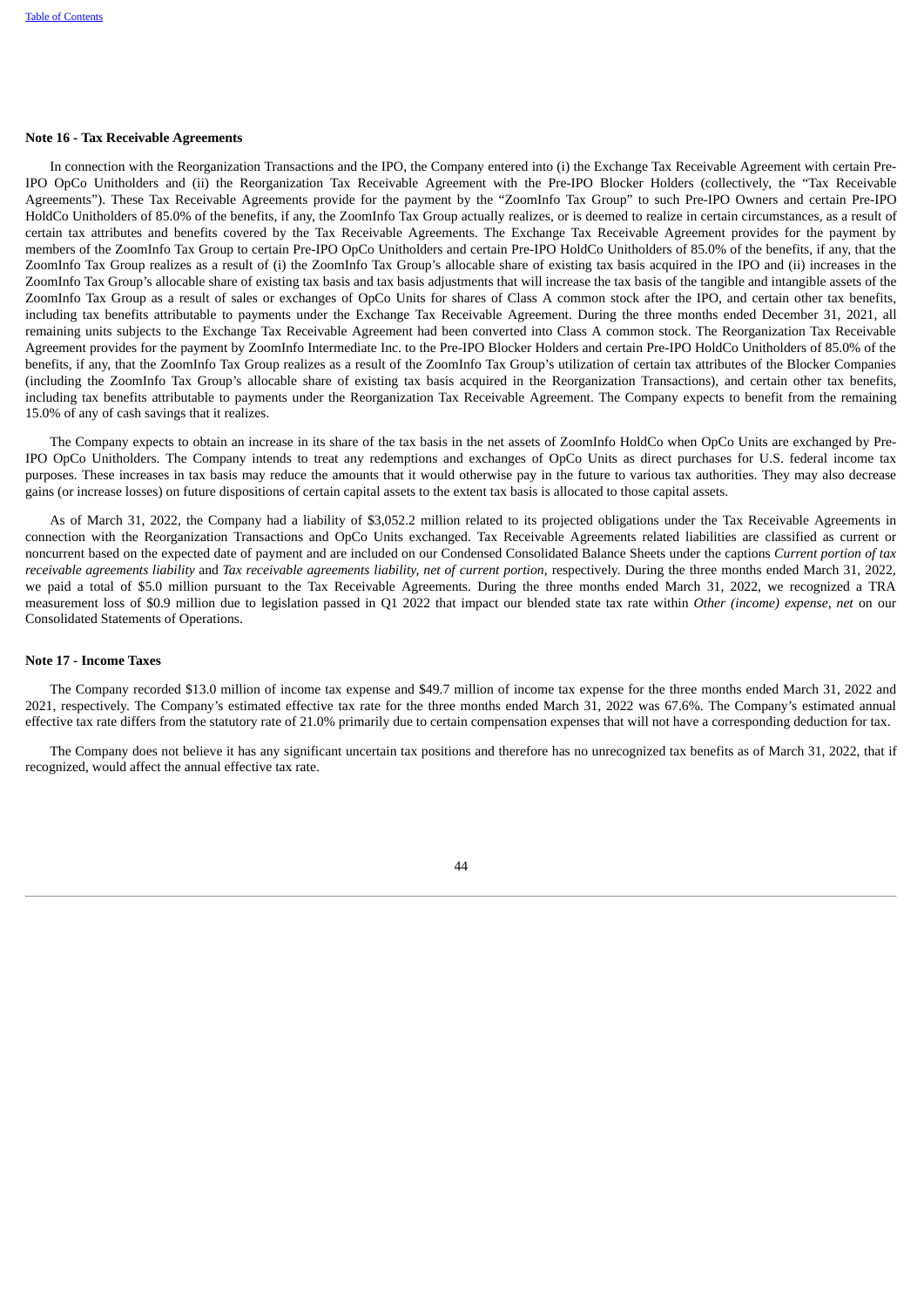### **Note 18 - Subsequent Events**

## *Acquisitions*

In April 2022, the Company acquired Comparably, Inc., a leading provider of employee insights, company ratings, and reviews and substantially all the assets and certain specified liabilities of Dogpatch Advisors, LLC, a go-to-market consultancy with expertise in scaling revenue teams. In connection with these acquisitions, the Company expects to pay approximately \$145 million, inclusive of the purchase of a convertible promissory note and cash, net of cash acquired, subject to adjustments for working capital, transaction-related equity awards, and other customary adjustments. Consistent with the terms of the acquisition agreements, and in addition to the consideration referenced above, the Company has agreed to pay up to \$28 million to certain acquired employees in the form of equity awards, subject to continued employment and/or attainment of certain financial metrics. The initial accounting of the business combinations is incomplete as of the issuance date of these financial statements. The Company has not yet determined the acquisition date fair value of the assets acquired and liabilities assumed.

In the first quarter of 2022, the Company purchased a convertible promissory note issued by Comparably, Inc. with a principal amount of \$10 million. The convertible note is recorded in *Deferred costs and other assets, net of current portion* on our Condensed Consolidated Balance Sheets as of March 31, 2022. The convertible note accrued interest at 3.25% per annum, with principal and interest due in full at maturity in July 2023. Upon the Company's acquisition of Comparably, Inc. in April 2022, the convertible promissory note was cancelled, reducing total cash consideration due to sellers in the amount of the principal and accrued interest at the date of acquisition, totaling approximately \$10 million.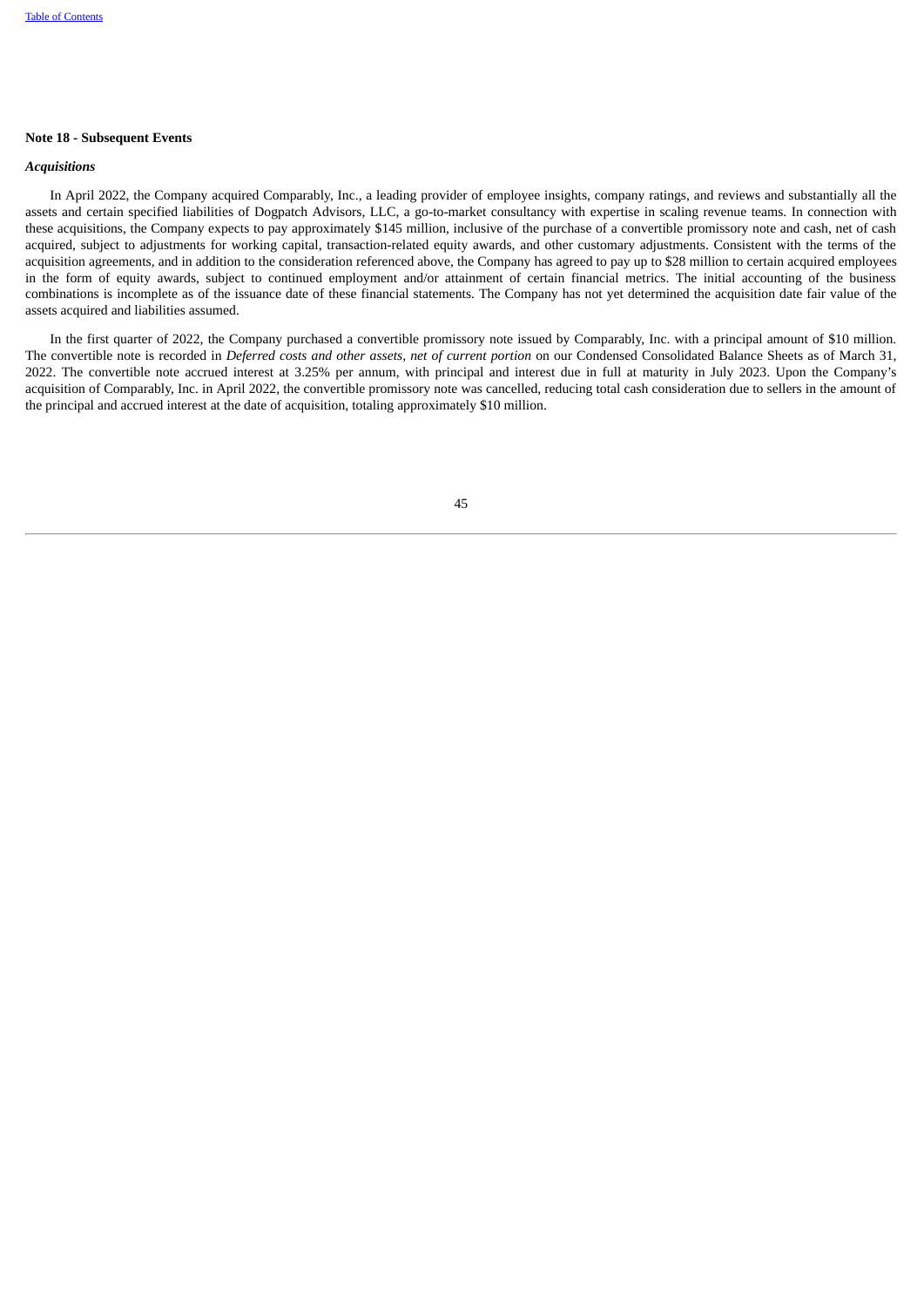# **ITEM 2. MANAGEMENT'S DISCUSSION AND ANALYSIS OF FINANCIAL CONDITION AND RESULTS OF OPERATIONS**

The following discussion and analysis of our financial condition and results of operations should be read in conjunction with the financial statements and related notes included in our 2021 Form 10-K, the information included under "Management's Discussion and Analysis of Financial Condition and Results of Operations" in Part II, Item 7 of our 2021 Form 10-K, and the unaudited consolidated financial statements and related notes included in Part I, Item 1 of this Form 10-Q. In addition to historical data, the following discussion contains forward-looking statements that involve risks and uncertainties. Our actual results could differ materially from those discussed in our forward-looking statements as a result of various factors, including but not limited to those discussed under "Cautionary Statement Regarding Forward-Looking Statements" in this Form 10-Q and under "Risk Factors" in Part I, Item 1A of our 2021 *Form 10-K.*

References in this Form 10-Q to "ZoomInfo Technologies Inc." refer to ZoomInfo Technologies Inc. and not to any of its subsidiaries unless the context indicates otherwise. References in this Form 10-Q to "ZoomInfo," the "Company," "we," "us," and "our" refer (1) prior to the consummation of the Reorganization Transactions, to ZoomInfo OpCo and its consolidated subsidiaries, and (2) after the consummation of the Reorganization Transactions, to ZoomInfo Technologies Inc. and its consolidated subsidiaries unless the context indicates otherwise. Numerical figures included in this Form 10-O have been subject to rounding adjustments. Accordingly, numerical figures shown as totals in various tables may not be arithmetic gaaregations of the figures that *precede them.*

### **Overview**

ZoomInfo is a global leader in modern go-to-market software, data, and intelligence for sales, marketing, operations and recruiting professionals teams.

RevOS – our modern, cloud-based operating system for revenue professionals allows sales, marketing, operations, and recruiting teams to shorten sales cycles and increase win rates by delivering the right message to the right person, at the right time, in the right way. We do this by delivering timely competitive intelligence and offering services that make reaching prospects fast and easy.

ZoomInfo, formerly known as DiscoverOrg, was co-founded in 2007 by our CEO, Henry Schuck. We have grown our company by developing innovative ways of gathering and improving our data and insights, and using intelligent automation to put those insights into action.

Today, our company defines the modern go-to-market technology stack across three distinct layers that build upon each other:

- Our Intelligence Layer is the foundation of our data-driven strategies. Our best-in-class data, curated through first- and third-party sources, includes billions of data points about companies and contacts, such as intent, hierarchy, location, and financial information.
- Our Orchestration Layer stitches together and enriches our data sources. At this stage, our products assign and route data, leads, and insights to the appropriate people. This creates a "living" dataset that is continuously updated and can be used to power automated business workflows. Our services connect with major CRM providers.
- Our Engagement Layer allows sales, marketing, operations, and recruiting professionals to put data-driven insights into action to reach, influence, and communicate with prospects and customers. In MarketingOS, marketers drive awareness, lead generation, and deal acceleration campaigns through account-based-marketing, advertising, and onsite conversion optimization tools as well as Chat for intelligent onsite experiences through live chat and chatbots. In SalesOS, frontline teams, managers, and leaders use Engage for multi-touch and multi-channel sales engagement as well as Chorus for call and web meeting recording, transcription, insight generation and coaching.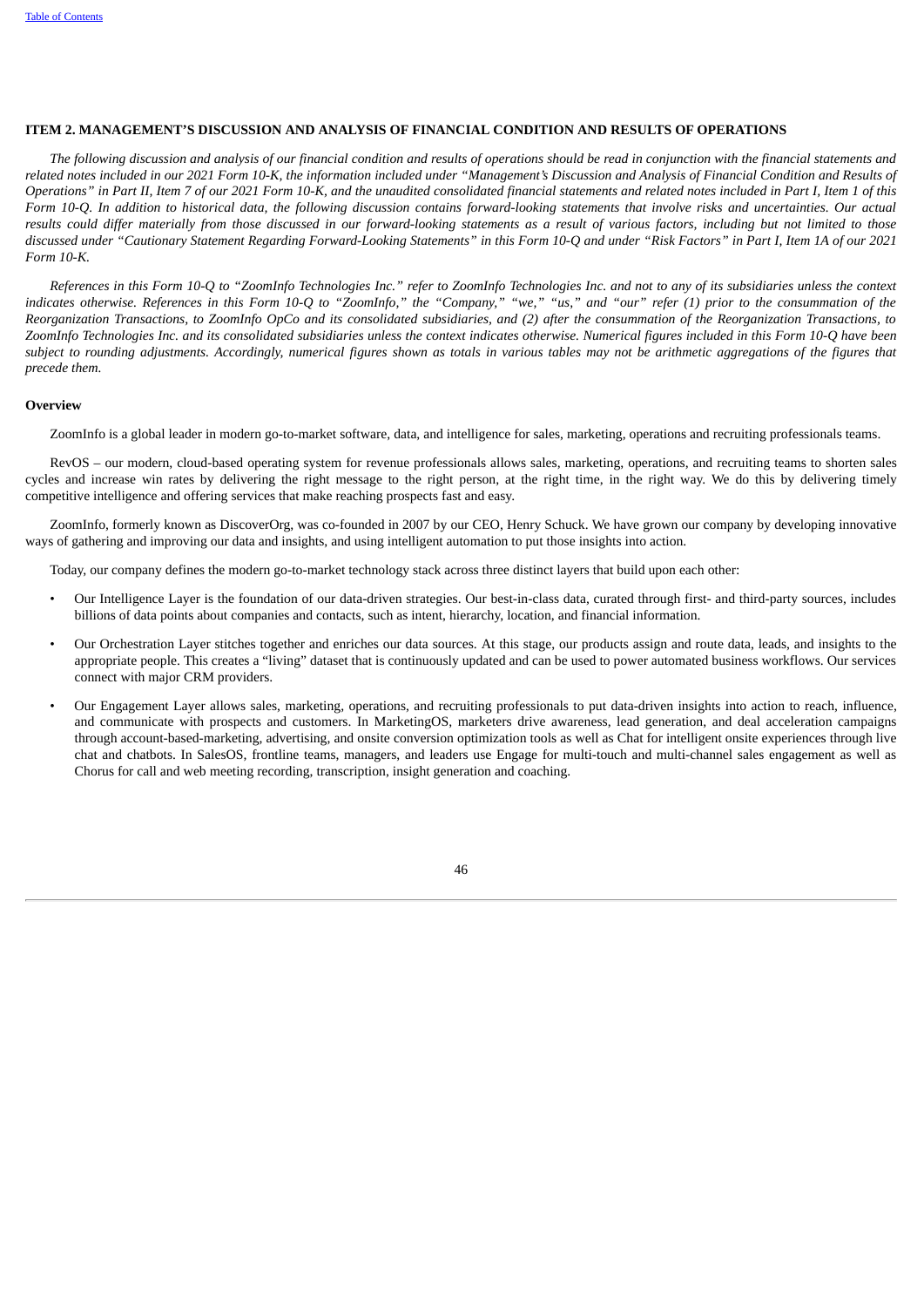We generate substantially all of our revenue from sales of subscriptions to our platform. Our subscription fees include the use of our platform and access to customer support. Subscriptions generally range from one to three years in length, and over 35% of our contracts (based on annualized value) are multi-year agreements. We typically bill our customers at the beginning of each annual, semi-annual, or quarterly period and recognize revenue ratably over the term of the subscription period.

We sell our software to both new and existing customers. A limited number of customers continue to renew their subscriptions to pre-acquisition versions of the Pre-Acquisition ZI and DiscoverOrg solutions. We price our subscriptions based on the functionality, users, and records under management that are included in each product edition. Our paid platforms are SalesOS, MarketingOS, OperationsOS, TalentOS (with add-on options for some platforms), and we have a free Community Edition.

#### **Recent Developments**

### *COVID-19*

The ongoing COVID-19 pandemic continues to have unpredictable and rapidly shifting impacts on global financial markets, economies, and business practices. The extent and continued impact of the pandemic on our operational and financial condition will depend on certain developments, including, but not limited to: the duration and spread of the outbreak, including the impact of new variants of the COVID-19 virus; global government responses to the pandemic, including continued vaccine availability, deployment, and efficacy; the impact on the health and welfare of our employees and their families; the impact on our customers and our sales cycles; the impact on customer, industry, or employee events; delays in hiring and onboarding new employees; and the effects on our partners, vendors, the labor market, and supply chains, all of which are uncertain and cannot be predicted. Furthermore, because of our largely subscription-based business model, the effect of the pandemic may not be fully reflected in our results of operations and overall financial condition until future periods, if at all.

To address the safety and health of our employees during the pandemic, in the first quarter of 2020 we temporarily closed all of our offices and enabled our entire workforce to work remotely. Throughout 2021 and the first quarter of 2022, most of our workforce continued to work remotely. The impact, if any, of these and any additional operational changes we may implement is uncertain, but changes we have implemented to date have not affected, and are not expected to materially affect, our ability to maintain operations, including financial reporting systems, internal control over financial reporting, and disclosure controls and procedures. See "Human Capital" in Part I, Item 1 and "Risk Factors" in Part I, Item 1A of our 2021 Form 10-K.

#### *Corporate Structure Simplification Transactions*

In August 2021, the Company completed a series of reorganization transactions to simplify its corporate structure, including the distribution of shares of common stock of RKSI Acquisition Corp ("RKSI") from ZoomInfo Holdings LLC to ZoomInfo HoldCo, the merger of RKSI with and into ZoomInfo HoldCo with ZoomInfo HoldCo surviving, and the merger of ZoomInfo HoldCo with and into the Company with the Company surviving. Prior to the consummation of the HoldCo Merger, all holders of HoldCo Units (other than the Company) exchanged their HoldCo Units and paired shares of Class B common stock of the Company for shares of Class A common stock of the Company pursuant to the terms of the limited liability company agreement of ZoomInfo HoldCo.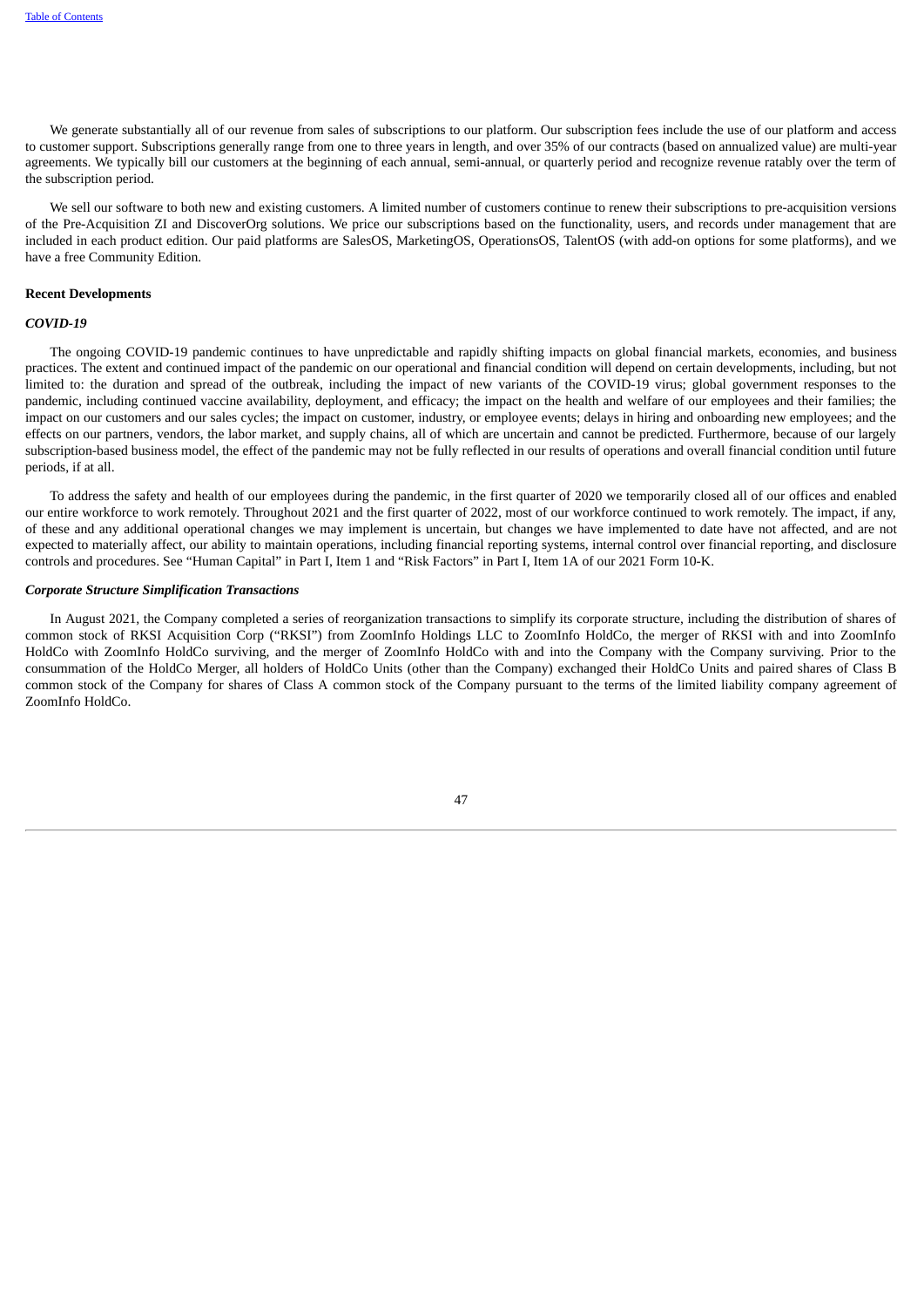# *UP-C Corporate Structure and Multi-Class Voting Structure Elimination*

In September 2021, the Board of Directors unanimously approved streamlining the Company's corporate structure and governance by eliminating the Company's umbrella partnership-C-corporation ("UP-C") and multi-class voting structure. In October 2021, the Company implemented this reorganization, pursuant to which (i) a subsidiary of ZoomInfo Technologies Inc. (formerly known as ZoomInfo NewCo Inc.) ("New ZoomInfo") merged with and into ZoomInfo Intermediate Inc. ("Old ZoomInfo"), formerly known as ZoomInfo Technologies Inc., which resulted in New ZoomInfo becoming the direct parent company of Old ZoomInfo, and (ii) immediately thereafter, another subsidiary of New ZoomInfo merged with and into ZoomInfo Holdings LLC ("ZoomInfo OpCo"), which resulted in ZoomInfo OpCo becoming a subsidiary of New ZoomInfo (the combined transaction described in (i) and (ii), the "Holding Company Reorganization"). As a result of the Holding Company Reorganization, New ZoomInfo became the successor issuer and reporting company to Old ZoomInfo pursuant to Rule 12g-3(a) under the Securities Exchange Act of 1934, as amended (the "Exchange Act"), and replaced the Predecessor Registrant as the public company trading on the Nasdaq Global Select Market (the "Nasdaq") under the ticker symbol "ZI.".

After the consummation of the Holding Company Reorganization, the only class of common stock of the New ZoomInfo remaining issued and outstanding is the Class A common stock. We do not intend to issue any shares of Class B common stock or Class C common stock of New ZoomInfo.

# **Key Factors Affecting Our Performance**

We believe that the growth and future success of our business depends on many factors, including the following:

# *Continuing to Acquire New Customers*

We are focused on continuing to grow the number of customers that use our platform. The majority of revenue growth when comparing the three months ended March 31, 2022 to the three months ended March 31, 2021 was the result of new customers added over the last 12 months. Our operating results and growth prospects will depend in part on our ability to continue to attract new customers. Additionally, acquiring new customers strengthens the power of our contributory network. We plan to continue to invest in our efficient go-to-market effort to acquire new customers.

# *Delivering Additional High-Value Solutions to Our Existing Customers*

Many of our customers purchase additional high-value solutions as they expand their use of our platform. Customers add additional services and/or upgrade their platform. We believe there is a significant opportunity for expansion with our existing customers through additional solutions.

# *Expanding Relationships with Existing Customers*

Many of our customers increase spending with us by adding users or integrating incremental data as they increase their use of our platform. Several of our largest customers have expanded the deployment of our platform across their organizations following their initial deployment. We believe there is a significant opportunity to add additional users and data integration within our existing customers.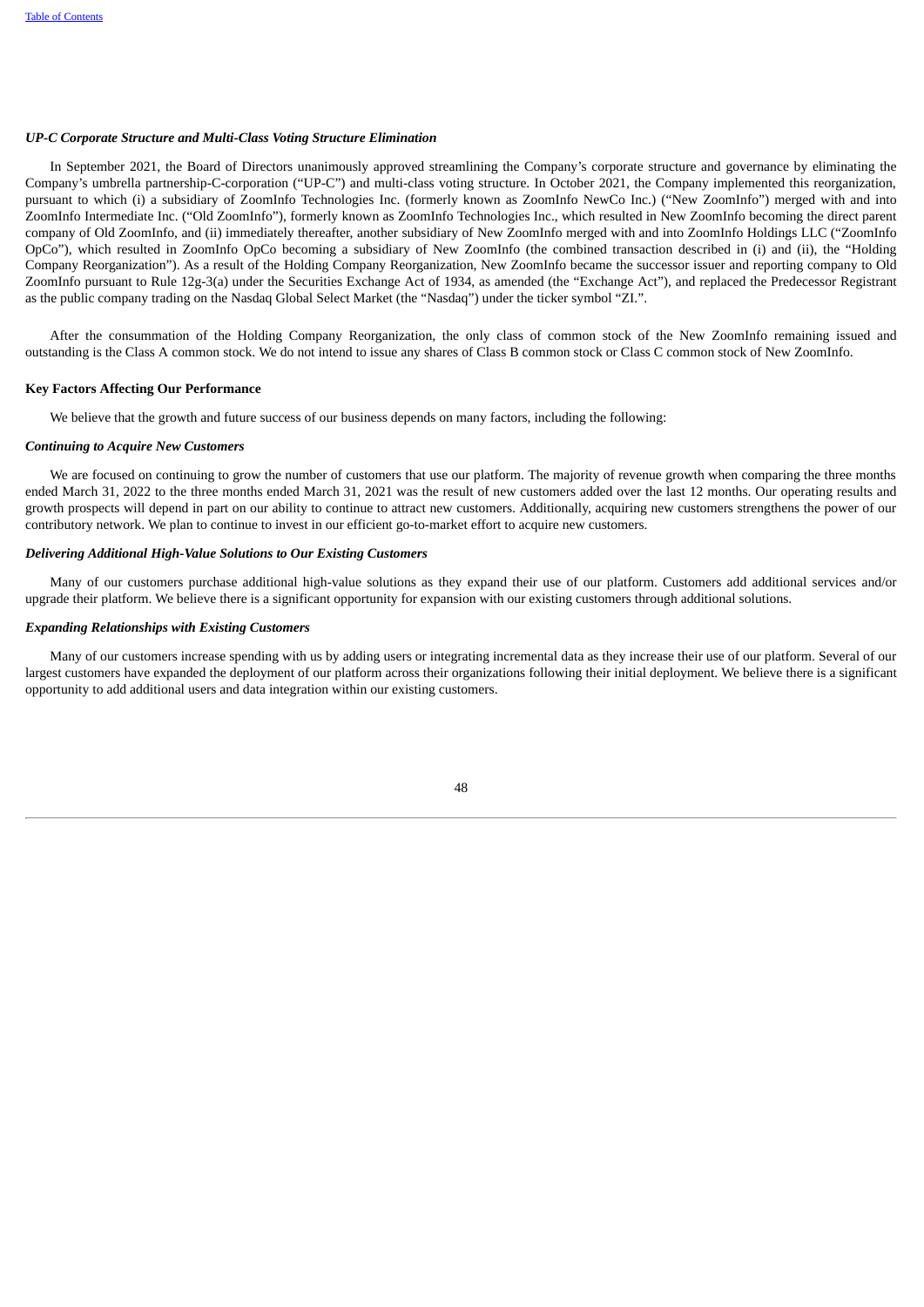We believe that expanding the value that we provide to our customers and the corresponding revenue generated as a result is an important measure of the health of our business. We monitor net revenue retention to measure that growth. Net revenue retention is an annual metric that we calculate based on customers that were contracted for services at the beginning of the year, or, for those that became customers through an acquisition, at the time of the acquisition. Net revenue retention is calculated as: (a) the annual contract value ("ACV") for those customers at the end of the year divided by (b) ZoomInfo ACV at the beginning of the year plus the ACV of acquired companies at the time of acquisition. Our net annual retention rate was 116% for the year ended December 31, 2021. We also measure our success in expanding relationships with existing customers by the number of customers that contract for more than \$100,000 in ACV. As of March 31, 2022, we had 1,623 customers with over \$100,000 in ACV.

## **Factors Affecting the Comparability of Our Results of Operations**

As a result of a number of factors, our historical results of operations are not comparable from period to period and may not be comparable to our financial results of operations in future periods. Set forth below is a brief discussion of the key factors impacting the comparability of our results of operations.

#### *Impact of the Reorganization Transactions*

ZoomInfo Technologies Inc. is a corporation for U.S. federal and state income tax purposes. Our accounting predecessor, ZoomInfo OpCo, was and is treated as a flow-through entity for U.S. federal income tax purposes, and as such, only certain subsidiaries that were organized as corporations for U.S. federal income tax purposes have been subject to U.S. federal income tax at the entity level historically. Accordingly, unless otherwise specified, the historical results of operations and other financial information set forth in this Form 10-Q only include a provision for U.S. federal income tax for income allocated to those subsidiaries that were organized as corporations for U.S. federal income tax purposes. Following the completion of the Reorganization Transactions, ZoomInfo Technologies Inc. pays U.S. federal and state income taxes as a corporation on its share of our taxable income.

ZoomInfo OpCo is the predecessor of ZoomInfo Technologies Inc. for financial reporting purposes. As a result, the consolidated financial statements of ZoomInfo Technologies Inc. recognize the assets and liabilities received in the reorganization at their historical carrying amounts, as reflected in the historical consolidated financial statements of ZoomInfo OpCo, the accounting predecessor.

In addition, in connection with the Reorganization Transactions and the IPO, we entered into the tax receivable agreements described in Note 17 - Income Taxes to our unaudited consolidated financial statements included in Part I, Item 1 of this Form 10-Q.

#### *Initial Public Offering*

In June 2020, the company completed its IPO which significantly impacted our cash, first and second lien indebtedness, and temporary and permanent equity balances. See "—Recent Developments." The IPO, driven by the associated first and second lien term loan repayments, significantly reduced our interest expense relative to historical results.

## *Impact of Acquisitions*

We seek to grow through both internal development and the acquisition of businesses that broaden and strengthen our platform. Our recent acquisitions include Insent in June 2021, Chorus.ai in July 2021, RingLead in September 2021, and Comparably, Inc. and Dogpatch Advisors, LLC in April 2022. As discussed below under "—Results of Operations," these 2021 acquisitions have been a driver of our revenue, cost of service, operating expense, and interest expense growth. Purchase accounting requires that all assets acquired and liabilities assumed be recorded at fair value on the acquisition date, including unearned revenue. Revenue from contracts that are impacted by the estimate of fair value of the unearned revenue upon acquisition will be recorded based on the fair value until such contract is terminated or renewed, which will differ from the receipts received by the acquired company allocated over the service period for the same reporting periods.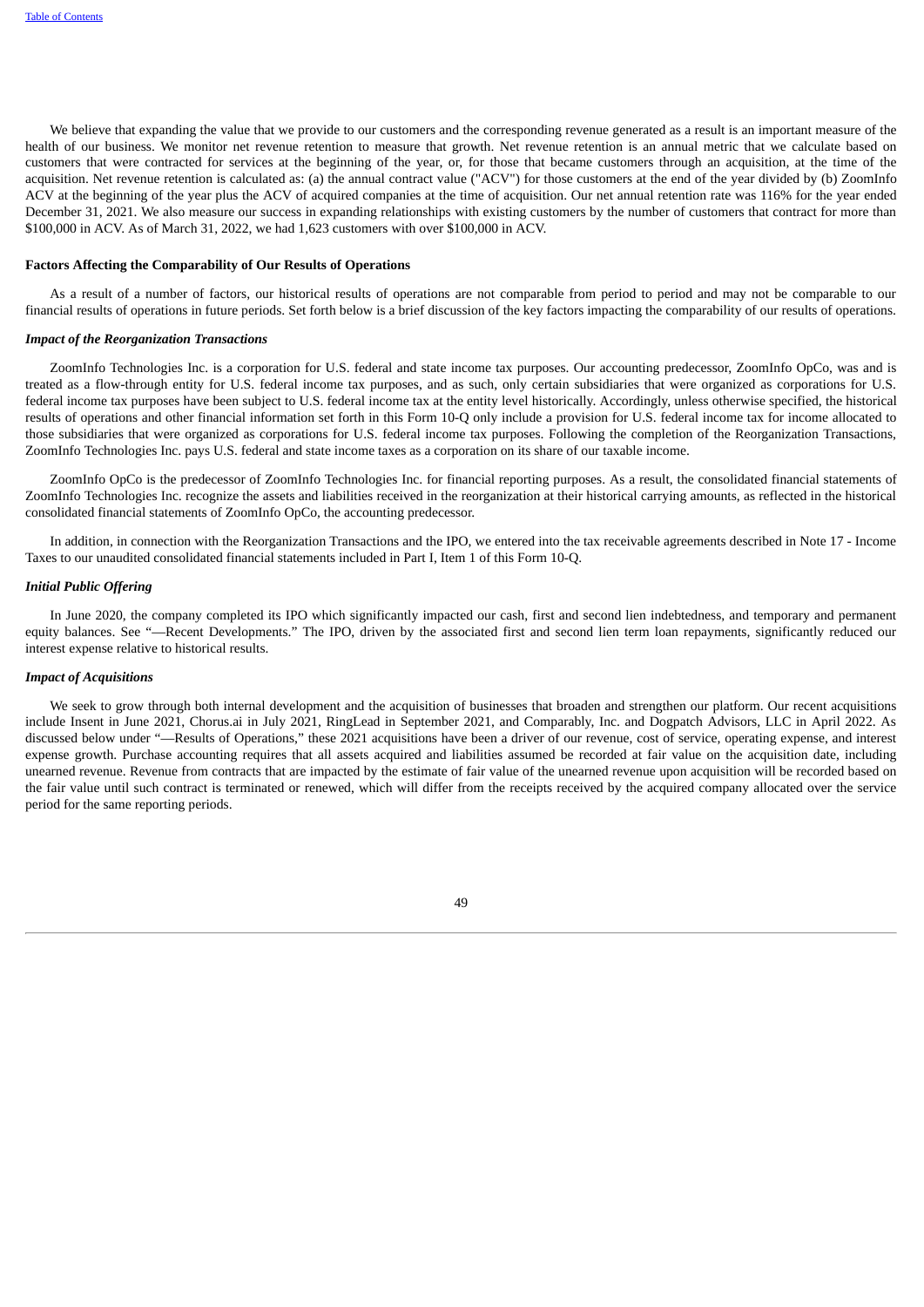### *Equity-Based Compensation*

New awards and modifications that took place as part of the Reorganization Transactions and the IPO contributed to elevated equity-based compensation expense in 2020 relative to 2019 and 2021 relative to 2020. See Note 15 - Equity-based Compensation for unamortized equity-based compensation costs related to each type of equity-based incentive award.

#### *Impact of the Holding Company Reorganization*

In September 2021, the Board of Directors unanimously approved streamlining the Company's corporate structure and governance by eliminating the Company's UP-C and multi-class voting structure. In October 2021, the Company implemented the Holding Company Reorganization. As a result of the Holding Company Reorganization, New ZoomInfo became the successor issuer and reporting company to Old ZoomInfo pursuant to Rule 12g-3(a) under the Exchange Act, and replaced Old ZoomInfo as the public company trading on the Nasdaq under Old ZoomInfo's ticker symbol "ZI." In addition, New ZoomInfo changed its name to "ZoomInfo Technologies Inc." and Old ZoomInfo changed its name to "ZoomInfo Intermediate Inc."

Accordingly, upon consummation of the Holding Company Reorganization, Old ZoomInfo stockholders automatically became stockholders of New ZoomInfo, on a one-for-one basis, with the same number and ownership percentage of shares they held in Old ZoomInfo immediately prior to the effective time of the Holding Company Reorganization.

Old ZoomInfo is the predecessor of New ZoomInfo for financial reporting purposes. As a result, the consolidated financial statements of New ZoomInfo recognize the assets and liabilities received in the reorganization at their historical carrying amounts, as reflected in the historical consolidated financial statements of Old ZoomInfo, the accounting predecessor.

### **Non-GAAP Financial Measures**

In addition to our results determined in accordance with U.S. GAAP, we believe certain non-GAAP measures are useful in evaluating our operating performance. These measures include, but are not limited to, Adjusted Operating Income, Adjusted Operating Income Margin, Adjusted EBITDA, Adjusted Net Income, and Adjusted Net Income per diluted share and are used by management in making operating decisions, allocating financial resources, internal planning and forecasting, and for business strategy purposes. We believe that non-GAAP financial information is useful to investors because it eliminates certain items that affect period-over-period comparability, and it provides consistency with past financial performance and additional information about our underlying results and trends by excluding certain items that may not be indicative of our business, results of operations, or outlook.

We view Adjusted Operating Income, Adjusted Operating Income Margin, Adjusted EBITDA, Adjusted Net Income and Adjusted Net Income per diluted share as operating performance measures. We believe that the most directly comparable U.S. GAAP financial measure to Adjusted Operating Income is U.S. GAAP operating income. We believe that the most directly comparable U.S. GAAP financial measure to Adjusted Operating Income Margin is U.S. GAAP operating income divided by U.S. GAAP revenue. We believe that the most directly comparable U.S. GAAP financial measure to Adjusted EBITDA and Adjusted Net Income is U.S. GAAP Net Income, and the most directly comparable U.S. GAAP financial measure to Adjusted Net Income per diluted share is U.S. GAAP net earnings per diluted share.

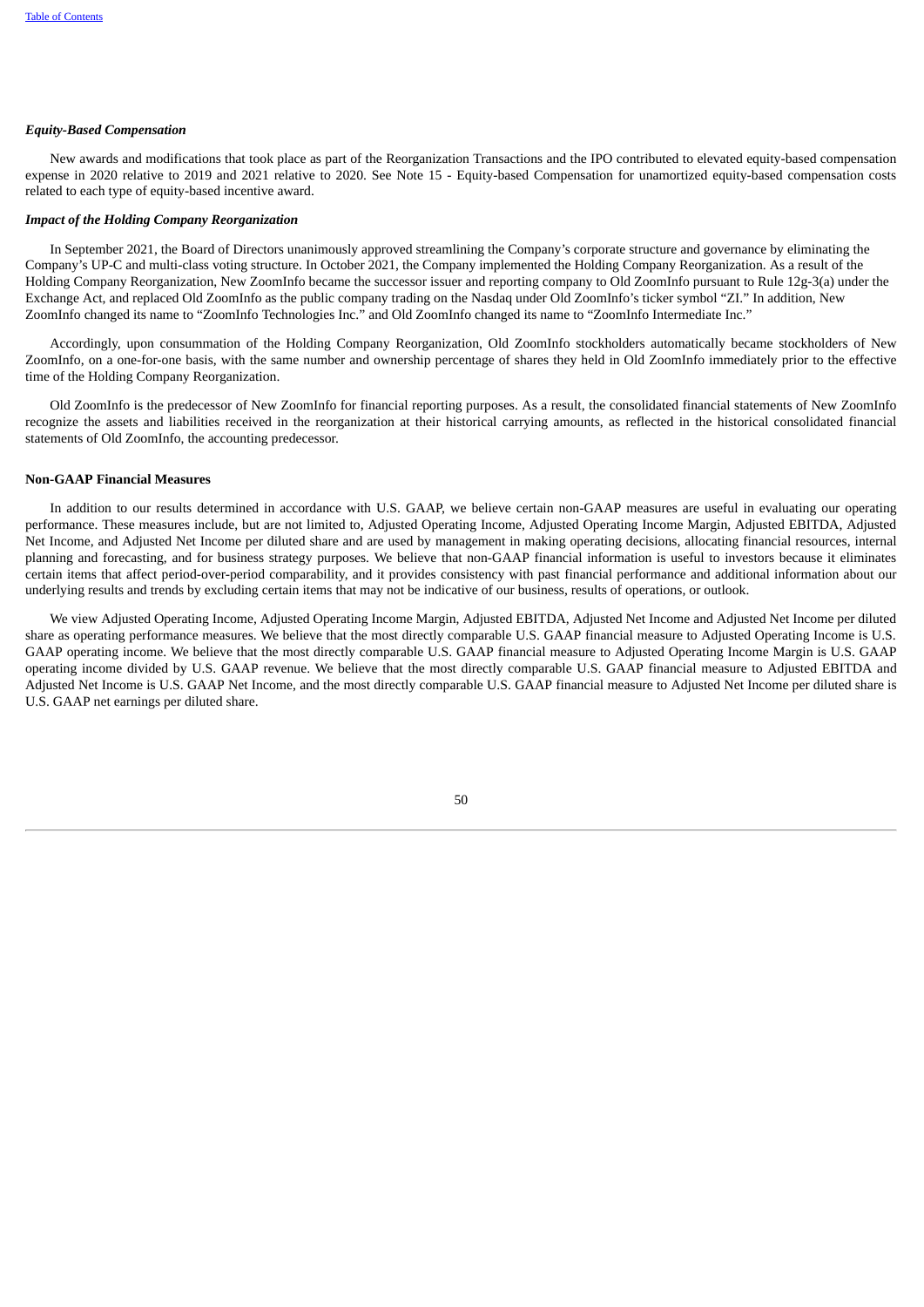Non-GAAP financial measures are not meant to be considered in isolation or as a substitute for the comparable GAAP measures, but rather as supplemental information to our business results. This information should be read only in conjunction with our consolidated financial statements prepared in accordance with GAAP. There are limitations to these non-GAAP financial measures because they are not prepared in accordance with GAAP and may not be comparable to similarly titled measures of other companies due to potential differences in methods of calculation and items or events being adjusted. In addition, other companies may use different measures to evaluate their performance, all of which could reduce the usefulness of our non-GAAP financial measures as tools for comparison. A reconciliation is provided below for each non-GAAP financial measure to the most directly comparable financial measure stated in accordance with GAAP.

# *Adjusted Operating Income, Adjusted Operating Income Margin, and Adjusted Net Income*

We define Adjusted Operating Income as income from operations plus (i) impact of fair value adjustments to acquired unearned revenue, (ii) amortization of acquired technology and other acquired intangibles, (iii) equity-based compensation expense, (iv) restructuring and transaction-related expenses, and (v) integration costs and acquisition-related compensation. We exclude the impact of fair value adjustments to acquired unearned revenue and amortization of acquired technology and other acquired intangibles, as well as equity-based compensation, because these are non-cash expenses or non-cash fair value adjustments and we believe that excluding these items provides meaningful supplemental information regarding performance and ongoing cash-generation potential. We exclude restructuring and transaction-related expenses, as well as integration costs and acquisition-related compensation, because such expenses are episodic in nature and have no direct correlation to the cost of operating our business on an ongoing basis. Adjusted Operating Income is presented because it is used by management to evaluate our financial performance and for planning and forecasting purposes. Additionally, we believe that it and similar measures are widely used by securities analysts and investors as a means of evaluating a company's operating performance. Adjusted Operating Income should not be considered as an alternative to operating income as an indicator of operating performance.

We define Adjusted Net Income as Adjusted Operating Income less (i) interest expense, net (ii) other (income) expense, net, excluding TRA liability remeasurement expense (benefit) and (iii) income tax expense (benefit) including incremental tax effects of adjustments to arrive at Adjusted Operating Income and current tax benefits related to the TRA. Adjusted Net Income is presented because it is used by management to evaluate our financial performance and for planning and forecasting purposes. Additionally, we believe that it and similar measures are widely used by securities analysts and investors as a means of evaluating a company's operating performance. Adjusted Net Income should not be considered as an alternative to cash flows from operating activities as a measure of liquidity or as an alternative to operating income or net income as indicators of operating performance.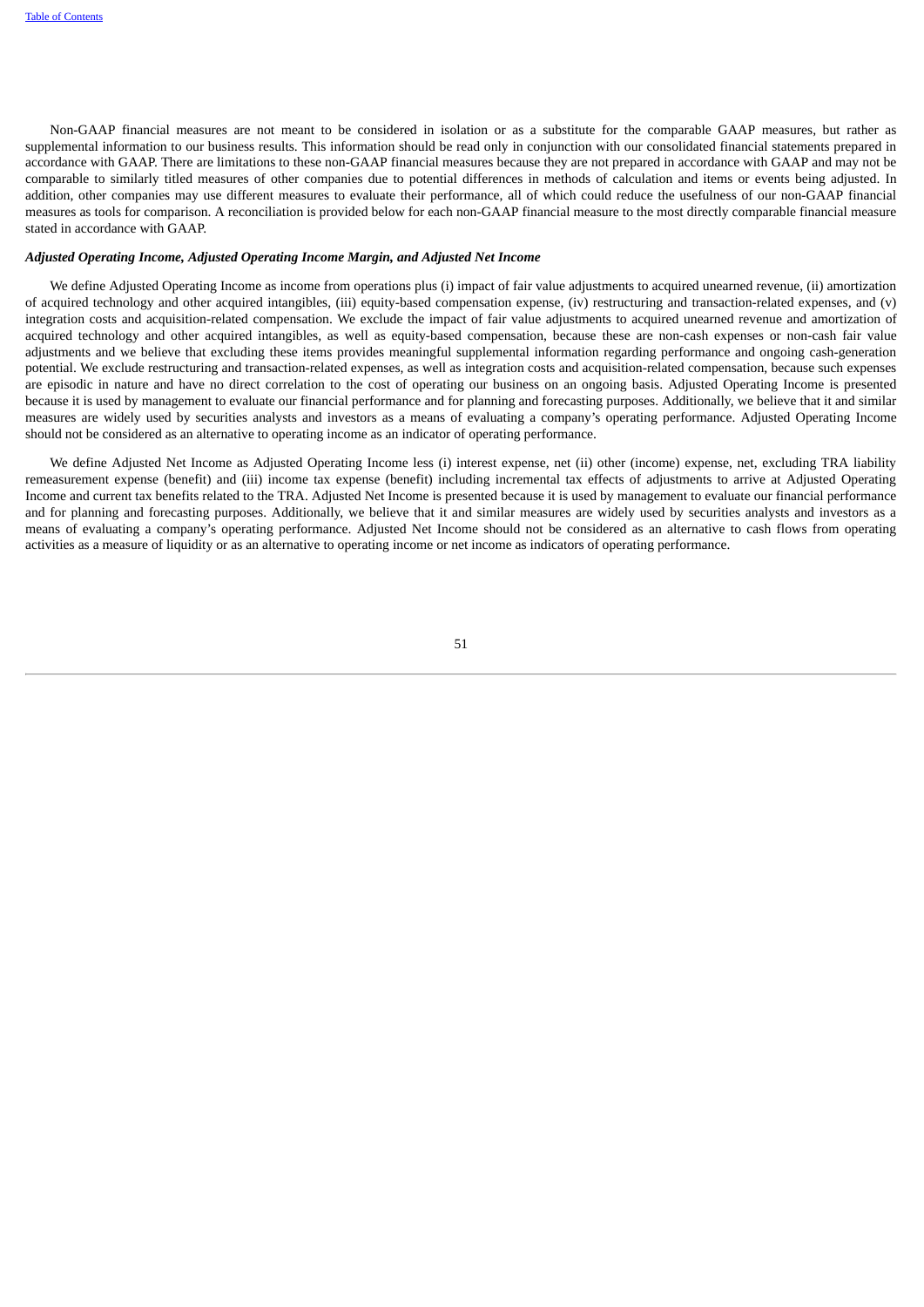The following table presents a reconciliation of *Net income (loss)* to Adjusted Net Income and *Income (loss) from operations* to Adjusted Operating Income for the periods presented:

|                                                                                                  |    |                | <b>Three Months Ended March 31.</b> |        |
|--------------------------------------------------------------------------------------------------|----|----------------|-------------------------------------|--------|
| (\$ in millions)                                                                                 |    | 2022           |                                     | 2021   |
| Net income (loss)                                                                                | \$ | $6.2 \quad$ \$ |                                     | (33.9) |
| Add (less): Expense (benefit) from income taxes                                                  |    | 13.0           |                                     | 49.7   |
| Add: Interest expense, net                                                                       |    | 11.8           |                                     | 6.5    |
| Add: Loss on debt modification and extinguishment                                                |    |                |                                     | 5.9    |
| Add (less): Other expense (income), net <sup>(a)</sup>                                           |    | 1.4            |                                     | (0.2)  |
| Income (loss) from operations                                                                    |    | 32.4           |                                     | 28.0   |
| Add: Impact of fair value adjustments to acquired unearned revenue <sup>(b)</sup>                |    | 1.1            |                                     | 0.6    |
| Add: Amortization of acquired technology                                                         |    | 11.2           |                                     | 6.7    |
| Add: Amortization of other acquired intangibles                                                  |    | 5.3            |                                     | 4.8    |
| Add: Equity-based compensation                                                                   |    | 42.5           |                                     | 18.1   |
| Add: Restructuring and transaction-related expenses <sup>(c)</sup>                               |    | 2.5            |                                     | 4.4    |
| Add: Integration costs and acquisition-related expenses <sup>(d)</sup>                           |    | 0.6            |                                     | 3.4    |
| <b>Adjusted Operating Income</b>                                                                 | \$ | 95.7           | $\mathcal{S}$                       | 66.1   |
| Less: Interest expense, net                                                                      |    | (11.8)         |                                     | (6.5)  |
| Less (add): Other expense (income), net, excluding TRA liability remeasurement (benefit) expense |    | (0.6)          |                                     | 0.2    |
| Add (less): Benefit (expense) from income taxes                                                  |    | (13.0)         |                                     | (49.7) |
| Less: Tax impacts of adjustments to net income (loss)                                            |    | 3.5            |                                     | 40.6   |
| <b>Adjusted Net Income</b>                                                                       | \$ | 73.8           | -S                                  | 50.7   |
| Shares for Adjusted Net Income Per Share <sup>(e)</sup>                                          |    | 409            |                                     | 404    |
| Adjusted Net Income Per Share                                                                    | \$ | 0.18           | -\$                                 | 0.13   |

\_\_\_\_\_\_\_\_\_\_\_\_\_\_\_\_\_\_ (a) Primarily represents revaluations on tax receivable agreement liability and foreign exchange remeasurement gains and losses.

(b) Represents the impact of fair value adjustments to acquired unearned revenue relating to services billed by an acquired company, prior to our acquisition of that company. These adjustments represent the difference between the revenue recognized based on management's estimate of fair value of acquired unearned revenue and the receipts billed prior to the acquisition less revenue recognized prior to the acquisition.

(c) Represents costs directly associated with acquisition or disposal activities, including employee severance and termination benefits, contract termination fees and penalties, and other exit or disposal costs. For the th

(d) Represents costs directly associated with integration activities for acquisitions and acquisition-related compensation, which includes transaction bonuses and retention awards. For the three (d) Represents costs direct months ended March 31, 2022, this expense related to retention awards from the acquisitions of Clickagy and Everstring, and professional fees relating to integration projects.For the three months ended March 31, 2021, this expense related primarily to cash vesting payments from the acquisition of Pre-Acquisition ZI. This expense is included in cost of service, sales and marketing expense, research and development expense, and general and administrative expense as follows:

|                                                              | Three Months Ended March 31, |      |  |      |
|--------------------------------------------------------------|------------------------------|------|--|------|
| (\$ in millions)                                             |                              | 2022 |  | 2021 |
| Cost of service                                              |                              | 0.1  |  | 0.5  |
| Sales and marketing                                          |                              | 0.1  |  | 0.6  |
| Research and development                                     |                              | 0.3  |  | 1.8  |
| General and administrative                                   |                              | 0.1  |  | 0.5  |
| Total integration costs and acquisition-related compensation |                              | 0.6  |  | 3.4  |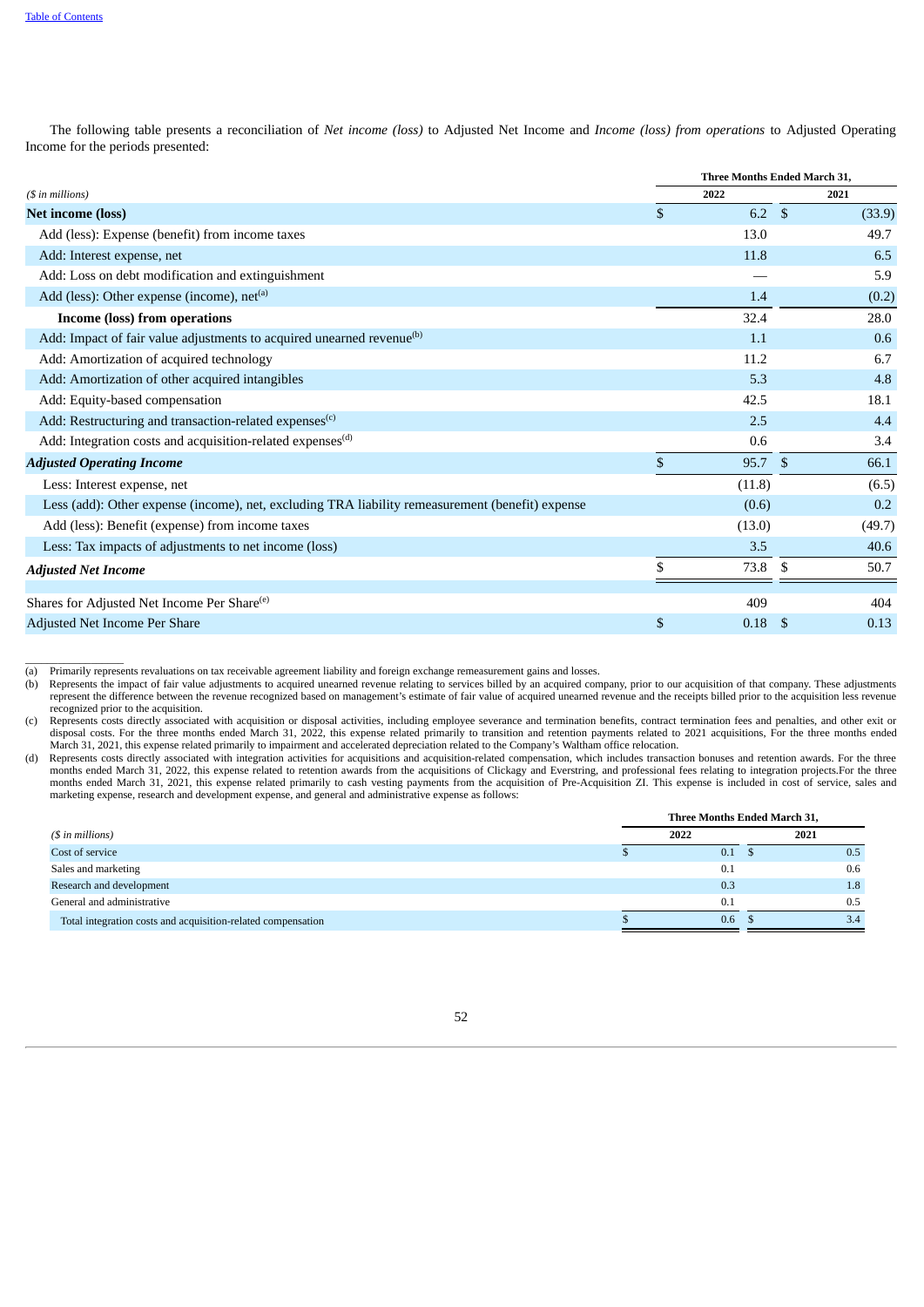(e) Diluted earnings per share is computed by giving effect to all potential weighted average Class A common stock, Class C common stock, and any securities that are convertible into Class A common stock, including options and restricted stock units. The dilutive effect of outstanding awards and convertible securities is reflected in diluted earnings per share by application of the treasury stock method, excluding deemed repurchases assuming proceeds from unrecognized compensation as required by GAAP. Shares and grants issued in conjunction with the IPO were assumed to be issued at the beginning of the period.

We define Adjusted Operating Income Margin as Adjusted Operating Income divided by the sum of revenue and the impact of fair value adjustments to acquired unearned revenue.

|                                                               |    | <b>Three Months Ended March 31.</b> |              |       |  |
|---------------------------------------------------------------|----|-------------------------------------|--------------|-------|--|
| $(S \in \mathbb{N})$ in millions)                             |    | 2022                                |              | 2021  |  |
| Income (loss) from operations                                 | S  | 32.4                                | <sup>S</sup> | 28.0  |  |
| <b>Adjusted Operating Income</b>                              | \$ | 95.7                                | S            | 66.1  |  |
|                                                               |    |                                     |              |       |  |
| <b>Revenue</b>                                                |    | 241.7                               |              | 153.3 |  |
| Impact of fair value adjustments to acquired unearned revenue |    | 1.1                                 |              | 0.6   |  |
| Revenue for adjusted operating margin calculation             |    | 242.8                               | .S           | 154.0 |  |
| <b>Operating Income Margin</b>                                |    | 13 %                                |              | 18 %  |  |
| <b>Adjusted Operating Income Margin</b>                       |    | 39 %                                |              | 43 %  |  |

Adjusted Operating Income for the three months ended March 31, 2022 was \$95.7 million and represented an Adjusted Operating Income Margin of 39%. Adjusted Operating Income for the three months ended March 31, 2021 was \$66.1 million and represented an Adjusted Operating Income Margin of 43%. The increase of \$29.6 million, or 45%, was driven primarily from the growth in revenue driven by additional customers and increasing revenue from existing customers. Adjusted Operating Income Margin decreased to 39% in the three months ended March 31, 2022 from 43% in the three months ended March 31, 2021 due to incremental investment in research & development relative to sales related to new services and acquisitions and incremental investment in sales & marketing capacity that has helped accelerate revenue growth, as well as general and administration costs to support incremental public company related requirements.

# *Adjusted EBITDA*

EBITDA is defined as earnings before debt-related costs, including interest and loss on debt modification and extinguishment, provision for taxes, depreciation, and amortization. Management further adjusts EBITDA to exclude certain items of a significant or unusual nature, including other (income) expense, net, impact of certain non-cash items, such as fair value adjustments to acquired unearned revenue and equity-based compensation, restructuring and transaction-related expenses, and integration costs and acquisition-related compensation. We exclude these items because these are non-cash expenses or noncash fair value adjustments, which we do not consider indicative of performance and ongoing cash-generation potential or are episodic in nature and have no direct correlation to the cost of operating our business on an ongoing basis. Adjusted EBITDA is presented because it is used by management to evaluate our financial performance and for planning and forecasting purposes. Additionally, we believe that it and similar measures are widely used by securities analysts and investors as a means of evaluating a company's operating performance. Adjusted EBITDA should not be considered as an alternative to cash flows from operating activities as a measure of liquidity or as an alternative to operating income or net income as indicators of operating performance.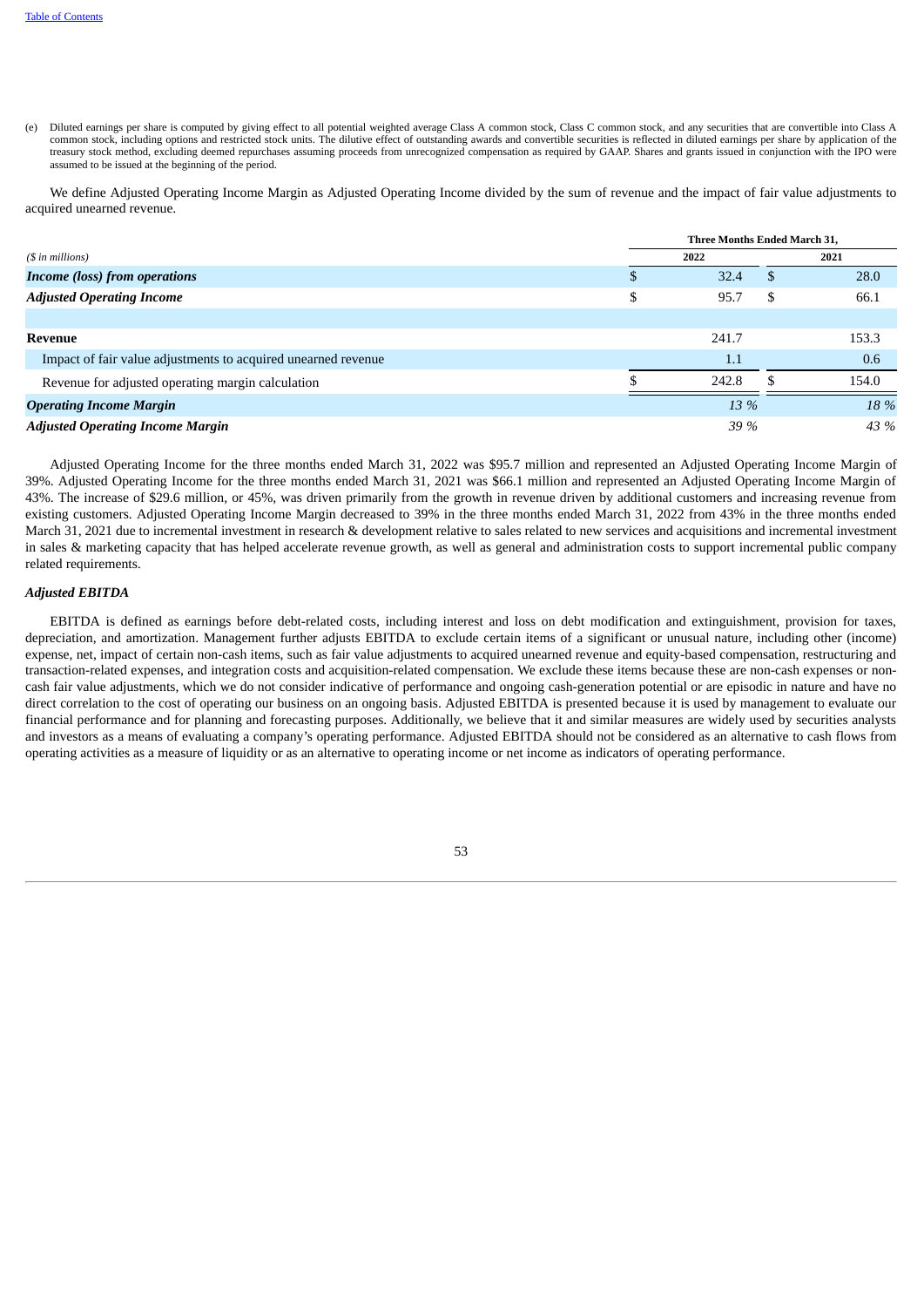The following table presents a reconciliation of net income (loss) to Adjusted EBITDA for the periods presented:

|                                                                                    |                     | Three Months Ended March 31, |  |  |  |
|------------------------------------------------------------------------------------|---------------------|------------------------------|--|--|--|
| $(S \in \mathbb{N})$ in millions)                                                  | 2022                | 2021                         |  |  |  |
| <b>Net income (loss)</b>                                                           | $\mathbb{S}$<br>6.2 | - \$<br>(33.9)               |  |  |  |
| Add (less): Expense (benefit) from income taxes                                    | 13.0                | 49.7                         |  |  |  |
| Add: Interest expense, net                                                         | 11.8                | 6.5                          |  |  |  |
| Add: Loss on debt modification and extinguishment                                  |                     | 5.9                          |  |  |  |
| Add: Depreciation                                                                  | 3.5                 | 3.9                          |  |  |  |
| Add: Amortization of acquired technology                                           | 11.2                | 6.7                          |  |  |  |
| Add: Amortization of other acquired intangibles                                    | 5.3                 | 4.8                          |  |  |  |
| <b>EBITDA</b>                                                                      | 51.0                | 43.6                         |  |  |  |
| Add (less): Other expense (income), net <sup>(a)</sup>                             | 1.4                 | (0.2)                        |  |  |  |
| Add: Impact of fair value adjustments to acquired unearned revenue <sup>(b)</sup>  | 1.1                 | 0.6                          |  |  |  |
| Add: Equity-based compensation expense                                             | 42.5                | 18.1                         |  |  |  |
| Add: Restructuring and transaction related expenses (excluding depreciation) $(c)$ | 2.5                 | 3.2                          |  |  |  |
| Add: Integration costs and acquisition-related expenses <sup>(d)</sup>             | 0.6                 | 3.4                          |  |  |  |
| <b>Adjusted EBITDA</b>                                                             | 99.1                | 68.8                         |  |  |  |

\_\_\_\_\_\_\_\_\_\_\_\_\_\_\_\_\_\_ (a) Primarily represents revaluations on tax receivable agreement liability and foreign exchange remeasurement gains and losses.

(b) Represents the impact of fair value adjustments to acquired unearned revenue relating to services billed by an acquired company, prior to our acquisition of that company. These adjustments represent the difference betw recognized prior to the acquisition.

(c) Represents costs directly associated with acquisition or disposal activities, including employee severance and termination benefits, contract termination fees and penalties, and other exit or disposal costs. For three 2021, this expense related primarily to impairment and accelerated depreciation related to the Company's Waltham office relocation.

(d) Represents costs directly associated with integration activities for acquisitions and acquisition-related compensation, which includes transaction bonuses and retention awards. For the three months March 31, 2022, this ended March 31, 2021, this expense related primarily to cash vesting payments from the acquisition of Pre-Acquisition ZI. This expense is included in cost of service, sales and marketing expense, research and development expense, and general and administrative expense as follows:

|                                                              | Three Months Ended March 31, |      |  |      |
|--------------------------------------------------------------|------------------------------|------|--|------|
| (\$ in millions)                                             |                              | 2022 |  | 2021 |
| Cost of service                                              | \$                           | 0.1  |  | 0.5  |
| Sales and marketing                                          |                              | 0.1  |  | 0.6  |
| Research and development                                     |                              | 0.3  |  | 1.8  |
| General and administrative                                   |                              | 0.1  |  | 0.5  |
| Total integration costs and acquisition-related compensation |                              | 0.6  |  | 3.4  |

Adjusted EBITDA for the three months ended March 31, 2022 was \$99.1 million, an increase of \$30.3 million, or 44%, relative to the three months ended March 31, 2021. This increase was driven primarily from the growth in revenue and additional customers in 2022 and 2021.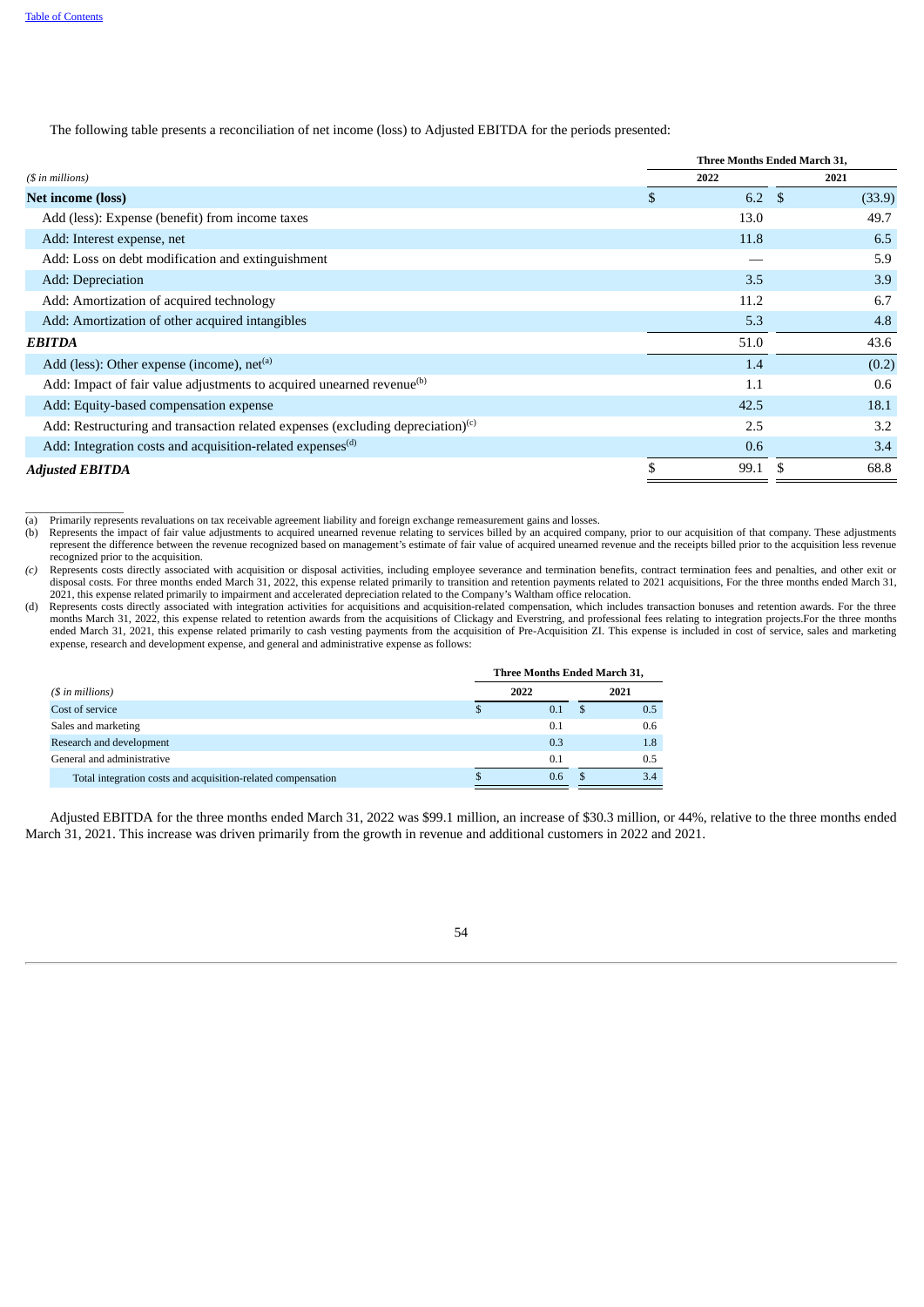### **Components of Our Results of Operations**

## *Revenue*

We derive 99% of our revenue from subscription services and the remainder from recurring usage-based services. Our subscription services consist of our SaaS applications. Pricing of our subscription contracts are generally based on the functionality provided, the number of users that access our applications, and the amount of data that the customer integrates into their systems. Our subscription contracts typically have a term ranging from one to three years and are non-cancelable. We typically bill for services in advance either annually, semi-annually, or quarterly, and we typically require payment at the beginning of each annual, semi-annual, or quarterly period.

Subscription revenue is generally recognized ratably over the contract term starting with when our service is made available to the customer. Recurring usage-based revenue is recognized in the period services are utilized by our customers. The amount of revenue recognized reflects the consideration we expect to be entitled to receive in exchange for these services. We record a contract asset when revenue recognized on a contract exceeds the billings to date for that contract.

Unearned revenue results from cash received or amounts billed to customers in advance of revenue recognized upon the satisfaction of performance obligations. The unearned revenue balance is influenced by several factors, including purchase accounting adjustments, seasonality, the compounding effects of renewals, invoice duration, invoice timing, dollar size, and new business timing within the period. The unearned revenue balance does not represent the total contract value of annual or multi-year, non-cancelable subscription agreements.

### *Cost of Service*

*Cost of service, excluding amortization of acquired technology.* Cost of service, excluding amortization of acquired technology includes direct expenses related to the support and operations of our SaaS services and related to our research teams, including salaries, benefits, equity-based compensation, and related expenses, such as employer taxes, allocated overhead for facilities, IT, third-party hosting fees, third-party data costs, and amortization of internally developed capitalized software.

We anticipate that we will continue to invest in costs of service and that costs of service as a percentage of revenue will stay consistent or modestly decrease as we realize operating leverage in the business.

*Amortization of acquired technology.* Amortization of acquired technology includes amortization expense for technology acquired in business combinations.

We anticipate that amortization of acquired technology will increase if we make additional acquisitions in the future.

### *Gross Profit and Gross Margin*

Gross profit is revenue less cost of service, and gross margin is gross profit as a percentage of revenue. Gross profit has been and will continue to be affected by various factors, including leveraging economies of scale, the costs associated with third-party hosting services and third-party data, the level of amortization of acquired technology, and the extent to which we expand our customer support and research organizations. We expect that our gross margin will fluctuate from period to period depending on the interplay of these various factors.

### *Operating Expenses*

Our operating expenses consist of sales and marketing, research and development, general and administrative, restructuring and transaction expenses, and amortization of acquired intangibles (other than acquired technology). The most significant component of our operating expenses is personnel costs, which consists of salaries, bonuses, sales commissions, equity-based compensation, and other employee-related benefits. Operating expenses also include overhead costs for facilities, technology, professional fees, depreciation and amortization expense, and marketing.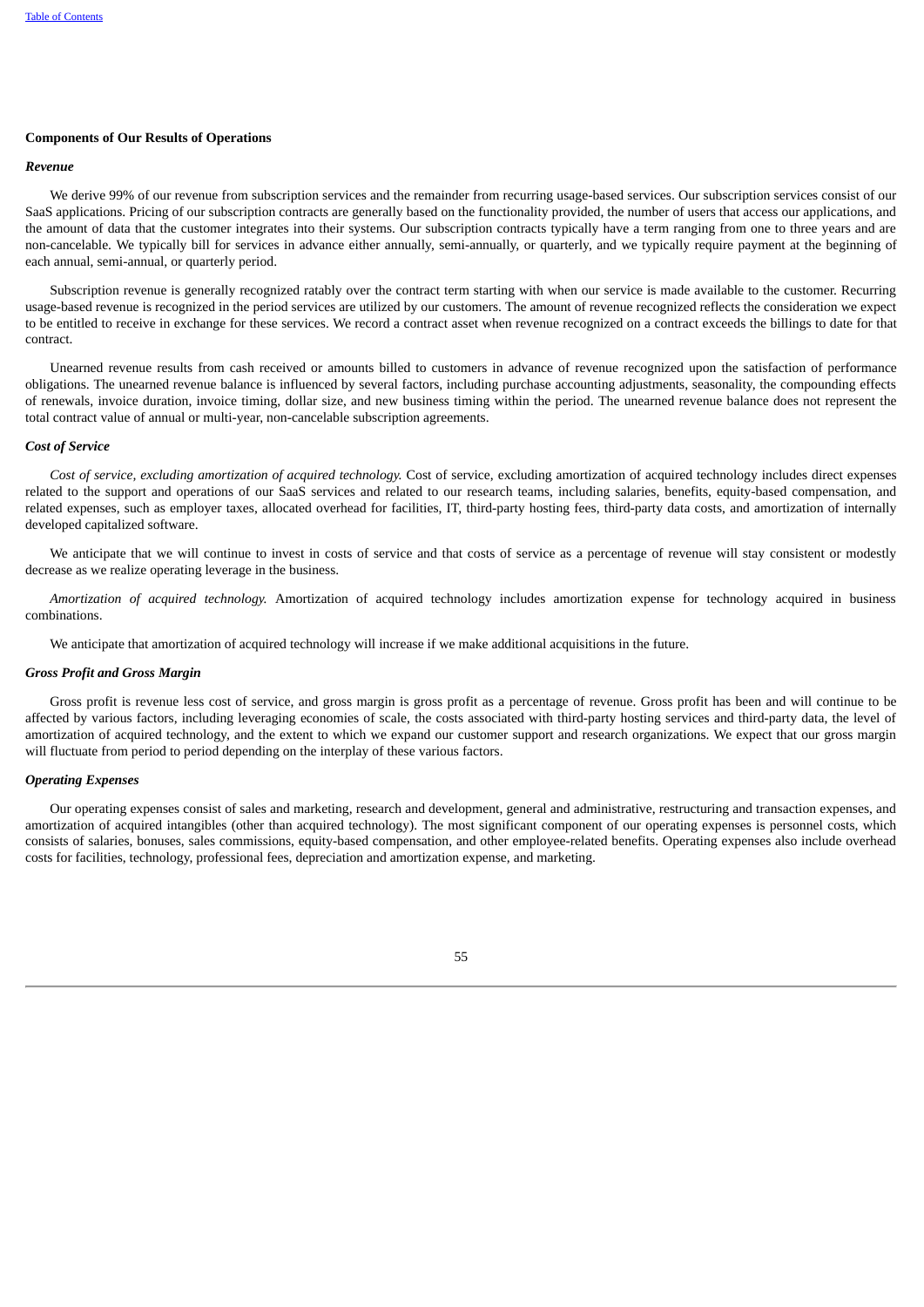*Sales and marketing*. Sales and marketing expenses primarily consist of employee compensation such as salaries, bonuses, sales commissions, equitybased compensation, and other employee-related benefits for our sales and marketing teams, as well as overhead costs, technology, and marketing programs. Sales commissions and related payroll taxes directly related to contract acquisition are capitalized and recognized as expenses over the estimated period of benefit.

We anticipate that we will continue to invest in sales and marketing capacity to enable future growth. We anticipate that sales and marketing expense excluding equity-based compensation will fluctuate from period to period depending on the interplay of our growing investments in sales and marketing capacity excluding equity-based compensation, the recognition of revenue, and the amortization of contract acquisition costs.

*Research and development.* Research and development expenses support our efforts to enhance our existing platform and develop new software products. Research and development expenses primarily consist of employee compensation such as salaries, bonuses, equity-based compensation, and other employeerelated benefits for our engineering and product management teams, as well as overhead costs. Research and development expenses do not reflect amortization of internally developed capitalized software. We believe that our core technologies and ongoing innovation represent a significant competitive advantage for us, and we expect our research and development expenses to continue to increase as we invest in research and development resources to further strengthen and enhance our solutions.

We anticipate that we will continue to invest in research and development in order to develop new features and functionality to drive incremental customer value in the future and that research and development expense as a percentage of revenue will modestly increase in the long term.

*General and administrative.* General and administrative expenses primarily consist of employee-related costs such as salaries, bonuses, equity-based compensation, and other employee related benefits for our executive, finance, legal, human resources, IT, and business operations and administrative teams, as well as overhead costs. Additionally, we incur expenses for professional fees including legal services, accounting, and other consulting services, including those associated with operating as a public company.

We expect general and administrative expenses as a percentage of revenue to stay consistent or modestly decrease as we realize operating leverage in the business.

*Amortization of other acquired intangibles*. Amortization of acquired intangibles primarily consists of amortization of customer relationships, trade names, and brand portfolios.

We anticipate that amortization of other acquired intangibles will increase if we make additional acquisitions in the future.

*Restructuring and transaction-related expenses.* Restructuring and transaction expenses primarily consist of various restructuring and acquisition activities we have undertaken to achieve strategic or financial objectives. Restructuring and acquisition activities include, but are not limited to, consolidation of offices and responsibilities, office relocation, administrative cost structure realignment, and acquisition-related professional services fees.

We anticipate that restructuring and transaction expenses will be correlated with future acquisition activity or strategic restructuring activities, which could be greater than or less than our historic levels.

#### *Interest Expense, Net*

Interest expense represents the interest payable on our debt obligations and the amortization of debt discounts and debt issuance costs, less interest income.

We anticipate that interest expense could be impacted by changes in variable interest rates or the issuance of additional debt.

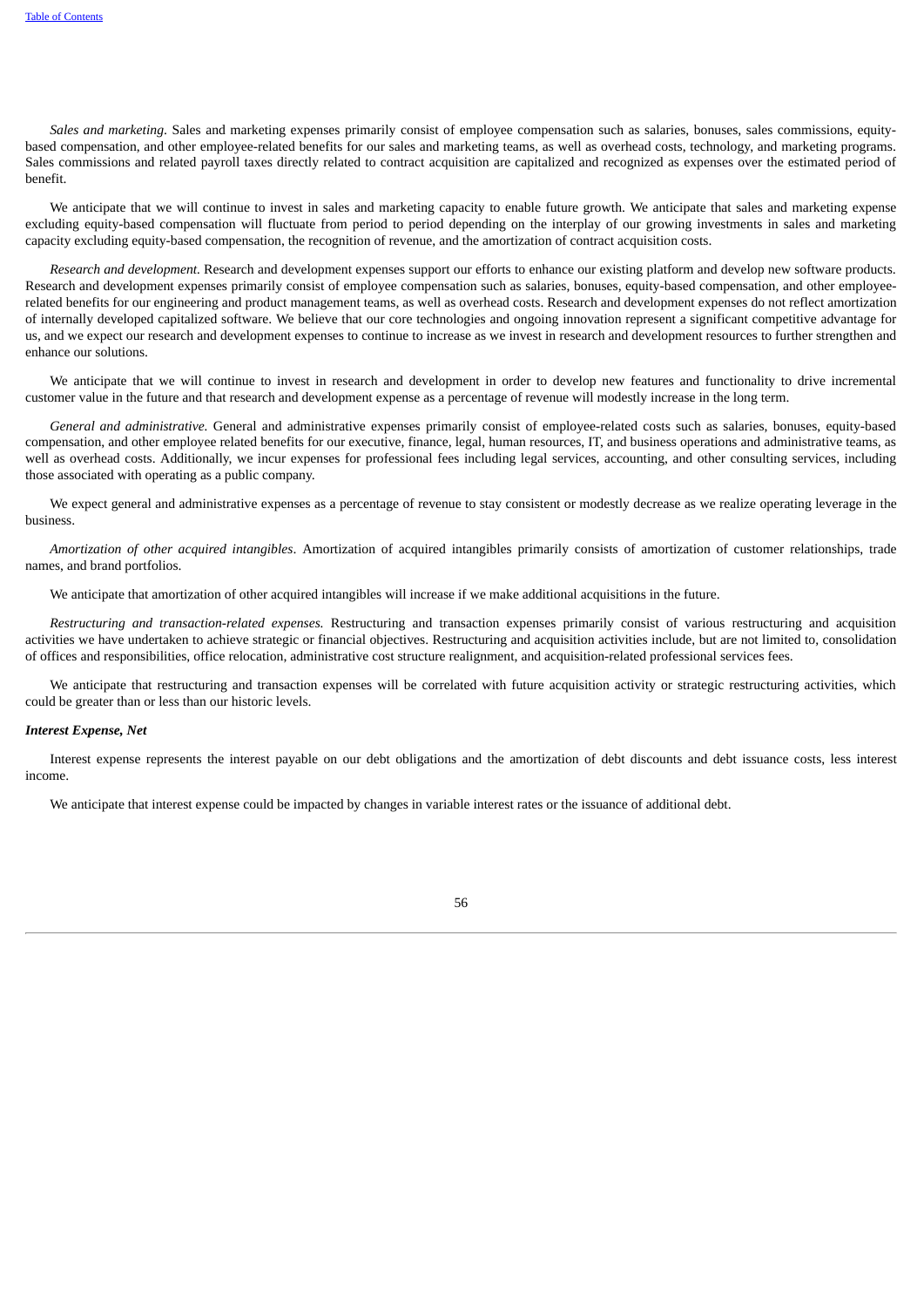### *Loss on Debt Modification and Extinguishment*

*Loss on debt modification and extinguishment* consists of prepayment penalties and impairment of deferred financing costs associated with the modification or extinguishment of debt, as well as new fees incurred with third parties in connection with debt modifications.

We anticipate that losses related to debt extinguishment will only occur if we extinguish indebtedness before the contractual repayment dates.

#### *Other (Income) Expense, Net*

*Other (income) expense, net* consists primarily of the revaluation of tax receivable agreement liabilities and foreign currency realized and unrealized gains and losses related to the impact of transactions denominated in a foreign currency.

Changes to existing tax law including changes to the corporate income tax rates and the Company's state tax footprint could lead to substantial revaluations of the tax receivable agreement liability recorded through other income and expense, net.

The magnitude of other income and expenses, net may increase as we expand operations internationally and add complexity to our operations.

#### *Income Tax Expense (Benefit)*

ZoomInfo OpCo is currently treated as a pass-through entity for U.S. federal income tax purposes and most applicable state and local income tax purposes. Income tax expense (benefit), Deferred tax assets, Deferred tax liabilities, and liabilities for unrecognized tax benefits reflect management's best assessment of estimated current and future taxes to be paid by our corporate subsidiaries and, to the extent paid directly by our limited liability companies and partnerships that are treated as partnerships for tax purposes, our partnerships. Our corporate subsidiary, RKSI Acquisition Corporation, was subject to income taxes in the United States and held a noncontrolling interests in our subsidiary, ZoomInfo Technologies LLC. ZoomInfo Technologies LLC was treated as a partnership for U.S. federal and most applicable state and local income tax purposes. Any taxable income or loss generated by ZoomInfo Technologies LLC is passed through to and included in the taxable income or loss of its partners, including ZoomInfo LLC and RKSI Acquisition Corporation. However, because RKSI Acquisition Corporation is subject to income taxes in the United States, income allocated to such corporate subsidiary for tax purposes reduced the taxable income allocated to and distributions made to ZoomInfo OpCo. During the three months ended September 30, 2021, RKSI Acquisition Corporation was distributed up to ZoomInfo HoldCo followed by the merger of RKSI Acquisition Corporation with and into ZoomInfo HoldCo and the merger of ZoomInfo HoldCo with and into ZoomInfo Technologies Inc. Significant judgments and estimates are required in determining our consolidated income tax expense. Refer to Note 2 - Basis of Presentation and Summary of Significant Accounting Policies to our unaudited consolidated financial statements included in Part I, Item 1 of this Form 10-Q for additional information. During the three months ended December 31, 2021, ZoomInfo Technologies LLC made an election to be taxed as a corporation. Therefore, taxable income from the operations will no longer flow up to ZoomInfo Intermediate Inc.

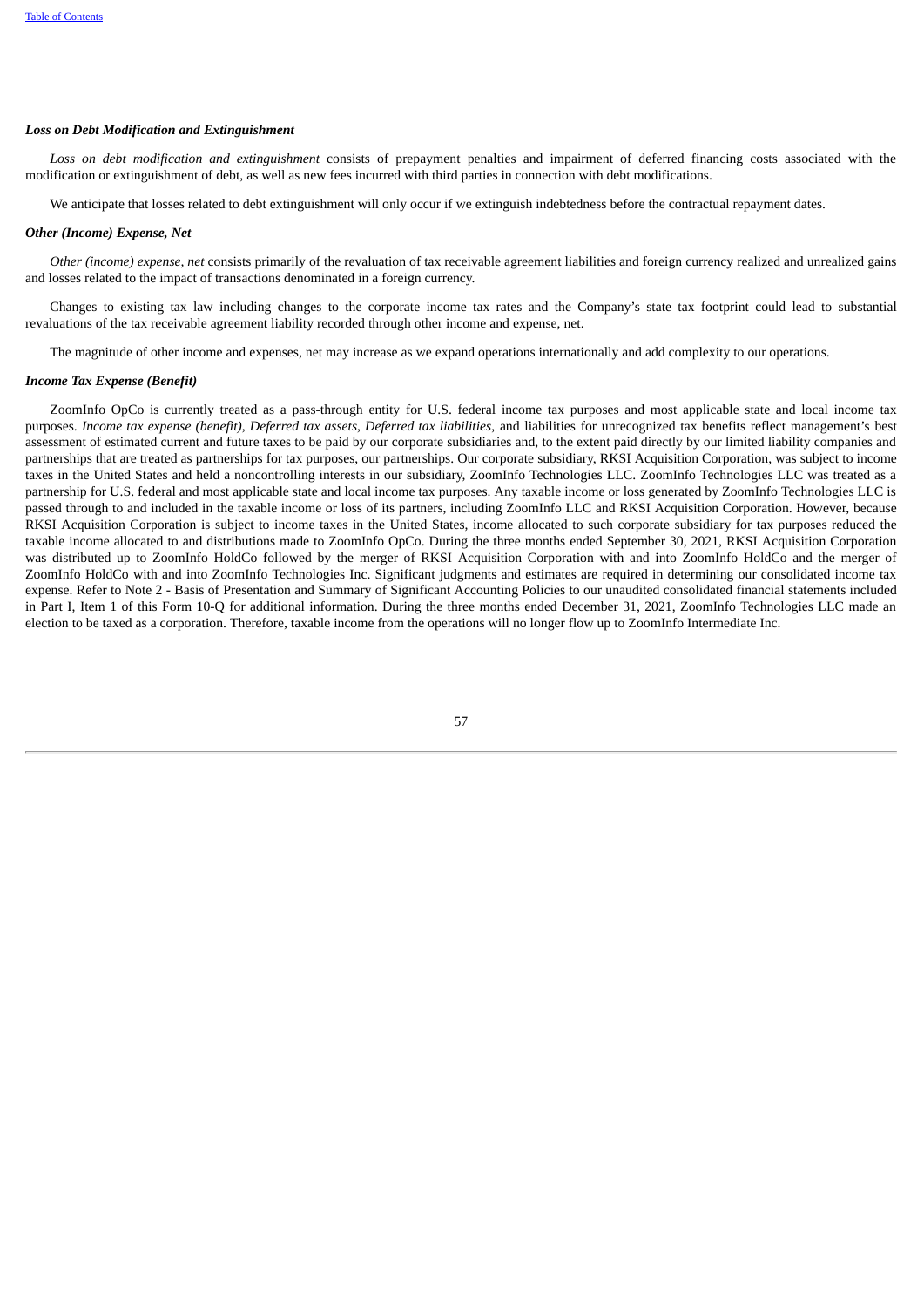After consummation of the Reorganization Transactions, ZoomInfo Intermediate Inc. became subject to U.S. federal income taxes with respect to our allocable share of any U.S. taxable income of ZoomInfo OpCo, and is taxed at the prevailing corporate tax rates. ZoomInfo Technologies Inc. is treated as a U.S. corporation for U.S. federal, state, and local income tax purposes. Accordingly, a provision for income taxes will be recorded for the anticipated tax consequences of our reported results of operations for federal income taxes. In addition to tax expenses, we also will incur expenses related to our operations, as well as payments under the tax receivable agreements, which we expect to be significant. In addition, because RKSI Acquisition Corporation (prior to its merger with and into ZoomInfo HoldCo) and Zebra Acquisition Corporation (prior to its merger with RKSI Acquisition Corporation) will continue to be subject to income taxes in the United States, income allocated to such corporate subsidiaries for tax purposes will reduce the distributions made to ZoomInfo OpCo, thereby reducing our allocable share of U.S. taxable income of ZoomInfo OpCo. See "Risk Factors - Risks Related to Our Organizational Structure" in Part I, Item 1A of our 2021 Form 10-K.

### **Results of Operations**

The following table presents our results of operations for the three months ended March 31, 2022 and 2021:

|                                                                  |      | Three Months Ended March 31, |    |        |  |  |
|------------------------------------------------------------------|------|------------------------------|----|--------|--|--|
| $(S \in \mathbb{N})$ in millions)                                | 2022 |                              |    | 2021   |  |  |
| Revenue                                                          | \$   | $241.7$ \$                   |    | 153.3  |  |  |
|                                                                  |      |                              |    |        |  |  |
| Cost of service:                                                 |      |                              |    |        |  |  |
| Cost of service <sup>(1)</sup>                                   |      | 32.8                         |    | 21.4   |  |  |
| Amortization of acquired technology                              |      | 11.2                         |    | 6.7    |  |  |
| Gross profit                                                     |      | 197.7                        |    | 125.2  |  |  |
|                                                                  |      |                              |    |        |  |  |
| Operating expenses:                                              |      |                              |    |        |  |  |
| Sales and marketing <sup>(1)</sup>                               |      | 84.1                         |    | 48.8   |  |  |
| Research and development <sup>(1)</sup>                          |      | 45.6                         |    | 20.4   |  |  |
| General and administrative <sup>(1)</sup>                        |      | 27.8                         |    | 18.8   |  |  |
| Amortization of other acquired intangibles                       |      | 5.3                          |    | 4.8    |  |  |
| Restructuring and transaction-related expenses                   |      | 2.5                          |    | 4.4    |  |  |
| Total operating expenses                                         |      | 165.3                        |    | 97.2   |  |  |
| Income (loss) from operations                                    |      | 32.4                         |    | 28.0   |  |  |
|                                                                  |      |                              |    |        |  |  |
| Interest expense, net                                            |      | 11.8                         |    | 6.5    |  |  |
| Loss on debt modification and extinguishment                     |      |                              |    | 5.9    |  |  |
| Other (income) expense, net                                      |      | 1.4                          |    | (0.2)  |  |  |
| Income (loss) before income taxes                                |      | 19.2                         |    | 15.8   |  |  |
| Income tax expense (benefit)                                     |      | 13.0                         |    | 49.7   |  |  |
| Net income (loss)                                                |      | 6.2                          |    | (33.9) |  |  |
| Less: Net income (loss) attributable to noncontrolling interests |      |                              |    | (37.1) |  |  |
| Net income (loss) attributable to ZoomInfo Technologies Inc.     | \$   | $6.2\,$                      | \$ | 3.2    |  |  |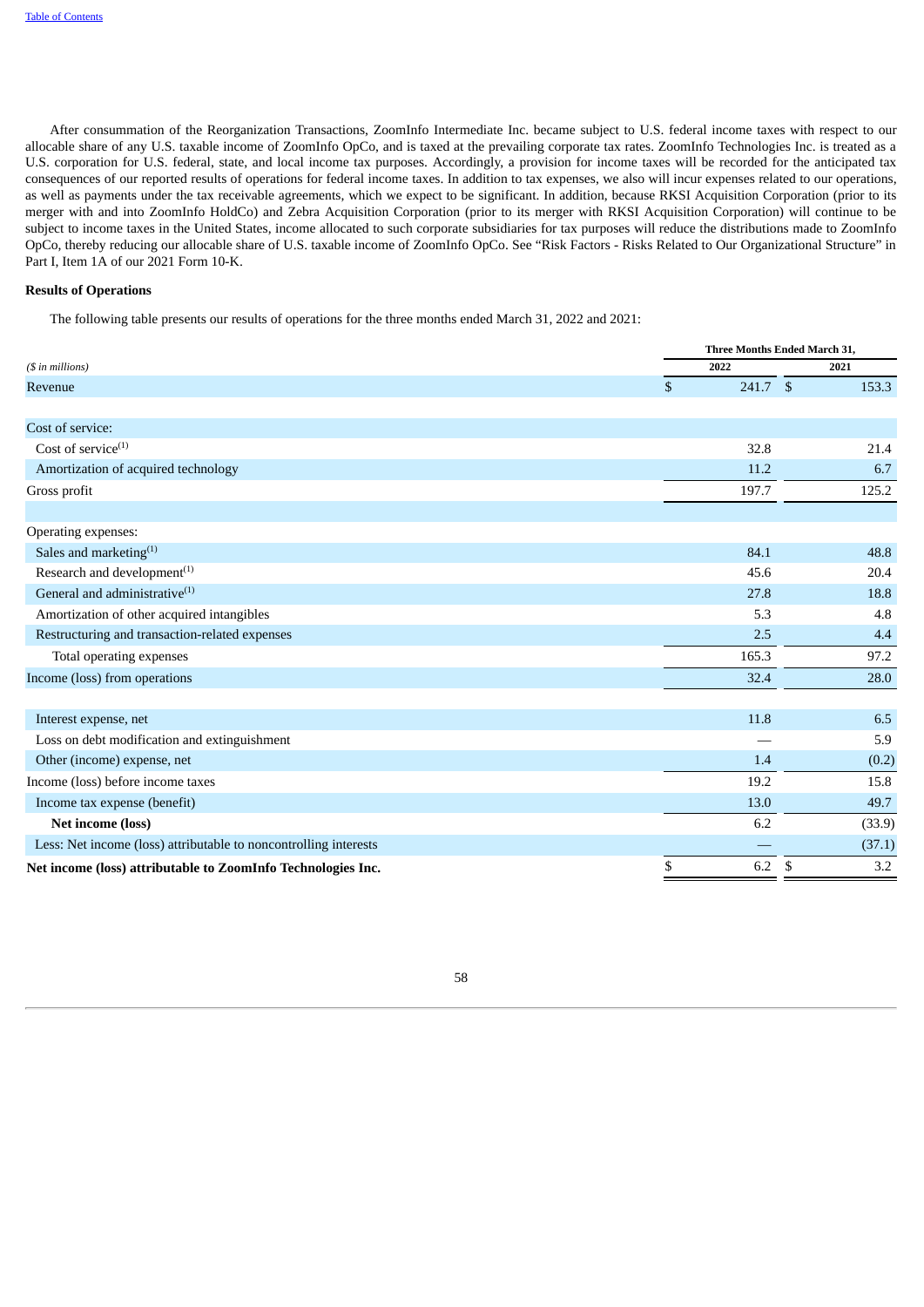$\_$ 

#### (1) Includes equity-based compensation expense as follows:

|                                         | Three Months Ended March 31, |      |  |      |
|-----------------------------------------|------------------------------|------|--|------|
| $(\$ in millions)$                      |                              | 2022 |  | 2021 |
| Cost of service                         |                              | 4.6  |  | 3.5  |
| Sales and marketing                     |                              | 16.1 |  | 8.4  |
| Research and development                |                              | 15.6 |  | 2.6  |
| General and administrative              |                              | 6.2  |  | 3.6  |
| Total equity-based compensation expense |                              | 42.5 |  | 18.1 |

#### *Three Months Ended March 31, 2022 and Three Months Ended March 31, 2021*

*Revenue*. Revenue was \$241.7 million for the three months ended March 31, 2022, an increase of \$88.4 million, or 58%, as compared to \$153.3 million for the three months ended March 31, 2021. This increase was primarily due to the addition of new customers over the past 12 months and net expansion with existing customers. Products acquired within the last 12 months contributed \$13.0 million for the three months ended March 31, 2022.

*Cost of Service.* Cost of service was \$44.0 million for the three months ended March 31, 2022, an increase of \$15.9 million, or 57%, as compared to \$28.1 million for the three months ended March 31, 2021. The increase was primarily due to additional headcount and related salaries and benefit expenses, increased hosting expense to support new and growing customers, increased amortization of acquired technology related to prior year acquisitions, and increased equity-based compensation expense.

*Operating Expenses.* Operating expenses were \$165.3 million for the three months ended March 31, 2022, an increase of \$68.1 million, or 70%, as compared to \$97.2 million for the three months ended March 31, 2021. Excluding equity-based compensation expenses, operating expenses were \$127.4 million for the three months ended March 31, 2022, an increase of \$44.8 million, or 54%, as compared to \$82.6 million for the three months ended March 31, 2021. The increase excluding equity-based compensation was primarily due to:

- an increase in sales and marketing expense (excluding equity-based compensation) of \$27.6 million, or 68%, to \$68.0 million for the three months ended March 31, 2022, due primarily to additional headcount and related salaries and benefits expenses added to drive continued incremental sales and support acquired products, as well as additional commission expense and amortization of deferred commissions related to obtaining contracts with customers, and advertising expenses;
- an increase in research and development expense (excluding equity-based compensation) of \$12.2 million, or 69%, to \$30.0 million for the three months ended March 31, 2022, due primarily to additional headcount and related salaries and benefits expenses added to support continued innovation of our services and acquired products;
- *•* an increase in general and administrative expense (excluding equity-based compensation) of \$6.4 million, or 42%, to \$21.6 million for the three months ended March 31, 2022, due primarily to additional headcount and related salaries and benefits expenses to support the larger organization;
- an increase in amortization of acquired intangibles expense of \$0.5 million, or 10%, to \$5.3 million for the three months ended March 31, 2022, due to amortization expense related to intangible assets from 2021 acquisitions; and
- restructuring and transaction-related expense of \$2.5 million for the three months ended March 31, 2022, primarily due to transition and retention payments and other costs incurred related to 2021 acquisitions. This represented a decrease of \$1.9 million, or 43%, as compared to expense of \$4.4 million for the three months ended March 31, 2021, which largely represented impairment and accelerated depreciation related to the Company's Waltham office relocation.

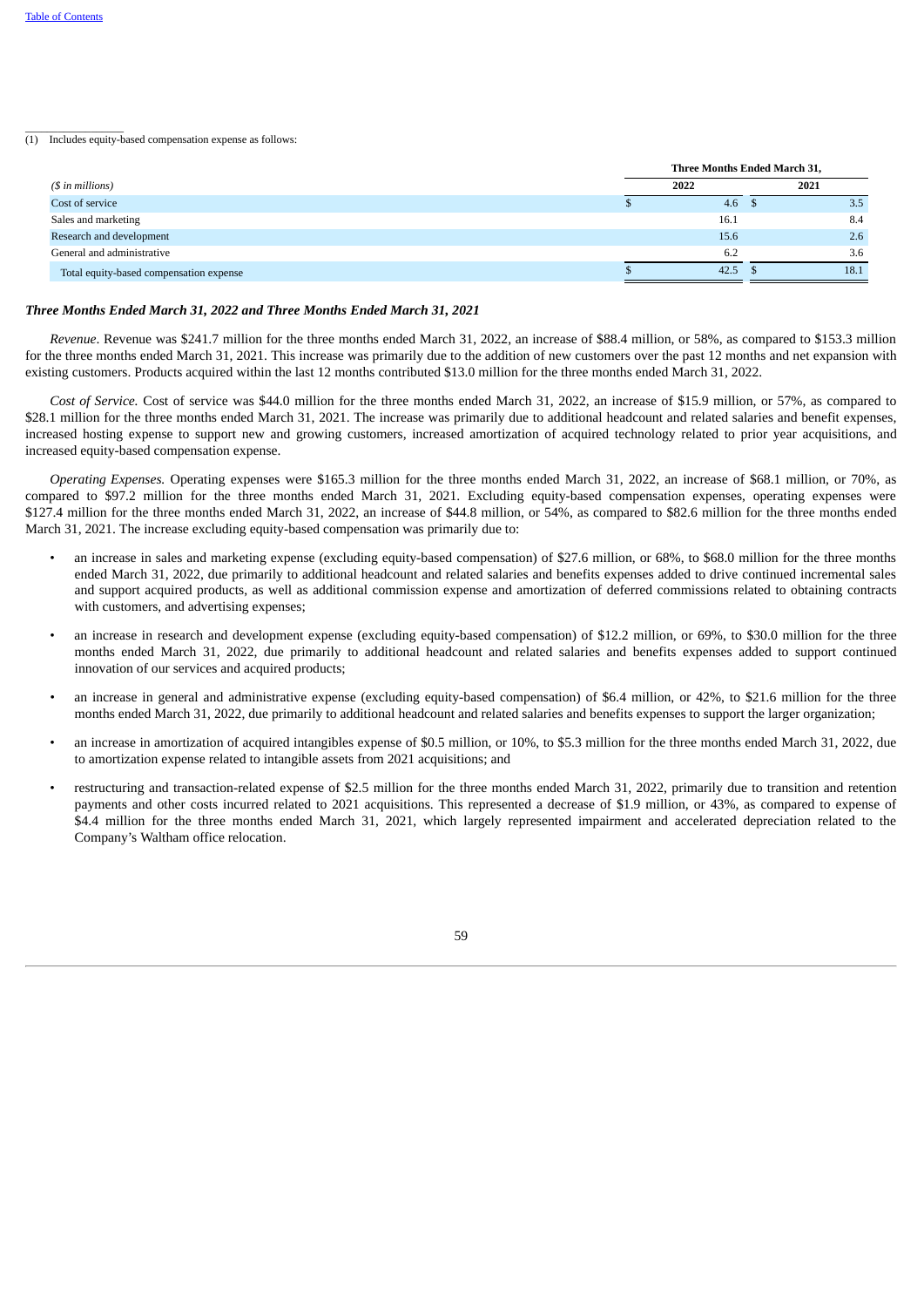*Interest Expense, Net*. Interest expense, net was \$11.8 million for the three months ended March 31, 2022, an increase of \$5.3 million, or 82%, as compared to \$6.5 million for the three months ended March 31, 2021. The increase was primarily due to increases in the amount of total debt, attributable to the February and July 2021 issuances of Senior Notes.

*Income Tax Expense (Benefit)*. Expense from income taxes for the three months ended March 31, 2022 was \$13.0 million, representing an effective tax rate of 67.6%, as compared to expense from income taxes of \$49.7 million for the three months ended March 31, 2021, representing an effective tax rate of 314.5%. The decrease in the effective tax rate was primarily due to the recognition of non-cash tax expense in Q1 2021 resulting from a shift in GAAP basis from a non-taxable entity to a taxable entity.

## **Liquidity and Capital Resources**

As of March 31, 2022, we had \$394.4 million of cash and cash equivalents, \$12.4 million of short-term investments, and \$250.0 million available under our first lien revolving credit facility. We have financed our operations primarily through cash generated from operations and financed various acquisitions through cash generated from operations supplemented with debt offerings.

We believe that our cash flows from operations and existing available cash and cash equivalents, together with our other available external financing sources, will be adequate to fund our operating and capital needs for at least the next 12 months and for the foreseeable future. We are currently in compliance with the covenants under the credit agreements governing our secured credit facilities and we expect to remain in compliance with our covenants.

We generally invoice our subscription customers annually, semi-annually, or quarterly in advance of our subscription services. Therefore, a substantial source of our cash is from such prepayments, which are included on our Condensed Consolidated Balance Sheets as unearned revenue. Unearned revenue consists of billed fees for our subscriptions, prior to satisfying the criteria for revenue recognition, which are subsequently recognized as revenue in accordance with our revenue recognition policy. As of March 31, 2022, we had unearned revenue of \$406.1 million, of which \$403.8 million was recorded as a current liability and is expected to be recorded as revenue in the next 12 months, provided all other revenue recognition criteria have been met.

After the consummation of the Reorganization Transactions, ZoomInfo Intermediate Inc. (formerly known as ZoomInfo Technologies Inc.) became a holding company with no material assets other than its ownership of HoldCo Units, and ZoomInfo HoldCo became a holding company with no material assets other than its ownership of ZoomInfo OpCo Units. During the quarter ended September 20, 2021, ZoomInfo HoldCo was merged with and into ZoomInfo Intermediate Inc. During the quarter ended December 31, 2021, ZoomInfo Intermediate Inc. became a wholly owned subsidiary of ZoomInfo Technologies Inc. ZoomInfo Technologies Inc. and ZoomInfo Intermediate Inc. have no independent means of generating revenue. In the event ZoomInfo Technologies Inc. declares any cash dividend, we expect that ZoomInfo Technologies Inc to cause ZoomInfo MidCo LLC to make distributions to ZoomInfo Technologies Inc. in part through distributions to ZoomInfo Intermediate Inc. and ZoomInfo OpCo, in an amount sufficient to cover such cash dividends declared by us. Deterioration in the financial condition, earnings, or cash flow of ZoomInfo MidCo LLC and its subsidiaries for any reason could limit or impair their ability to pay such distributions. In addition, the terms of our financing arrangements contain covenants that may restrict ZoomInfo MidCo LLC and its subsidiaries from paying such distributions, subject to certain exceptions. Further, ZoomInfo MidCo LLC is generally prohibited under Delaware law from making a distribution to a member to the extent that, at the time of the distribution, after giving effect to the distribution, liabilities of ZoomInfo MidCo LLC (with certain exceptions), as applicable, exceed the fair value of its assets. Subsidiaries of ZoomInfo MidCo LLC are generally subject to similar legal limitations on their ability to make distributions to ZoomInfo MidCo LLC. See "Risk Factors - Risks Related to Our Organizational Structure" in Part I, Item 1A of our 2021 Form 10-K.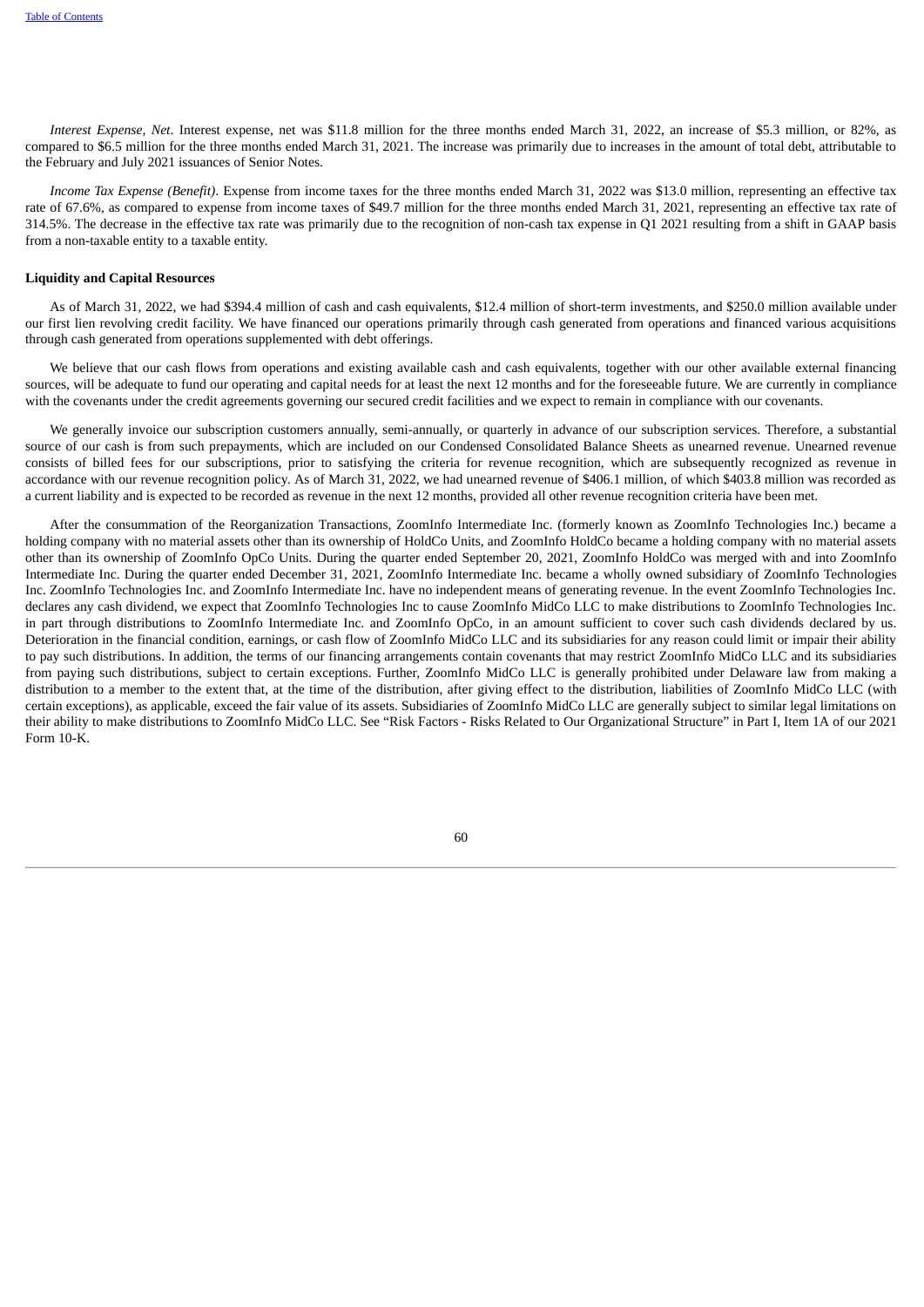Our cash flows from operations, borrowing availability, and overall liquidity are subject to risks and uncertainties. We may not be able to obtain additional liquidity on reasonable terms, or at all. In addition, our liquidity and our ability to meet our obligations and to fund our capital requirements are dependent on our future financial performance, which is subject to general economic, financial, and other factors that are beyond our control. Accordingly, our business may not generate sufficient cash flow from operations and future borrowings may not be available from additional indebtedness or otherwise to meet our liquidity needs. If we decide to pursue one or more significant acquisitions, we may incur additional debt or sell additional equity to finance such acquisitions, which would result in additional expenses or dilution. See "Risk Factors" in Part I, Item 1A of our 2021 Form 10-K.

### *Historical Cash Flows*

The following table summarizes our cash flows for the periods presented:

|                                                                          |  | Three Months Ended March 31, |  |        |  |
|--------------------------------------------------------------------------|--|------------------------------|--|--------|--|
| (\$ in millions)                                                         |  | 2022                         |  | 2021   |  |
| Net cash provided by (used in) operating activities                      |  | 105.0                        |  | 93.0   |  |
| Net cash provided by (used in) investing activities                      |  | (8.6)                        |  | (99.0) |  |
| Net cash provided by (used in) financing activities                      |  | (10.3)                       |  | (33.8) |  |
| Net increase (decrease) in cash and cash equivalents and restricted cash |  | 86.1                         |  | (39.8) |  |

### *Cash Flows from (used in) Operating Activities*

Net cash provided by operations was \$105.0 million for the three months ended March 31, 2022 as a result of net income of \$6.2 million, adjusted by non-cash charges of \$89.3 million and the change in our operating assets net of operating liabilities of \$9.5 million. The non-cash charges are primarily comprised of equity-based compensation of \$42.5 million, depreciation and amortization of \$20.0 million, amortization of deferred commission costs of \$14.1 million, and a decrease in deferred tax assets net of deferred tax liabilities of \$10.7 million. The change in operating assets net of operating liabilities was primarily the result of an increase in unearned revenue of \$41.9 million, and a decrease in accounts receivable of \$20.1 million, partially offset by a decrease in accrued expenses and other liabilities of \$29.4 million, and an increase in deferred costs and other assets of \$18.6 million.

Net cash provided by operations was \$93.0 million for the three months ended March 31, 2021 as a result of a net loss of \$33.9 million, adjusted by noncash charges of \$99.3 million and partially offset by the change in our operating assets net of operating liabilities of \$27.6 million. The non-cash charges were primarily comprised of depreciation and amortization of \$15.5 million, equity-based compensation of \$18.1 million, loss on early extinguishment of debt of \$5.9 million, amortization of deferred commission costs of \$8.7 million, and a decrease in deferred tax assets net of deferred tax liabilities of \$47.0 million. The change in operating assets net of operating liabilities was primarily the result of an increase in unearned revenue of \$39.2 million, an increase in accounts payable of \$5.2 million, and a decrease in accounts receivable of \$5.1 million, partially offset by a decrease in accrued expenses and other liabilities of \$12.6 million and in deferred costs and other assets of \$9.8 million.

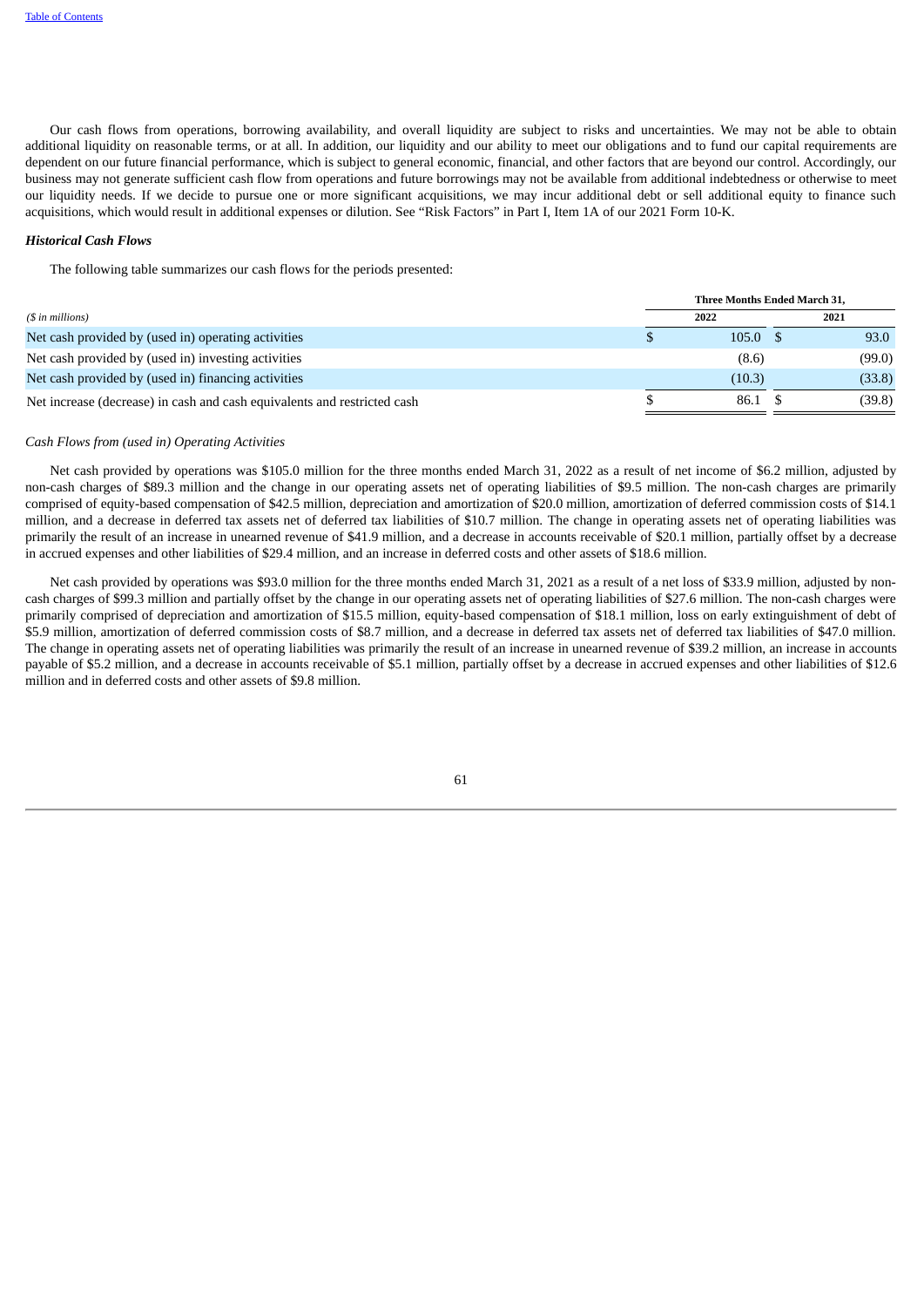Restructuring and transaction-related cash costs for the three months ended March 31, 2022 primarily related to transaction costs related to 2021 acquisitions and tax payments related to entity conversions, which are not expected to recur. However, we may continue to make future acquisitions as part of our business strategy which may require the use of capital resources and drive additional future restructuring and transaction-related cash expenditures as well as integration and acquisition-related compensation cash costs. During the three months ended March 31, 2022, and 2021, we incurred the following cash expenditures:

|                                                                                    |  | <b>Three Months Ended March 31.</b> |  |      |  |
|------------------------------------------------------------------------------------|--|-------------------------------------|--|------|--|
| (\$ in millions)                                                                   |  | 2022                                |  | 2021 |  |
| Cash interest expense                                                              |  | 19.5                                |  | 6.8  |  |
| Restructuring and transaction-related expenses paid in cash <sup>(a)</sup>         |  | 8.0                                 |  |      |  |
| Integration costs and acquisition-related compensation paid in cash <sup>(b)</sup> |  | $\hspace{0.1mm}-\hspace{0.1mm}$     |  |      |  |

(a) Represents cash payments directly associated with acquisition or disposal activities, including employee severance and termination benefits, contract termination fees and penalties, and other exit or disposal costs. Fo March 31, 2021, these payments related primarily to settlement of accrued accretion on the Pre-Acquisition ZI deferred consideration balance.

Represents cash payments directly associated with integration activities for acquisitions and acquisition-related compensation, which includes transaction bonuses and retention awards. For the three months ended March 31, 2021, these payments related primarily to cash vesting payments from the acquisition of Pre-Acquisition ZI.

Future demands on our capital resources associated with our debt facilities may also be impacted by changes in reference interest rates and the potential that we incur additional debt in order to fund additional acquisitions or for other corporate purposes. Future demands on our capital resources associated with transaction expenses and restructuring activities and integration costs and transaction-related compensation will be dependent on the frequency and magnitude of future acquisitions and restructuring and integration activities that we pursue. As part of our business strategy, we expect to continue to pursue acquisitions of, or investments in, complementary businesses from time to time; however, we cannot predict the magnitude or frequency of such acquisitions or investments.

#### *Cash Flows from (used in) Investing Activities*

Cash used in investing activities for the three months ended March 31, 2022 was \$8.6 million, consisting of purchases of short-term investments of \$11.1 million, the purchase of a convertible note receivable of \$10.0 million, and purchases of property and equipment and other assets of \$6.6 million, partially offset by maturities of short-term investments of \$17.0 million, and cash received for acquisitions of \$2.1 million.

Cash used in investing activities for the three months ended March 31, 2021 was \$99.0 million, consisting of purchases of short-term investments of \$103.6 million and purchases of property and equipment and other assets of \$4.7 million, partially offset by maturities of short-term investments of \$9.5 million.

As we continue to grow and invest in our business, we expect to continue to invest in property and equipment and opportunistically pursue acquisitions.

#### *Cash Flows from (used in) Financing Activities*

Cash used in financing activities for the three months ended March 31, 2022 was \$10.3 million, primarily comprised of payments related to our tax receivable agreements of \$5.0 million, payments of taxes related to net share settlement of equity awards of \$3.8 million, payments of deferred consideration of \$1.1 million, payments of issuance fees from prior transactions of \$0.7 million, partially offset by proceeds from exercise of stock options of \$0.3 million.

Cash provided by financing activities for the three months ended March 31, 2021 was \$33.8 million, consisting of payments on long-term debt of \$356.4 million, tax distributions to equity partners of \$10.8 million, and payments of deferred consideration of \$9.2 million, partially offset by proceeds from debt of \$350.0 million.

Refer to Note 8 - Financing Arrangements of our consolidated financial statements for additional information related to each of our borrowings.

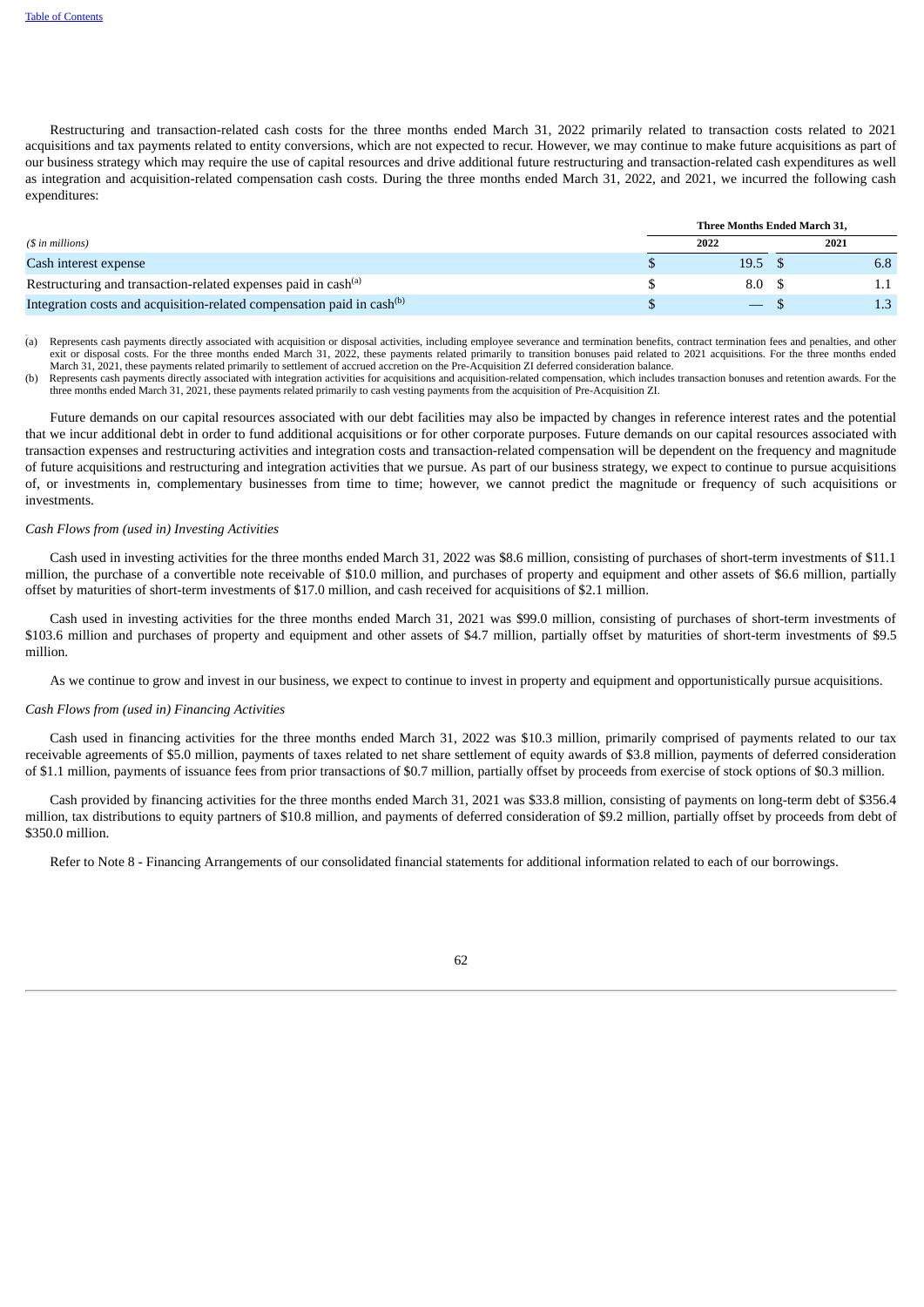### *Debt Obligations*

As of March 31, 2022, the aggregate remaining balance of \$600.0 million of first lien term loans is due, in its entirety, at the contractual maturity date of February 1, 2026. As of March 31, 2022, the aggregate remaining balance of \$650.0 million of 3.875% Senior Notes is due, in its entirety, at the contractual maturity date of February 1, 2029. Interest on the Senior Notes is payable semi-annually in arrears beginning on August 1, 2021. The foregoing currently represent the only existing required future debt principal repayment obligations that will require future uses of the Company's cash.

The first lien term debt has a variable interest rate whereby the Company can elect to use a Base Rate or LIBOR plus an applicable rate. The applicable rate is 2.00% for Base Rate loans or 3.00% for LIBOR Based Loans, depending on the Company's leverage. The first lien revolving debt has a variable interest rate whereby the Company can elect to use a Base Rate or LIBOR plus an applicable rate. The applicable margin is 1.00% to 1.25% for Base Rate loans or 2.00% to 2.25% for LIBOR Based Loans, depending on the Company's leverage. The effective interest rate on the first lien debt was 3.51% and 3.41% as of March 31, 2022 and December 31, 2021, respectively.

Our total net leverage ratio to Adjusted EBITDA is defined as total contractual maturity of outstanding indebtedness less cash and cash equivalents, restricted cash, and short-term investments, divided by trailing twelve months Adjusted EBITDA. Adjusted EBITDA for the 12 months ended March 31, 2022 was \$348.6 million. Our total net leverage ratio to Adjusted EBITDA as of March 31, 2022 was 2.4x.

*(\$ in millions, except leverage ratios)*

| Total contractual maturity of outstanding indebtedness                       | 1,250.0 |
|------------------------------------------------------------------------------|---------|
| Less: Cash and cash equivalents, restricted cash, and short-term investments | 412.6   |
| Net Debt                                                                     | 837.4   |
| Trailing Twelve Months (TTM) Adjusted EBITDA                                 | 348.6   |
| Total net leverage ratio to Adjusted EBITDA                                  | 2.4x    |

Our consolidated first lien net leverage ratio is defined in our First Lien Credit Agreement as total contractual maturity of outstanding First Lien indebtedness less cash and cash equivalents and short-term investments, divided by trailing twelve months Cash EBITDA (defined as Consolidated EBITDA in our Credit Agreements). Cash EBITDA differs from Adjusted EBITDA due to certain defined add-backs, including cash generated from changes in unearned revenue; see table below for reconciliation. Cash EBITDA for the 12 months ended March 31, 2022 was \$475.6 million. Our consolidated first lien net leverage ratio as of March 31, 2022 was 0.4x.

| (\$ in millions, except leverage ratios)                    |       |
|-------------------------------------------------------------|-------|
| Total contractual maturity of First Lien indebtedness       | 600.0 |
| Less: Cash and cash equivalents, and short-term investments | 406.8 |
| Net Debt                                                    | 193.2 |
| Trailing Twelve Months (TTM) Cash EBITDA                    | 475.6 |
| Consolidated first lien net leverage ratio                  | 0.4x  |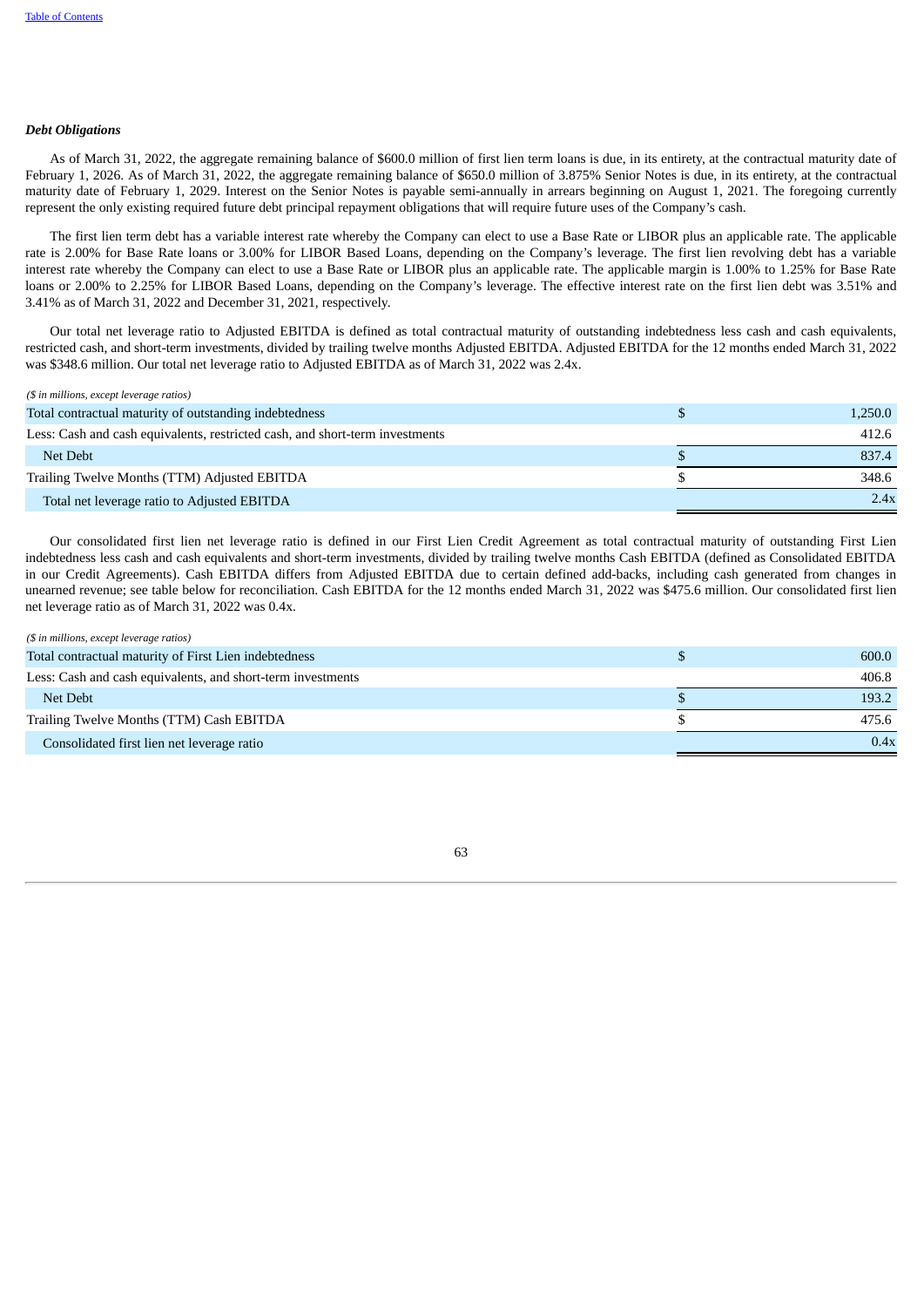Our total net leverage ratio to Cash EBITDA (defined as Consolidated EBITDA in our Credit Agreements) is defined as total contractual maturity of outstanding indebtedness less cash and cash equivalents, restricted cash, and short-term investments, divided by trailing twelve months Cash EBITDA. Cash EBITDA for the 12 months ended March 31, 2022 was \$475.6 million. Our total net leverage ratio to Cash EBITDA as of March 31, 2022 was 1.8x.

| (\$ in millions, except leverage ratios)                                     |         |
|------------------------------------------------------------------------------|---------|
| Total contractual maturity of outstanding indebtedness                       | 1,250.0 |
| Less: Cash and cash equivalents, restricted cash, and short-term investments | 412.6   |
| Net Debt                                                                     | 837.4   |
| Trailing Twelve Months (TTM) Cash EBITDA                                     | 475.6   |
| Total net leverage ratio to Cash EBITDA                                      | 1.8x    |

|                                                                                    |               | <b>Trailing Twelve Months as of</b> |  |
|------------------------------------------------------------------------------------|---------------|-------------------------------------|--|
| (in millions)                                                                      |               | March 31, 2022                      |  |
| <b>Net income (loss)</b>                                                           | $\mathsf{\$}$ | 135.0                               |  |
| Add (less): Expense (benefit) from income taxes                                    |               | (30.6)                              |  |
| Add: Interest expense, net                                                         |               | 49.2                                |  |
| Add: Loss on debt modification and extinguishment                                  |               | 1.8                                 |  |
| Add: Depreciation                                                                  |               | 13.2                                |  |
| Add: Amortization of acquired technology                                           |               | 39.8                                |  |
| Add: Amortization of other acquired intangibles                                    |               | 20.8                                |  |
| <b>EBITDA</b>                                                                      |               | 229.2                               |  |
| Add (less): Other expense (income), net <sup>(a)</sup>                             |               | (37.6)                              |  |
| Add: Impact of fair value adjustments to acquired unearned revenue <sup>(b)</sup>  |               | 5.0                                 |  |
| Add: Equity-based compensation expense                                             |               | 117.3                               |  |
| Add: Restructuring and transaction related expenses (excluding depreciation) $(c)$ |               | 21.0                                |  |
| Add: Integration costs and acquisition-related expenses <sup>(d)</sup>             |               | 13.7                                |  |
| <b>Adjusted EBITDA</b>                                                             |               | 348.6                               |  |
| Add: Unearned revenue adjustment                                                   |               | 128.9                               |  |
| Add: Pro forma cost savings                                                        |               | 1.9                                 |  |
| Add (less): Cash rent adjustment                                                   |               | (0.3)                               |  |
| Add (less): Pre-Acquisition EBITDA                                                 |               | (4.7)                               |  |
| Add (less): Other lender adjustments                                               |               | 1.2                                 |  |
| <b>Cash EBITDA</b>                                                                 | \$            | 475.6                               |  |
|                                                                                    |               |                                     |  |

\_\_\_\_\_\_\_\_\_\_\_\_\_\_\_\_\_\_ (a) Primarily represents revaluations on tax receivable agreement liability and foreign exchange remeasurement gains and losses.

(b) Represents the impact of fair value adjustments to acquired unearned revenue relating to services billed by an acquired company prior to our acquisition of that company. These adjustments represent the difference betwe recognized prior to the acquisition.

(c) Represents costs directly associated with acquisition or disposal activities, including employee severance and termination benefits, contract termination fees and penalties, and other exit or disposal costs. For the tr

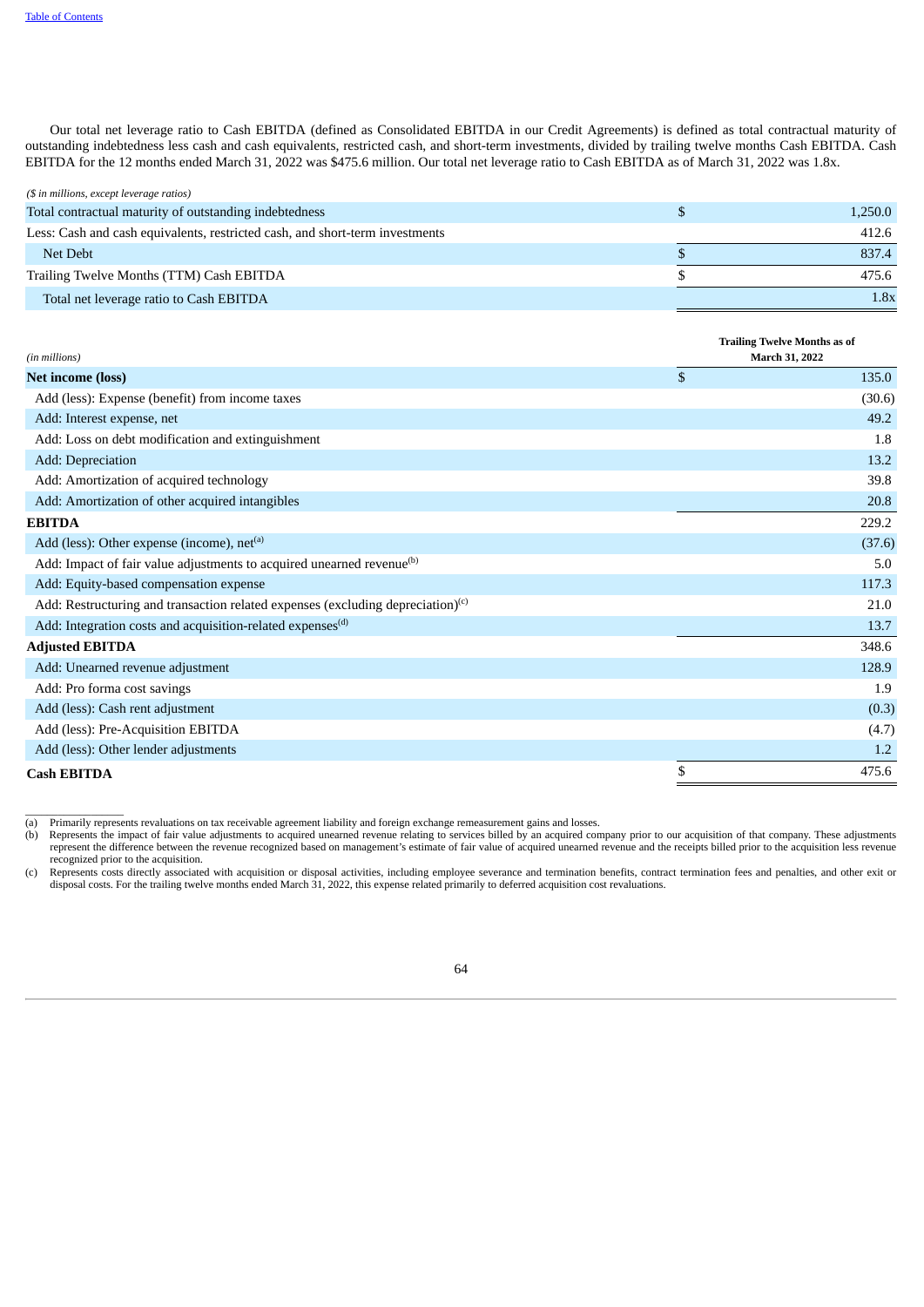(d) Represents costs directly associated with integration activities for acquisitions and acquisition-related compensation, which includes transaction bonuses and retention awards. For the trailing twelve months ended March 31, 2022, this expense related primarily to cash vesting payments from the acquisition of Pre-Acquisition ZI. This expense is included in cost of service, sales and marketing expense, research and development expense, and general and administrative expense as follows:

| (in millions)                                                |   | <b>Trailing Twelve Months as of</b><br>March 31, 2022 |  |  |
|--------------------------------------------------------------|---|-------------------------------------------------------|--|--|
| Cost of service                                              | Φ |                                                       |  |  |
| Sales and marketing                                          |   | - 5.7                                                 |  |  |
| Research and development                                     |   | 4.3                                                   |  |  |
| General and administrative                                   |   | 2.0                                                   |  |  |
| Total integration costs and acquisition-related compensation |   | 13.7                                                  |  |  |

In addition, our credit agreement governing our first lien term loan contains restrictive covenants that may limit our ability to engage in activities that may be in our long-term best interest. These restrictive covenants include, among others, limitations on our ability to pay dividends or make other distributions in respect of, or repurchase or redeem, capital stock, prepay, redeem, or repurchase certain debt, make acquisitions, investments, loans, and advances, or sell or otherwise dispose of assets. Our failure to comply with those covenants could result in an event of default which, if not cured or waived, could result in the acceleration of substantially all of our debt. The Company may be able to incur substantial additional indebtedness in the future. The terms of the credit agreements governing our first lien term loan limit, but do not prohibit, the Company from incurring additional indebtedness, and the additional indebtedness incurred in compliance with these restrictions could be substantial. These restrictions will also not prevent the Company from incurring obligations that do not constitute "Indebtedness" as defined in the agreements governing our indebtedness.

#### **Tax Receivable Agreements**

We have entered into two tax receivable agreements. We entered into (i) the Exchange Tax Receivable Agreement with certain of our Pre-IPO OpCo Unitholders and (ii) the Reorganization Tax Receivable Agreement with the Pre-IPO Blocker Holders. These tax receivable agreements provide for the payment by members of the ZoomInfo Tax Group to such Pre-IPO Owners and certain Pre-IPO HoldCo Unitholders of 85% of the benefits, if any, that the ZoomInfo Tax Group is deemed to realize (calculated using certain assumptions) as a result of certain tax attributes and benefits covered by the tax receivable agreements.

The Exchange Tax Receivable Agreement provides for the payment by members of the ZoomInfo Tax Group to certain Pre-IPO OpCo Unitholders and certain Pre-IPO HoldCo Unitholders of 85% of the benefits, if any, that the ZoomInfo Tax Group is deemed to realize (calculated using certain assumptions) as a result of (i) the ZoomInfo Tax Group's allocable share of existing tax basis acquired in the IPO and (ii) increases in the ZoomInfo Tax Group's allocable share of existing tax basis and tax basis adjustments that will increase the tax basis of the tangible and intangible assets of the ZoomInfo Tax Group as a result of sales or exchanges of OpCo Units for shares of Class A common stock after the IPO, and certain other tax benefits, including tax benefits attributable to payments under the Exchange Tax Receivable Agreement. The Reorganization Tax Receivable Agreement provides for the payment by ZoomInfo Intermediate Inc. to Pre-IPO Blocker Holders and certain Pre-IPO HoldCo Unitholders of 85% of the benefits, if any, that the ZoomInfo Tax Group is deemed to realize (calculated using certain assumptions) as a result of the ZoomInfo Tax Group's utilization of certain tax attributes of the Blocker Companies (including the ZoomInfo Tax Group's allocable share of existing tax basis acquired in the Reorganization Transactions), and certain other tax benefits, including tax benefits attributable to payments under the Reorganization Tax Receivable Agreement. In each case, these increases in existing tax basis and tax basis adjustments generated over time may increase (for tax purposes) the ZoomInfo Tax Group's depreciation and amortization deductions and, therefore, may reduce the amount of tax that the ZoomInfo Tax Group would otherwise be required to pay in the future, although the IRS may challenge all or part of the validity of that tax basis, and a court could sustain such a challenge.

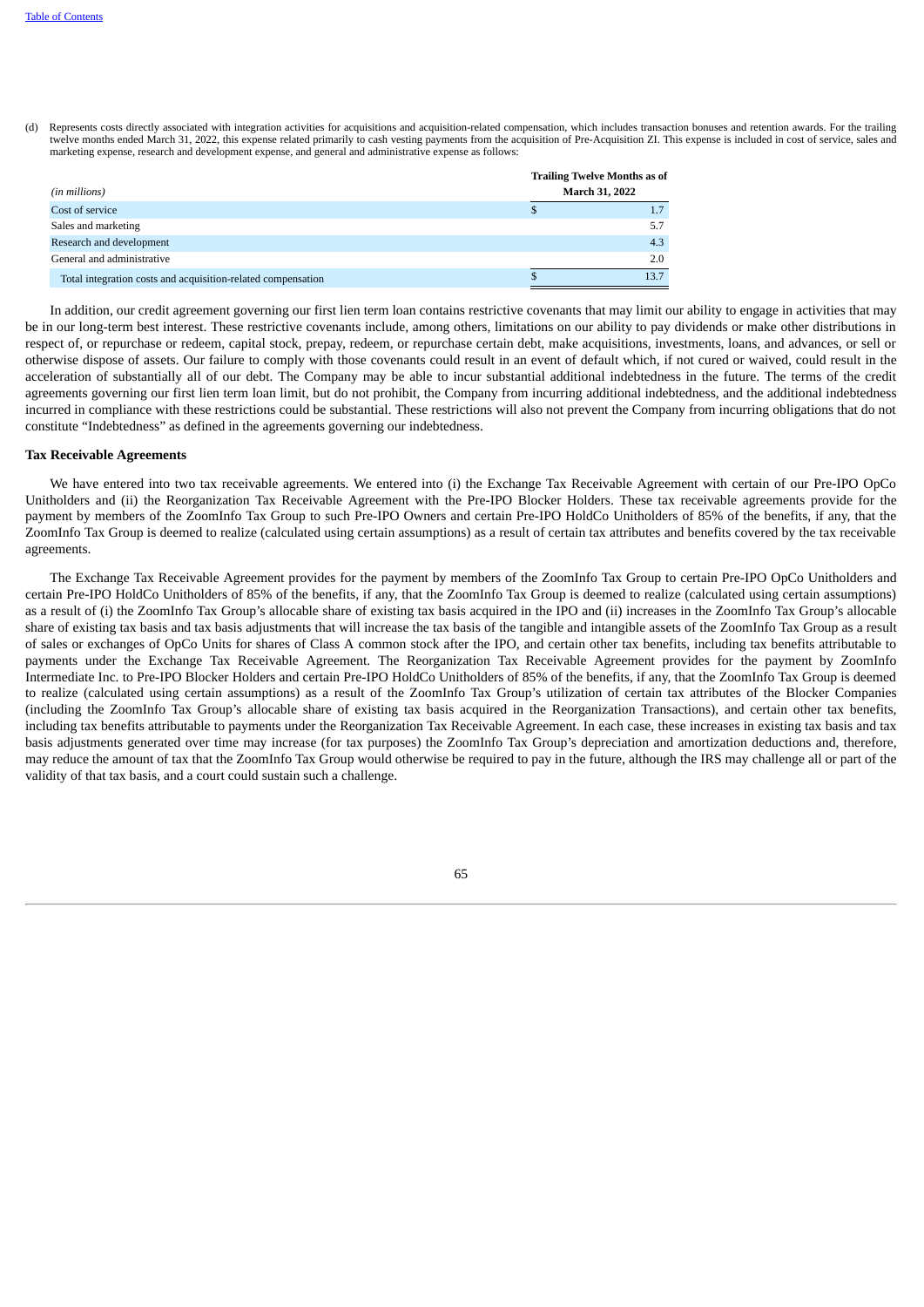The ZoomInfo Tax Group's allocable share of existing tax basis acquired in the IPO and the increase in the ZoomInfo Tax Group's allocable share of existing tax basis and the tax basis adjustments upon exchanges of OpCo Units for shares of Class A common stock may also decrease gains (or increase losses) on future dispositions of certain capital assets to the extent tax basis is allocated to those capital assets. The payment obligations under the tax receivable agreements are an obligation of members of the ZoomInfo Tax group, but not of ZoomInfo OpCo. The ZoomInfo Tax Group expects to benefit from the remaining 15% of realized cash tax benefits.

For purposes of the tax receivable agreements, the realized cash tax benefits will be computed by comparing the actual income tax liability of the ZoomInfo Tax Group (calculated with certain assumptions) to the amount of such taxes that the ZoomInfo Tax Group would have been required to pay had there been no existing tax basis, no anticipated tax basis adjustments of the assets of the ZoomInfo Tax Group as a result of exchanges and no utilization of certain tax attributes of the Blocker Companies (including the Blocker Companies' allocable share of existing tax basis), and had ZoomInfo Intermediate Inc. not entered into the tax receivable agreements. The term of each tax receivable agreement will continue until all such tax benefits have been utilized or expired, unless (i) ZoomInfo Intermediate Inc. exercises its right to terminate one or both tax receivable agreements for an amount based on the agreed payments remaining to be made under the agreement, (ii) ZoomInfo Intermediate Inc. breaches any of its material obligations under one or both tax receivable agreements in which case all obligations (including any additional interest due relating to any deferred payments) generally will be accelerated and due as if ZoomInfo Intermediate Inc. had exercised its right to terminate the tax receivable agreements, or (iii) there is a change of control of ZoomInfo Intermediate Inc., in which case the Pre-IPO Owners may elect to receive an amount based on the agreed payments remaining to be made under the agreement determined as described above in clause (i). Estimating the amount of payments that may be made under the tax receivable agreements is by its nature imprecise, insofar as the calculation of amounts payable depends on a variety of factors. The amount of existing tax basis and the anticipated tax basis adjustments, as well as the amount and timing of any payments under the tax receivable agreements, will vary depending upon a number of factors, including our blended federal and state tax rate and the amount and timing of our income.

We expect that as a result of the size of the ZoomInfo Tax Group's allocable share of existing tax basis acquired in the IPO, the increase in the ZoomInfo Tax Group's allocable share of existing tax basis and the tax basis adjustment of the tangible and intangible assets of the ZoomInfo Tax Group upon the exchange of OpCo Units for shares of Class A common stock and our possible utilization of certain tax attributes, the payments that ZoomInfo Intermediate Inc. may make under the tax receivable agreements will be substantial. As of March 31, 2022, the Company had a liability of \$3,052.2 million related to its projected obligations under the Tax Receivable Agreements in connection with the Reorganization Transactions and OpCo Units. During the three months ended March 31, 2022, we paid a total of \$5.0 million pursuant to the Tax Receivable Agreements. There were no payments in the three months ended March 31, 2021. The payments under the tax receivable agreements are not conditioned upon continued ownership of us by the exchanging holders of OpCo Units. Refer to Note 16 - Tax Receivable Agreements to our unaudited consolidated financial statements included in Part I, Item 1 of this Form 10-Q for additional information.

#### **Contractual Obligations and Commitments**

As of March 31, 2022, we had additional operating leases for office space that have not yet commenced with anticipated undiscounted future lease payments of \$331.4 million. Refer to Note 14 - Leases of the notes to our unaudited consolidated financial statements included elsewhere in this Quarterly Report on Form 10-Q for further details.

Except as set forth above and in Note 11 - Commitments and Contingencies of the notes to our unaudited consolidated financial statements included elsewhere in this Quarterly Report on Form 10-Q, there have been no material changes outside of the ordinary course of business in the contractual obligations and commitments disclosed in our Annual Report on 10-K for the year ended December 31, 2021.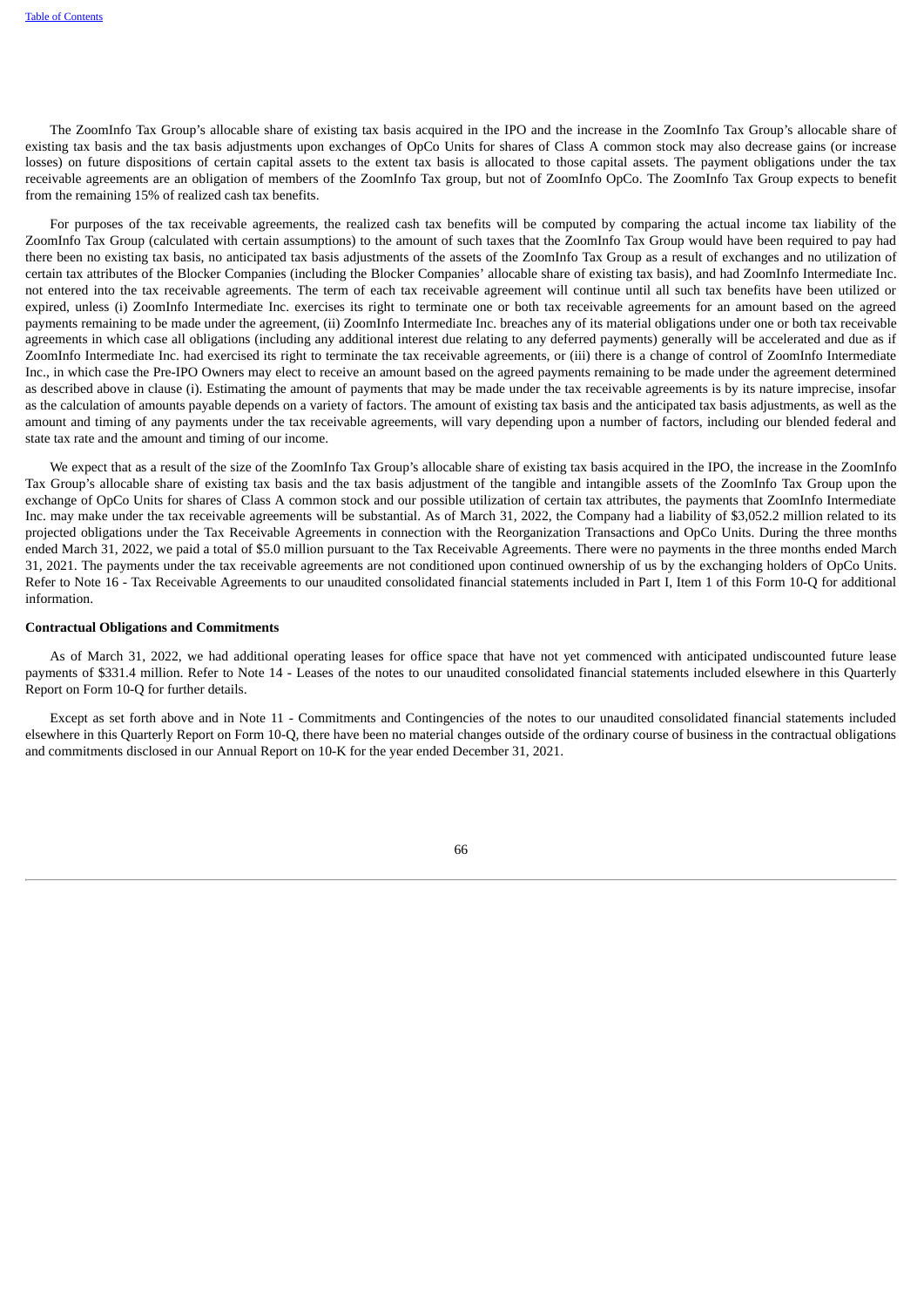### **Critical Accounting Policies and Estimates**

Critical accounting policies and estimates are those accounting policies and estimates that are both the most important to the portrayal of our net assets and results of operations and require the most difficult, subjective or complex judgments, often as a result of the need to make estimates about the effect of matters that are inherently uncertain. These estimates are developed based on historical experience and various other assumptions that we believe to be reasonable under the circumstances. Critical accounting estimates are accounting estimates where the nature of the estimates are material due to the levels of subjectivity and judgment necessary to account for highly uncertain matters or the susceptibility of such matters to change and the impact of the estimates on financial condition or operating performance is material.

There have been no material changes to our critical accounting policies and estimates as compared to the critical accounting policies and estimates described under "Management's Discussion and Analysis of Financial Condition and Results of Operations" in Part II, Item 7 of our 2021 Form 10-K.

### **Recently Issued Accounting Pronouncements**

Refer to Note 2 - Basis of Presentation and Summary of Significant Accounting Policies of our consolidated financial statements included in Part I, Item 1 of this Form 10-Q regarding recently issued accounting pronouncements.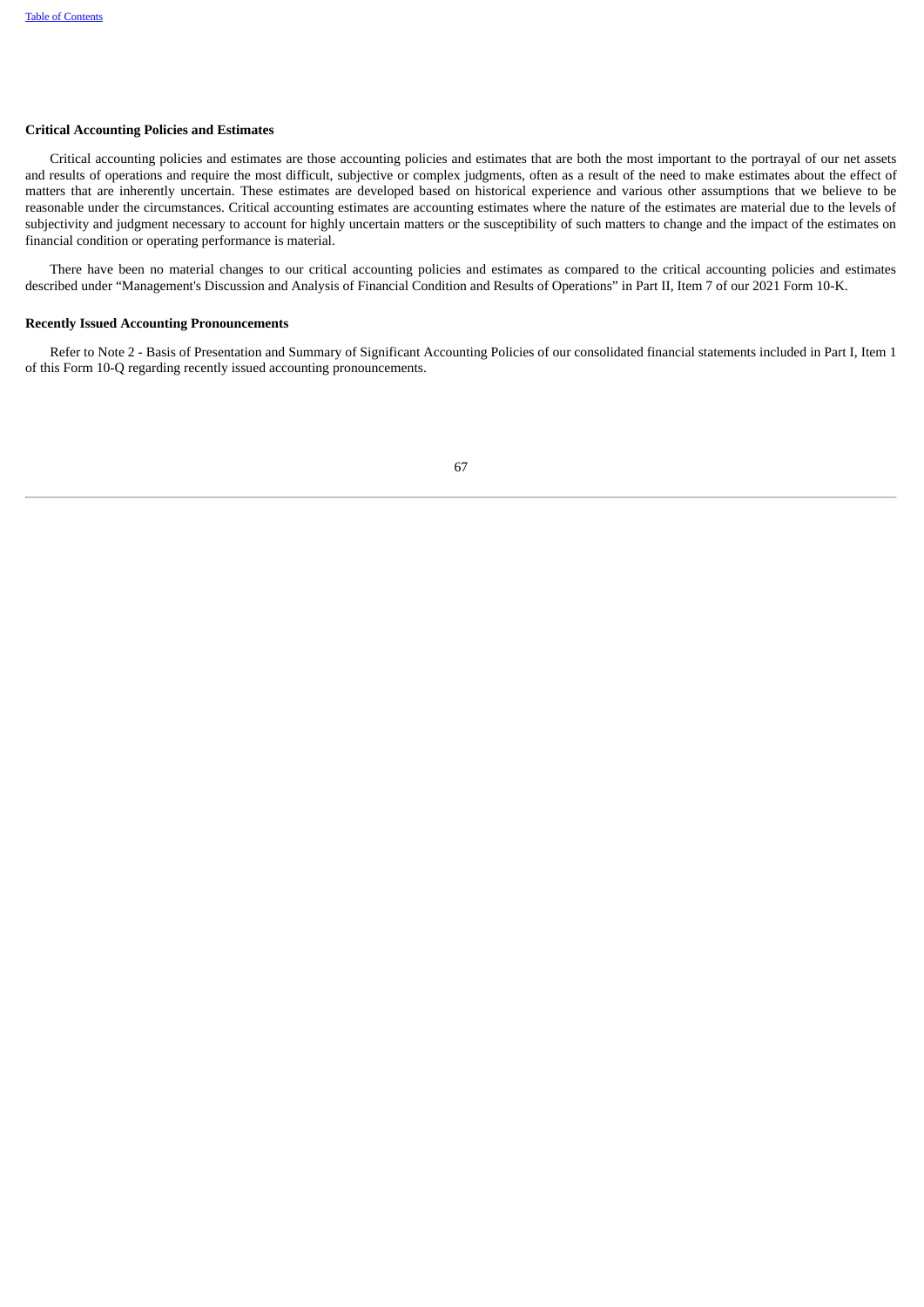## **ITEM 3. QUANTITATIVE AND QUALITATIVE DISCLOSURES ABOUT MARKET RISK**

We have operations in the United States and internationally, and we are exposed to market risk in the ordinary course of business.

#### *Inflation*

We do not believe that inflation has had a material effect on our business, financial condition, or results of operations. However, if our costs were to become subject to significant inflationary pressures, we may not be able to fully offset higher costs through price increases and our inability or failure to do so could potentially harm our business, financial condition, and results of operations.

#### *Interest Rate Risk*

Our operating results are subject to market risk from interest rate fluctuations on our First Lien Term Loan, which bears a variable interest rate based on LIBOR. As of March 31, 2022, the total principal balance outstanding was \$600.0 million. We have implemented a hedging strategy to mitigate the interest rate risk by entering into certain derivative instruments (refer to Note 8 - Financing Arrangements of our consolidated financial statements included in Part I, Item 1 of this Form 10-Q). Based on the outstanding balances and interest rates of our debt as of March 31, 2022, a hypothetical relative increase or decrease in our effective interest rate by 100 basis points or 1% would have caused an immaterial corresponding change in interest expense over the next 12 months.

Additionally, from time to time, we have dedesignated certain cash flow hedging relationships due to repricing of the terms and partial prepayment of the outstanding principal of our First Lien Term Loan since loan inception. As of March 31, 2022, \$400.0 million of the notional amount of the interest rate cap contract is not designated as an accounting hedge. Future fair value adjustments on this dedesignated instrument are recorded in *Interest expense, net* on our Consolidated Statements of Operations. A hypothetical 1% relative increase or decrease in interest rates would cause a decrease in interest expense of \$6.6 million and \$1.6 million, respectively, due to changes in the fair value of these instruments.

#### *Foreign Currency Exchange Rate Risk*

To date, our sales contracts have primarily been denominated in U.S. dollars. We have one foreign entity established in Israel. The functional currency of this foreign subsidiary is the U.S. dollar. Monetary assets and liabilities of the foreign subsidiaries are re-measured into U.S. dollars at the exchange rates in effect at the reporting date, non-monetary assets and liabilities are re-measured at historical rates, and revenue and expenses are re-measured at average exchange rates in effect during each reporting period. Foreign currency transaction gains and losses are recorded to non-operating income (loss). As the impact of foreign currency exchange rates has not been material to our historical results of operations, we have not entered into derivative or hedging transactions, but we may do so in the future if our exposure to foreign currency becomes more significant.

#### *Credit Risk*

Our financial instruments that are exposed to concentrations of credit risk consist primarily of cash and cash equivalents, and trade and other receivables. We hold cash with reputable financial institutions that often exceed federally insured limits. We manage our credit risk by concentrating our cash deposits with high-quality financial institutions and periodically evaluating the credit quality of those institutions. The carrying value of cash approximates fair value. Our investment portfolio is comprised of highly rated securities with a weighted-average maturity of less than 12 months in accordance with our investment policy which seeks to preserve principal and maintain a high degree of liquidity.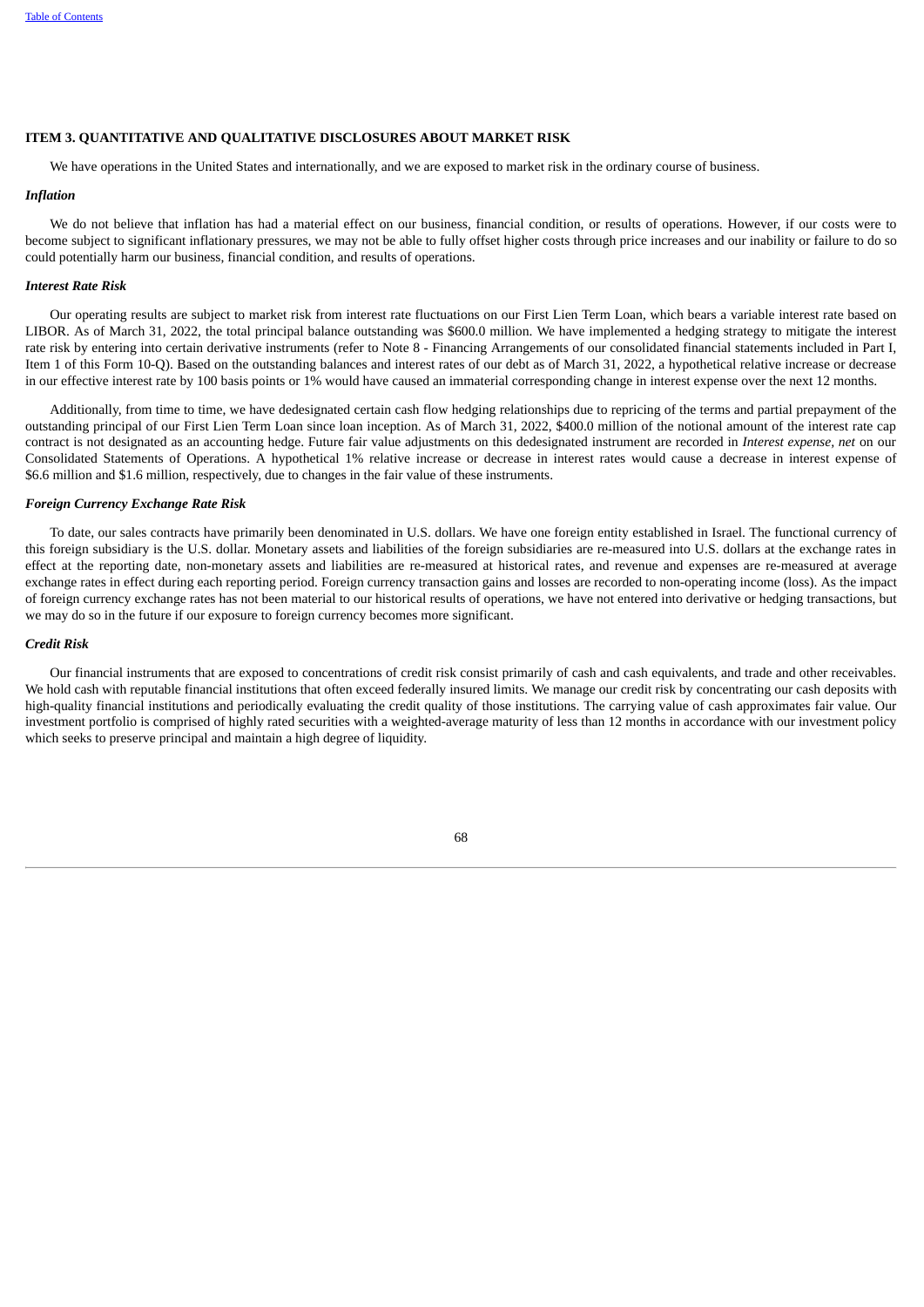#### **ITEM 4. CONTROLS AND PROCEDURES**

#### *Evaluation of Disclosure Controls and Procedures*

As of the end of the period covered by this Quarterly Report on Form 10-Q, we carried out an evaluation, under the supervision and with the participation of our management, including our Chief Executive Officer (principal executive officer) and Chief Financial Officer (principal financial officer), of the effectiveness of the design and operation of our disclosure controls and procedures (as defined in Rules 13a-15(e) and 15d-15(e) under the Securities Exchange Act of 1934, as amended (the "Exchange Act")). Based on such evaluation, our principal executive officer and principal financial officer have concluded that our disclosure controls and procedures were effective as of March 31, 2022 to provide reasonable assurance that information to be disclosed by us in the reports that we file or submit under the Exchange Act is recorded, processed, summarized and reported within the time periods specified in the rules and forms of the SEC and such information is accumulated and communicated to management, including our principal executive and principal financial officers or persons performing similar functions, as appropriate to allow timely decisions regarding disclosure. Our disclosure controls and procedures were developed through a process in which our management applied its judgment in assessing the costs and benefits of such controls and procedures, which, by their nature, can provide only reasonable assurance regarding the control objectives. You should note that the design of any system of disclosure controls and procedures is based in part upon various assumptions about the likelihood of future events, and we cannot assure you that any design will succeed in achieving its stated goals under all potential future conditions, regardless of how remote.

#### *Changes in Internal Control Over Financial Reporting*

During the quarter ended March 31, 2022, no change in our internal control over financial reporting (as defined in Rules 13a-15(f) and 15d-15(f) under the Exchange Act) occurred that has materially affected, or is reasonably likely to materially affect, our internal control over financial reporting.

#### *Inherent Limitations on Effectiveness of Controls*

Our management, including our Chief Executive Officer and Chief Financial Officer, do not expect that our disclosure controls or our internal control over financial reporting will prevent all errors and all fraud. A control system, no matter how well conceived and operated, can provide only reasonable, not absolute, assurance that the objectives of the control system are met. Further, the design of a control system must reflect the fact that there are resource constraints, and the benefits of controls must be considered relative to their costs. Because of the inherent limitations in all control systems, no evaluation of controls can provide absolute assurance that all control issues and instances of fraud, if any, within the Company have been detected. These inherent limitations include the realities that judgments in decision-making can be faulty, and that breakdowns can occur because of a simple error or mistake. Additionally, controls can be circumvented by the individual acts of some persons, by collusion of two or more people or by management override of the controls. The design of any system of controls is also based in part upon certain assumptions about the likelihood of future events, and there can be no assurance that any design will succeed in achieving its stated goals under all potential future conditions; over time, controls may become inadequate because of changes in conditions, or the degree of compliance with policies or procedures may deteriorate. Because of the inherent limitations in a cost-effective control system, misstatements due to error or fraud may occur and not be detected.

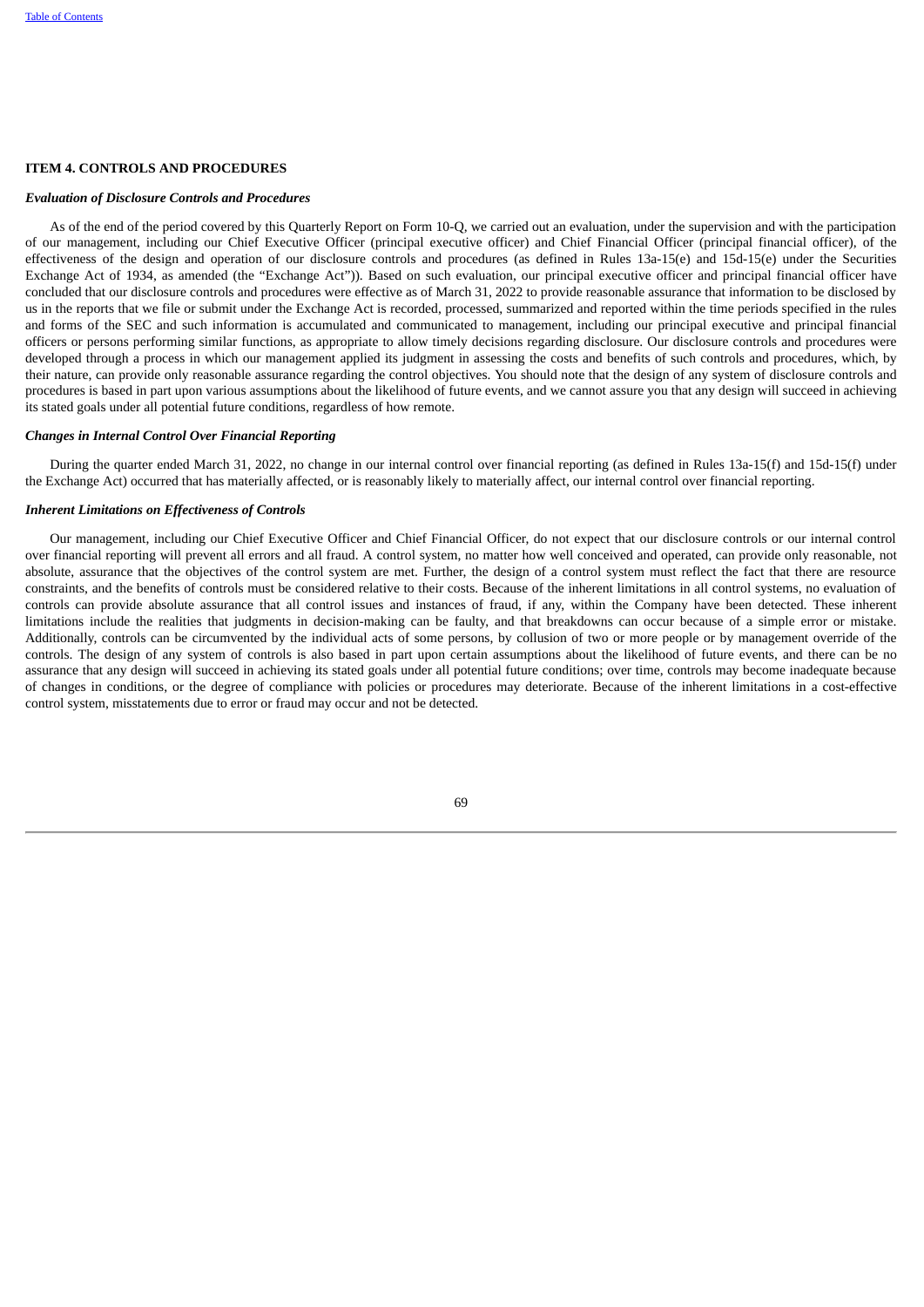# **PART II - OTHER INFORMATION**

## **ITEM 1. LEGAL PROCEEDINGS**

For a description of certain legal and regulatory proceedings, please read "Legal Matters" in Note 11 (Commitments and Contingencies) to our unaudited consolidated financial statements included in Part I, Item 1 of this Form 10-Q, which is incorporated herein by reference.

### **ITEM 1A. RISK FACTORS**

We are subject to various risks that could have a material adverse impact on our financial position, results of operations or cash flows. Although it is not possible to predict or identify all such risks and uncertainties, they may include, but are not limited to, the factors discussed under "Risk Factors" in Part I, Item 1A of our 2021 Form 10-K. Additional risks and uncertainties not currently known to us or that we currently deem to be immaterial may also materially adversely affect our financial position, results of operations or cash flows. There have been no material changes to the risk factors included in our 2021 Form 10-K.

#### **ITEM 2. UNREGISTERED SALES OF EQUITY SECURITIES AND USE OF PROCEEDS**

#### *Issuer Purchases of Equity Securities*

The following table sets forth information with respect to shares of our Class A common stock purchased by the Company during the periods indicated:

| Period                               | <b>Total Number of Shares</b><br>Purchased <sup>(1)</sup> | <b>Weighted Average</b><br><b>Price Paid Per Share</b> | <b>Total Number of Shares</b><br><b>Purchased as Part of</b><br><b>Publicly Announced Plans</b><br>or Programs | <b>Maximum Number (or</b><br><b>Approximate Dollar</b><br>Value) of Shares that May<br><b>Yet be Purchased Under</b><br>the Plan or Programs |
|--------------------------------------|-----------------------------------------------------------|--------------------------------------------------------|----------------------------------------------------------------------------------------------------------------|----------------------------------------------------------------------------------------------------------------------------------------------|
| January 1 through January 31, 2022   | $\overline{\phantom{a}}$                                  |                                                        |                                                                                                                |                                                                                                                                              |
| February 1 through February 28, 2022 | 18,935 \$                                                 | 56.22                                                  |                                                                                                                |                                                                                                                                              |
| March 1 through March 31, 2022       | $8,292$ \$                                                | 54.69                                                  |                                                                                                                |                                                                                                                                              |
| Total                                | 27,227                                                    |                                                        |                                                                                                                |                                                                                                                                              |

(1) All of these shares were acquired through the withholding of shares to satisfy tax withholding obligations incurred upon the vesting of HSKB Phantom Units awarded under the HSKB Funds, LLC 2019 Phantom Unit Plan.

### **ITEM 3. DEFAULTS UPON SENIOR SECURITIES**

None.

## **ITEM 4. MINE SAFETY DISCLOSURES**

Not applicable.

### **ITEM 5. OTHER INFORMATION**

None.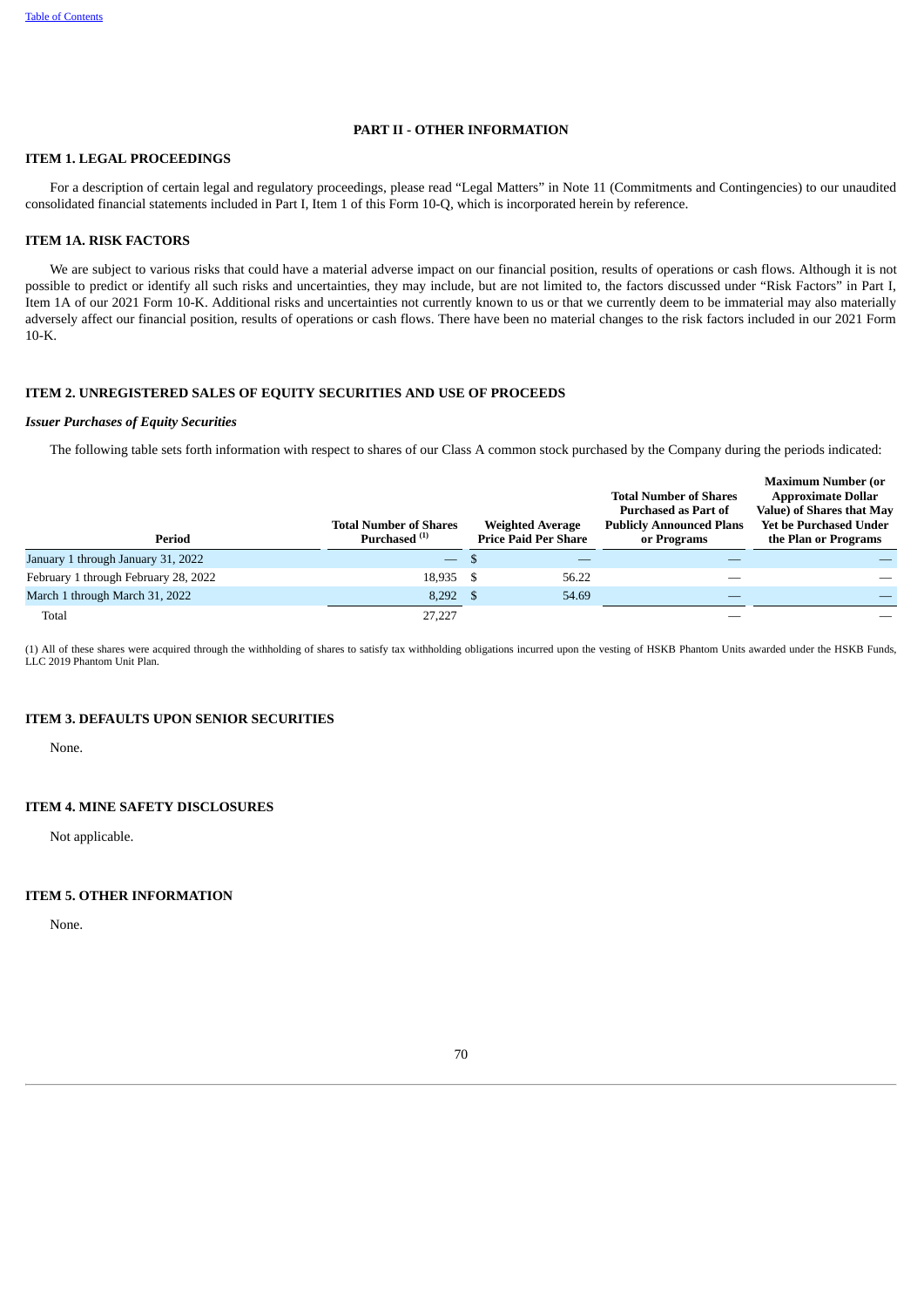## **ITEM 6. EXHIBITS**

Exhibits filed or furnished herewith are designated by a cross (+); all exhibits not so designated are incorporated by reference to a prior filing as indicated. Agreements included as exhibits are included only to provide information to investors regarding their terms. Agreements listed below may contain representations, warranties and other provisions that were made, among other things, to provide the parties thereto with specified rights and obligations and to allocate risk among them, and no such agreement should be relied upon as constituting or providing any factual disclosures about ZoomInfo Technologies Inc., any other persons, any state of affairs or other matters.

| Exhibit<br><b>Number</b> | <b>Description</b>                                                                                                                                                                                                                    | <b>Report or Registration</b><br><b>Statement</b> | <b>SEC File or</b><br><b>Registration</b><br>Number | <b>Exhibit</b><br>Reference |
|--------------------------|---------------------------------------------------------------------------------------------------------------------------------------------------------------------------------------------------------------------------------------|---------------------------------------------------|-----------------------------------------------------|-----------------------------|
| 3.1                      | Amended and Restated Certificate of Incorporation of ZoomInfo Technologies Inc.                                                                                                                                                       | 8-K filed June 8, 2020                            | 001-39310                                           | 3.1                         |
| 3.2                      | Amended and Restated Bylaws of ZoomInfo Technologies Inc.                                                                                                                                                                             | 8-K filed June 8, 2020                            | 001-39310                                           | 3.2                         |
| 4.1                      | Indenture, dated as of February 2, 2021, by and among ZoomInfo Technologies LLC, ZoomInfo<br>Finance Corp., the guarantors named on the signature pages thereto, and Wells Fargo National<br><b>Association</b> , as trustee          | 8-K filed July 15, 2021                           | 001-39310                                           | 4.1                         |
| 4.2                      | Supplemental Indenture, dated as of July 15, 2021, by and among ZoomInfo Technologies LLC,<br>ZoomInfo Finance Corp., the guarantors named on the signature pages thereto, and Wells Fargo<br><b>National Association, as trustee</b> | 8-K filed July 15, 2021                           | 001-39310                                           | 4.2                         |
| 4.3                      | Form of 3.875% Senior Note due 2029 (included in Exhibit 4.1)                                                                                                                                                                         | 8-K filed July 15, 2021                           | 001-39310                                           | 4.3                         |
| $+31.1$                  | Certification of Principal Executive Officer pursuant to Exchange Act Rules 13a-14(a) and 15d-<br>14(a), as adopted pursuant to Section 302 of the Sarbanes-Oxley Act of 2002.                                                        |                                                   |                                                     |                             |
| $+31.2$                  | Certification of Principal Financial Officer pursuant to Exchange Act Rules 13a-14(a) and 15d-14(a),<br>as adopted pursuant to Section 302 of the Sarbanes-Oxley Act of 2002.                                                         |                                                   |                                                     |                             |
| $+32.1*$                 | Certifications of Principal Executive Officer and Principal Financial Officer pursuant to 18 U.S.C.<br>Section 1350, as adopted pursuant to Section 906 of the Sarbanes-Oxley Act of 2002.                                            |                                                   |                                                     |                             |
| $+101$ . INS             | Inline XBRL Instance Document                                                                                                                                                                                                         |                                                   |                                                     |                             |
| $+101$ .SCH              | Inline XBRL Taxonomy Extension Schema Document                                                                                                                                                                                        |                                                   |                                                     |                             |
| $+101$ .CAL              | Inline XBRL Taxonomy Extension Calculation Linkbase Document                                                                                                                                                                          |                                                   |                                                     |                             |
| $+101$ .DEF              | Inline XBRL Taxonomy Extension Definition Linkbase Document                                                                                                                                                                           |                                                   |                                                     |                             |
| $+101$ .LAB              | Inline XBRL Taxonomy Extension Label Linkbase Document                                                                                                                                                                                |                                                   |                                                     |                             |
| $+101.PRE$               | Inline XBRL Taxonomy Extension Presentation Linkbase Document                                                                                                                                                                         |                                                   |                                                     |                             |

104 Cover Page Interactive Data File (formatted as Inline XBRL and contained in Exhibit 101)

† Management contract or compensatory plan or arrangement.

\* The certifications attached as Exhibit 32.1 that accompany this Quarterly Report on Form 10-Q are not deemed filed with the Securities and Exchange Commission and are not to be incorporated<br>by reference into any filing o of this Quarterly Report on Form 10-Q, irrespective of any general incorporation language contained in such filing.

71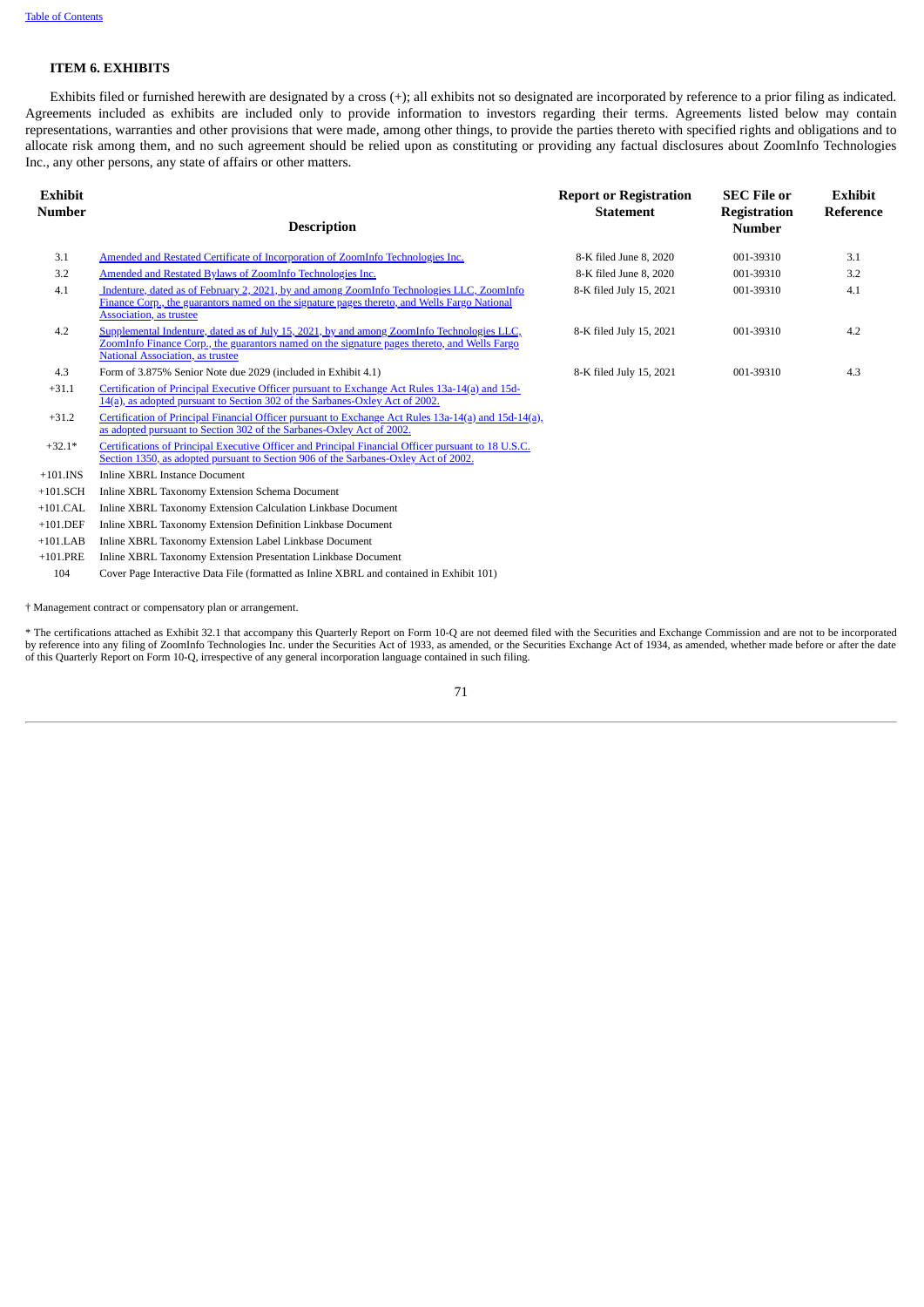# **SIGNATURES**

Pursuant to the requirements of the Securities Exchange Act of 1934, as amended, the registrant has duly caused this report to be signed on its behalf by the undersigned thereunto duly authorized.

ZOOMINFO TECHNOLOGIES INC.

By: /s/ P. Cameron Hyzer

Name: P. Cameron Hyzer Title: Chief Financial Officer (Principal Financial Officer and Authorized Signatory)

Date: May 2, 2022

72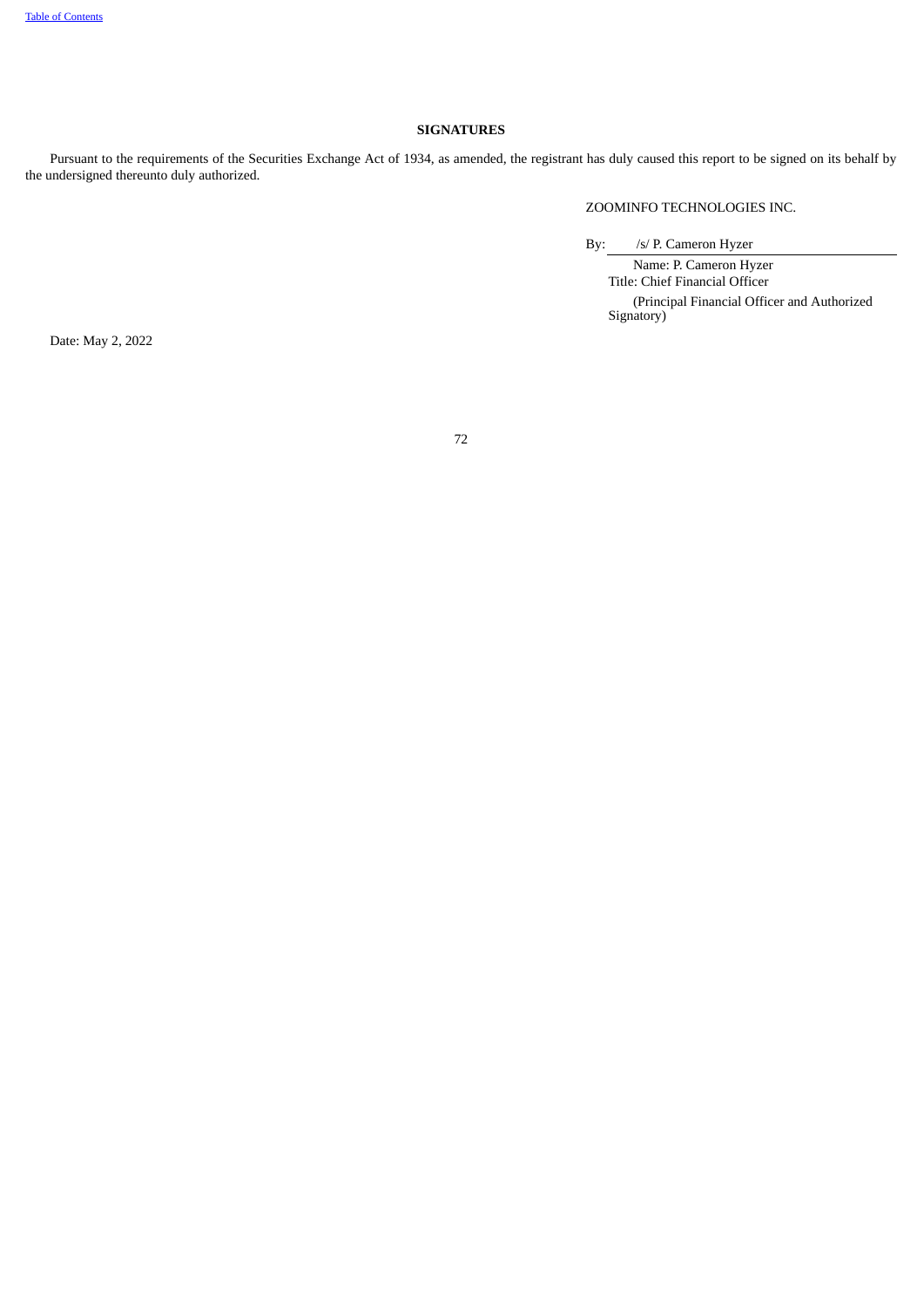### Exhibit 31.1

## **Management Certification Pursuant to Section 302 of the Sarbanes-Oxley Act of 2002**

<span id="page-78-0"></span>I, Henry Schuck, certify that:

1. I have reviewed this Quarterly Report on Form 10-Q of ZoomInfo Technologies Inc.;

2. Based on my knowledge, this report does not contain any untrue statement of a material fact or omit to state a material fact necessary to make the statements made, in light of the circumstances under which such statements were made, not misleading with respect to the period covered by this report;

3. Based on my knowledge, the financial statements, and other financial information included in this report, fairly present in all material respects the financial condition, results of operations and cash flows of the registrant as of, and for, the periods presented in this report;

4. The registrant's other certifying officer and I are responsible for establishing and maintaining disclosure controls and procedures (as defined in Exchange Act Rules 13a-15(e) and 15d-15(e)) and internal control over financial reporting (as defined in Exchange Act Rules 13a-15(f) and 15d-15(f)) for the registrant and have:

- (a) Designed such disclosure controls and procedures, or caused such disclosure controls and procedures to be designed under our supervision, to ensure that material information relating to the registrant, including its consolidated subsidiaries, is made known to us by others within those entities, particularly during the period in which this report is being prepared;
- (b) Designed such internal control over financial reporting, or caused such internal control over financial reporting to be designed under our supervision, to provide reasonable assurance regarding the reliability of financial reporting and the preparation of financial statements for external purposes in accordance with generally accepted accounting principles;
- (c) Evaluated the effectiveness of the registrant's disclosure controls and procedures and presented in this report our conclusions about the effectiveness of the disclosure controls and procedures, as of the end of the period covered by this report based on such evaluation; and
- (d) Disclosed in this report any change in the registrant's internal control over financial reporting that occurred during the registrant's most recent fiscal quarter (the registrant's fourth fiscal quarter in the case of an annual report) that has materially affected, or is reasonably likely to materially affect, the registrant's internal control over financial reporting; and

5. The registrant's other certifying officer and I have disclosed, based on our most recent evaluation of internal control over financial reporting, to the registrant's auditors and the audit committee of the registrant's board of directors (or persons performing the equivalent functions):

- (a) All significant deficiencies and material weaknesses in the design or operation of internal control over financial reporting which are reasonably likely to adversely affect the registrant's ability to record, process, summarize and report financial information; and
- (b) Any fraud, whether or not material, that involves management or other employees who have a significant role in the registrant's internal control over financial reporting.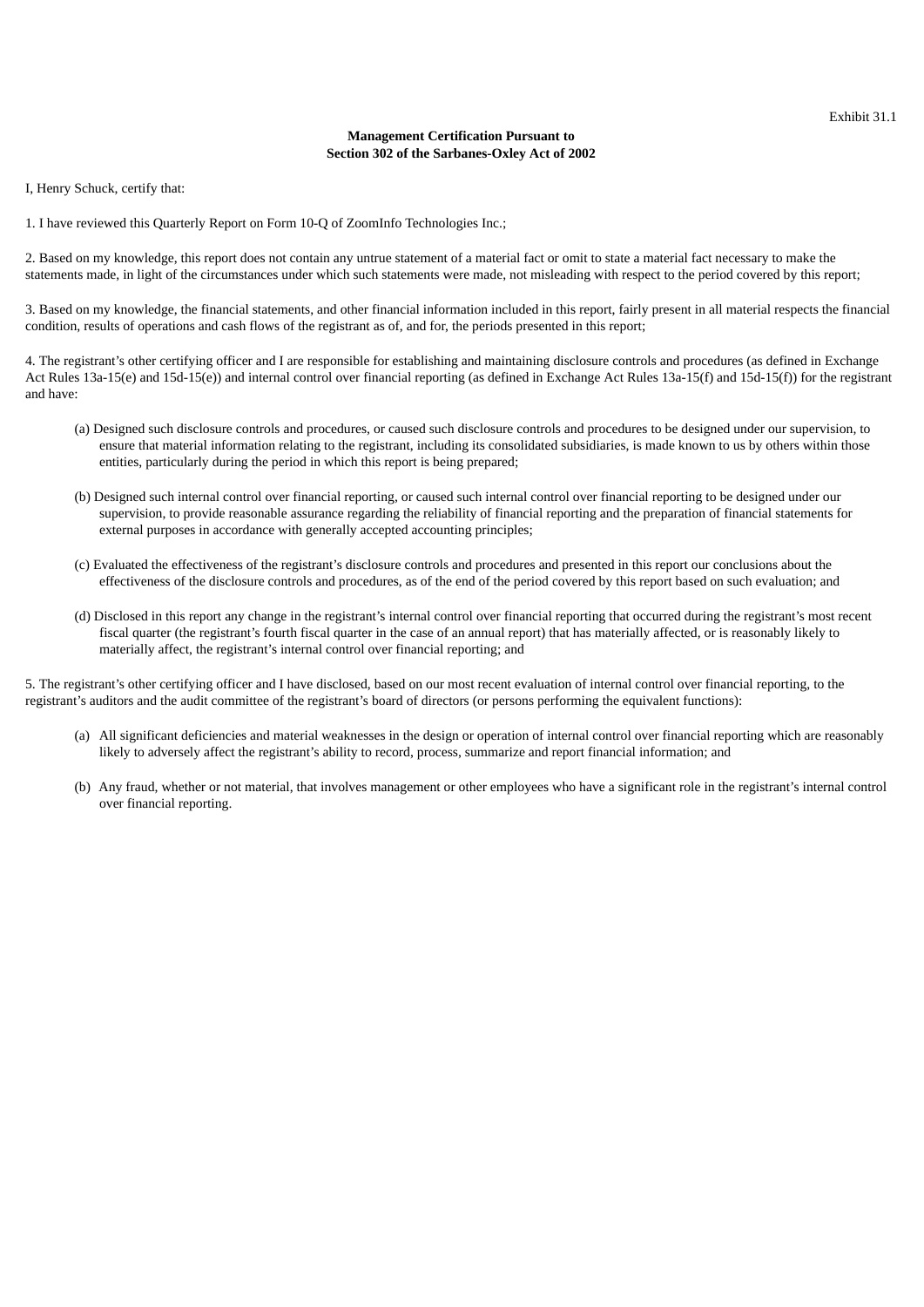Date: May 2, 2022

/s/ Henry Schuck

Henry Schuck Chief Executive Officer (Principal Executive Officer)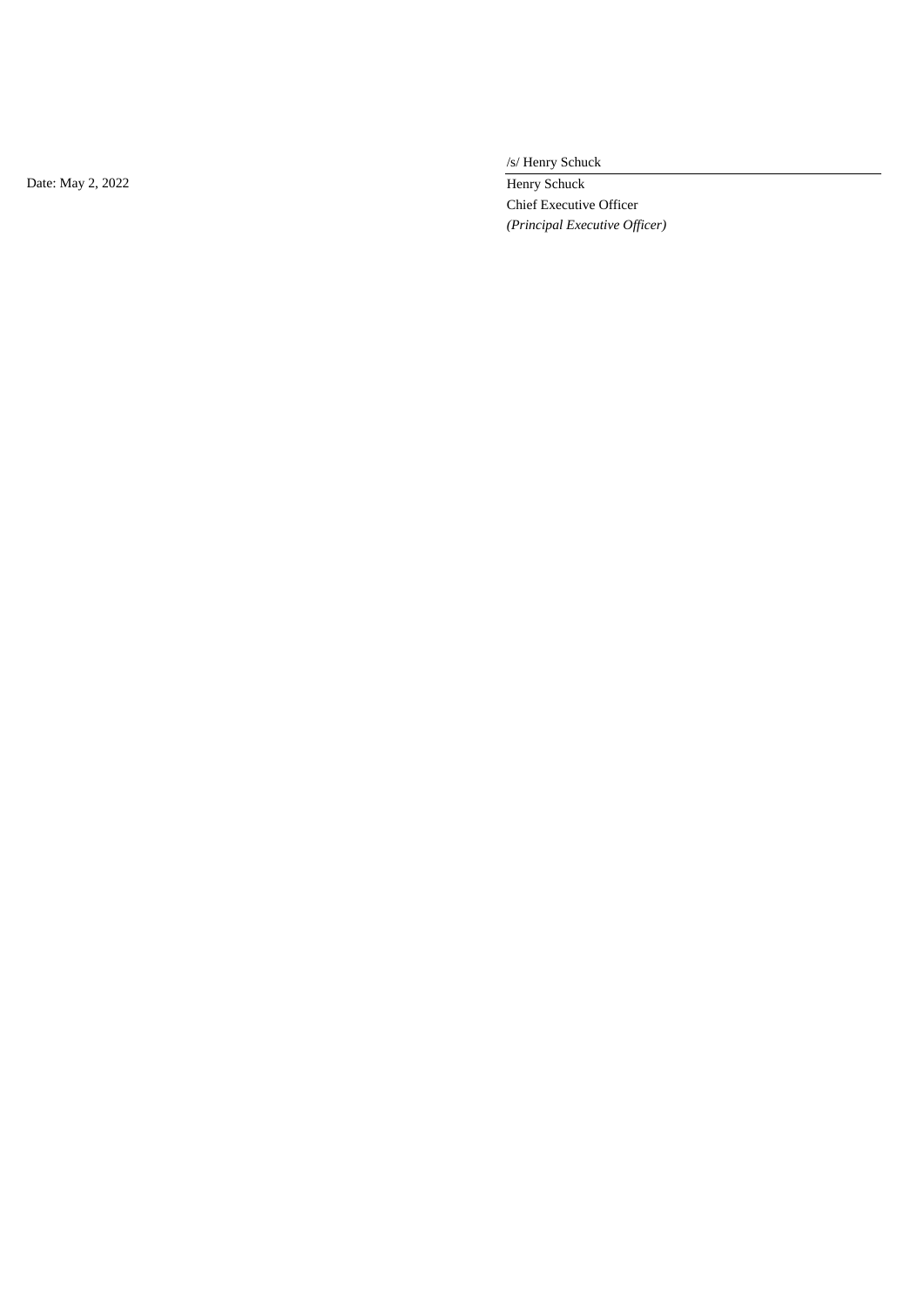## **Management Certification Pursuant to Section 302 of the Sarbanes-Oxley Act of 2002**

<span id="page-80-0"></span>I, P. Cameron Hyzer, certify that:

1. I have reviewed this Quarterly Report on Form 10-Q of ZoomInfo Technologies Inc.;

2. Based on my knowledge, this report does not contain any untrue statement of a material fact or omit to state a material fact necessary to make the statements made, in light of the circumstances under which such statements were made, not misleading with respect to the period covered by this report;

3. Based on my knowledge, the financial statements, and other financial information included in this report, fairly present in all material respects the financial condition, results of operations and cash flows of the registrant as of, and for, the periods presented in this report;

4. The registrant's other certifying officer and I are responsible for establishing and maintaining disclosure controls and procedures (as defined in Exchange Act Rules 13a-15(e) and 15d-15(e)) and internal control over financial reporting (as defined in Exchange Act Rules 13a-15(f) and 15d-15(f)) for the registrant and have:

- (a) Designed such disclosure controls and procedures, or caused such disclosure controls and procedures to be designed under our supervision, to ensure that material information relating to the registrant, including its consolidated subsidiaries, is made known to us by others within those entities, particularly during the period in which this report is being prepared;
- (b) Designed such internal control over financial reporting, or caused such internal control over financial reporting to be designed under our supervision, to provide reasonable assurance regarding the reliability of financial reporting and the preparation of financial statements for external purposes in accordance with generally accepted accounting principles;
- (c) Evaluated the effectiveness of the registrant's disclosure controls and procedures and presented in this report our conclusions about the effectiveness of the disclosure controls and procedures, as of the end of the period covered by this report based on such evaluation; and
- (d) Disclosed in this report any change in the registrant's internal control over financial reporting that occurred during the registrant's most recent fiscal quarter (the registrant's fourth fiscal quarter in the case of an annual report) that has materially affected, or is reasonably likely to materially affect, the registrant's internal control over financial reporting; and

5. The registrant's other certifying officer and I have disclosed, based on our most recent evaluation of internal control over financial reporting, to the registrant's auditors and the audit committee of the registrant's board of directors (or persons performing the equivalent functions):

- (a) All significant deficiencies and material weaknesses in the design or operation of internal control over financial reporting which are reasonably likely to adversely affect the registrant's ability to record, process, summarize and report financial information; and
- (b) Any fraud, whether or not material, that involves management or other employees who have a significant role in the registrant's internal control over financial reporting.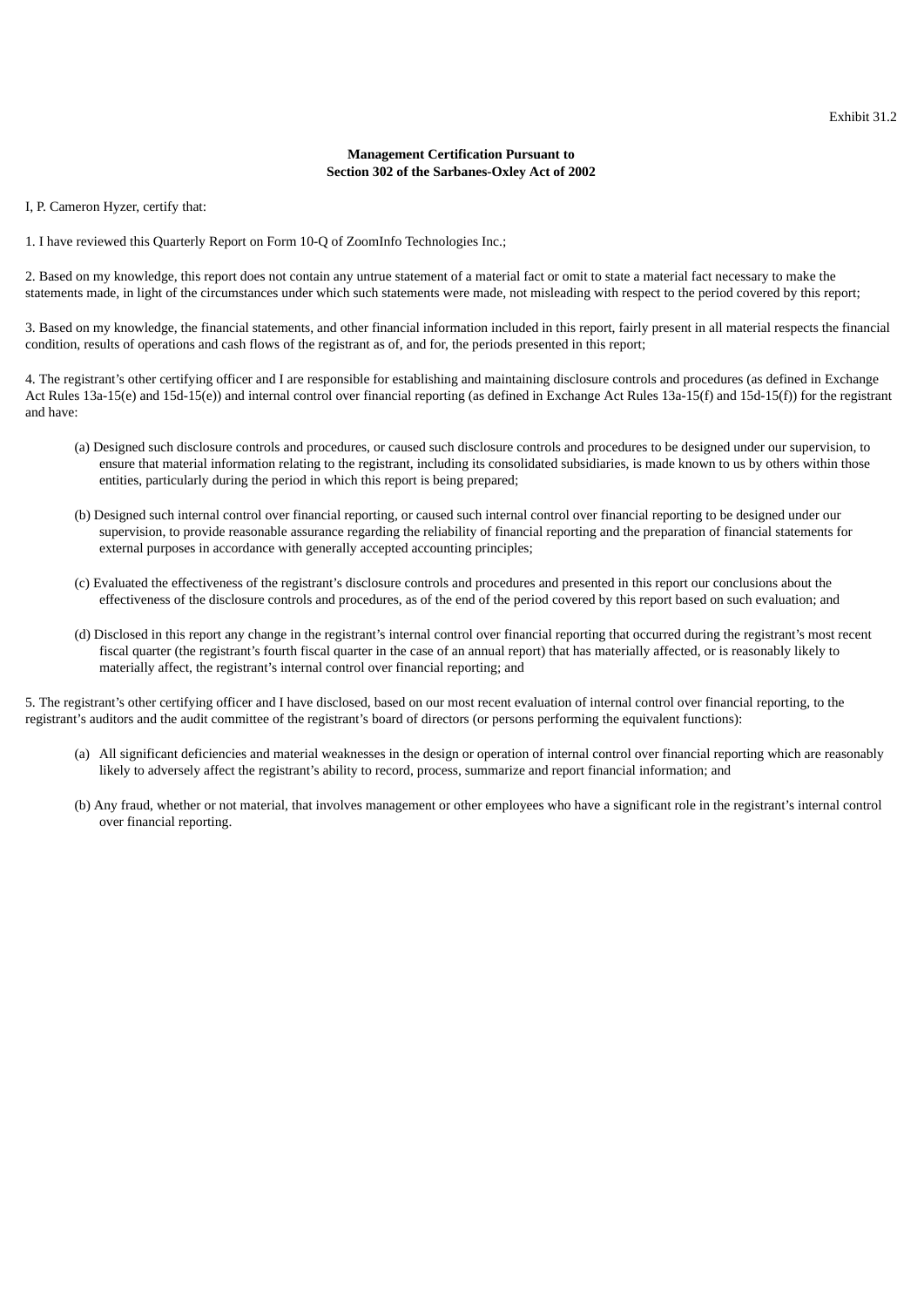Date: May 2, 2022

/s/ P. Cameron Hyzer

P. Cameron Hyzer Chief Financial Officer (Principal Financial Officer)